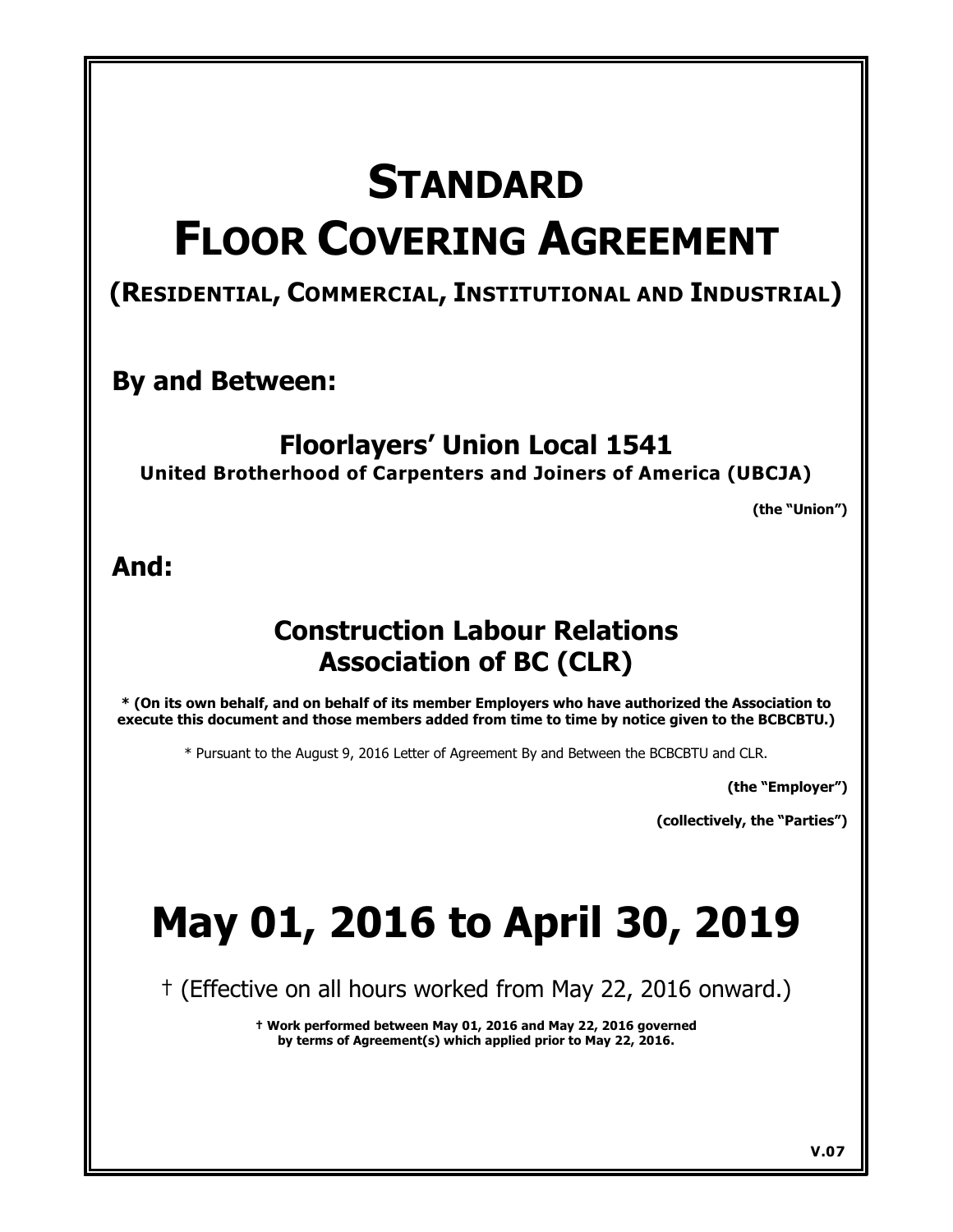**Standard Floor Covering Agreement May 01, 2016 to April 30, 2019** 

#### **TABLE OF CONTENTS PAGE 1 OF 2**

**Refer to Appendix "A" for definitions and abbreviations applicable to this Agreement.**

| Article        | 1.000  |  |
|----------------|--------|--|
| <b>Article</b> | 2.000  |  |
| Article        | 3.000  |  |
| <b>Article</b> | 4.000  |  |
| <b>Article</b> | 5.000  |  |
| Article        | 6.000  |  |
| <b>Article</b> | 7.000  |  |
| Article        | 8.000  |  |
| Article        | 9.000  |  |
| <b>Article</b> | 10.000 |  |
| Article        | 11.000 |  |
| Article        | 12.000 |  |
| Article        | 13.000 |  |
| <b>Article</b> | 14.000 |  |
| <b>Article</b> | 15.000 |  |
|                |        |  |

#### **Residential, Commercial and Institutional Schedules:**

#### **Minimum Straight Time Hourly Wage Rates and Breakdown of Monetary Package**

| Schedule "A1.1"        |  |
|------------------------|--|
| Schedule "A1.2"        |  |
| <b>Schedule "A1.3"</b> |  |
| Schedule "A1.4"        |  |
| <b>Schedule "A1.5"</b> |  |

#### **Employer Contributions and Employee Deductions**

| Schedule "B1.1"        |  |
|------------------------|--|
| <b>Schedule "B1.2"</b> |  |
| <b>Schedule "B1.3"</b> |  |
| <b>Schedule "B1.4"</b> |  |
| <b>Schedule "B1.5"</b> |  |

#### **Industrial Addendum:**

| <b>Article</b> | 4.300 |  |
|----------------|-------|--|
| <b>Article</b> |       |  |
| Article        | 4.600 |  |
| <b>Article</b> | 4.700 |  |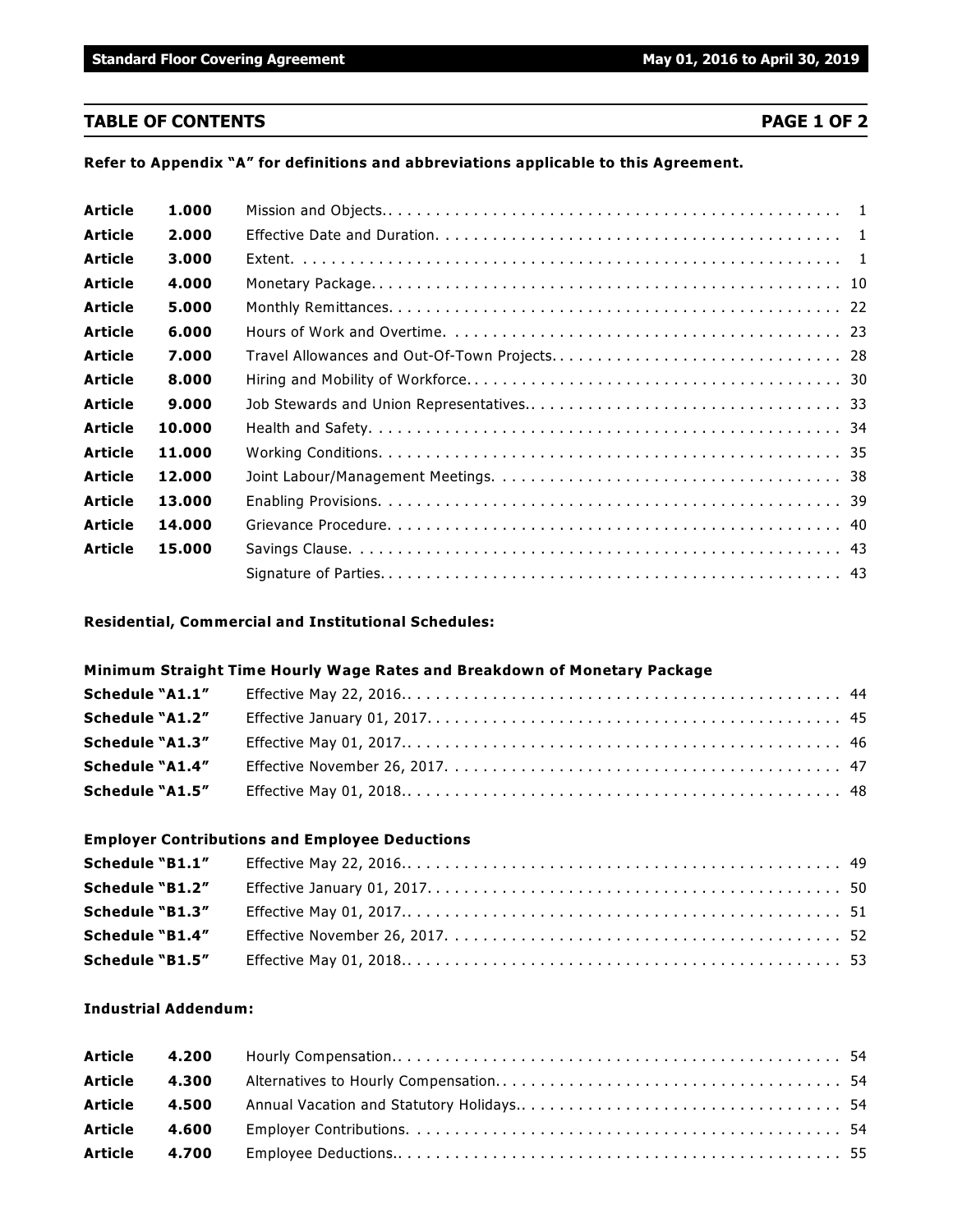#### **TABLE OF CONTENTS PAGE 2 OF 2**

#### **Industrial Addendum (continued):**

| <b>Article</b> | 6.200 |                                                                         |  |
|----------------|-------|-------------------------------------------------------------------------|--|
| <b>Article</b> | 6.300 |                                                                         |  |
| <b>Article</b> | 6.400 |                                                                         |  |
| <b>Article</b> | 7.200 | Non Local Resident Employee - Initial and Terminal Travel Allowance. 56 |  |
| <b>Article</b> | 7.300 |                                                                         |  |
| <b>Article</b> | 7.400 |                                                                         |  |
| <b>Article</b> | 7.500 |                                                                         |  |
| <b>Article</b> | 7.600 |                                                                         |  |
| <b>Article</b> | 7.700 |                                                                         |  |

#### **Industrial Schedules:**

#### **Minimum Straight Time Hourly Wage Rates and Breakdown of Monetary Package**

| <b>Schedule "A2.2"</b> |  |
|------------------------|--|
| Schedule "A2.3"        |  |
| <b>Schedule "A2.4"</b> |  |
| <b>Schedule "A2.5"</b> |  |

#### **Employer Contributions and Employee Deductions**

| <b>Schedule "B2.1"</b> |  |
|------------------------|--|
| <b>Schedule "B2.2"</b> |  |
| <b>Schedule "B2.3"</b> |  |
| <b>Schedule "B2.4"</b> |  |
| <b>Schedule "B2.5"</b> |  |

#### **Appendices:**

| Appendix "A" |  |
|--------------|--|
| Appendix "B" |  |
| Appendix "C" |  |
| Appendix "D" |  |
| Appendix "E" |  |
| Appendix "F" |  |
| Appendix "G" |  |

#### **IMPORTANT NOTICE:**

**Employers are advised to refer to Article 3.401 (b) for important details regarding work performed on an industrial construction project(s).**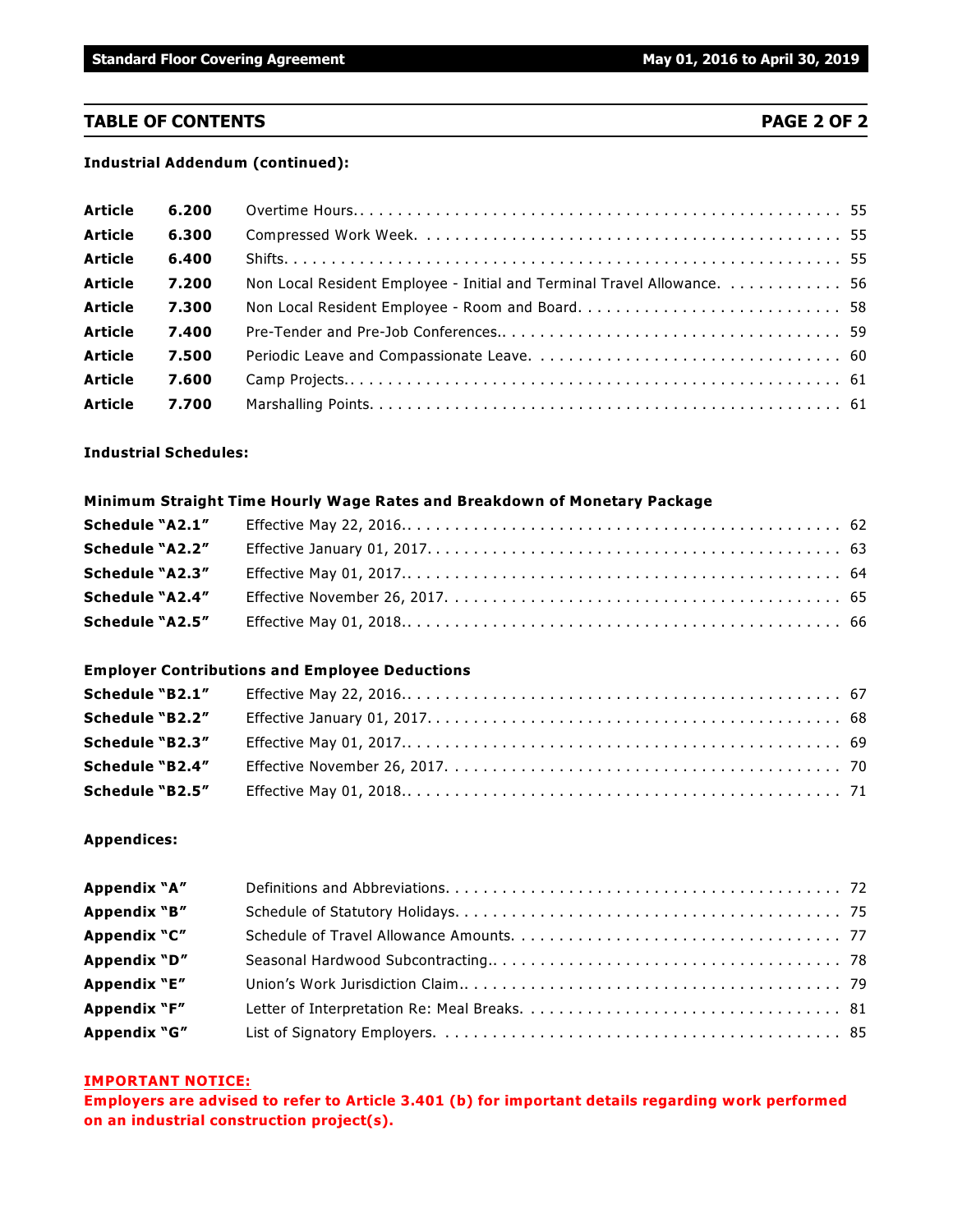#### **ARTICLE 1.000 - MISSION AND OBJECTS**

#### **1.100 Mission**

To increase market share by providing competitive, quality installations by a highly trained workforce.

#### **1.200 Objects**

The objects of this Agreement are to: stabilize the floor covering industry; provide fair and reasonable working conditions and job security for employees in the industry; promote harmonious employment relationships between Employers and employees; provide a mutually agreed method of resolving disputes and grievances arising out of the terms and conditions of this Agreement; prevent strikes and lockouts; enable the skills of both Employers and employees to operate to the end that waste and avoidable and unnecessary expense and delays are prevented; and promote good public relations.

#### **ARTICLE 2.000 - EFFECTIVE DATE AND DURATION**

- **2.100** This Agreement shall be for the period from and including May 01, 2016, to and including April 30, 2019, and from year to year thereafter subject to the right of either Party to this Agreement, within four (4) months immediately preceding the date of expiry of this Agreement, which is April 30, 2019, or immediately preceding the last day of April in any year thereafter, by written notice to require the other Party to this Agreement to commence collective bargaining.
- **2.200** Should either Party give written notice to the other Party pursuant hereto, this Agreement shall thereafter continue in full force and effect until the Union shall give notice of strike, or the Employer shall give notice of a lockout, or the Parties shall conclude a renewal or revision of this Agreement, or a new collective agreement.
- **2.300** The operation of Section 50 (2) and Section 50 (3) of the *Labour Relations Code* is hereby excluded.
- **2.400** A copy of this Agreement shall be filed with the LRB.

#### **ARTICLE 3.000 - EXTENT**

#### **3.100 Recognition**

The Employer recognizes the Union as the exclusive bargaining agent for all employees in the bargaining unit, and the Union recognizes CLR as the exclusive bargaining agent for all CLR members who have authorized the Association to sign this Agreement on their behalf.

#### **3.200 Management Rights and Subcontracting**

The Employer has the right to operate and manage its business in all respects, subject only to the limitations expressly stated within this Agreement.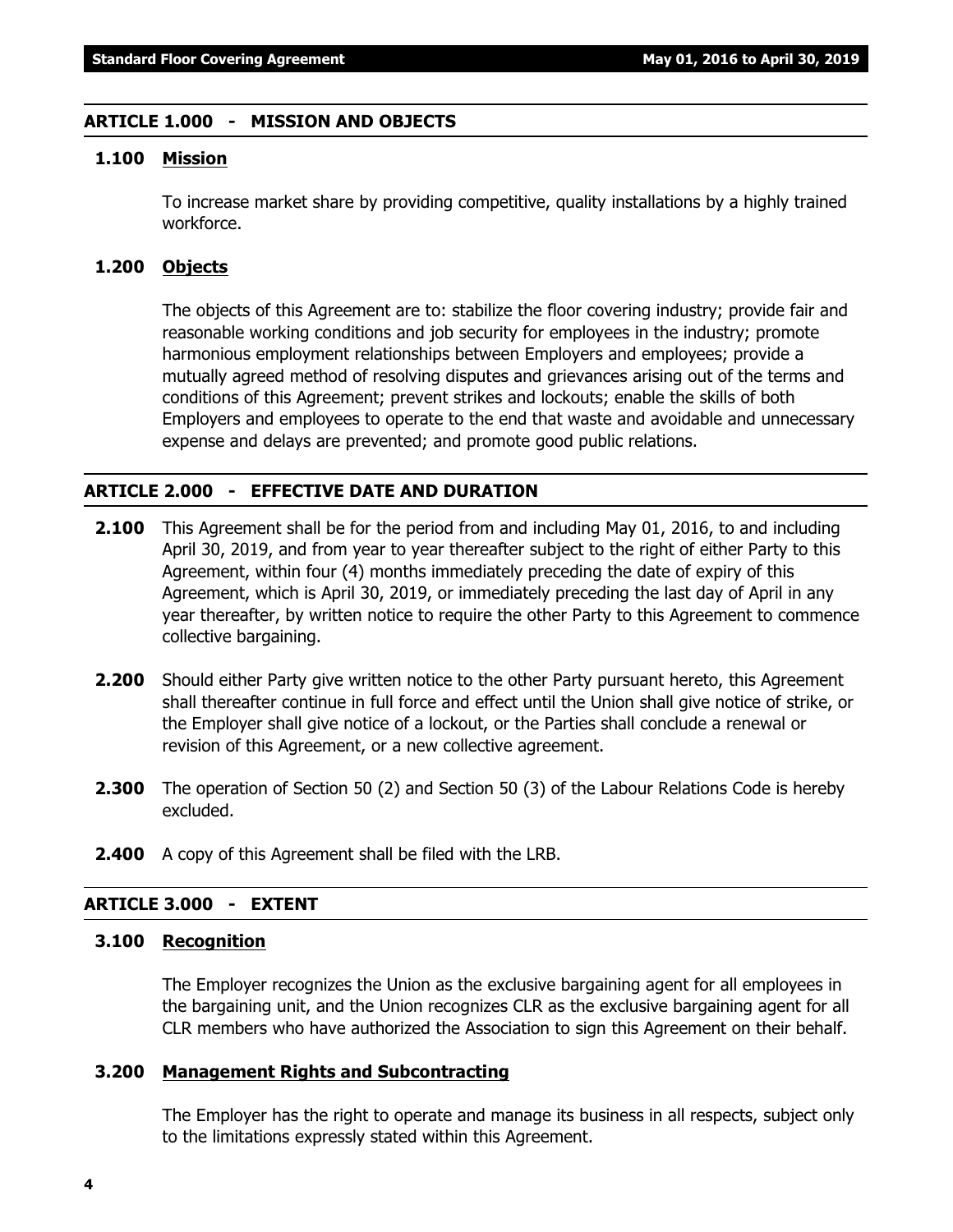#### **3.300 Subcontracting (Province Wide)**

Unless otherwise agreed by the Parties, in writing, the Employer shall not be permitted to subcontract work, anywhere within BC, which would otherwise be governed by the terms of this Agreement, except in accordance with this Article.

- **3.301 (a)** The Parties agree to utilize subcontracting in response to mutual concerns regarding the need to better facilitate:
	- **(i)** a steady, ongoing and sustainable increase to the pool of appropriately skilled Union members that are readily available for dispatch, and
	- **(ii)** a steady, ongoing and sustainable increase to the unionized floor covering sector's overall market share, and
	- **(iii)** an efficient, practical and common sense solution to the short term peak labour requirements of individual signatory Employers, and
	- **(iv)** the long term development and growth of both the Union and individual signatory Employers.
	- **(b)** The Parties therefore agree as follows.
		- **(i)** The Union will actively recruit new members, train and upgrade the skills, ability and expertise of both new and current members, and promote and facilitate the employment of Apprentices and Material Handlers.
		- **(ii)** The Employers will work with the Union to recruit, hire and employ Union members in accordance with the terms of this Agreement, and prioritize the employment and development of Apprentices and Material Handlers whenever practical.
	- **(c)** Notwithstanding Article 3.301 (a), the first source of labour for Employers shall be Union dispatch. However, where sufficient Union members that possess the skills, ability and expertise necessary to perform the available work are not readily available, the Parties jointly support the utilization of subcontracting.

#### **3.302 Utilization of Subcontracting**

Unless otherwise agreed by the Parties, in writing, the Employer's right to utilize subcontracting shall be subject to the following.

#### **(a) Signatory Status**

The Employer shall not subcontract work except to: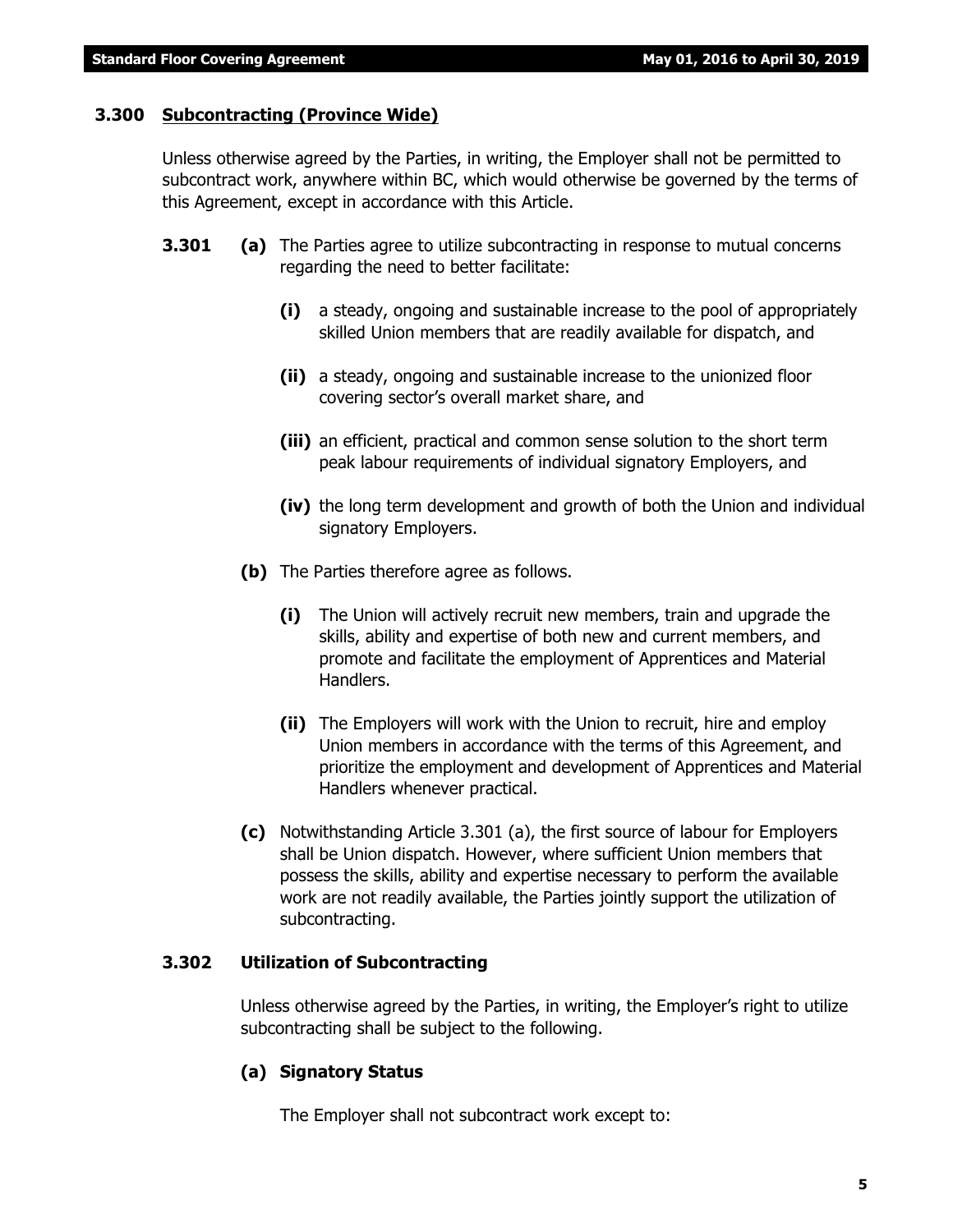- **(i)** a subcontractor signatory to this Agreement, or
- **(ii)** a subcontractor signatory to another collective agreement with the Union which governs the equivalent work jurisdiction, or
- **(iii)** an eligible "non-signatory" subcontractor in accordance with Articles 3.302 (b) through 3.302 (h). A non-signatory subcontractor shall not be eligible if such subcontractor was a member of the Union at any time during the eighteen (18) month period immediately preceding the date of the subcontract award.

#### **(b) Sectors**

The Employer shall not award work to an eligible non-signatory subcontractor except on an authorized project(s) as follows.

| Residential - Province Wide              | Authorized     |
|------------------------------------------|----------------|
| Commercial - Province Wide               | Authorized     |
| Institutional - "Out of Town" $^{\rm 1}$ | Authorized     |
| Institutional - Not "Out of Town" 1, 2   | Not Authorized |
| Industrial - Province Wide               | Not Authorized |

 $1$  The definition of an "out of town project" which applies pursuant to Article 8.700 shall also apply to the determination of whether an Institutional project is "Authorized" or "Not Authorized" in accordance with Article 3.302 (b).

 $2$  Refer to the Appendix "D" for an exception to this restriction.

#### **(c) Existing Employees**

The Employer shall not award work to an eligible non-signatory subcontractor if doing so on a given project(s) would significantly reduce the work which would have otherwise been available to the Employer's regular complement of employees.

#### **(d) Labour Supply**

The Employer shall not award work to an eligible non-signatory subcontractor if the Union is able to:

- **(i)** supply the Employer with sufficient employees that possess the skills, ability and expertise necessary to perform the available work, or
- **(ii)** identify a suitable signatory Employer that is ready, willing and able to perform the subcontracted work at a competitive price, and is capable of meeting the client's requirements with respect to quality and schedule.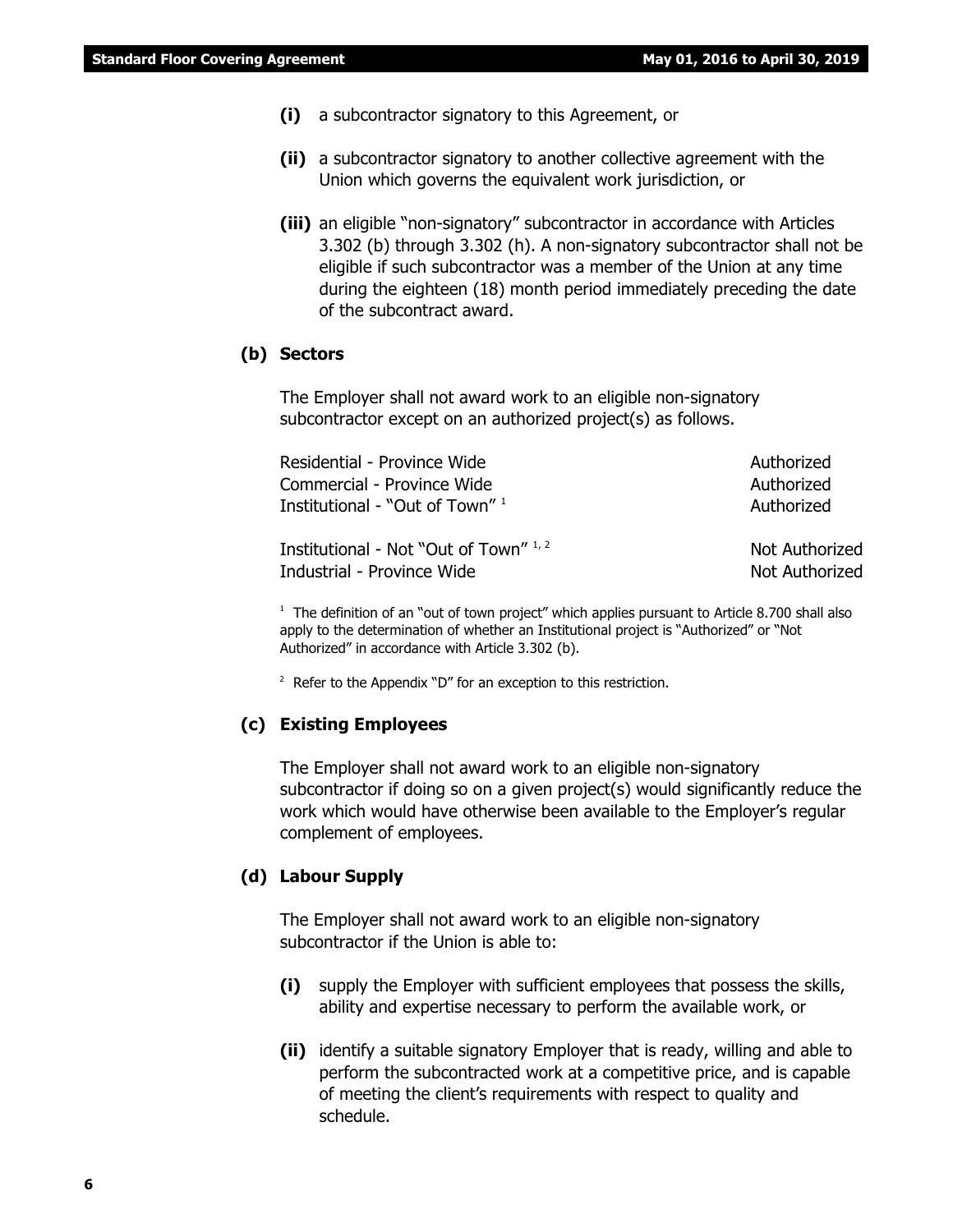#### **(e) CRA Business Number and WorkSafe BC Registration**

The Employer shall not award work to an eligible non-signatory subcontractor unless such subcontractor has a valid CRA business number and is duly registered with WorkSafe BC. The Employer shall provide the Union with evidence of such business number and registration within seven (7) calendar days of receiving a written request from the Union to do so.

#### **(f) Notification of Union**

The Employer shall notify the Union whenever it intends to award work to an eligible non-signatory subcontractor in accordance with Article 3.300. All time limits referenced within Article 3.302 (f) shall be strictly enforced.

- **(i)** The Employer's notice shall be sent to the Union via email (\*), with a copy to CLR, not less than two (2) working days prior to awarding the subcontract, and shall include the following information.
	- > name of the eligible non-signatory subcontractor(s), and
	- > nature and location of the project(s), and
	- > approximate labour value(s) of the subcontract(s), and
	- > approximate date(s) of commencement of work.
	- \* The only Union email address an Employer may use for such notification shall be: subcontract.notice@bcrcc.ca.
- **(ii)** If the Employer does not notify the Union as required, the Employer waives its right to subcontract the intended work.
- **(iii)** Upon receipt of the Employer's notice, the Union shall advise the Employer no later than close of business on the next working day, via email with a copy to CLR, in the event the Union wishes to discuss concerns related to the Employer's adherence to Article 3.300.
- **(iv)** If the Union does not advise the Employer as required, the Union waives its rights with respect to Article 3.302 (h) unless the Employer's notice was knowingly misrepresented or materially inaccurate.
- **(v)** If the Union does advise the Employer as required, the Union and the Employer shall discuss the Union's concerns and shall attempt to achieve a mutually agreeable resolution. Such resolution shall be confirmed via email, with a copy to CLR. However, if such resolution is not achieved, both Parties shall retain their respective rights with respect to Article 3.302 (h).

#### **(g) Permit Fee**

The Employer shall remit a permit fee equivalent to three percent (3%) of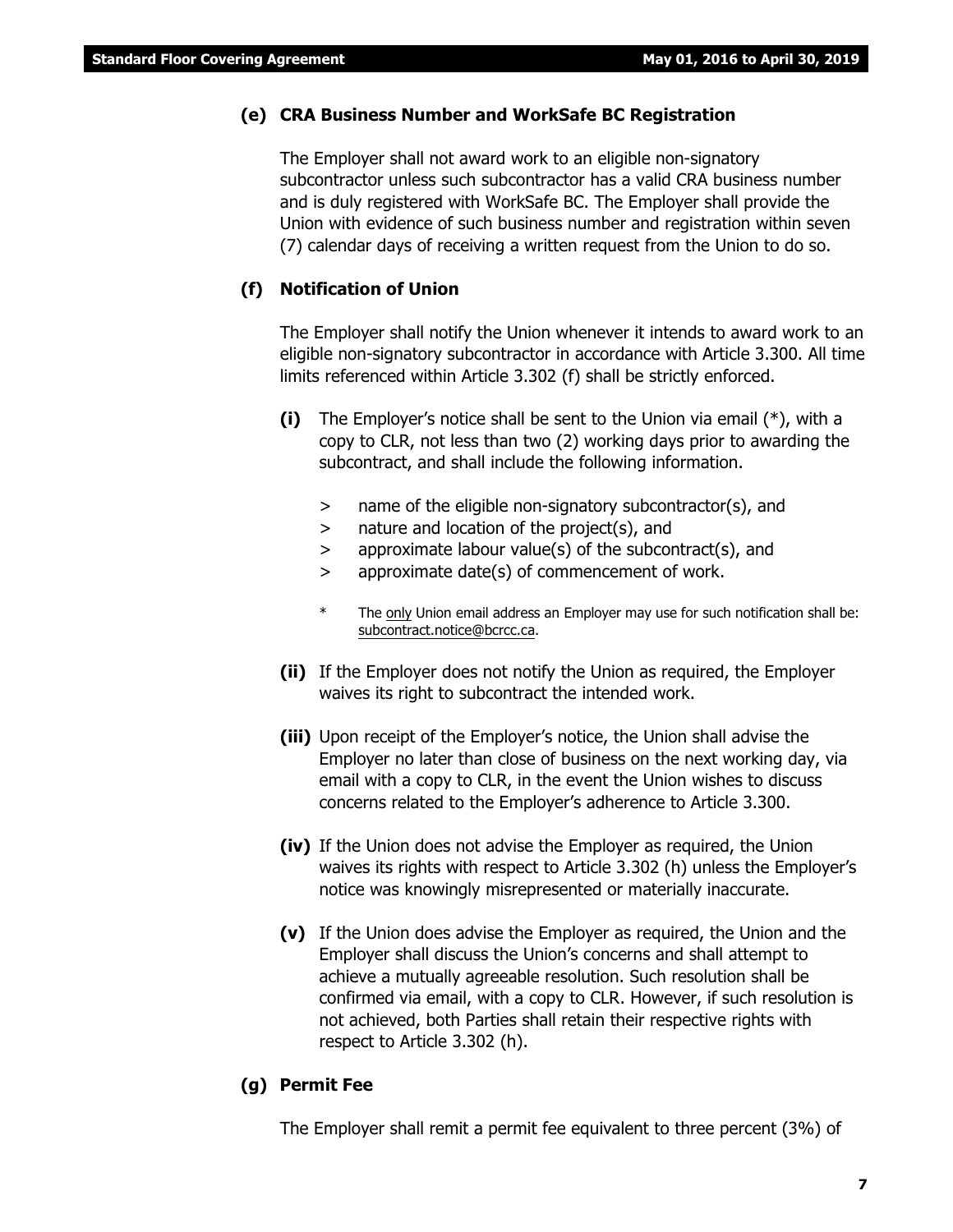the value of all subcontracted labour to the Union in the manner set forth in Article 5.000.

#### **(h) Dispute Resolution**

- **(i)** Notwithstanding Article 14.000 (Grievance Resolution), all disputes regarding Article 3.300 which require the involvement of a Third Party shall be referred directly to Mr. Michael Fleming.
- **(ii)** In addition, Mr. Fleming may also conduct an annual review of Article 3.300 for the purpose of addressing any unanticipated outcome(s) which may result from the utilization of subcontracting by the Parties. Either Party may request such a review, in writing, on or before August  $31<sup>st</sup>$  annually. Upon receipt of such a request, Mr. Fleming shall consult with the Parties and shall schedule a review which shall take place between October  $1<sup>st</sup>$  and December  $15<sup>th</sup>$ . Notwithstanding the foregoing, if no such request is made no review shall take place.
- **(iii)** With respect to both Articles 3.302 (h) (i) and (ii), the Parties agree that Mr. Fleming shall be empowered to make binding recommendations, orders, declarations and determinations to resolve a dispute, and may determine his own processes and procedures and shall have all necessary authority and jurisdiction of a fact-finder, special officer, mediator, or arbitrator pursuant to the Labour Relations Code, including giving effect to such binding recommendations, orders, declarations, and/or determinations.
- **(iv)** In addition, with respect to Article 3.302 (h) (ii) only, the Parties agree that Mr. Fleming may determine that Article 3.302 is not addressing the mutual concerns of the Parties and/or has operated in an unanticipated manner from that intended by the Parties pursuant to Article 3.301. In such event, Mr. Fleming may order the termination of Article 3.300 and the return to the April 01, 2016 status quo pertaining to subcontracting, or alternatively, may assist the Parties to negotiate appropriate amended subcontracting provisions.
- **(v)** All costs of Mr. Fleming shall be shared equally by the Parties.

#### **(i) Hiring on Out of Town Projects**

Refer to Article 8.700 for an alternative to subcontracting work on an out of town project(s).

#### **3.400 Application, Work Jurisdiction and Affiliation**

Without restricting Article 3.000 in any way, the Parties expressly agree to the following.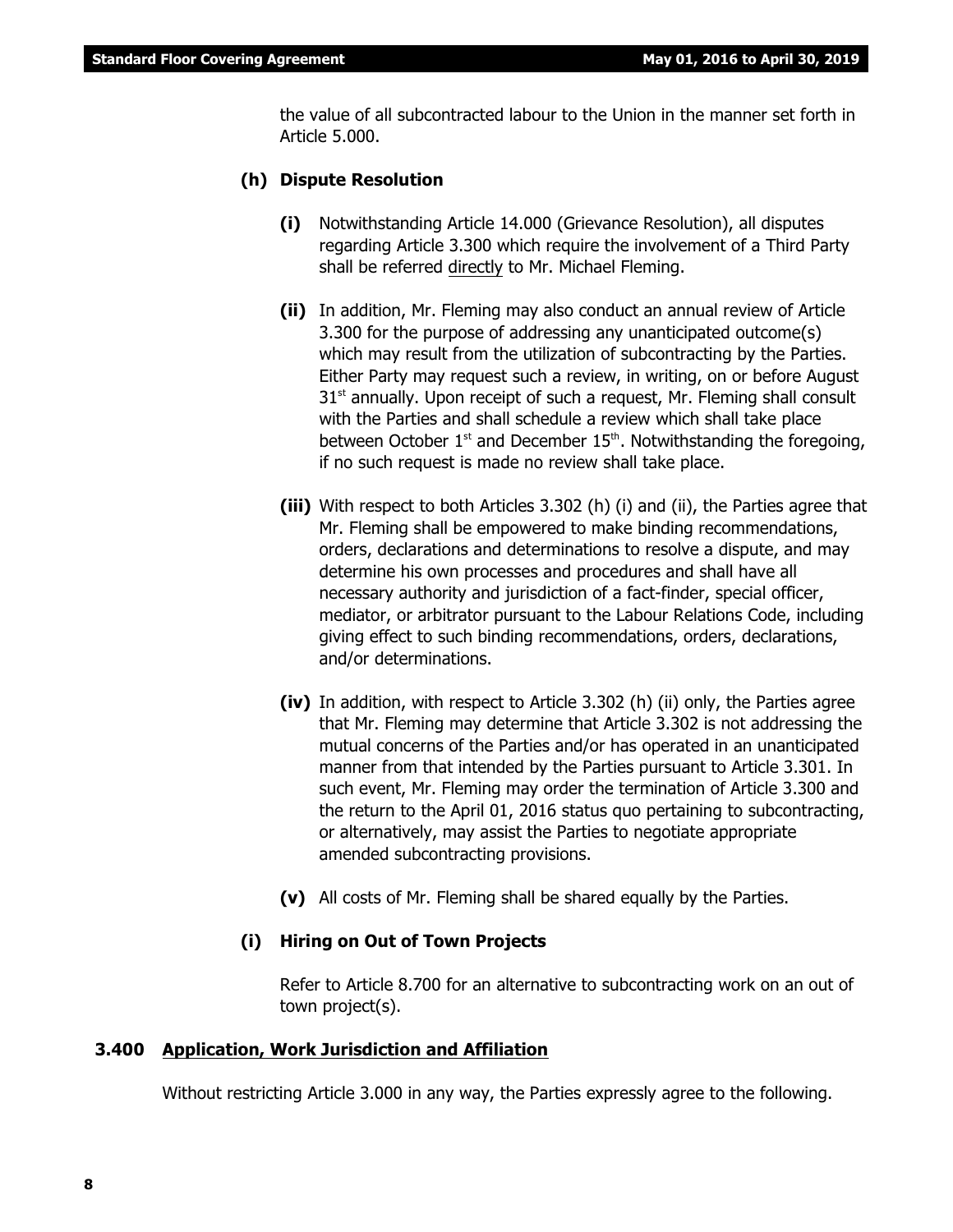#### **3.401 Application**

- **(a)** This Agreement shall govern only work which is within the work jurisdiction of the floorlayer and which is being performed in the province of British Columbia by bargaining unit members who are employees of the Employer on a project(s). Refer also to Article 3.402.
- **(b)** Refer to the Industrial Addendum for details regarding provisions which apply only in respect of work performed on an industrial project(s).

#### **3.402 Work Jurisdiction**

- **(a)** The work jurisdiction of the floorlayer shall consist of carpet, resilient, hardwood and related jurisdiction. Refer to Appendix "E" for a detailed description of the Union's work jurisdiction claim.
- **(b)** Notwithstanding Article 3.402 (a), the work jurisdiction of the floorlayer shall be determined from time to time by the Umpire of the Jurisdictional Assignment Plan.
- **(c)** All work performed within the work jurisdiction of the floorlayer shall be performed by a member of the Union unless otherwise permitted in accordance with this Agreement. Notwithstanding the foregoing, one (1) employer representative who is not a member of the Union shall be permitted to work and/or provide direction on a project.

#### **3.403 Affiliation**

- **(a)** Subject to reasonable notice given to the Employer, it shall not be a violation of this Agreement for the Union to withdraw its members from a project(s) for rendering assistance to labour organizations, and/or refusal on the part of Union members to handle any materials, equipment or product declared unfair by Building Trade Councils, or manufactured, assembled, or produced by an Employer whose employees are on strike against or are locked out by an Employer.
- **(b)** Notwithstanding Article 3.403 (a), the Union shall not restrict/limit, in any way or for any reason, an Employer's right to contract for work on a project and to complete such work in a cost efficient manner. The foregoing shall apply regardless of the union affiliation, or lack thereof, of any individual who may also be working on such project, and/or the work such individual(s) may be performing.
- **(c)** Without restricting/limiting the application of Article 3.403 (b), the Union shall not attempt to exert pressure upon an Employer for performing work on any project, nor shall the Union withdraw its members from any project or threaten to do so, unless otherwise permitted by the *Labour Relations Code*.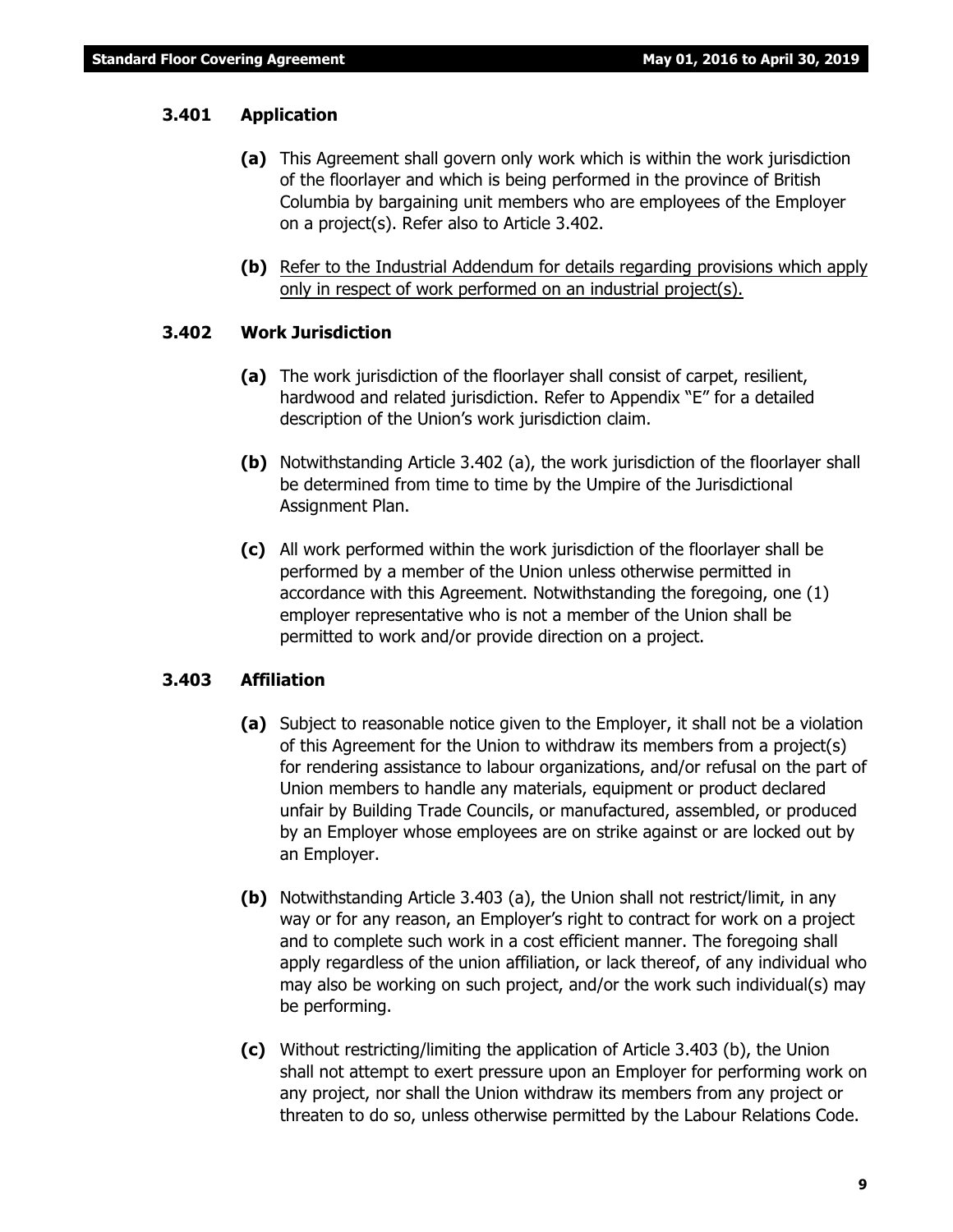#### **3.500 Compliance**

- **3.501** The Employer shall comply with the policies and/or regulations, including any provisions for registration which may be required therein, of all applicable federal and provincial government agencies, departments, legislation, etc. (i.e. Canada Customs and Revenue Agency, Employment Insurance Act, WSBC, etc.), and shall provide the Union with their applicable registration number(s) upon request.
- **3.502** The Employer shall be duly licensed in each city, municipality, town, village, etc. in which such Employer performs work.
- **3.503** The Employer shall maintain a business telephone number in order to facilitate the Union's ability to contact the Employer for the purpose of administering this Agreement.
- **3.504** The provisions of the *Labour Relations Code* regarding technological change shall apply.

#### **ARTICLE 4.000 - MONETARY PACKAGE**

Refer to all Schedules "A1" and all Schedules "B1". Notwithstanding the foregoing, refer also to Articles 4.200 and 4.300 for important clarifications and exceptions.

#### **4.100 Allocation of Monetary Package**

- **4.101** No monies may be transferred from the wage package (inclusive of wages plus annual vacation and statutory holiday pay) to Employer contributions (inclusive of the Floorlayers Industry Welfare Trust Fund, the Floorlayers Industry Pension Plan, and all other Employer contributions) without the prior mutual agreement, in writing, of the Parties. Such mutual agreement shall not be unreasonably withheld.
- **4.102** Notwithstanding Article 4.101, prior mutual agreement of the Parties shall not be required in the event the Union wishes to reallocate monies in accordance with Article 4.102 (a) and/or (b). However, the Union shall provide the Employers with sixty (60) days' advance written notice of such reallocation.
	- **(a)** From the Floorlayers Industry Welfare Trust Fund to the Floorlayers Industry Pension Plan, or vice versa.
	- **(b)** From the Certified Journeyperson minimum straight time hourly wage rate to the Certified Journeyperson annual vacation and statutory holiday pay, or vice versa. (The wage package for all other employee classifications shall be recalculated accordingly.)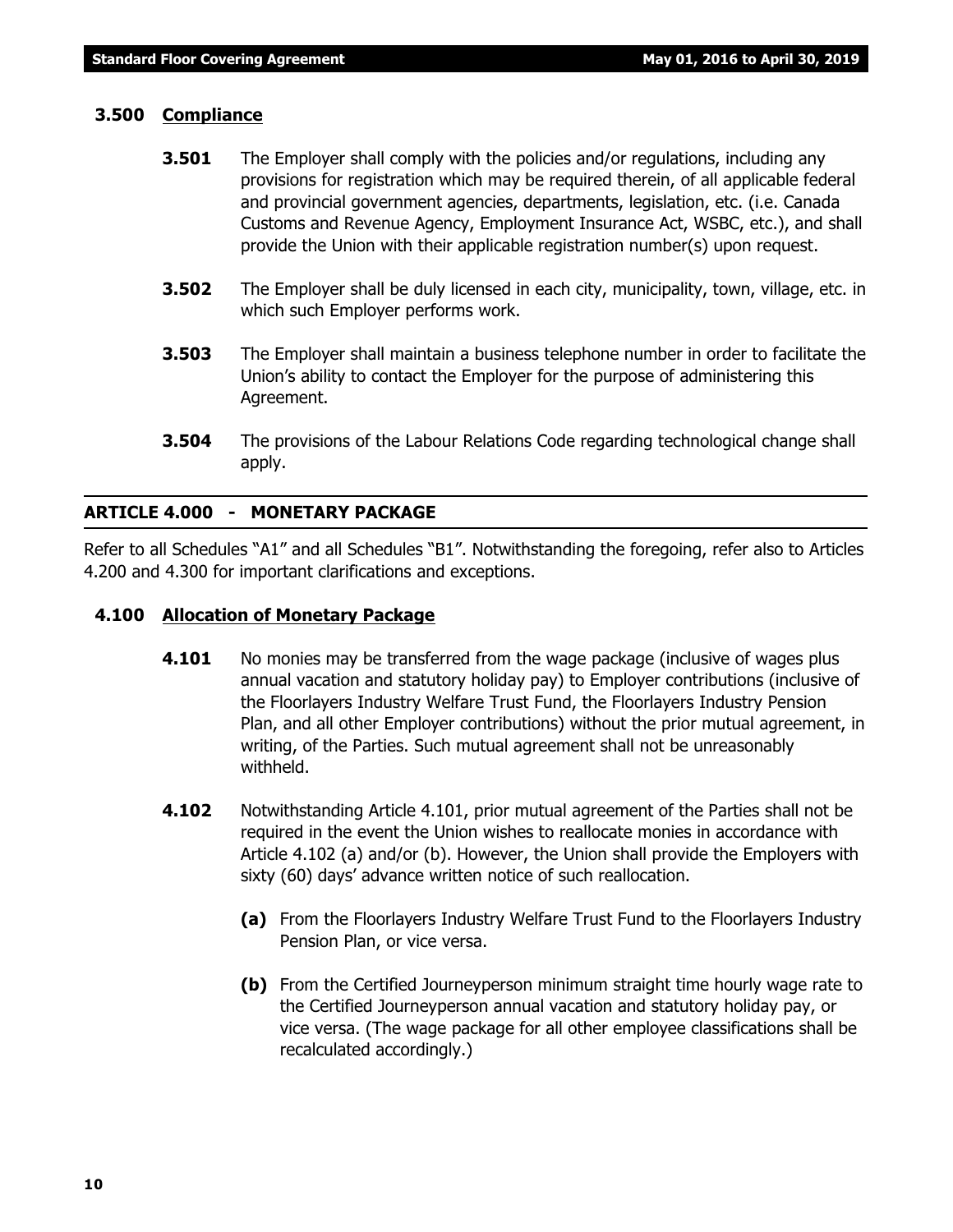#### **4.200 Hourly Compensation**

#### **4.201 Hourly Wage Rate Schedule**

The schedules of minimum straight time hourly wage rates as provided for within all Schedules "A1" shall apply to all work performed in accordance with this Agreement, except as otherwise provided for in Articles 4.202, 4.203 and 4.300.

#### **4.202 Annual Increases**

Notwithstanding Article 4.201, the following annual increases to the Certified Journeyperson monetary package (inclusive of wages, plus annual vacation and statutory holiday pay, plus Employer contributions) shall apply over the duration of this Agreement. The monetary package for all other employee classifications shall be recalculated accordingly.

- $>$  Effective May 01, 2017 **\$0.35 per hour** (as reflected within Schedules "A1.3", "A1.4", "B1.3" and "B1.4")
- > Effective May 01, 2018 (distribution of increase within monetary package to be decided)
- $>$  Effective April 01, 2019 **\$0.35 per hour** (distribution of increase within monetary package to be decided)

Refer to Article 4.202 of the Industrial Addendum for the annual increases which apply only in respect of work performed on an industrial project(s).

#### **4.203 First Aid Attendant Premium**

If an Employer is required to appoint a first aid attendant on a project, the employee who is appointed shall have his/her otherwise applicable straight time hourly wage rate increased by seventy-five cents (\$0.75) per hour earned. Refer also to Articles 4.301 (a) and 4.302 (a).

#### **4.300 Alternatives to Hourly Compensation**

Notwithstanding any/all contrary provisions of this Agreement, the Employer shall retain the right to compensate an employee(s) by way of an alternative to hourly compensation subject to the following terms and conditions. The choice of compensation method(s) shall be determined at the sole discretion of the Employer on a project by project basis, and a mix of compensation methods may be utilized if multiple employees are working on the same project. No employee shall be discriminated against and/or deemed to have self-terminated (i.e. quit) their employment for refusing to be compensated by way of an alternative to hourly compensation.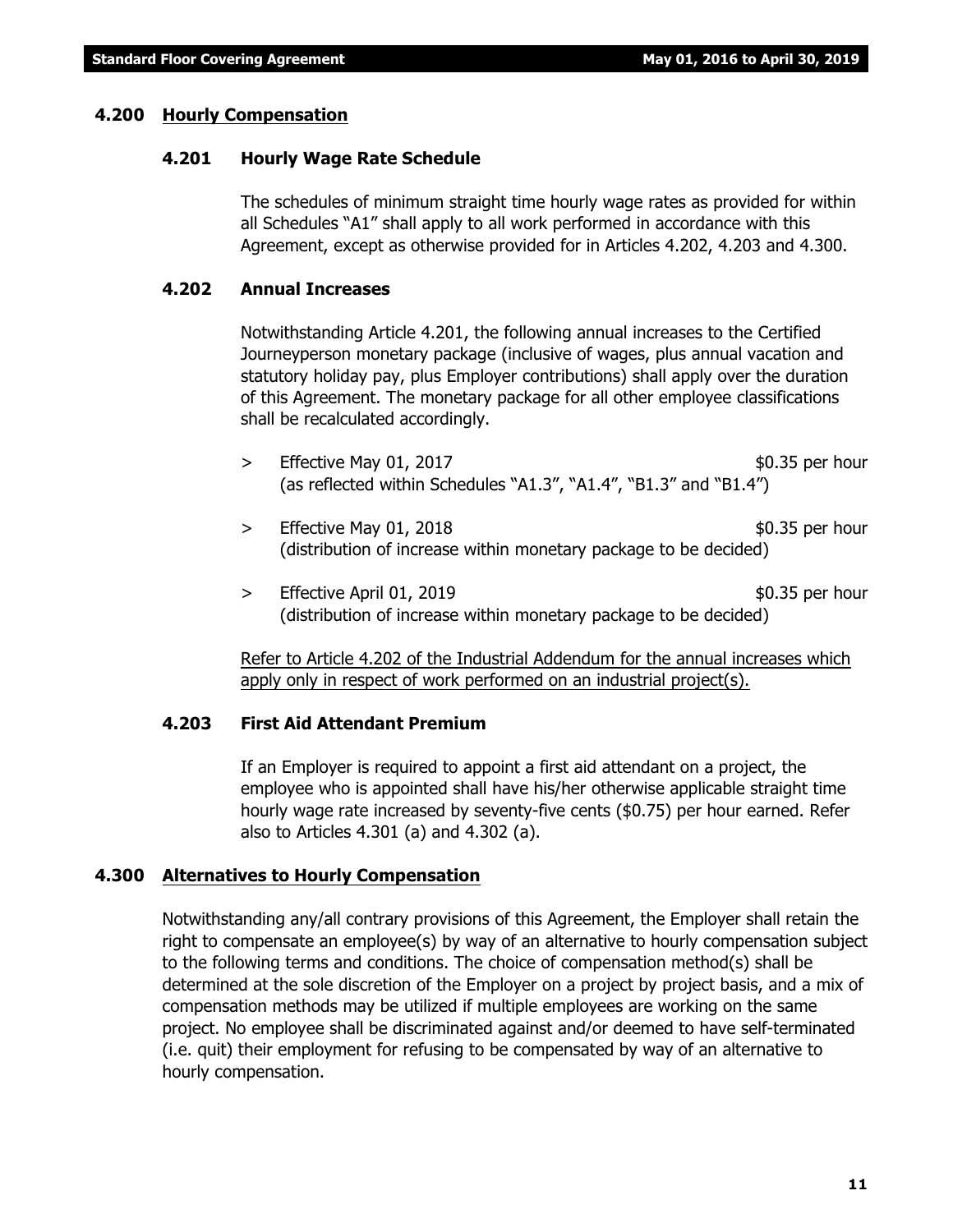#### **4.301 Option #1 - Piece Work or Project Based Compensation**

Piece work or project based compensation shall be defined as a process by which an employee(s) is compensated based on production rather than hours worked. Such a process can take multiple forms, however the underlying basis is that the level of compensation is determined by the level of production. For example, a typical piece work based compensation process would involve paying an employee an agreed upon amount per square yard of carpet installed. While a typical project based compensation process would involve dividing a lump sum amount amongst a group of employees upon completion of all assigned work on a project.

- **(a)** The piece work or project rate shall be consistent with prevailing market conditions and shall be mutually agreed upon, in writing, by the Employer and the employee(s) prior to the commencement of work. Such rate shall be inclusive of annual vacation and statutory holiday pay, and any/all premiums which may otherwise apply. Notwithstanding the foregoing, an employee shall receive a First Aid Premium of six dollars (\$6.00) per day, if otherwise applicable, in lieu of Article 4.202.
- **(b)** The Union shall not create any artificial barriers which would serve to restrict the right of the Employer to have work performed on a piece work or project basis, including but not limited to the following examples.
	- **(i)** The Union shall not adopt either a formal or informal policy of opposition to piece work or project based compensation.
	- **(ii)** The Union shall not encourage or otherwise counsel its members to adopt either a formal or informal policy of opposition to piece work or project based compensation.
	- **(iii)** The Union shall waive any/all Union initiation fees which would otherwise apply for a new member where such new member has been recruited by the Employer as a result of the Union's inability to supply.
- **(c)** In lieu of the standard hourly Employer contributions required in accordance with Article 4.600, the Employer shall remit to the Union on behalf of each employee working on a piece work or project basis, a lump sum Employer contribution of twenty percent (20%) of the gross piece work or project earnings paid to each such employee. Such lump sum shall be paid in addition to the gross piece work or project earnings paid to each employee, and shall not be processed as an employee deduction. Upon receipt by the Union, such lump sum shall be divided by the applicable hourly contribution amount and the employee shall be credited with the resulting hours of work. The lump sum shall then be divided amongst the various funds in accordance with the following example.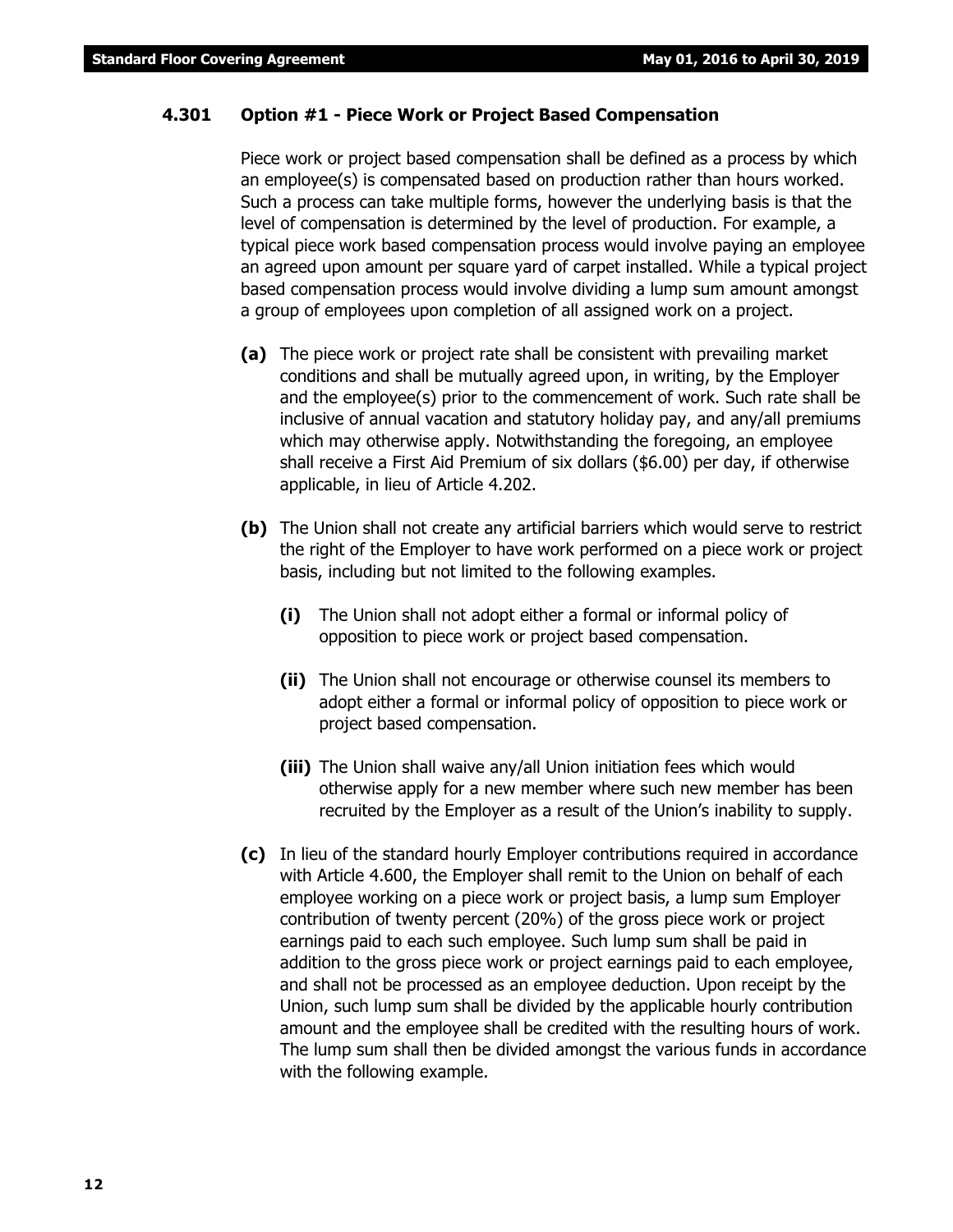| Employee "A" Gross Piece Work Earnings | $=$ | \$1,715.00      |
|----------------------------------------|-----|-----------------|
| Hourly Employer Contribution Amount    | $=$ | \$6.86 per hour |
| $$1,715.00 \times 20\%$                | $=$ | \$343.00        |
| $$343.00 \div $6.86$ per hour          | $=$ | 50 hours        |

Employee "A" would be credited with fifty (50) hours of contributions to the Floorlayers Industry Welfare Trust Fund and the Floorlayers Industry Pension Plan, and all applicable industry funds (i.e. CAF, SBCFE, CIRP, JAPlan, BCBCBTU and D&A Policy) would be forwarded an amount equal to fifty (50) hours multiplied by the applicable industry fund contribution rate.

- **(d)** In lieu of an employee deduction(s) for Union dues on behalf of an Employee working on a piece work or project basis, the Employer shall deduct and remit to the Union 3.75% of the gross piece work earnings paid to each such employee.
- **(e)** Article 4.500 (Annual Vacation and Statutory Holidays) and Article 6.000 (Hours of Work and Overtime) shall not apply to the work performed by any employee(s) being compensated on a piece work or project basis. Notwithstanding the foregoing, hours of work shall be a factor which is taken into consideration when the Employer and employee(s) mutually agree upon the piece work or project rate prior to the commencement of work.
- **(f)** The following provision shall only apply to the Apprentice classification.

If the Employer compensates an Apprentice(s) on a piece work or project basis, such compensation shall meet or exceed the compensation that would otherwise have been paid to such Apprentice(s) on an hourly basis. In addition, the Employer shall also be responsible to advise the Union on a monthly basis with respect to the number of hours worked by each Apprentice on a piece work or project basis in order to allow the Union to properly track each Apprentice's training hours.

#### **4.302 Option #2 - Maximum Assured Hours Based Compensation**

Maximum assured hours based compensation shall be defined as a process by which an employee(s) is allocated a maximum number of hours to complete a defined task(s) or project. Such a process has historically been referred to by a variety of names, however the underlying basis is that hourly compensation is directly linked to a pre-determined productivity standard/expectation. For example, a typical maximum assured hours based compensation process would involve paying an employee a maximum number of hours upon completion of a pre-determined scope of work.

**(a)** The number of maximum assured hours shall be mutually agreed upon, in writing, by the Employer and the employee(s) prior to the commencement of work. Such hours shall then be paid at each employee's otherwise applicable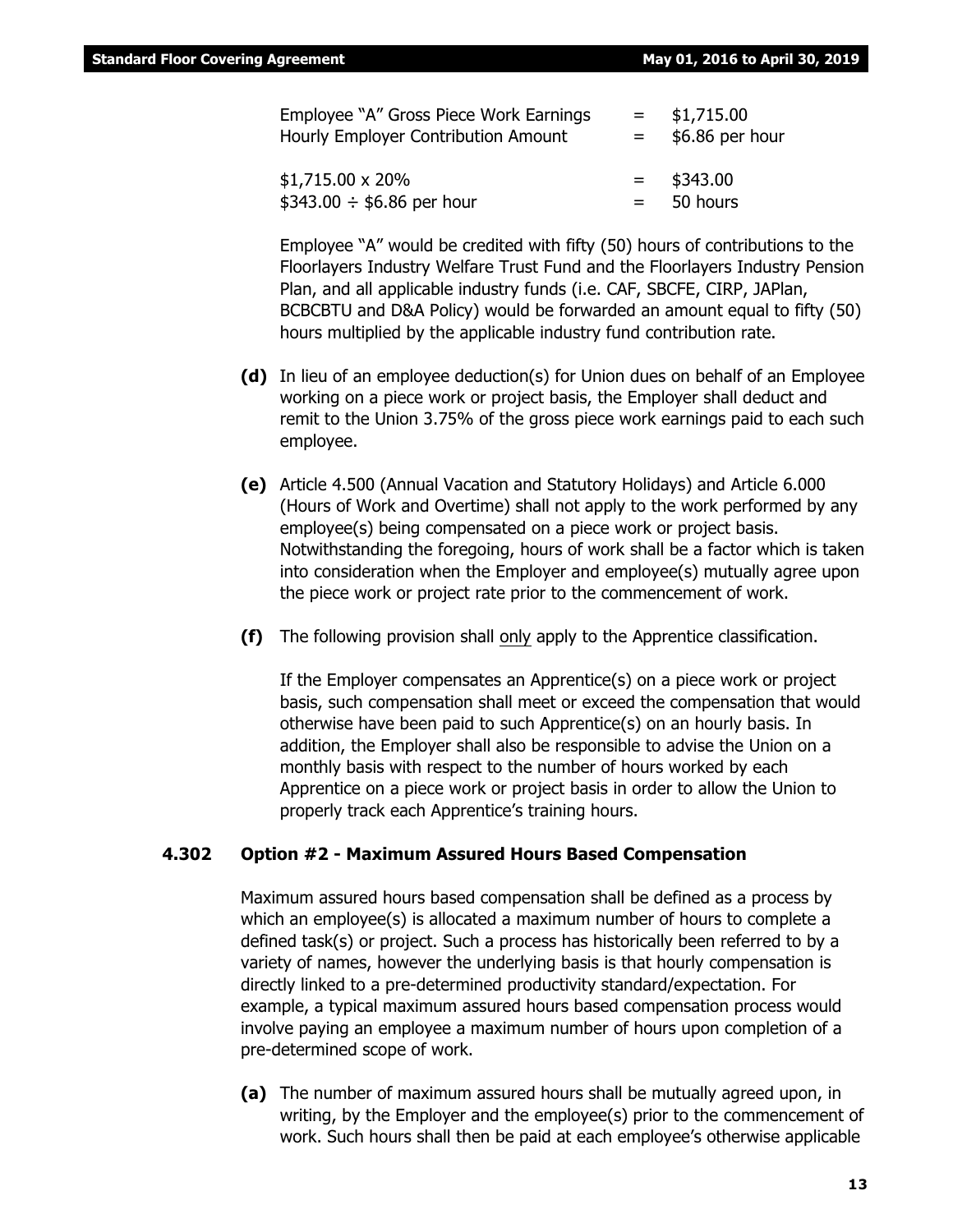straight time hourly wage rate in accordance with Article 4.200 and all Schedules "A1". Employer contributions and employee deductions shall likewise be processed on behalf of each employee in accordance with all Schedules "B1".

- **(b)** Notwithstanding Article 4.302 (a), in the event the ability of an employee(s) to perform the pre-determined scope of work is unreasonably delayed as a result of circumstances for which such employee(s) is/are not responsible, the Employer and the employee(s) shall review the situation and, if appropriate, shall amend the number of maximum assured hours which had previously been mutually agreed upon.
- **(c)** Article 6.000 (Hours of Work and Overtime) shall not apply to the work performed by any employee(s) being compensated on a maximum assured hours basis. Notwithstanding the foregoing, hours of work shall be a factor which is taken into consideration when the Employer and employee(s) mutually agree upon the number of maximum assured hours prior to the commencement of work.

#### **4.303 Alternative Compensation Oversight Sub-Committee**

The Parties acknowledge that the alternative compensation options provided for within Article 4.300 will require a period of adjustment for both employees and Employers alike. As a result, the Parties have agreed to establish a joint labour/ management oversight sub-committee to address any/all issues and/or matters of dispute which may arise in conjunction with the implementation of such options.

- **(a)** The sub-committee shall consist of three (3) representatives appointed by the Union and three (3) representatives appointed by CLR.
- **(b)** The sub-committee shall meet within ten (10) working days of a written request being received by either the Union or CLR.
- **(c)** All decisions of the sub-committee shall be by majority vote. Notwithstanding the foregoing, both the Union and CLR shall have the right to cast three (3) votes each regardless of how many representatives are present at any particular sub-committee meeting.
- **(d)** The sub-committee shall be tasked with resolving any/all disputes which may arise in conjunction with the implementation of the alternative compensation options. For this reason, the application of Article 14.000 (Grievance Procedure) shall not be applicable to such disputes unless/until the subcommittee has been unable to conclude a resolution.

#### **4.400 Employee Classifications**

Refer to all Schedules "A1" and all Schedules "B1" for a breakdown of the monetary package which applies to each employee classification.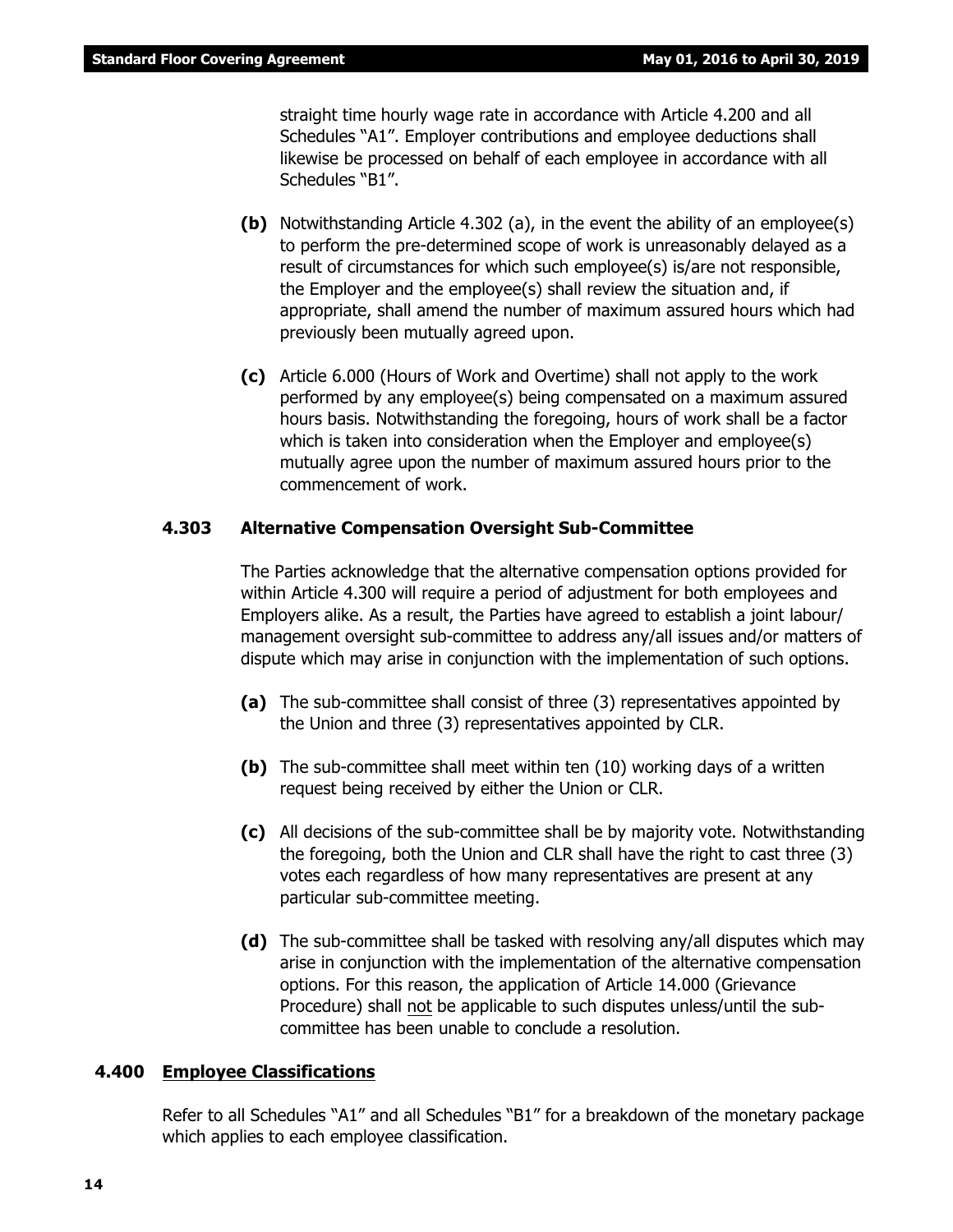#### **4.401 Premiums and Allowances**

Unless otherwise restricted elsewhere within this Agreement, all employee classifications shall be entitled to receive annual vacation pay, statutory holiday pay, overtime premiums, shift premiums, travel allowances and any/all other premiums and/or allowances provided pursuant to this Agreement.

#### **4.402 Reclassification**

The Union recognizes the right of the Employer to judge the competency, merit and ability of the employees in the classifications listed in Article 4.400. The reclassification of an employee(s) shall not be done without mutual agreement between the Union, the employee(s) and the Employer. Re-classifications shall not be subject to Article 14.000 (Grievance Procedure).

#### **4.403 Foreman**

- **(a)** A Foreman shall be defined as an employee who issues orders or gives direction to other employees. All direction given to an employee(s) shall be provided by the Foreman to whom such employee(s) is/are regularly assigned.
- **(b)** When five (5) or more employees are employed on a project, the Employer shall designate one (1) Certified Journeyperson or Uncertified Floorlayer as the Foreman.
- **(c)** The minimum straight time hourly wage rate for a Foreman shall be one hundred fifteen percent (115%) of the applicable Certified Journeyperson minimum straight time hourly wage rate on the project.

#### **4.404 Certified Journeyperson (CJP)**

- **(a)** A Certified Journeyperson (CJP) shall be defined as an individual who has
	- **(i)** achieved a valid Floor Covering Installer TQ certificate, or
	- **(ii)** worked a minimum of 10,800 hours as a floorlayer and achieved INSTALL certification, or
	- **(iii)** been classified as a CJP in accordance with Article 4.404 (d).
- **(b)** The evidence of work experience required in Article 4.404 (a) (ii) shall be provided by the prospective CJP via appropriate documentation from previous employers and/or where such documentation is not available via a notarized statutory declaration signed by the prospective CJP. Such statutory declaration shall detail in chronological order the individual's work experience on an employer by employer basis. Copies of such documentation and/or statutory declaration shall be provided to the Employer upon request.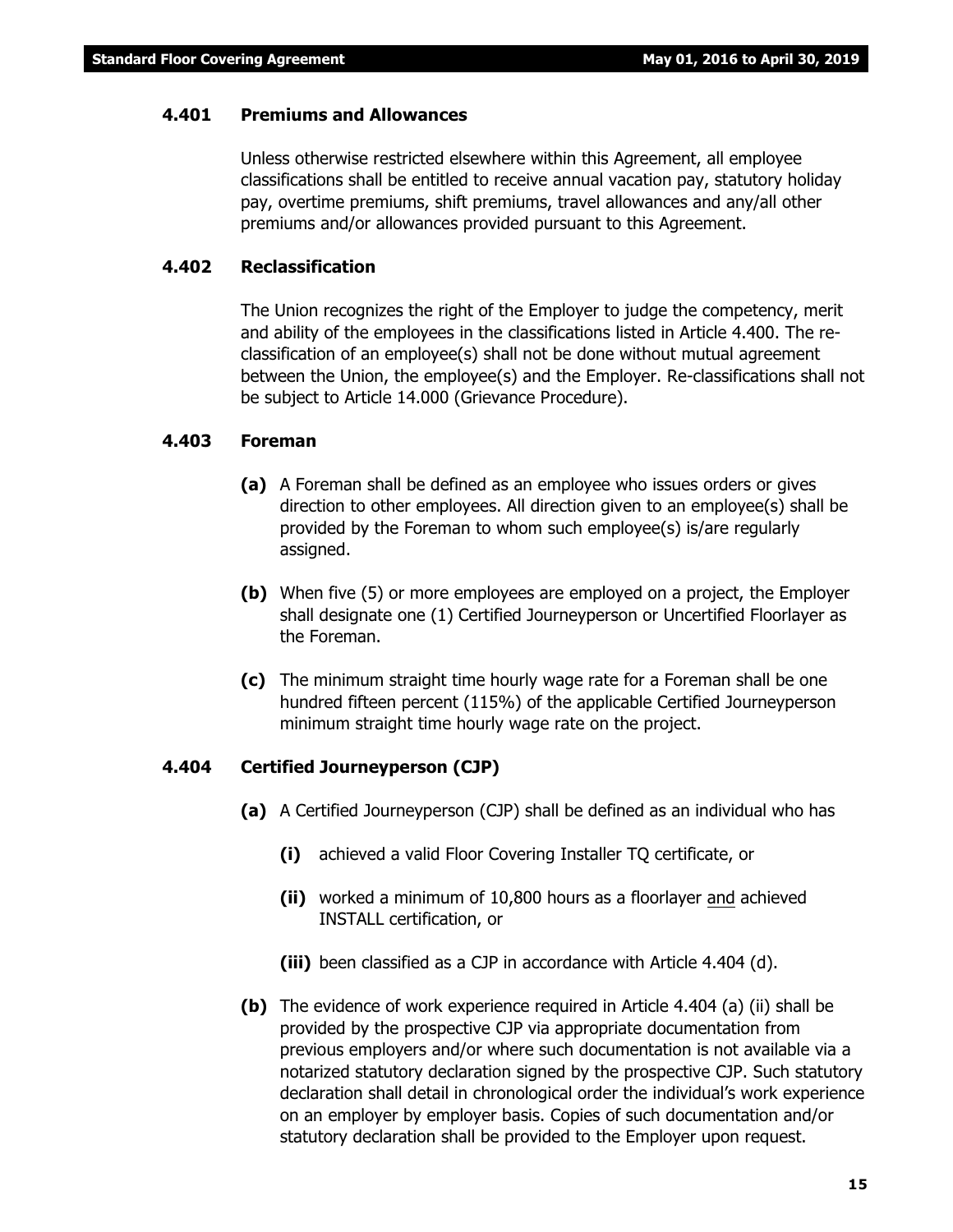- **(c)** The minimum straight time hourly wage rate for a CJP shall be as provided for within all Schedules "A1".
- **(d)** Notwithstanding Articles 4.404 (a), 4.405 and 4.406, effective August 18, 2013 any Union member who has historically worked as a Journeyperson pursuant to this Agreement shall be "grandfathered" as a Certified Journeyperson on a go forward basis, regardless of whether or not such member has obtained a valid Floor Covering Installer TQ certificate. The Union shall provide a list of such members to CLR on or before August 18, 2013. Thereafter, any individual who is not on such list, and has not obtained a valid Floor Covering Installer TQ certificate, shall be paid as an Uncertified Floorlayer (UCF) or Semi Skill Floorlayer (SSF) except as may otherwise be permitted in accordance with the provisions related to an Apprentice and/or Material Handler, or at the discretion of the Employer.

#### **4.405 Uncertified Floorlayer (UCF)**

- **(a)** An Uncertified Floorlayer (UCF) shall be defined as an individual who is not registered as a duly sponsored Floor Covering Installer Apprentice within Canada, and is not employed as either a CJP, a Semi Skilled Floorlayer (SSF), or a Material Handler in accordance with this Agreement.
- **(b)** To the extent that there may be an overlap between the definition of a UCF and the definition of a SSF, the Employer shall determine the appropriate classification.
- **(c)** The minimum straight time hourly wage rate for a UCF shall be ninety percent (90%) of the applicable CJP minimum straight time hourly wage rate on the project.

#### **4.406 Semi Skilled Floorlayer (SSF)**

- **(a)** A Semi Skilled Floorlayer (SSF) shall be defined as an individual who is not registered as a duly sponsored Floor Covering Installer Apprentice within Canada, and is not employed as either a CJP or a Material Handler in accordance with this Agreement. Such individuals shall perform work with various skills and experience
- **(b)** To the extent that there may be an overlap between the definition of an UCF and the definition of a SSF, the Employer shall determine the appropriate classification.
- **(c)** There shall be seven (7) SSF classifications. The Employer shall retain the sole discretion to determine the appropriate classification for each SSF after having judged such individual's competency, merit and ability.
- **(d)** The minimum straight time hourly wage rate for a SSF shall be the applicable percentage of the applicable CJP minimum straight time hourly wage rate on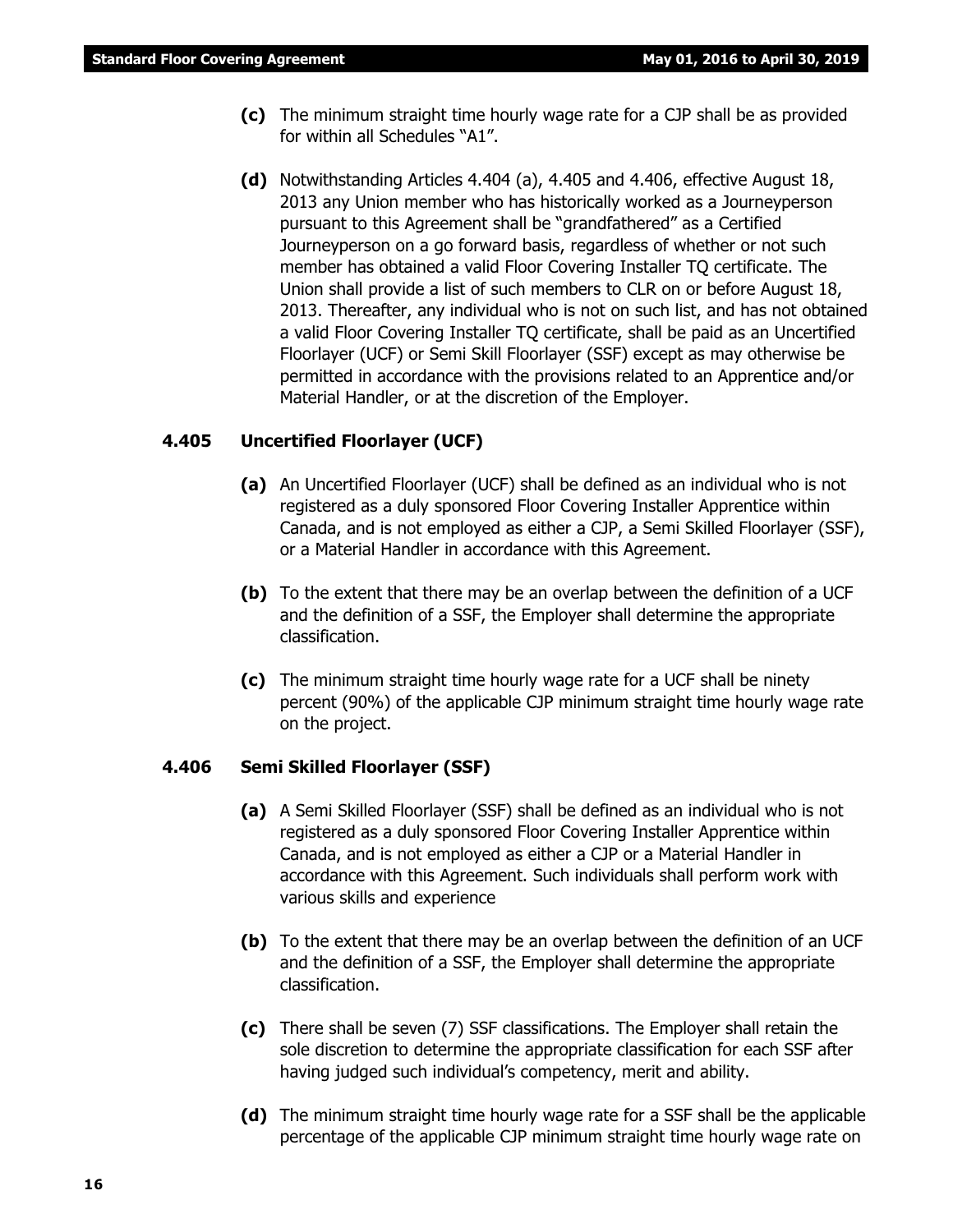the project.

| Level $1$ SSF = 50%  | Level 4 $SSE = 70\%$ | Level 6 $SSF = 85%$  |
|----------------------|----------------------|----------------------|
| Level 2 SSF = 55%    | Level 5 $SSF = 80\%$ | Level 7 $SSF = 90\%$ |
| Level 3 $SSF = 65\%$ |                      |                      |

#### **4.407 Apprentice**

- **(a)** An Apprentice shall be defined as an individual who is registered as a duly sponsored Floor Covering Installer Apprentice within BC.
- **(b)** There shall be seven (7) Apprentice classifications. The Employer shall employ a minimum of one (1) Apprentice, and the maximum ratio shall be one (1) Apprentice for every one (1) Journeyperson. Notwithstanding the foregoing, effective May 22, 2016, the Employer shall endeavour to employ a ratio of at least one (1) Apprentice for every three (3) Journeypersons. Both such ratios shall apply company wide.
- **(c)** The minimum straight time hourly wage rate for an Apprentice shall be the applicable percentage of the applicable CJP minimum straight time hourly wage rate on the project.

| $1st$ Term Apprentice = 50% |                                   | 0 to 450 training hours *     |  |
|-----------------------------|-----------------------------------|-------------------------------|--|
| $2nd$ Term Apprentice = 55% |                                   | 451 to 900 training hours *   |  |
| $3rd$ Term Apprentice = 65% |                                   | 901 to 1,800 training hours * |  |
| $4th$ Term Apprentice = 70% | 1,801 to 2,700 training hours $*$ |                               |  |
| $5th$ Term Apprentice = 80% | 2,701 to 3,600 training hours $*$ |                               |  |
| $6th$ Term Apprentice = 85% | 3,601 to 4,500 training hours $*$ |                               |  |
| $7th$ Term Apprentice = 90% | 4,501 to 5,400 training hours $*$ |                               |  |
|                             |                                   |                               |  |

\* Training hours are inclusive of the total combined time spent in both work based training and technical training.

**(d)** Completion of both the required work based training and technical training shall be necessary in order to advance from one apprenticeship term to the next apprenticeship term. Notwithstanding the foregoing, an Apprentice shall not be prevented from advancing from one apprenticeship term to the next apprenticeship term as a result of technical training not being available.

#### **4.408 Material Handler**

- **(a)** The work of a Material Handler shall include the handling on the job site of all material or materials falling within the jurisdiction of the floorlayer.
- **(b)** The Parties recognize the importance of recruiting future Apprentices. The Material Handler classification provides the opportunity to expose new workers to the industry and to determine their suitability. A Material Handler shall, in the case of competent workers, be a possible source of future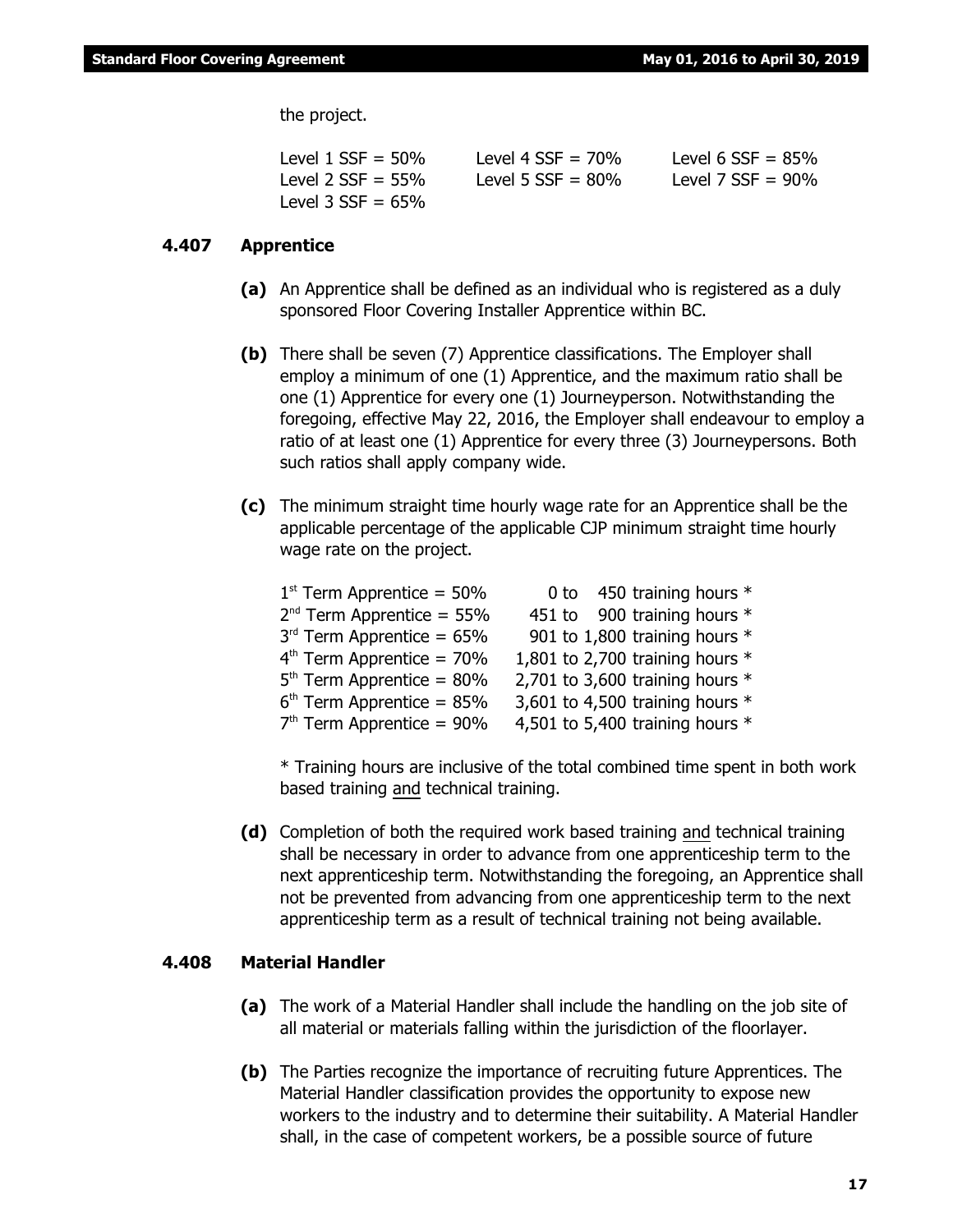Apprentices. For these reasons, effective May 01, 2017, the Employer shall employ a minimum of one (1) Material Handler at all times. Notwithstanding the foregoing, effective May 22, 2016, the Union shall actively start to recruit prospective Material Handlers and promote the employment of same.

**(c)** The minimum straight time hourly wage rate for a Material Handler shall be forty-five percent (45%) of the applicable CJP minimum straight time hourly wage rate on the project.

#### **4.500 Annual Vacation and Statutory Holidays**

#### **4.501 Vacation Pay and Statutory Holiday Pay**

Annual vacation pay and statutory holiday pay shall be combined at the total rate of eight percent (8%) of gross earnings, and shall be paid to each employee on each pay cheque and upon termination of employment.

#### **4.502 Annual Vacation**

An employee may take up to three (3) weeks annual vacation in any calendar year. The vacation period shall be arranged by mutual agreement between the employee and the Employer.

#### **4.503 Statutory Holidays**

**(a)** The following statutory holidays shall apply to all work governed by this Agreement. Refer also to Article 4.503 (b), Article 6.303 and Appendix "B".

New Year's Day, Family Day, Good Friday, Easter Monday, Victoria Day, Canada Day, the Friday before BC Day, BC Day, the Friday before Labour Day, Labour Day, Thanksgiving Day, Remembrance Day, Christmas Day, Boxing Day, and/or any other day so proclaimed by the federal and/or provincial government. When a statutory holiday falls on a Saturday or Sunday, the following working day(s) shall be observed.

- **(b)** Notwithstanding Article 4.503 (a), the Friday before Labour Day may be floated on any commercial, institutional and/or residential project(s) and the day therefore worked at straight time rates, with an alternate day scheduled to be taken off as mutually agreed between the Employer and the employee. The Friday before Labour Day may not be floated on an industrial project.
- **(c)** All work performed on statutory holidays, or days observed in place thereof, shall be paid for at two (2) times the otherwise applicable straight time hourly wage rate. No work shall be performed on Labour Day.

#### **4.600 Employer Contributions**

The schedules of Employer contributions as provided for within all Schedules "B1" shall apply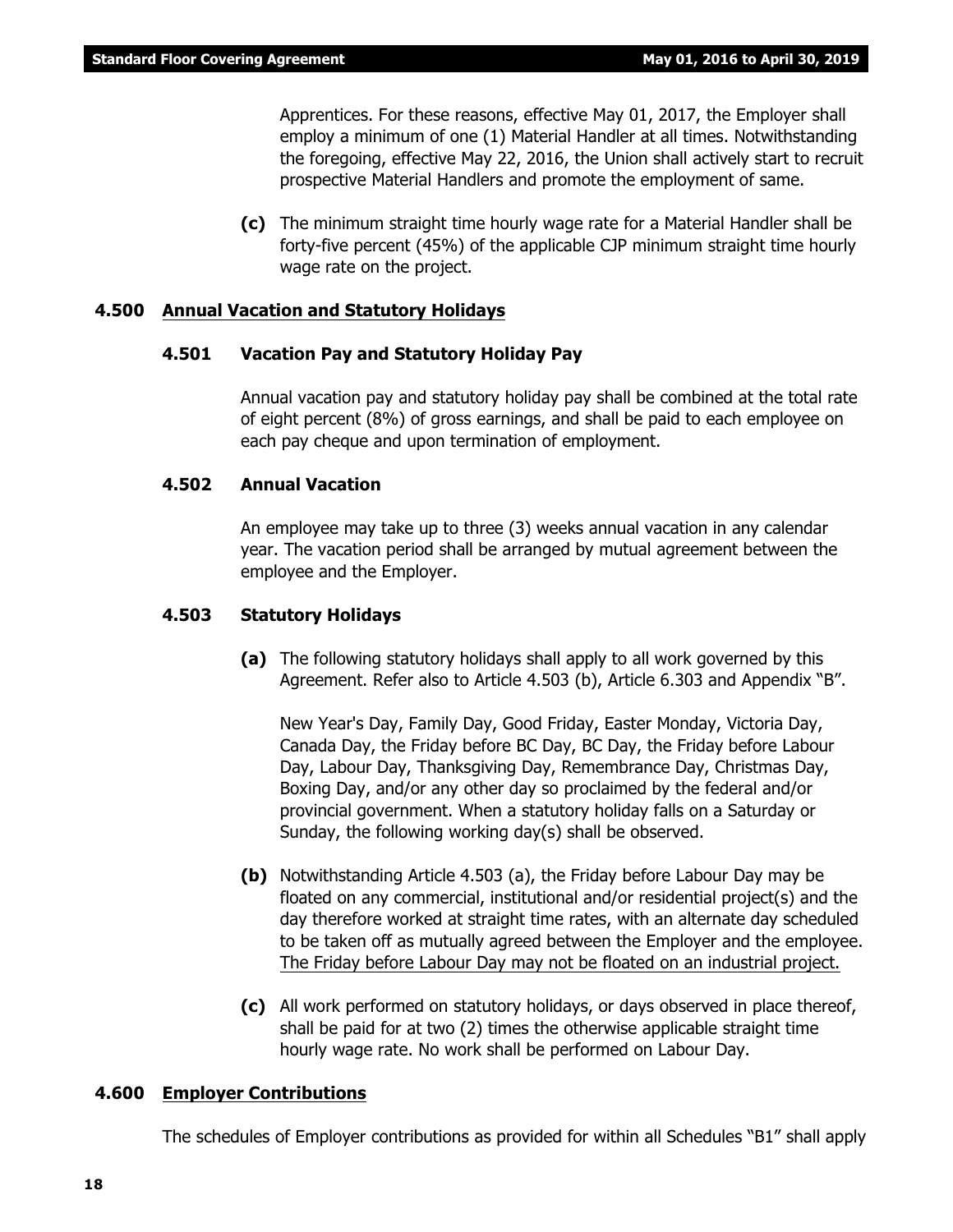to all work performed in accordance with this Agreement. All Employer contributions shall be calculated on the basis of hours worked.

#### **4.601 Floorlayers Industry Welfare Trust Fund**

The Employer shall contribute the required amount(s) to the Floorlayers Industry Welfare Trust Fund in the manner set forth in Article 5.000. Such amount(s), and the effective date(s) applicable thereto, shall be as stipulated within all Schedules "B1". Notwithstanding the foregoing, the Union reserves the right to direct such contributions to an alternative Union Benefit Plan of its choice by providing CLR with sixty (60) calendar days' written notice.

#### **4.602 Floorlayers Industry Pension Plan**

The Employer shall contribute the required amount(s) to the Floorlayers Industry Pension Plan in the manner set forth in Article 5.000. Such amount(s), and the effective date(s) applicable thereto, shall be as stipulated within all Schedules "B1". Notwithstanding the foregoing,

- **(a)** no Employer contribution to the Floorlayers Industry Pension Plan shall be required on behalf of a Material Handler and/or any employee who has reached seventy (70) years of age, and
- **(b)** the Union reserves the right to direct such contributions to an alternative Union Pension Plan of its choice by providing CLR with sixty (60) calendar days' written notice.

#### **4.603 CLR Contract Administration Fund (CAF)**

- **(a)** The Employer shall contribute the required amount(s), inclusive of GST, to the CAF in the manner set forth in Article 5.000. Such amount(s), and the effective date(s) applicable thereto, shall be as stipulated within all Schedules "B1". Notwithstanding the foregoing, CLR may alter the required amount by providing the Union with sixty (60) calendar days' written notice. CLR shall bear any/all costs which may be incurred as a result of having to change the monthly report to the administrator because of a change in the Employer contribution to the CAF.
- **(b)** The Union shall collect and forward to CLR, without exception, all monies designated for the CAF and received in accordance with the monthly report to the administrator. Payment to CLR shall be made by the Union not later than the last day of the month in which such amount was received and shall be accompanied with a summary report that provides hours of work and fund remittances by each Employer working under this Agreement. A designated representative of CLR may inspect, upon appointment, the receipts and records of the Union related to the CAF.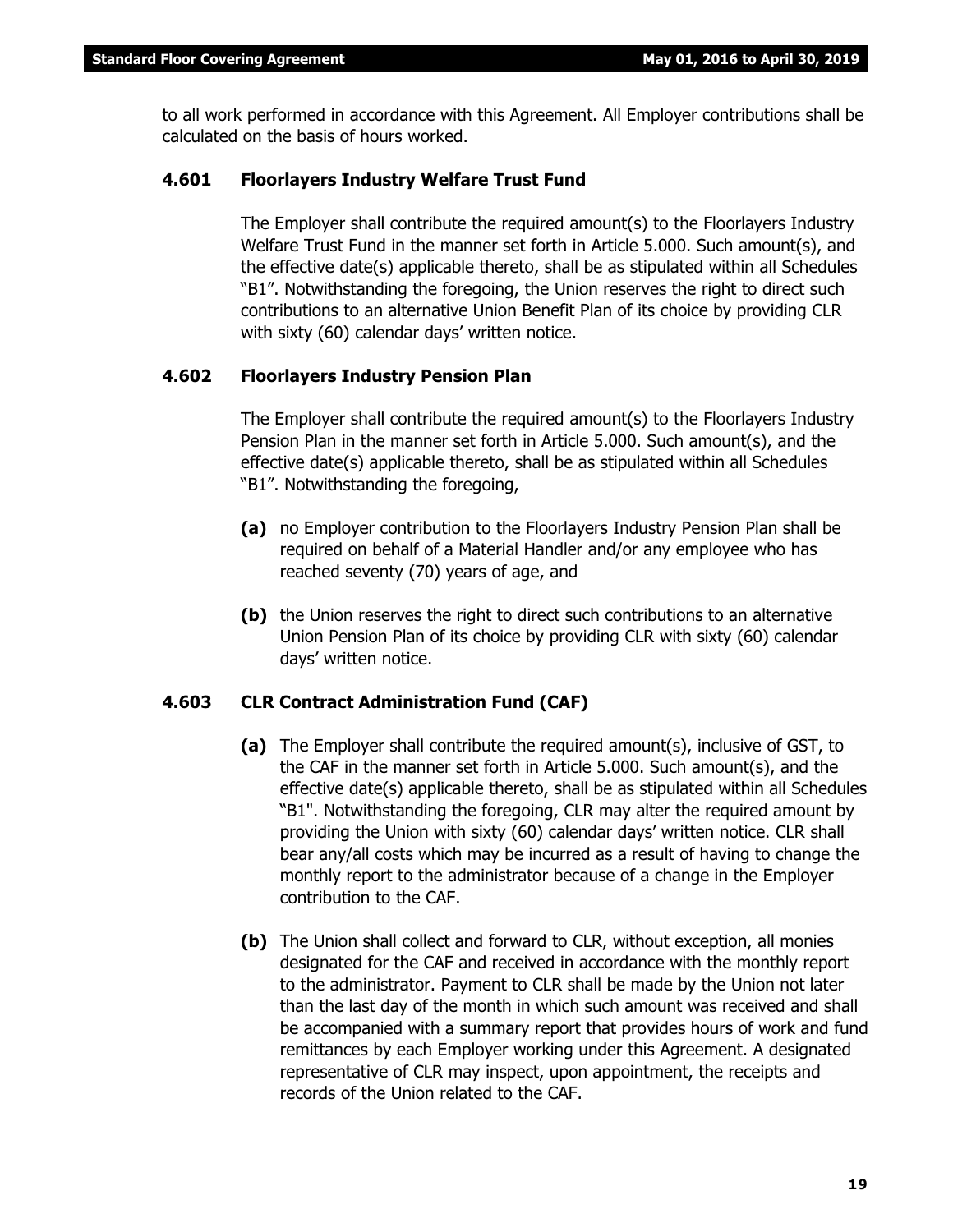#### **4.604 Society of BC Floorcovering Employers (SBCFE)**

- **(a)** The Employer shall contribute the required amount(s) to the SBCFE in the manner set forth in Article 5.000. Such amount(s), and the effective date(s) applicable thereto, shall be as stipulated within all Schedules "B1". Notwithstanding the foregoing, the SBCFE may alter this amount by providing the Union with sixty (60) calendar days' written notice.
- **(b)** The Union shall collect and forward to the SBCFE, without exception, all monies designated for the SBCFE and received in accordance with the monthly report to the administrator. Payment to the SBCFE shall be made by the Union not later than the last day of the month in which such amount was received and shall be accompanied with a summary report that provides hours of work and fund remittances by each Employer working under this Agreement.

#### **4.605 BC Construction Industry Rehabilitation Plan (CIRP)**

The Employer shall contribute the required amount(s) to the CIRP in the manner set forth in Article 5.000. Such amount(s), and the effective date(s) applicable thereto, shall be as stipulated within all Schedules "B1".

#### **4.606 Jurisdictional Assignment Plan (JAPlan)**

- **(a)** The Employer shall contribute the required amount(s) to the JAPlan in the manner set forth in Article 5.000. Such amount(s), and the effective date(s) applicable thereto, shall be as stipulated within all Schedules "B1".
- **(b)** The JAPlan, as agreed to between the BCBT and CLR, shall be binding upon the Parties. Notwithstanding the foregoing, where the Employer makes an assignment of work to another constituent union or local union of the BCBCBTU, which is challenged under the JAPlan, the Union shall not make any claim or bring any independent action for back pay or any other damages through the Umpire, arbitration, or the LRB, unless the Union has obtained a ruling from the Umpire in its favour, in which event the Union shall be entitled to claim damages through collective agreement arbitration for non-compliance with the Umpire's ruling for the period subsequent to the ruling.

#### **4.607 BCBCBTU**

The Employer shall contribute the required amount(s) to the BCBCBTU in the manner set forth in Article 5.000. Such amount(s), and the effective date(s) applicable thereto, shall be as stipulated within all Schedules "B1". Notwithstanding the foregoing, such contribution shall continue only for as long as the BCBCBTU bargaining structure continues to exist pursuant to the *Labour Relations Code*.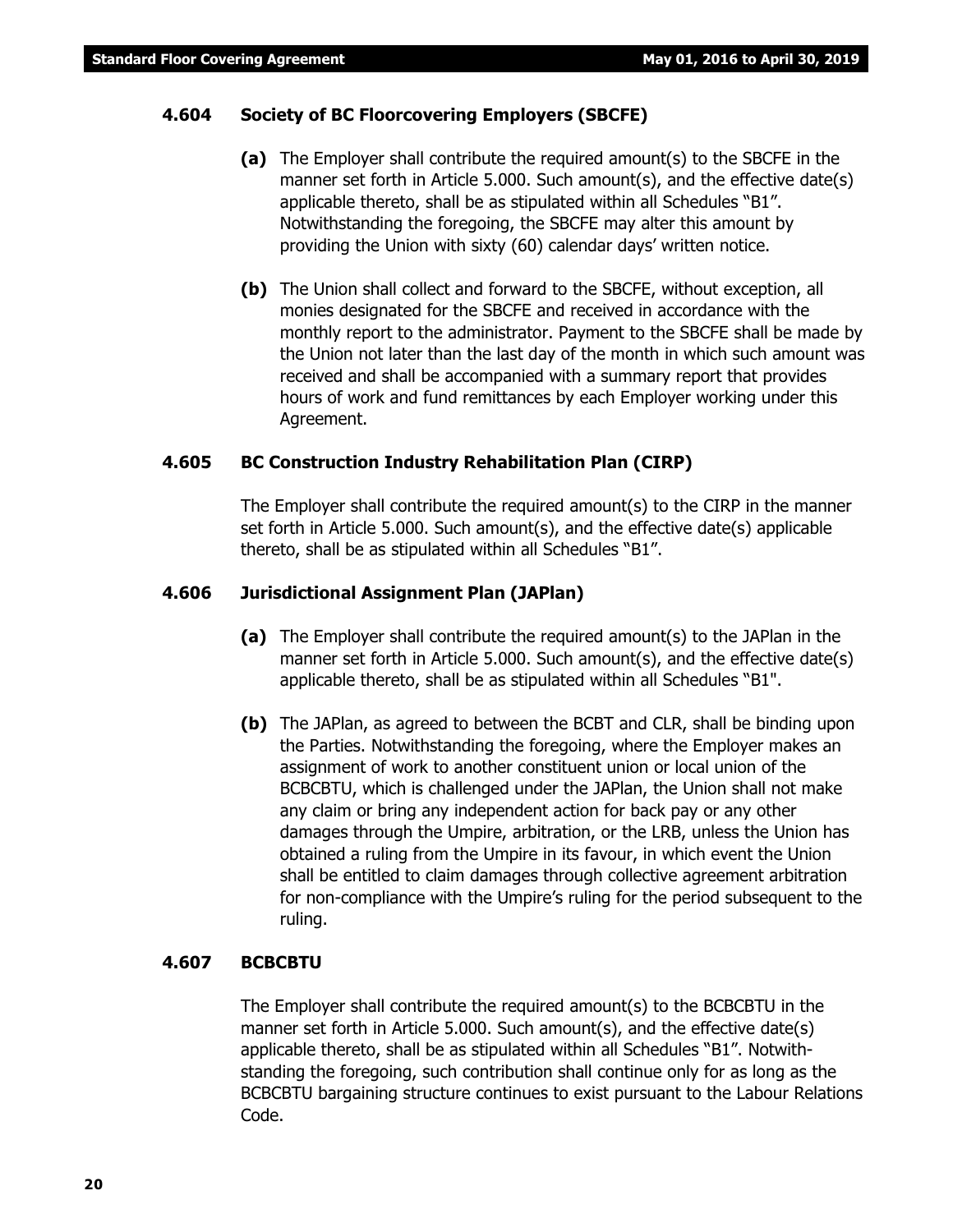#### **4.608 Construction Industry of BC Substance Abuse Testing and Treatment Program (D&A Policy)**

- **(a)** The Employer shall contribute the required amount(s) to the D&A Policy in the manner set forth in Article 5.000. Such amount(s), and the effective date(s) applicable thereto, shall be as stipulated within all Schedules "B1".
- **(b)** The D&A Policy, as agreed to between the BCBCBTU and CLR shall be binding upon the Parties.

#### **4.700 Employee Deductions**

The Employer shall deduct Union dues in such amount(s) as the Union directs and shall forward such deductions in the manner set forth in Article 5.000. The Union may alter the deduction amount by providing the Employer with sixty (60) calendar days' written notice. All employee deductions shall be calculated on the basis of hours worked.

#### **4.800 Payment of Wages**

Notwithstanding any/all contrary provisions contained within this Agreement, all payroll shall be processed in a manner consistent with CRA regulations.

- **4.801** The Employer shall, at least every second Friday, pay to each employee all wages, premiums, allowances and annual vacation pay and statutory holiday pay earned by the employee to a day not more than seven (7) calendar days prior to the date of payment. If a statutory holiday falls on the regular pay day, payment shall be made the preceding day. Payment shall be made during working hours and may be made by cheque or electronic deposit.
- **4.802** The Employer shall pay all monies (i.e. wages, annual vacation pay, statutory holiday pay, etc.) which are owing to an employee at the time of termination of employment. Alternatively, in the event the Employer is unable to pay all monies which are owing to an employee at the time of termination of employment, such monies shall be paid as quickly as reasonably possible thereafter but in no event later than seven (7) calendar days or in conjunction with the Employer's next regularly scheduled payroll, whichever comes first.
- **4.803** The Employer shall provide a separate or detachable itemized statement with each pay, clearly showing the: (i) employee's name, (ii) number of straight time hours worked and wage rate(s) paid for such hours, (iii) number of overtime hours worked and wage rate(s) paid for such hours, (iv) premiums, (v) allowances, (vi) annual vacation and statutory holiday pay, and (vii) total deductions from gross earnings. Such statement may be provided electronically via email.
- **4.804** Where an employee is not paid in accordance with Articles 4.801 and 4.802, such employee shall be deemed to be still on the payroll of the Employer and shall receive his/her usual wages and conditions until there is compliance with the conditions.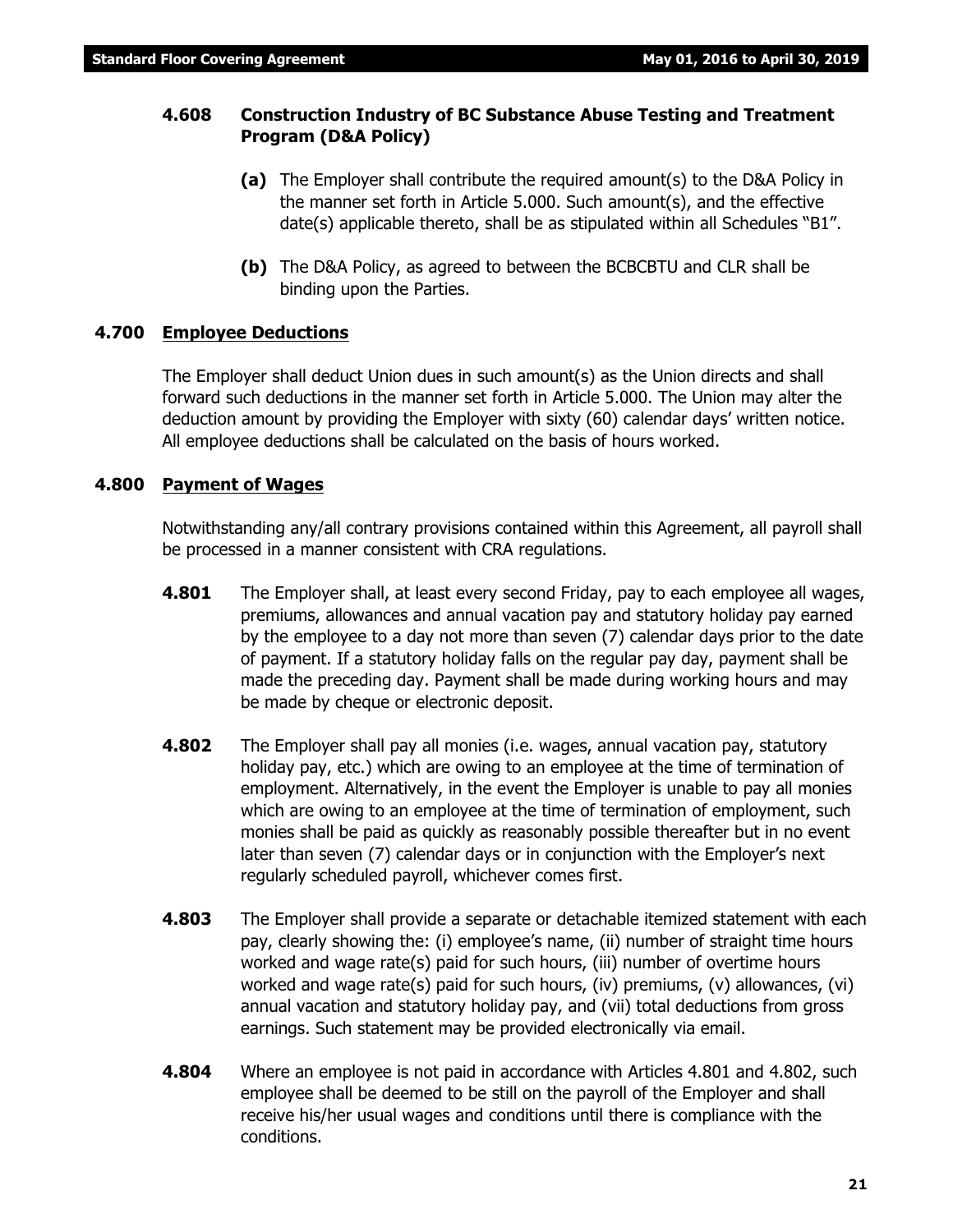#### **4.900 Bonding and Payroll Failures**

- **4.901** Before Union members are dispatched to any Employer who has not been signatory with the Union for a minimum of two (2) years, such Employer may be required to deposit a bond suitable to the Union, up to fifteen thousand dollars (\$15,000.00) for use in default of payment of wages, annual vacation pay, statutory holiday pay, Employer contributions and/or employee deductions required in accordance with this Agreement. When no longer required such bond shall, by mutual consent of the Union and the Employer concerned, be terminated.
- **4.902** Where there have been instances of payroll failures by an Employer, or the principals or directors thereof, or payroll requirements have not been met, the Union shall have the right to inspect such Employer's payroll, and/or require the posting of a suitable bond, and/or require that payment of wages and other payroll requirements be made by cash or certified cheque.

### **ARTICLE 5.000 - MONTHLY REMITTANCES**

The timely remittance of Employer contributions and employee deductions required in accordance with this Agreement is essential for the protection of the employees and other beneficiaries.

### **5.100 General Provisions**

- **5.101** The Employer shall remit all Employer contributions and employee deductions required under the terms of this Agreement, on behalf of all employees working under the terms of this Agreement. Refer to all Schedules "B1".
- **5.102** Such Employer remittance shall:
	- **(a)** be made by a single payment, payable to the Floorlayers' Industry Fund, inclusive of all obligations arising from hours up to the close of the Employer's payroll ending closest to the last day of the preceding calendar month, and
	- **(b)** be accompanied by a correctly completed monthly report to the administrator, and
	- **(c)** be received by the Floorlayers' Industry Fund not later than the fifteenth (15th) day of the month following that for which such payments are payable.
- **5.103 (a)** The Floorlayers' Industry Fund shall, once each month after receiving the combined monthly remittance from each Employer, allocate and/or distribute the monies of such combined remittance to the various Plans, Funds, Organizations, etc. in the appropriate manner. The Union acknowledges that such Plans, Funds, Organizations, etc. are entitled to receive such monies, and that such monies are, in fact, held in trust by the Union until properly allocated and/or distributed.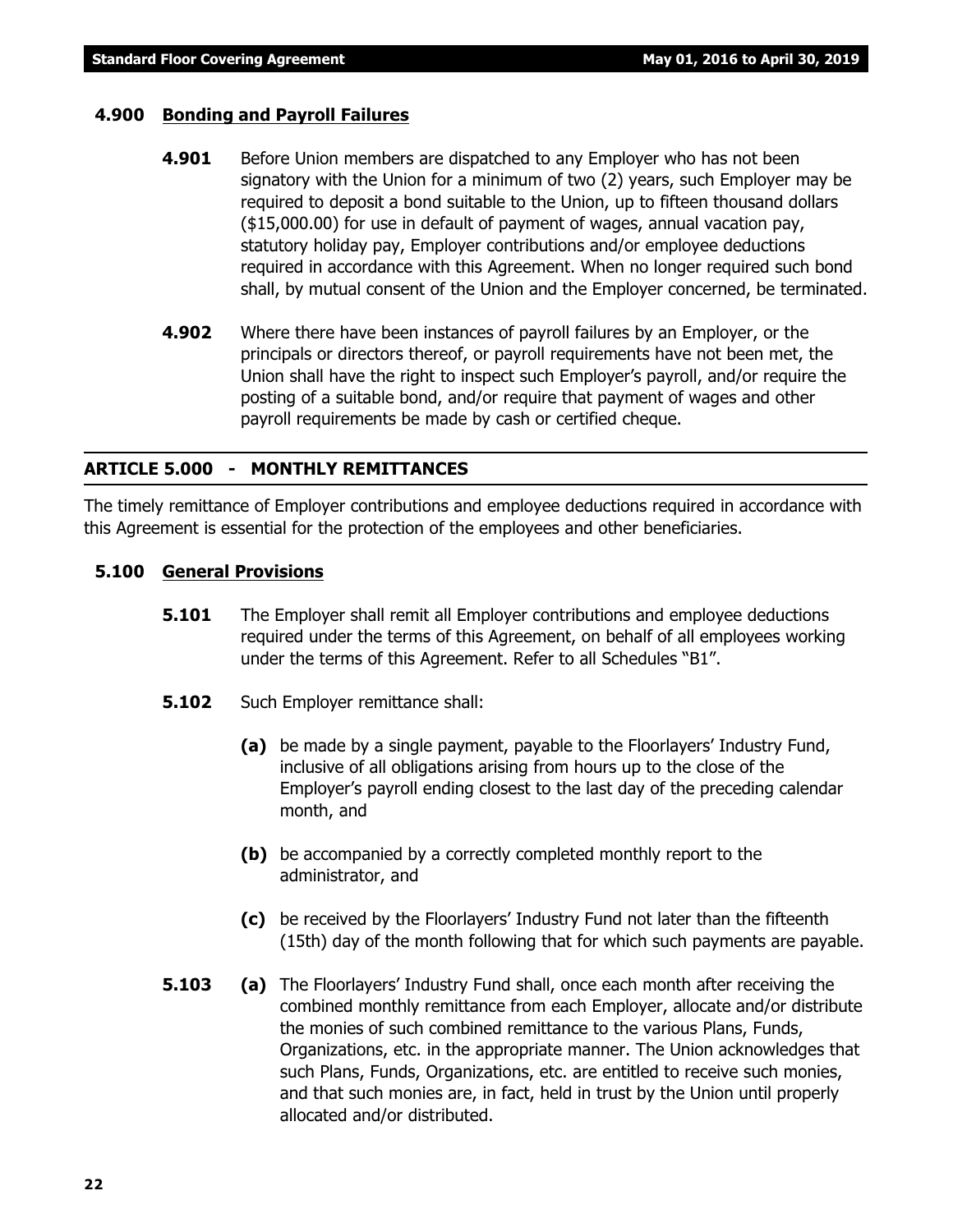**(b)** Notwithstanding Article 5.103 (a), the Union may deduct a monthly administration handling fee from each amount to be allocated and/or distributed, providing such fee does not exceed five percent (5%), to a maximum of one hundred dollars (\$100.00), of the amount to be allocated and/or distributed.

#### **5.200 "Nil" Reports**

The Employer shall submit a "Nil" report if such Employer had employed no employees during the period for which payments would otherwise have been payable. Notwithstanding the foregoing, the Employer shall not be required to submit a "Nil" report for a period in which no employees had been employed if the Union has been notified, in writing, that such Employer is no longer in business.

#### **5.300 Delinquent Remittance**

- **5.301** In the event the Employer fails to remit Employer contributions and/or employee deductions in the manner set forth in Article 5.000, the Union may, at its sole discretion, take any economic action it deems necessary against such Employer, and such action shall not be considered a violation of this Agreement.
- **5.302** The Union shall advise the Employer within forty-eight (48) hours in writing of any delinquency. If the Employer fails to respond within forty-eight (48) hours of receipt of notification, exclusive of Saturday, Sunday and statutory holidays, the Union may, at its sole discretion, require a ten percent (10%) penalty of the amount of the late payment.

#### **5.400 Monthly Report to the Administrator**

The Union shall supply Employers with copies of the monthly report to the administrator, and the Union shall bear the cost of producing such report except in accordance with Article 4.603 (a).

#### **ARTICLE 6.000 - HOURS OF WORK AND OVERTIME**

#### **6.100 Regular Hours**

- **6.101 (a)** Eight (8) hours shall constitute the regular work day and five (5) days, forty (40) hours shall constitute the regular work week.
	- **(b)** Notwithstanding any/all contrary provisions of this Agreement, any work hours under the forty (40) hour weekly maximum missed during the regular work week may be made up on a Saturday at straight time upon mutual agreement between the employee(s) and Employer.
- **6.102** The regular work week shall be between 8:00 am Monday and 4:30 pm Friday, and the regular work day shall be as per the following schedule: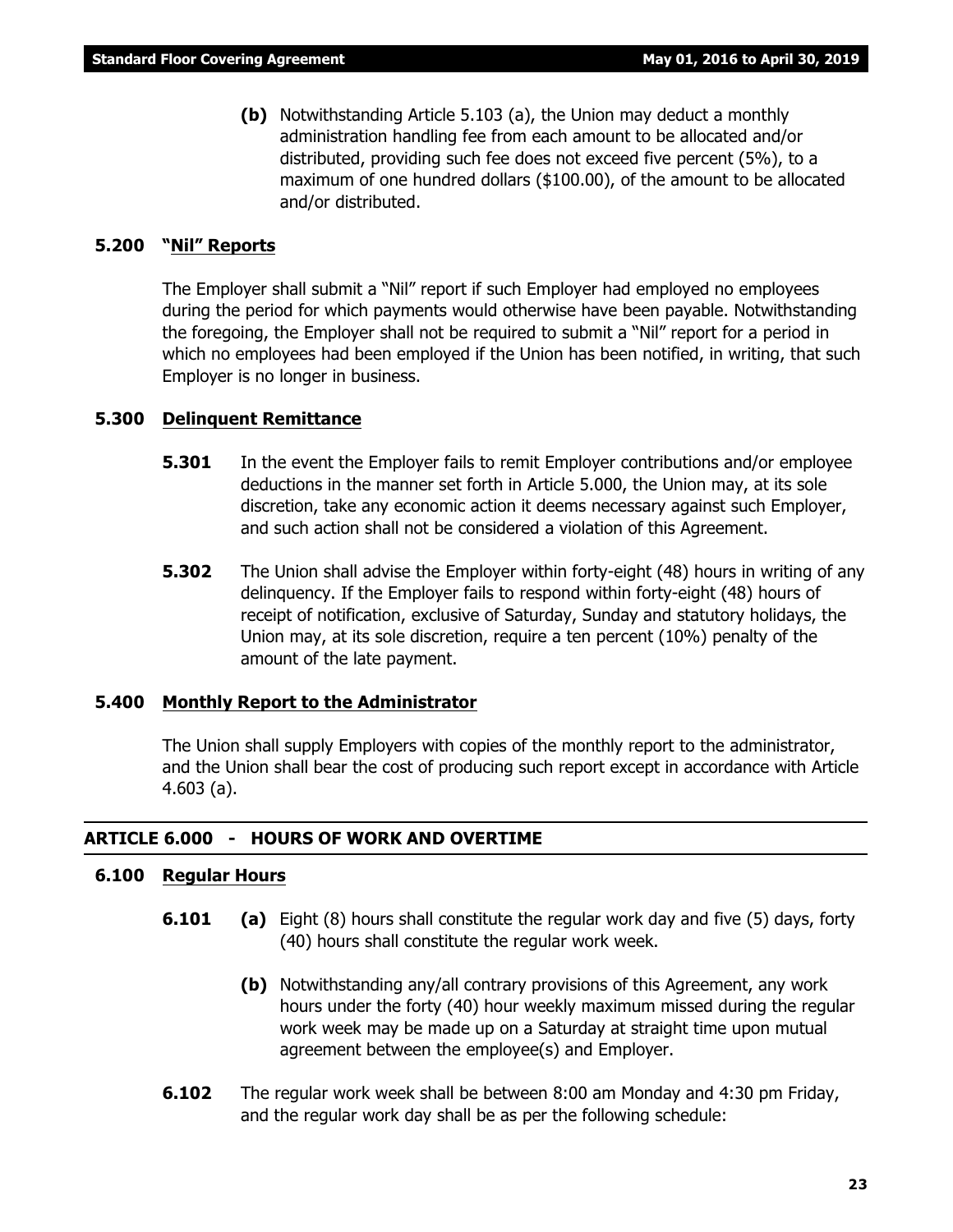| Straight Time: |                        | 8:00 am to 12:00 noon | 4.0 hours |
|----------------|------------------------|-----------------------|-----------|
| Meal:          | 12:00 noon to 12:30 pm |                       | 0 hours   |
| Straight Time: | 12:30 pm to 4:30 pm    |                       | 4.0 hours |
|                |                        |                       |           |

Total Straight Time Hours: 8.0 hours

#### **6.103 Starting and Stopping Times**

Notwithstanding any/all contrary provisions of this Agreement:

- **(a)** This Article shall apply to all shifts, including but not limited to those shifts worked on a compressed work week schedule.
	- **(i)** The starting and stopping time on a project may be varied by a maximum of one (1) hour earlier or later than the otherwise required start time of the shift at the Employer's discretion.
	- **(ii)** The starting and stopping time on a project may be varied by a maximum of two (2) hours earlier or later than the otherwise required start time of the shift upon mutual agreement of the Employer and the majority of Union members employed on such project. Notwithstanding the foregoing, if the starting and stopping time is varied by more than (1) hour, the Union shall retain the right to revote the Union members employed on such project once over the duration of the project.
	- **(iii)** The Employer shall be responsible for a suitable signal for all starting and stopping times.
- **(b)** The starting time of the employees shall be from the designated "lay down" area, lockup or tool room, and a five (5) minute "pick-up" period shall be provided prior to the stopping time.

#### **6.104 Notice of Termination**

The Employer shall provide an employee with one (1) hours' notice of termination, or one (1) hour's pay in lieu thereof. The employee shall use such notice to gather his/her personal tools and prepare such tools for the next project.

#### **6.200 Overtime Hours**

Overtime work shall be voluntary and no employee shall be discriminated against for refusal to work overtime hours.

- **6.201** The first two (2) hours of overtime, Monday through Friday, shall be paid at one and one-half  $(1\frac{1}{2})$  times the otherwise applicable straight time hourly wage rate.
- **6.202** The first eight (8) hours of overtime on Saturdays shall also be paid at one and one-half (1½) times the otherwise applicable straight time hourly wage rate.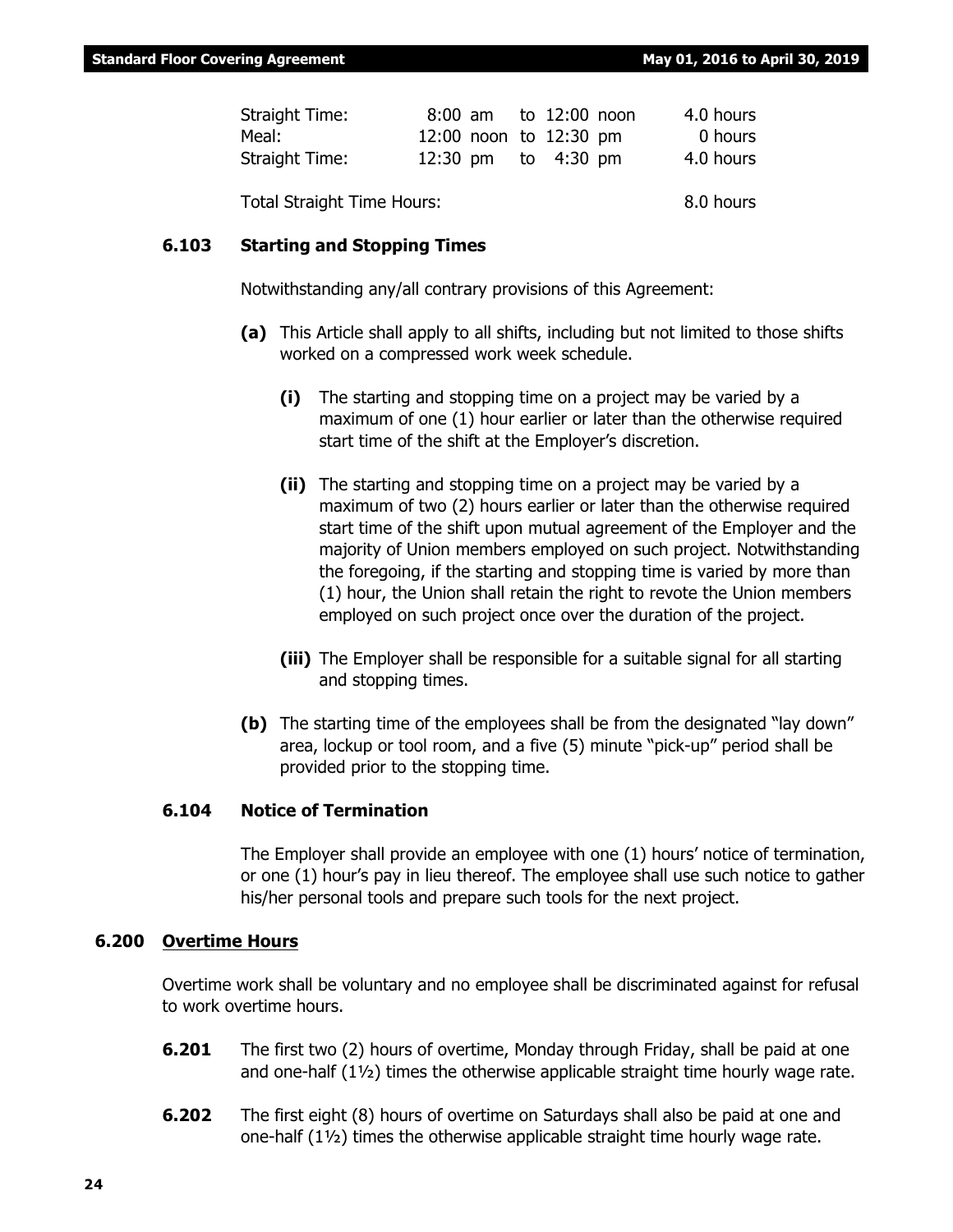- **6.203** All other overtime hours, including all hours worked on Sundays and statutory holidays, shall be payable at two (2) times the otherwise applicable straight time hourly wage rate.
- **6.204** Notwithstanding any/all contrary provisions of this Agreement, a minimum break of eight (8) hours shall be provided to an employee between the end of one (1) working shift and the commencement of such employee's next working shift. Where a minimum break of eight (8) hours is not provided in accordance with the foregoing, all hours worked on such employee's next working shift shall be deemed to be overtime hours and shall be paid accordingly.

#### **6.300 Compressed Work Week**

A compressed work week may be established by the Employer with the mutual agreement of the Union. Alternatively, the Employer may establish a compressed work week without the mutual agreement of the Union if requested to do so by the project client. The Employer shall notify the Union, in writing, upon receiving such a request. The terms and conditions of such compressed work week shall supercede any/all contrary provisions of this Agreement.

#### **6.301 Hours of Work**

- **(a)** Ten (10) straight time hours (8:00 am to 6:30 pm, inclusive of a meal break) shall constitute the compressed work week day shift. Forty (40) straight time hours, Monday through Thursday inclusive, or Tuesday through Friday inclusive, shall constitute the regular work week.
- **(b)** Ten (10) straight time hours (6:30 pm to 5:00 am, inclusive of a meal break) shall constitute the compressed work week afternoon shift. Forty (40) straight time hours, Monday through Thursday inclusive, or Tuesday through Friday inclusive, shall constitute the regular work week. The applicable shift premium shall apply.
- **(c)** Refer also to Article 6.103 (a).

#### **6.302 Overtime**

Overtime work shall be voluntary and no employee shall be discriminated against for refusal to work overtime hours.

- **(a)** The first ten (10) hours of overtime worked on the Friday of a Monday through Thursday compressed work week, or on the Monday of a Tuesday through Friday compressed work week, shall be payable at one and one-half (1½) times the otherwise applicable straight time hourly wage rate.
- **(b)** The first eight (8) hours of overtime worked on a Saturday shall be payable at one and one-half  $(1\frac{1}{2})$  times the otherwise applicable straight time hourly wage rate.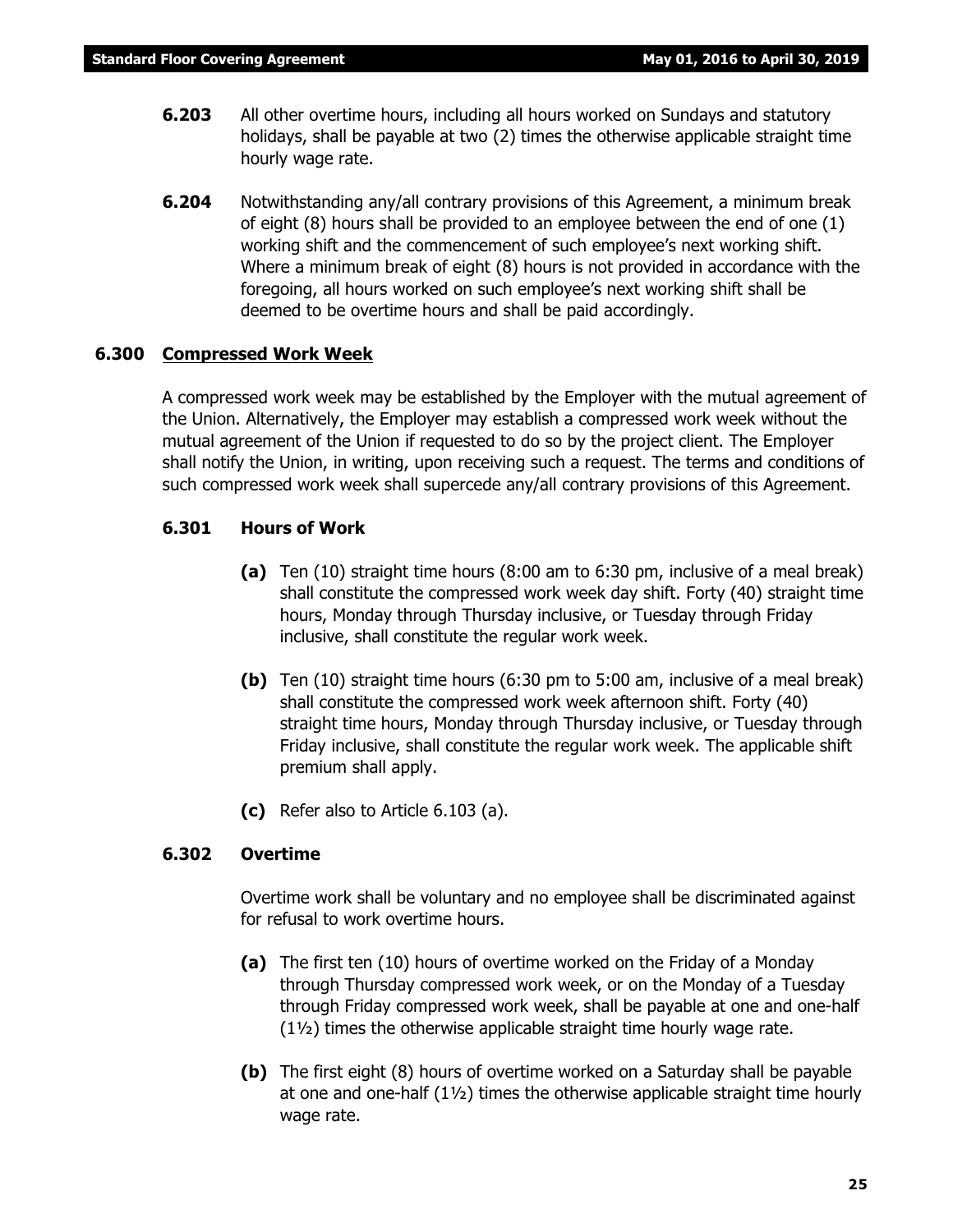**(c)** All other overtime hours, including all hours worked in excess of ten (10) hours per day, all hours worked in excess of eight (8) hours on a Saturday, and all hours worked on Sundays and statutory holidays, shall be payable at two (2) times the otherwise applicable straight time hourly wage rate.

#### **6.303 Statutory Holidays**

Notwithstanding any/all contrary provisions of this Agreement, Article 6.303 shall supercede Article 4.503.

- **(a)** All statutory holidays which occur during a compressed work week schedule shall be observed on the actual day of the statutory holiday, even if such day would otherwise have been a regularly scheduled day off (e.g. the Friday of a Monday to Thursday compressed work week, or a Saturday, or Sunday, etc.). When a statutory holiday is observed in accordance with the foregoing, overtime rates shall not apply on a regular work day in lieu of the statutory holiday.
- **(b)** All statutory holidays which occur on a regularly scheduled work day of a compressed work week schedule may be rescheduled by prior mutual agreement of the Employer and the Union. However, in such event, an employee shall retain sole discretion to decline to work on the actual statutory holiday date and shall not be discriminated against for doing so.

#### **6.400 Shifts**

#### **6.401 Scheduling of Shifts**

The Employer may schedule an afternoon and/or night shift if/as required. It shall not be necessary for there to be a day shift in order for there to be an afternoon shift and/or a night shift. Nor shall it be necessary to maintain an afternoon shift and/or night shift for consecutive days in order to constitute such a shift.

#### **6.402 Shift Premiums**

The Employer shall pay a shift premium over and above the otherwise applicable minimum straight time hourly wage rate to any employee who is employed on an afternoon or night shift. Such shift premium shall be paid on straight time hours only in accordance with the following schedule.

**Day Shift** No shift premium.

**Afternoon Shift** The applicable minimum straight time hourly wage rate shall be increased by eight percent (8%) for each hour worked on any shift which commences at any time after 10:00 am but on or before 8:30 pm. Second and subsequent meal breaks shall not be considered as hours worked.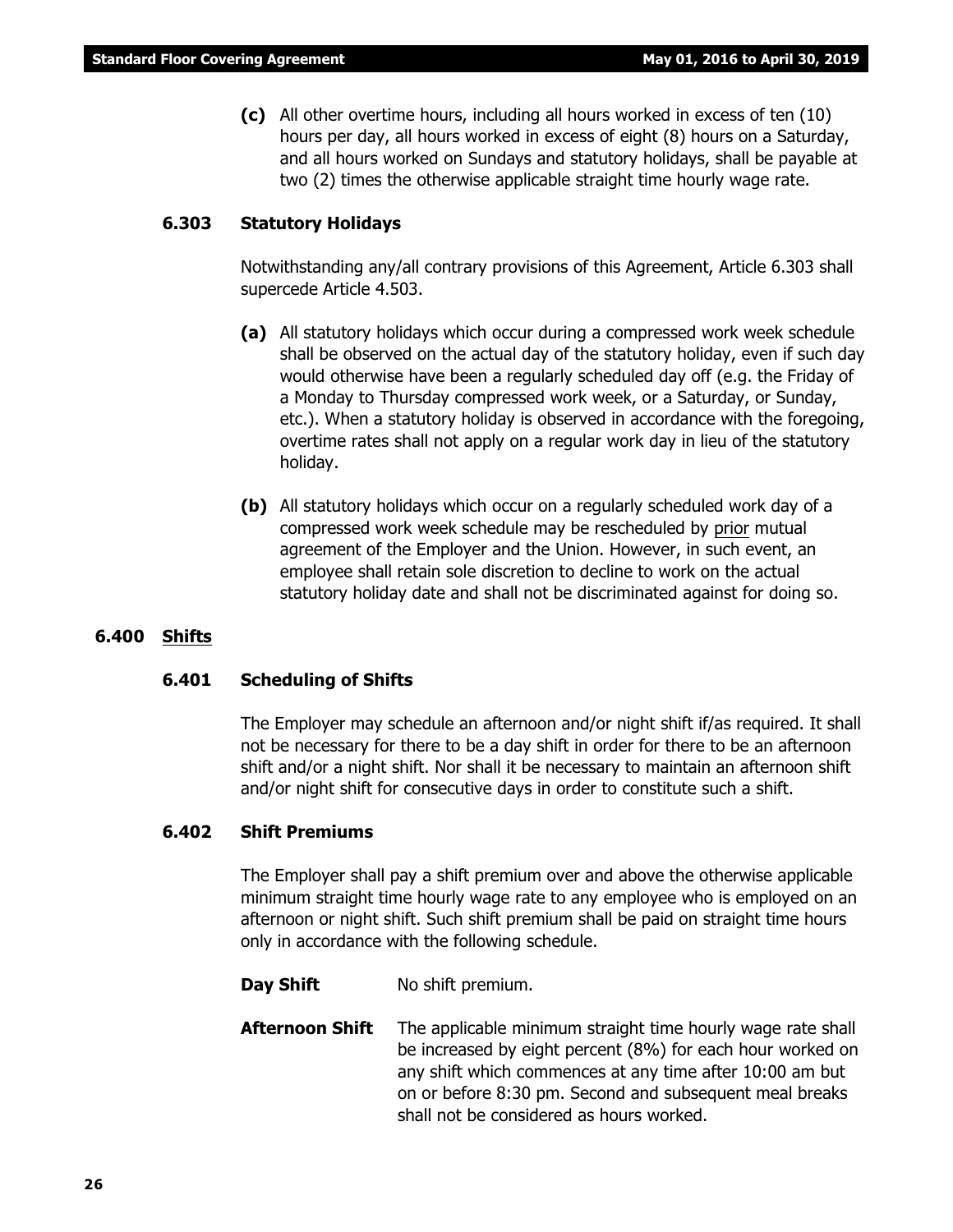**Night Shift** The applicable minimum straight time hourly wage rate shall be increased by seventeen percent (17%) for each hour worked on any shift which commences at any time after 8:30 pm but on or before 1:00 am. Second and subsequent meal breaks shall not be considered as hours worked. Refer also to Article 6.204.

Overtime on afternoon and night shifts shall be payable for all hours of work performed in excess of eight (8) hours per shift.

#### **6.500 Call-Out Time**

Any employee reporting for work at the call of the Employer and not being able to start work because work is not available shall receive not less than two (2) hours' pay. Any employee commencing work shall receive not less than four (4) hours' pay.

#### **6.600 Rest Breaks**

- **6.601** Two (2) rest breaks of ten (10) minutes duration each shall be provided during a scheduled eight (8) hour or nine (9) hour shift. Notwithstanding the foregoing, a third rest break of ten (10) minutes duration shall be provided after eight (8) hours if the shift is subsequently extended beyond eight (8) hours or nine (9) hours up to a maximum of ten (10) hours. Refer also to Article 6.702.
- **6.602** Notwithstanding Article 6.601, only two (2) rest breaks shall be provided on a scheduled shift of ten (10) hours, however each such rest break shall be of fifteen (15) minutes duration. The Parties agree that a shift of ten (10) hours shall not be deemed to be a scheduled shift of ten (10) hours unless the employees have been so advised prior to the completion of the previous days' shift.
- **6.603** Rest breaks shall be taken at a location determined by mutual agreement between the Employer and the Union.

#### **6.700 Meal Breaks**

#### **6.701 Regularly Scheduled Shifts of Ten (10) Hours or Less**

One  $(1)$  meal break of one-half  $(y_2)$  hour shall be provided on all scheduled shifts of ten (10) hours or less. Such meal break shall be scheduled as near as is practical to the mid-point of the shift and shall not be considered as time worked.

#### **6.702 Shifts in Excess of Ten (10) Hours**

Additional meal breaks are required on all shifts in excess of ten (10) hours. The foregoing applies regardless of whether such shifts are scheduled shifts or the result of unscheduled overtime. Refer to Appendix "F" for details.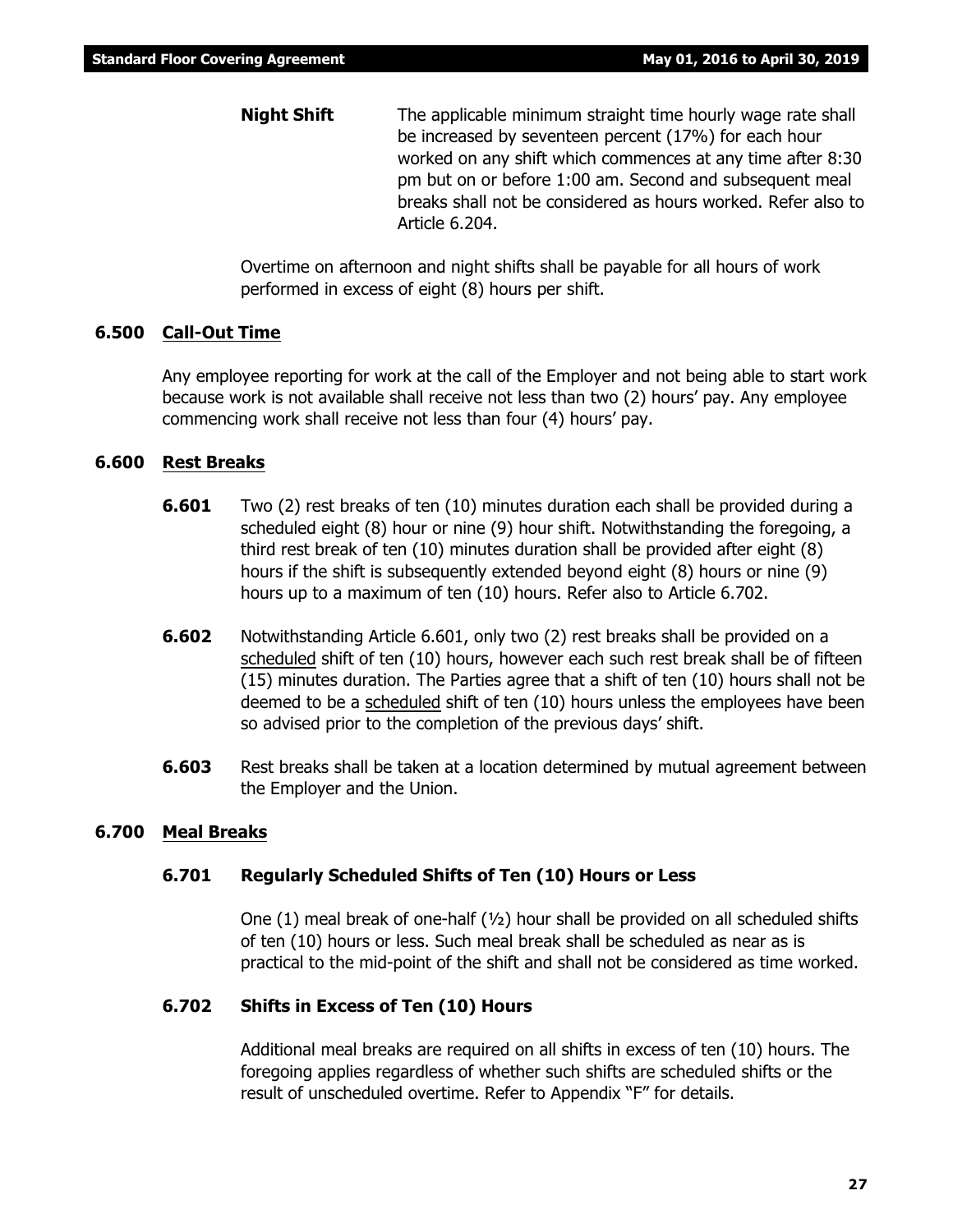#### **ARTICLE 7.000 - TRAVEL ALLOWANCES AND OUT-OF-TOWN PROJECTS**

#### **7.100 Local Resident Employee**

Refer to Appendix "A" for definition of both Local Resident Employee and Lower Mainland/ Fraser Valley.

- **7.101** No daily travel allowance shall be payable to any local resident employee on any project located inside the Lower Mainland/Fraser Valley.
- **7.102 (a)** A daily travel allowance shall be paid to any local resident employee who uses his/her own vehicle to travel daily from his/her residence to a project located outside of the Lower Mainland/Fraser Valley.
	- **(b)** Such allowance shall be payable in accordance with the following schedule.

First forty (40) road kilometres, each way, each day not applicable

All additional road kilometres, each way, each day early pursuant to Appendix "C"

#### **7.200 Non Local Resident Employee**

This Article does not apply to Local Resident Employees. Refer to Appendix "A" for definition.

- **7.201** The terms of both daily travel as well as initial and terminal travel which shall apply to a non local resident employee on an out-of-town project shall be established on a project by project basis.
- **7.202** Such terms shall:
	- **(a)** be mutually agreed upon, in writing, by the Employer and the non local resident employee prior to the commencement of travel, and
	- **(b)** remain as originally agreed upon unless/until otherwise changed by mutual agreement, in writing, and
	- **(c)** be consistent with the following principles:
		- **(i)** A non local resident employee shall not incur any out of pocket cost in the process of travelling to an out-of-town project at the beginning of his/her employment on such project, and from an out-of-town project at the conclusion of his/her employment on such project.
		- **(ii)** The Employer shall supply a non local resident employee with an "employer supplied room plus daily meal allowance" while such employee is employed on an out-of-town project. The employer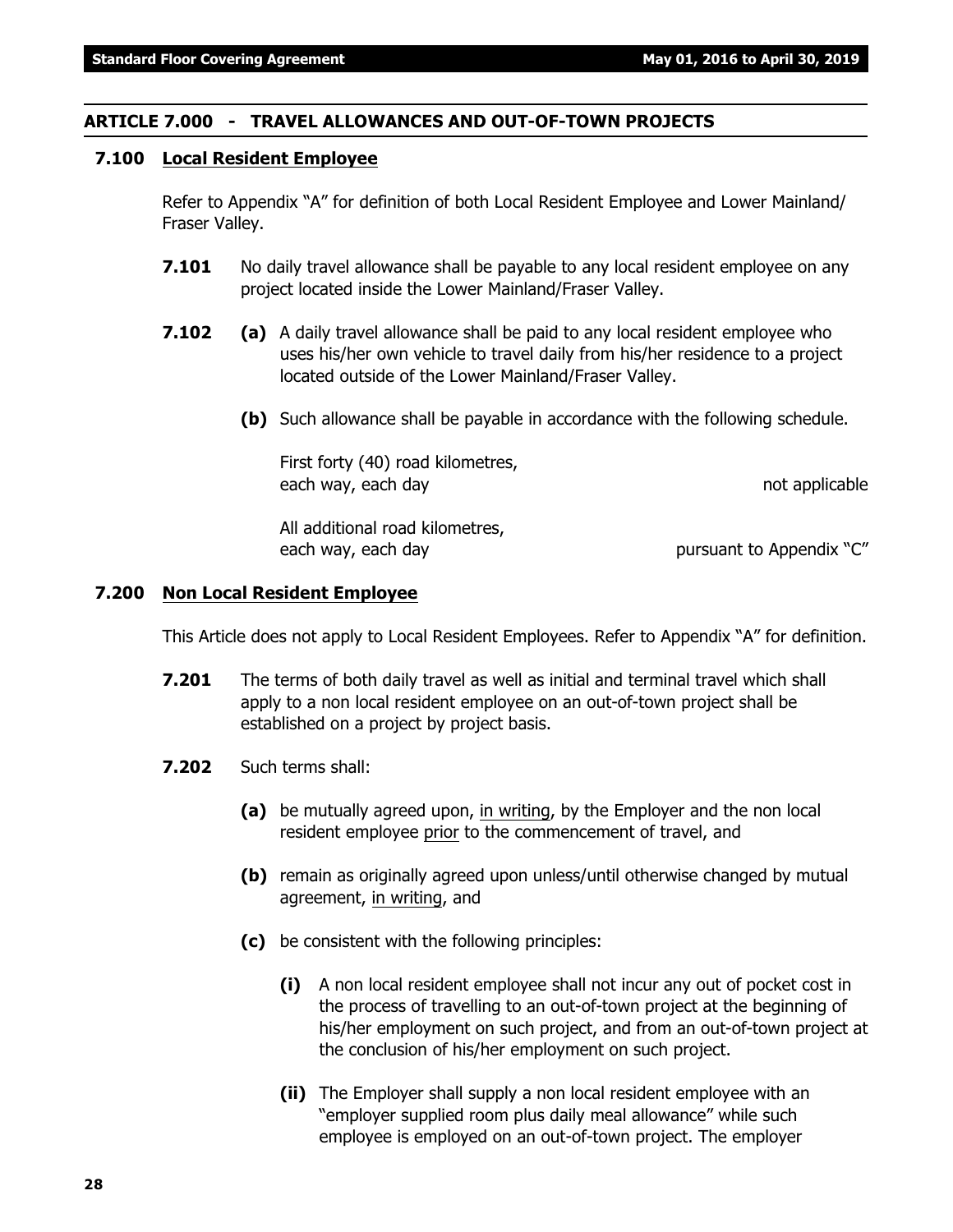supplied room shall be of an acceptable standard. Notwithstanding the foregoing, the Employer may, as an alternative, pay a daily "living out allowance" to such employee in lieu of "employer supplied room plus daily meal allowance" with the mutual agreement of such employee.

#### **7.300 Transportation of Employer Material and Equipment**

This Article does not apply to work performed outside the Lower Mainland/Fraser Valley. Refer to Appendix "A" for definition.

#### **7.301 Personal Motor Vehicle**

- **(a)** No employee shall be permitted to use his/her personal motor vehicle in a manner which is unfair to other employees and/or contrary to the best interests of the Union. Nor shall it be deemed a violation of this Agreement if an employee refuses to use his/her personal motor vehicle to transport material and/or equipment belonging to the Employer.
- **(b)** No employee shall be permitted to use his/her own personal motor vehicle for company business without the prior authorization of the Employer.

#### **7.302 Transportation Expense**

- **(a)** An employee shall make a claim for all transportation expenses on each regular time card and such expenses shall be paid for by the Employer with the employee's regular pay.
- **(b)** The Employer shall reimburse an employee for any bridge tolls which are incurred during a work shift.
- **(c)** The Employer shall reimburse an employee for any parking fees which are incurred during a work shift on any project(s) where free parking was not available.

#### **7.303 Transportation Allowance**

An employee using his/her own personal motor vehicle to transport material and/or equipment belonging to the Employer shall be entitled to receive the following transportation allowances.

- **(a)** Eighteen dollars (\$18.00) for each shift when transporting such material and/or equipment to attend a project, plus an additional seven dollars and fifty cents (\$7.50) per project, to a maximum of thirty-three dollars (\$33.00) per day, when transporting such material and/or equipment to more than one (1) project in any shift.
- **(b)** The foregoing allowances shall also apply to an employee(s) who is assigned to repair/adjustment type work and/or to small projects.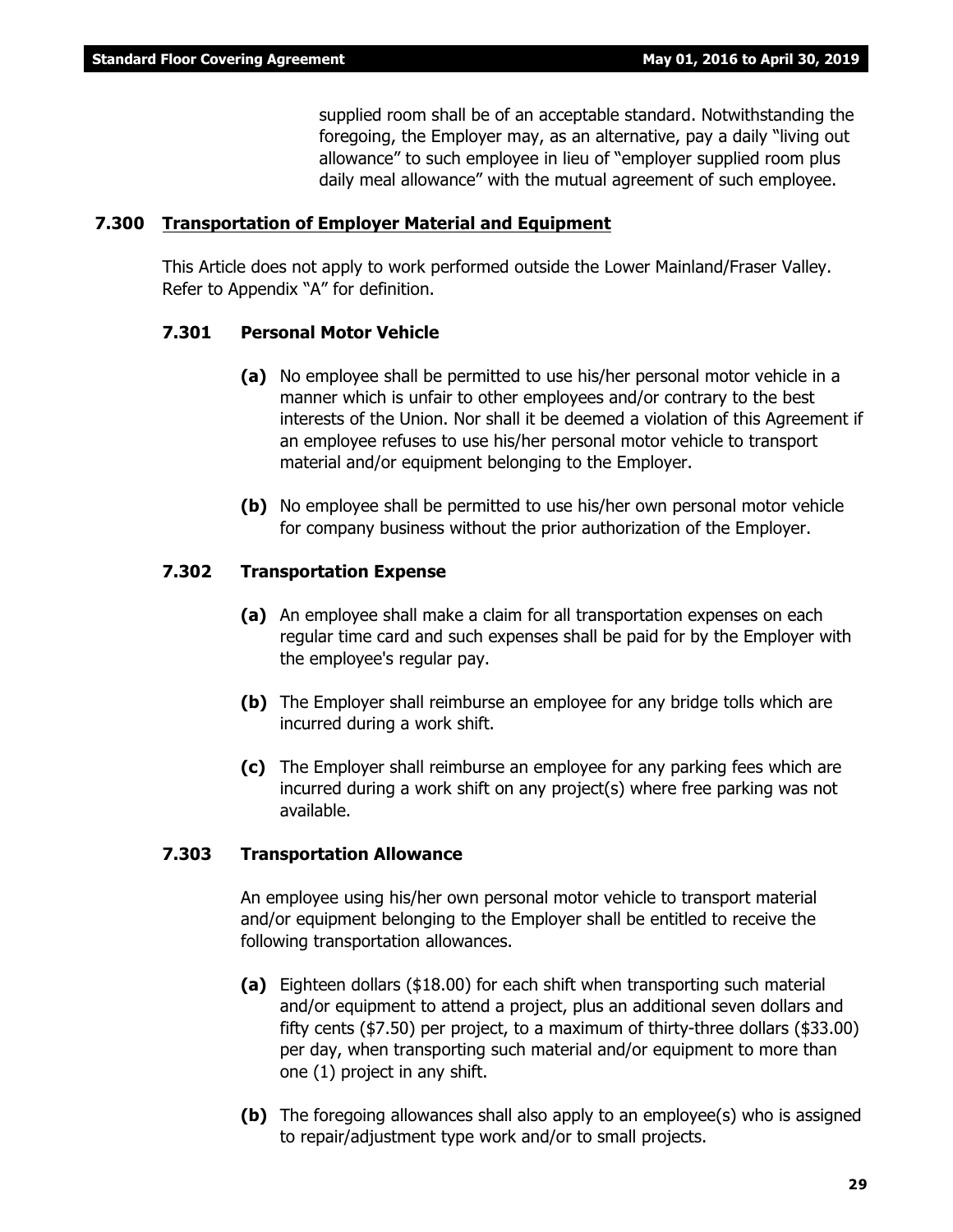**(c)** The Employer shall not be required to pay a transportation allowance to an employee who does not report to the Employer's place of business and is dispatched directly to a project and is not required to move during a shift.

The reference to material and/or equipment belonging to the Employer as used within Article 7.300 shall not include tools and/or equipment normally assigned to an employee such as a tile cutter, roller, hand edger and small power tools.

#### **ARTICLE 8.000 - HIRING AND MOBILITY OF WORKFORCE**

The interpretation and application of these provisions shall be consistently applied by the Union throughout the province. Past practice shall be superceded by the terms of this Agreement unless otherwise mutually agreed, in writing, by the Union and the Employer.

#### **8.100 Hiring**

- **8.101** The Union shall assist the Employer in supplying qualified prospective employees. Without restricting/limiting the foregoing, the Union shall, in particular, assist in supplying local resident employees when requested to do so by the Employer.
- **8.102** The Employer shall retain the right to refuse employment to an individual if the Employer does not believe that such individual is suitable for the available work.
- **8.103 (a)** There shall be no restrictions/limitations on the Employer's right to hire an employee(s), if such employee(s) is/are a Union member at time of hire. For example, the Employer shall retain the option to directly hire a Union member(s), and/or to obtain a Union member(s) from another signatory Employer, and/or to direct the Union to dispatch a Union member(s), either via "name request" or "general request", with such dispatch to be processed in accordance with Article 8.104.
	- **(b)** Notwithstanding Article 8.103 (a), if the Employer is unable to hire a Union member(s) to perform the available work, the Employer may hire an individual who is not a Union member in accordance with Article 8.104. Refer also to Article 4.301 (b) (iii).
- **8.104 (a)** The Employer shall advise the Union, in writing, with respect to the project details (e.g. location, compensation, etc.), and the number and classification of employees required. The Union shall then have forty-eight (48) hours in which to dispatch the requested employee(s) to the Employer. Refer also to Article 8.400.
	- **(b)** In the event the Union is unable to dispatch the requested employees to the Employer in accordance with Article 8.104 (a), the Employer may hire an individual(s) who is not a Union member.
	- **(c)** Notwithstanding Article 8.104 (b), whenever the Employer hires an individual who is not a Union member, the Employer shall provide the Union, in writing,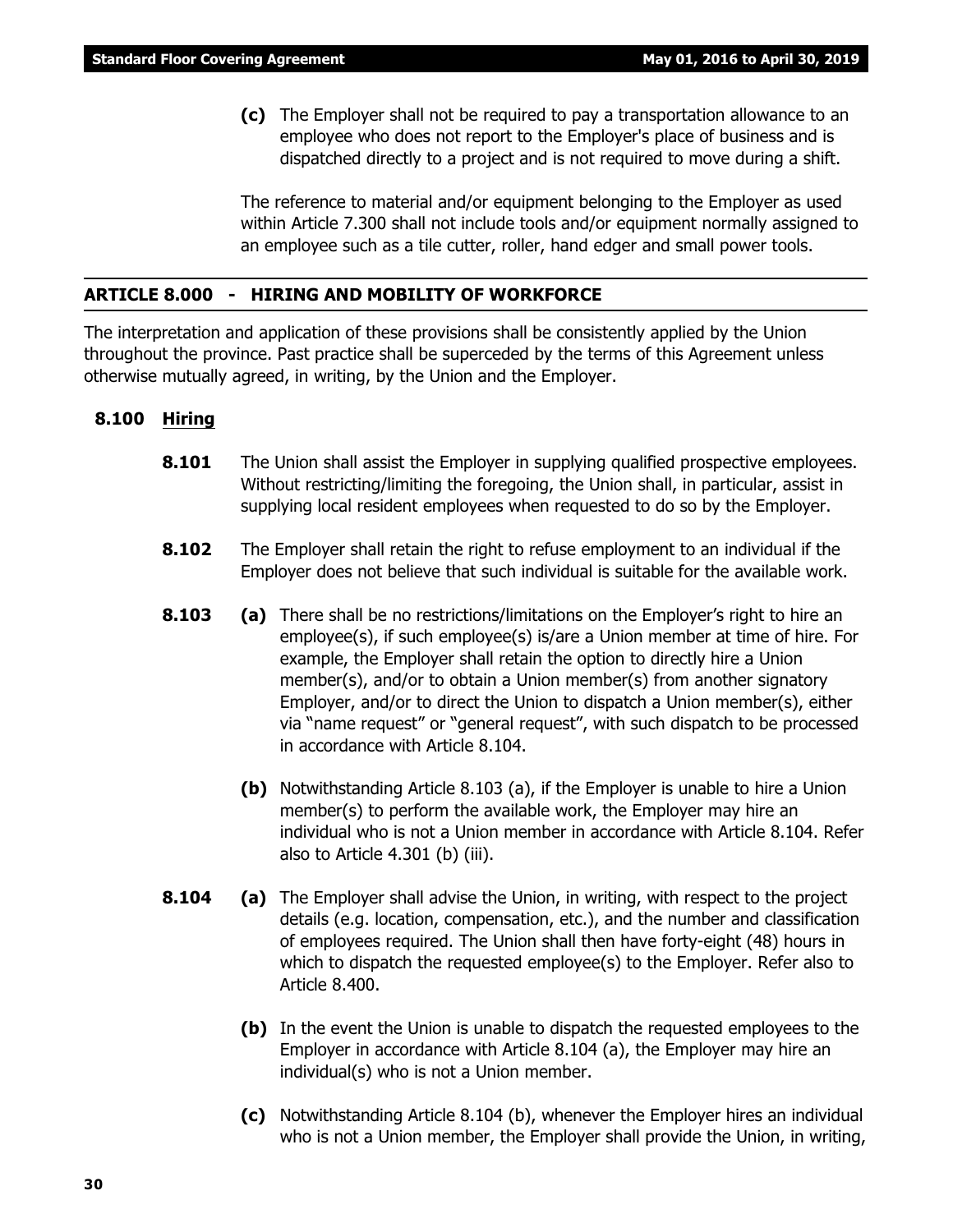with the name and contact information for such individual within four (4) working days of hire, and such individual shall make application to become a Union member within seven (7) working days of hire. All terms and conditions of this Agreement shall otherwise apply from date of hire.

**8.105** In the event an employee ceases to be a member in good standing of the Union, the Employer shall terminate the employment of such employee upon receiving written confirmation and direction to do so from the Union.

#### **8.200 Mobility**

There shall be no restrictions/limitations on the Employer's right to transfer an employee(s) from one (1) project to another throughout the province. Notwithstanding the foregoing, when a non local resident employee(s) is transferred between two (2) out-of-town projects the following standard shall apply.

- > Initial travel allowance shall be paid to the non local resident employee from his/her point of dispatch to the first project in accordance with Article 7.200, and
- > The effective "per road kilometre" travel allowance rate pursuant to Appendix "C" shall be paid to the non local resident employee for all road kilometres travelled, one (1) way, from the first project to the second project, and
- > Terminal travel allowance shall be paid to the non local resident employee from the second project back to his/her point of dispatch in accordance with Article 7.200.

#### **8.300 Dispatch Paperwork**

Any employee hired and/or transferred in accordance with Articles 8.100 and 8.200 shall be deemed to have been properly dispatched by the Union and the Union shall ensure that the appropriate dispatch paperwork is supplied to the Employer in a timely manner.

#### **8.400 Differentiation of Employee Classifications**

Notwithstanding any/all contrary provisions of this Agreement, the Union shall not make any attempt to dispatch an employee of a different employee classification (i.e. Foreman, Certified Journeyperson, Uncertified Floorlayer, Apprentice, Semi Skilled Floorlayer, and/or Material Handler) than was requested by the Employer. In particular, the Union shall not make any attempt to restrict/limit or deny the Employer from hiring the maximum ratio of Apprentices permitted in accordance with Article 4.407 (b).

#### **8.500 Reduction in Project Crew**

- **8.501** The Employer shall notify the Job Steward prior to a reduction in the size of the project crew.
- **8.502** When it is necessary for the Employer to reduce the size of the project crew, preference of continued employment shall be given to Job Stewards.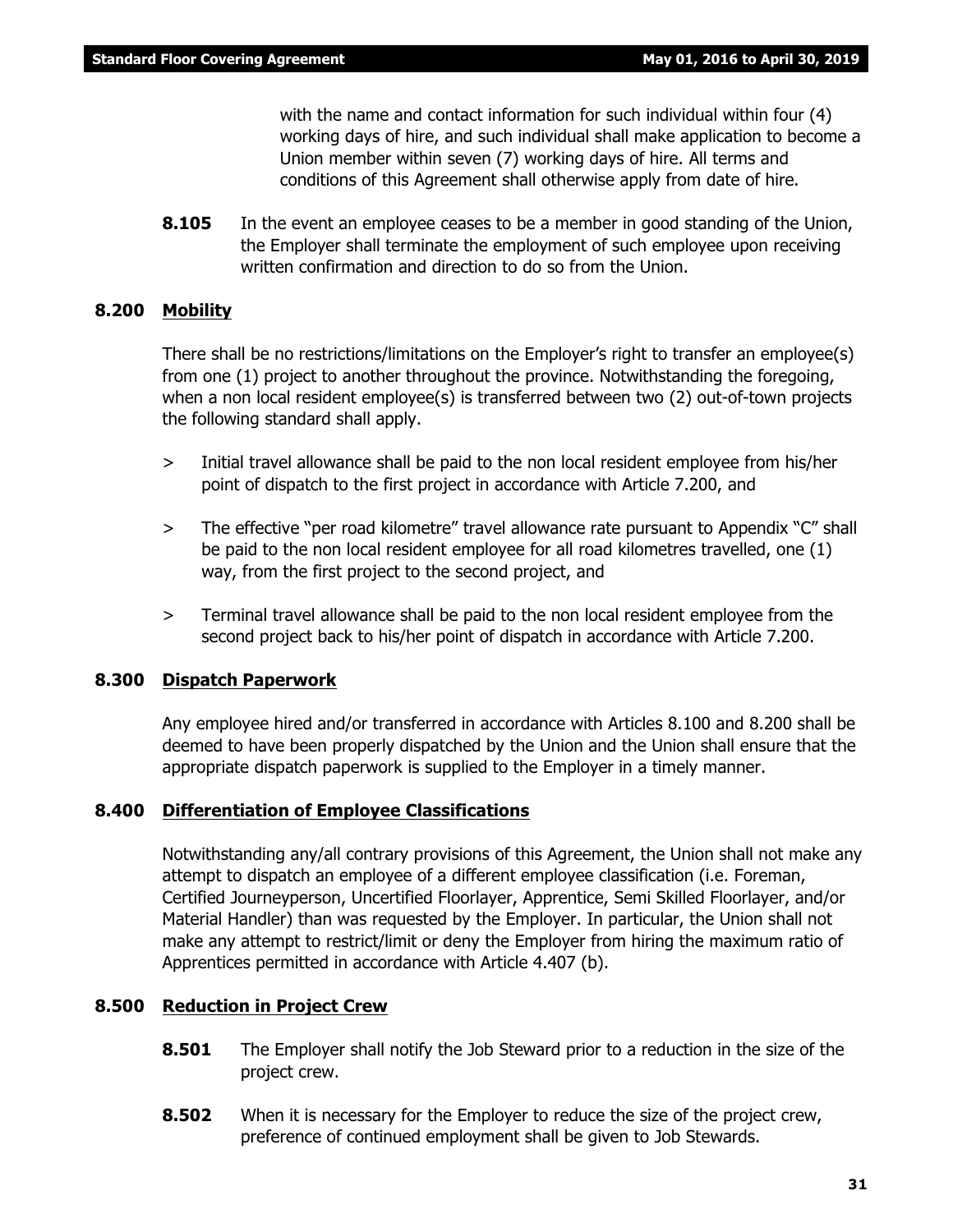#### **8.600 Rehiring of Injured Employees**

The Employer shall give preference of re-employment to an injured employee when such employee is able to return to work, provided sufficient work is available.

#### **8.700 Out of Town Projects**

The following terms and conditions shall supercede any/all contrary provisions of this Agreement with respect to the hiring and employment of a non-member employee(s) on an out of town project.

**8.701** An "out of town project" shall be defined as any project on which it would not be practical for the Employer's regular complement of employees to travel between the project and their personal residence on a daily basis. Such definition shall be applicable to Article 8.700 only unless otherwise agreed by the Parties.

> For Employers located inside the Lower Mainland/Fraser Valley, the foregoing means that the vast majority of projects located outside the Lower Mainland/ Fraser Valley would be defined as an out of town project.

**8.702** When working on an out of town project, the Employer may, at its sole discretion, elect to directly employ any individual(s) who is/are not a Union member on a "permit" basis in accordance with the following terms and conditions. Such terms and conditions shall supercede all contrary provisions of this Agreement. The foregoing shall not otherwise restrict/limit the Employer's right to subcontract work on an out of town project in accordance with Article 3.300.

#### **(a) Wage Rate**

The applicable hourly wage rate for a non-member employee on the project shall be established by mutual agreement between the Employer and each individual non-member employee.

#### **(b) Holiday Pay**

Eight percent (8%) combined annual vacation and statutory holiday pay shall be paid to a non-member employee pursuant to this Agreement.

#### **(c) Contributions**

No Employer contribution to the Floorlayers Industry Welfare Trust, nor the Floorlayers Industry Pension Plan, shall be required on behalf of a nonmember employee. However, all other Employer Contributions (i.e. CAF, SBCFE, CIRP, JAPlan, BCBCBTU and D&A Policy) shall be required pursuant to this Agreement.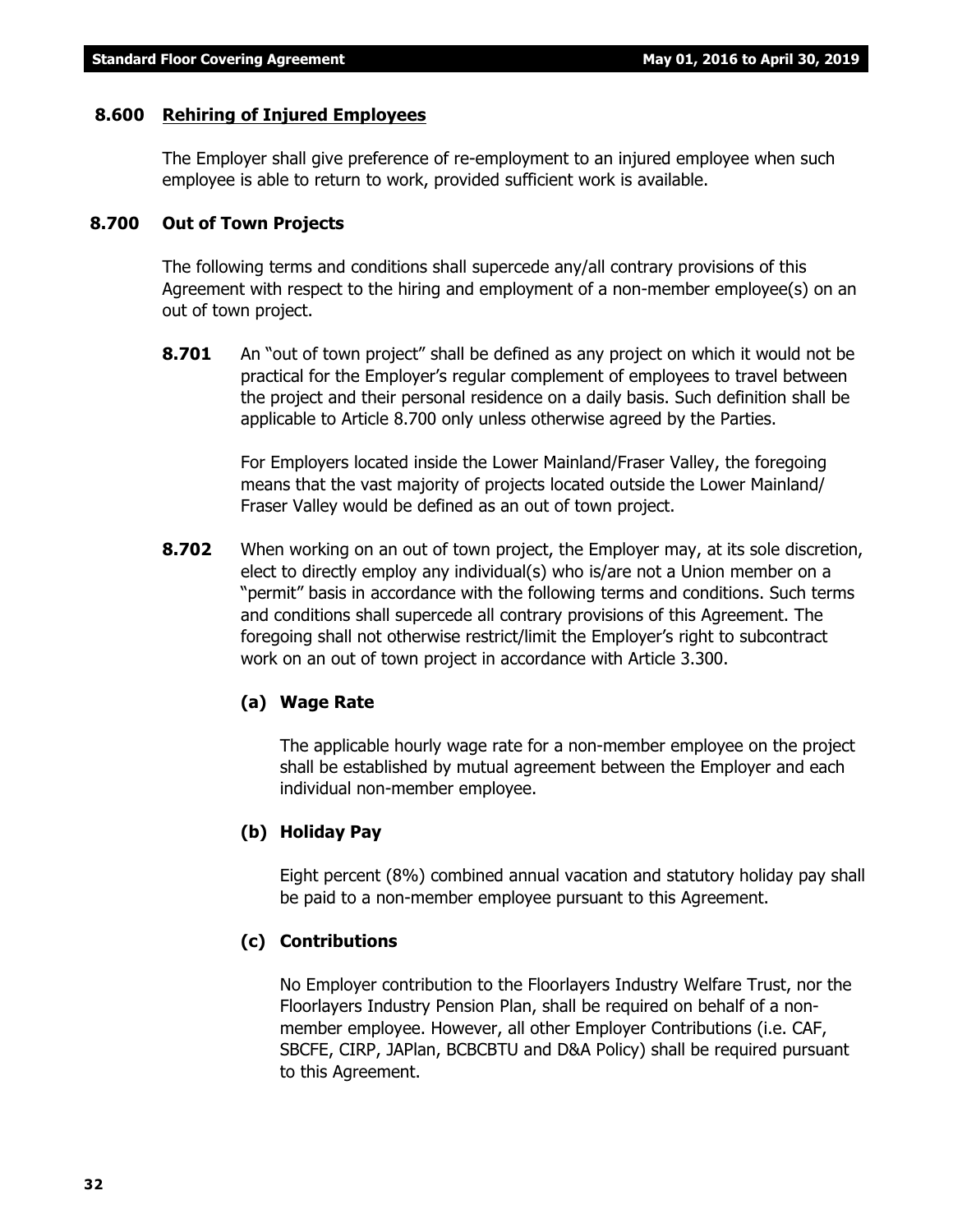#### **(d) Deductions**

All employee deductions (i.e. Union Dues and Administration, and Union Training Fund) shall be required on behalf of a non-member employee.

#### **(e) Membership**

A non-member employee shall not be required to become a Union member as a condition of continued employment on the project.

#### **(f) Other**

All provisions of this Agreement not otherwise superceded by Article 8.700 shall apply to the employment of a non-member employee on the project.

#### **ARTICLE 9.000 - JOB STEWARDS AND UNION REPRESENTATIVES**

#### **9.100 Job Stewards**

- **9.101** The Union shall notify the Employer of the appointment of all Job Stewards.
- **9.102** Job Stewards shall be recognized on all projects and shall not be discriminated against.
- **9.103** The Employer shall provide a Job Steward with sufficient time to carry out his/her duties.
- **9.104** Refer also to Article 8.502 regarding preference for continued employment of Job Stewards.

#### **9.200 Union Representatives**

Union Representatives shall have access to an Employer's place of business (i.e. shop) and/or any/all projects governed by this Agreement, after first notifying the Employer, however in no way shall such Representative(s) interfere with employees during working hours unless permission is granted.

#### **9.300 Leaves of Absence**

- **9.301** The Employer shall grant a non-paid leave of absence to an employee when requested, in writing, to do so by the Union. Such leave shall be for the purpose of attending to Union business, and shall not jeopardize the employee's continued employment.
- **9.302** The Parties agree to cooperate to facilitate broad and liberal leaves for operations and training military leave for workers who serve as members of the Canadian Forces Reserves, in accordance with provincial and federal law and the "Declaration of Support for the Reserve Forces" signed by the Canadian Office of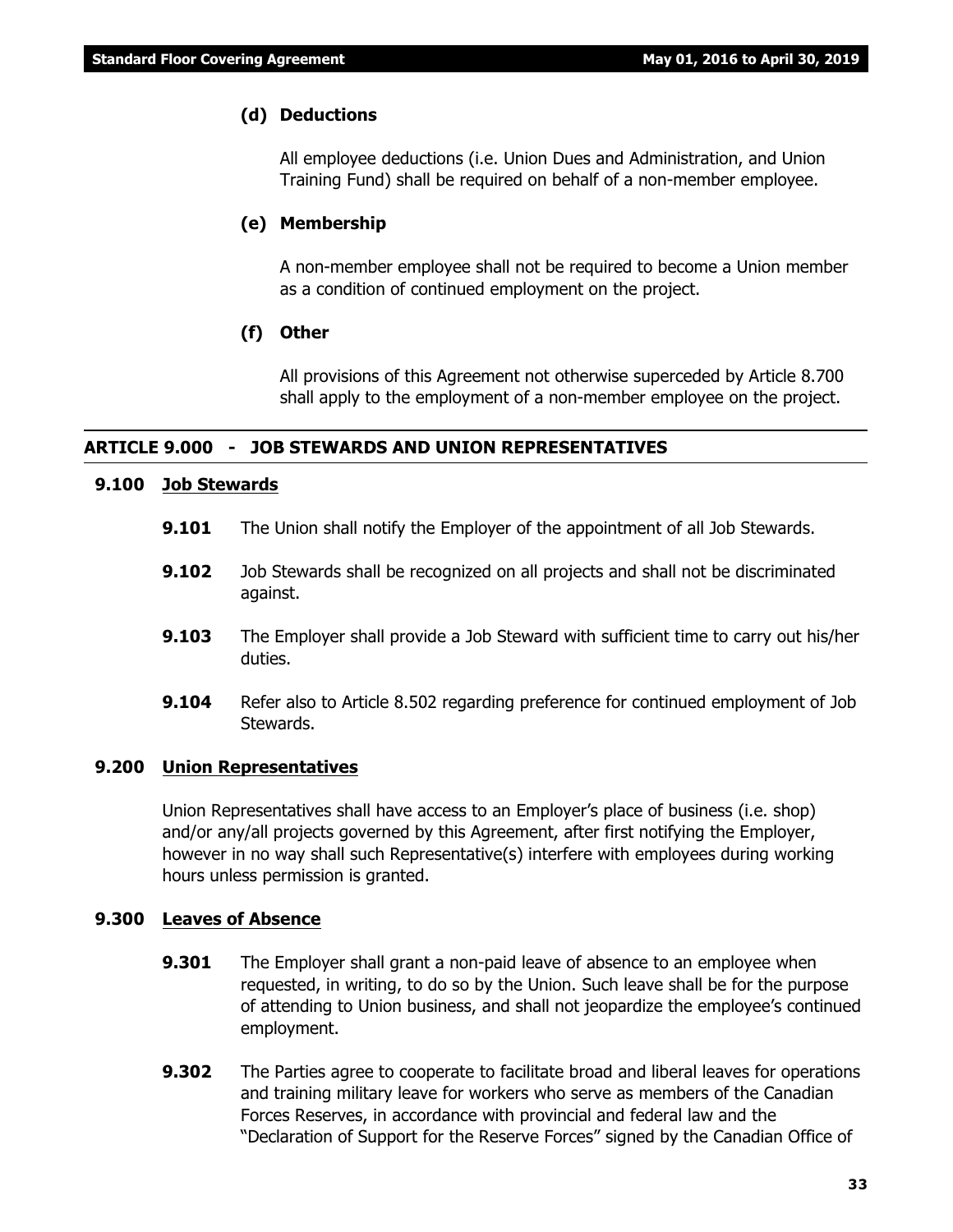the Building and Construction Trades Department and the National Construction Labour Relations Alliance, dated May 12, 2010.

#### **ARTICLE 10.000 - HEALTH AND SAFETY**

#### **10.100 Safety Equipment**

- **10.101 (a)** The Employer shall supply to employees, at no cost, all safety equipment, including hearing protective devices, except personal apparel (i.e. CSA approved hard hat, CSA approved footwear, clothing needed for protection against the natural elements, etc.).
	- **(b)** The Employer may deduct the cost of Employer supplied safety equipment from an employee's pay cheque if such equipment is not returned.
- **10.102** All equipment, tools, and materials shall conform and be utilized in conformity with applicable provincial and/or federal regulations, acts and laws. Employer safety regulations shall be complied with provided they are not inconsistent with the foregoing. It shall not be considered a violation of this Agreement should an employee(s) refuse to work in conditions and/or use equipment that do not meet prescribed safety standards and/or regulations.

#### **10.200 Accident Prevention Regulations**

- **10.201** The Parties to this Agreement shall, at all times, comply with the accident prevention regulations of the *Workers Compensation Act* and any refusal on the part of an employee to work in contravention of such regulations shall not be deemed to be a breach of this Agreement. No employee shall be discharged because such employee fails to work under unsafe conditions as set out in the regulations.
- **10.202 (a)** Any refusal by an employee to abide by known WSBC regulations or posted Employer safety regulations, after being duly warned, may be sufficient cause for dismissal.
	- **(b)** Employees shall abide by any/all project site rules at all times. Failure to do so may be sufficient cause for discipline up to and including dismissal.
- **10.203** Any employee may refuse to work where, in the opinion of such employee, adequate safety precautions have not been provided.

#### **10.300 Project Inspections**

The Job Steward, or where there is a safety committee a Union representative of such committee, shall accompany the WSBC inspector on all project inspections.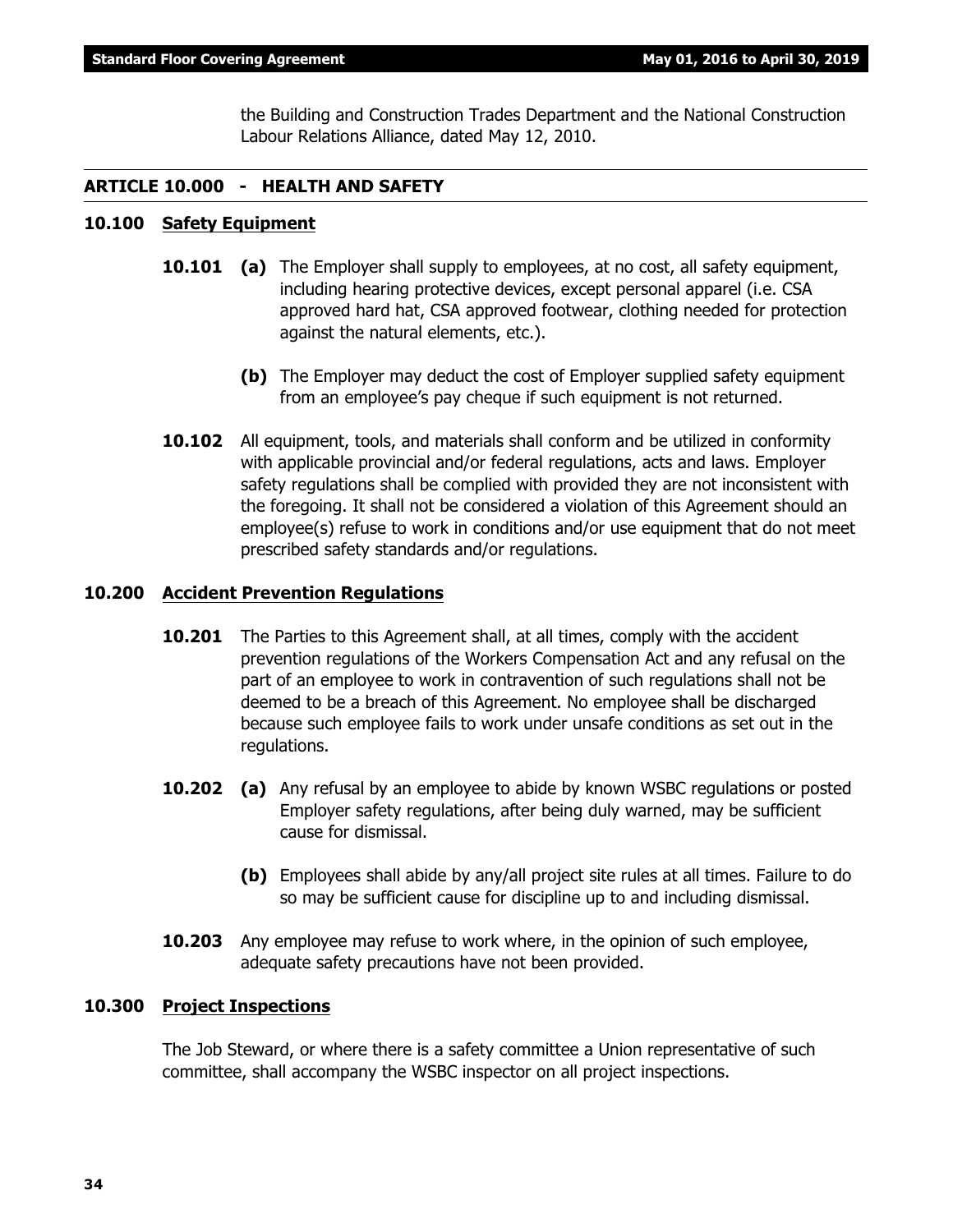#### **10.400 Injured or Sick Employees**

- **10.401 (a)** The Employer shall cover all transportation costs not otherwise covered by the WSBC for any employee who is injured on an out-of-town project and subsequently requires transportation to either his/her point of dispatch or back to the project. The foregoing shall also apply for any employee who becomes ill or is injured in an accident not covered by WCB, if the first aid attendant or a doctor recommends off-site treatment or a return to the employee's point of hire.
	- **(b)** Notwithstanding Article 10.401 (a), the employee shall contact the Employer prior to returning to his/her point of dispatch in order to coordinate the timing, mode and related details of transportation. More specifically, the Employer shall not be responsible for transportation costs unless such contact occurred.
- **10.402** If an employee requires off-site medical attention which necessitates no return to work on that day, or where a qualified Industrial First Aid Attendant recommends rest until the next day, then the injured employee shall be paid for the full shift.
- **10.403** Refer also to Article 8.600.

### **ARTICLE 11.000 - WORKING CONDITIONS**

### **11.100 Harassment and Discrimination**

Employees shall have the right to work in an environment free from harassment. In addition, discrimination under the prohibited grounds of the *BC Human Rights Code* shall not be tolerated within the open and inclusive craft building trades construction industry.

### **11.200 Project Facilities**

### **11.201 Toilets**

The Employer shall ensure that employees have access to a chemical or flush toilet on all projects.

### **11.202 Drinking Water**

Where there is no running tap water available, cool drinking water in approved sanitary containers shall be provided. Paper cups and salt tablets shall also be supplied.

### **11.203 Telephone Access**

A telephone(s) shall be made available to all employees at all times for incoming or outgoing emergency purposes, and incoming messages of an emergency nature shall be relayed immediately. No employee shall be permitted to use a personal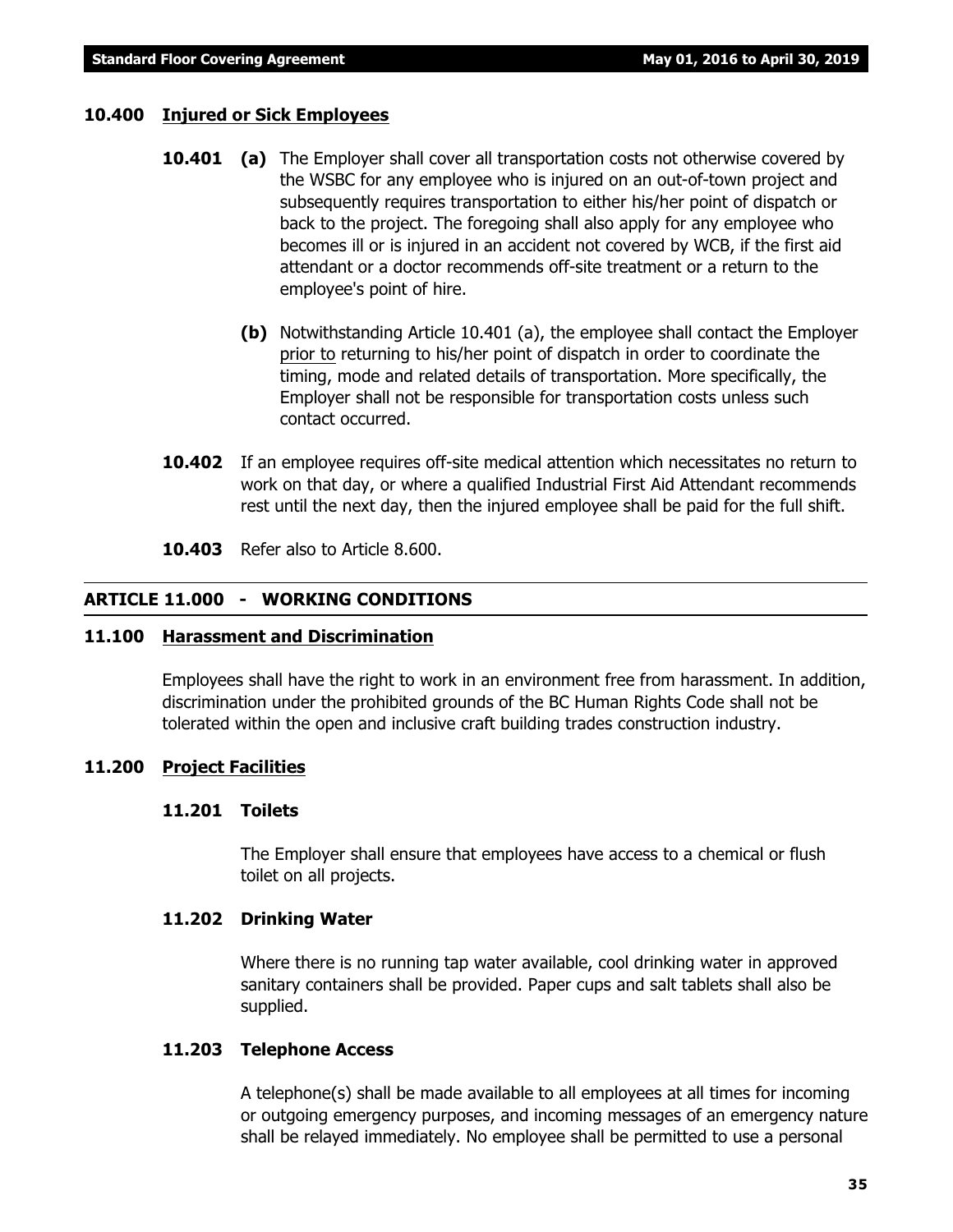cell phone or smart phone during working hours, excluding rest and meal breaks, except in case of an emergency. Repeated violations of the foregoing shall constitute just cause for discipline, up to and including termination.

#### **11.204 Clean Up Facilities**

The Employer shall provide clean up facilities, hand cleaner and paper towels.

#### **11.300 Tools and Equipment**

#### **11.301 Employer Supplied Tools and Equipment**

- **(a)** The Employer shall supply any/all tools and/or equipment other than the ordinary tools and/or equipment of a floorlayer. Such Employer supplied tools and/or equipment shall include all power tools, power stretchers, power staplers, seaming irons and attachments, tile cutters, and rollers. No employee shall be required to supply these tools, nor shall it be a condition of employment. All specialty knife blades shall also be supplied by the Employer to any employee who is engaged in the installation of any floor covering material(s) that contain abrasive substances (i.e. Altro-Floor).
- **(b)** Notwithstanding Article 11.301 (a), in the event an employee regularly supplies any/all of the tools and/or equipment provided for within such Article, the Employer shall be responsible for the cost of any/all repairs to such employee supplied tools and/or equipment, providing however, that such employee has been employed by the Employer for a reasonable period of time, and that the damage to the particular tools and/or equipment was not the direct result of work performed by the employee outside of the employ of the Employer.
- **(c)** The Employer shall provide adequate equipment or sufficient manpower to handle heavy or bulky materials on all projects.
- **(d)** All employees shall be responsible to return Employer supplied tools and/or equipment issued to them, subject to conditions outlined herein.

#### **11.302 Employee Supplied Tools and/or Equipment**

#### **(a) Carpet and Resilient - Basic**

The following tools and/or equipment shall be provided by all Journeypersons who install carpet and/or resilient floor covering materials.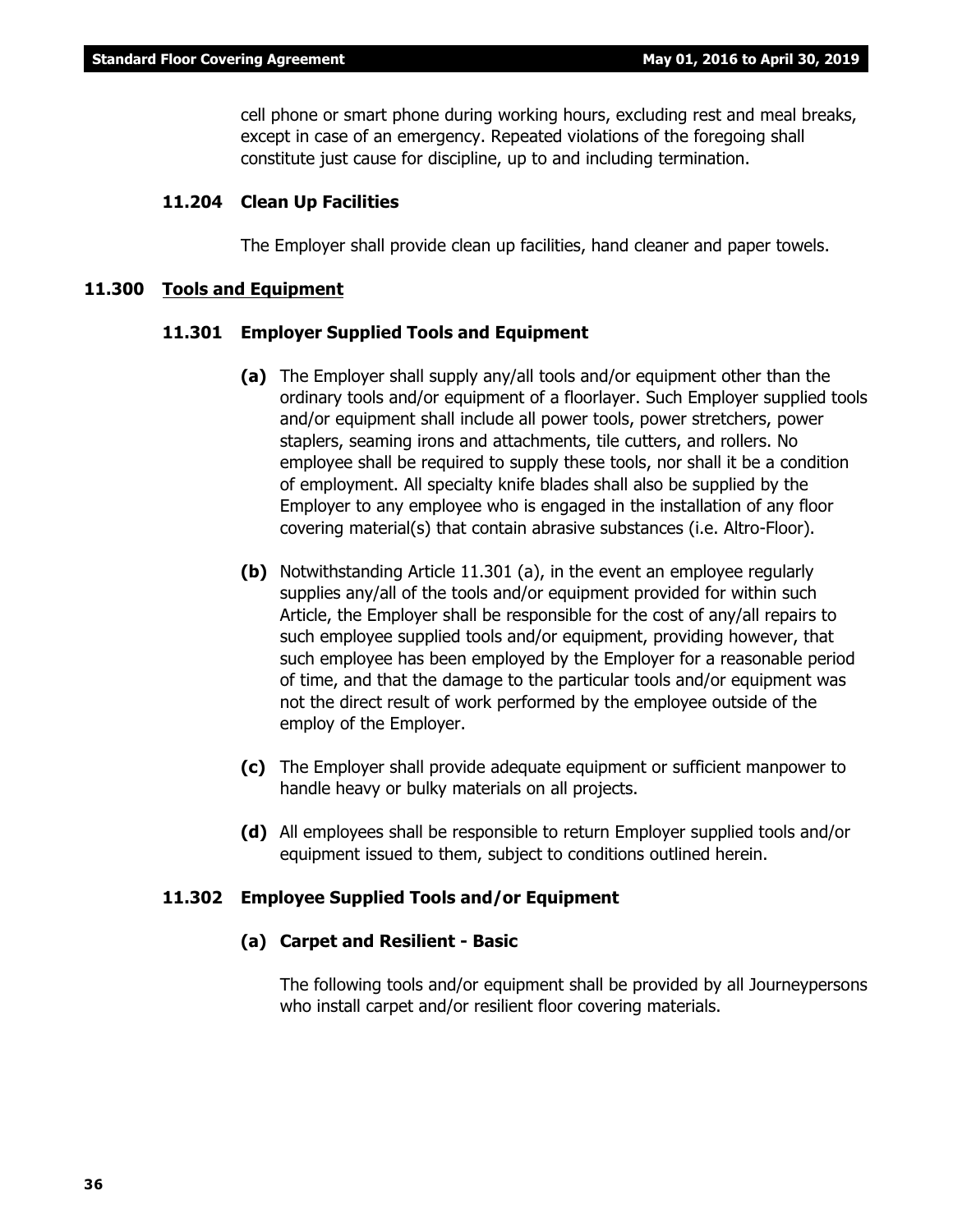- adhesive trowels allan keys aviation snips awl caulk gun (large and small) chalk line claw hammer dust brush extension cord files (flat and triangular) finishing trowel (patching)
- four-wheeled cart framing square and small square hack saw handheld floor scraper measuring tape mitre box moulding lifter nail set pencils pliers

propane torch or electric heat gun push broom putty knives (assorted) screwdrivers (assorted) staple lifter straightedge (2 metre) tool box utility knife white rubber mallet wrenches (adjustable)

#### **(b) Carpet - Additional**

The following tools and/or equipment shall be provided by all Journeypersons who install carpet. Such tools and/or equipment are in addition to the tools and/or equipment listed in Article 11.302 (a).

carpet tucker cushion back cutter hammer stapler knee kicker knives (assorted)

loop pile cutter napping shears row finder seam weight sewing needles

stair tool tack hammer or magnetic tack holder tack strip cutter tractors (smooth and star)

#### **(c) Resilient - Additional**

The following tools and/or equipment shall be provided by all Journeypersons who install resilient floor covering materials. Such tools and/or equipment are in addition to the tools and/or equipment listed in Article 11.302 (a).

bar scribe corner scribe divider

knives (assorted) laminate hand roller

recess scriber seam roller

#### **(d) Hardwood - Basic**

The following tools and/or equipment shall be provided by all Journeypersons who install hardwood floor covering material.

#### **INSTALLER AND SANDER**

block plane broom caulking gun (large and small) drill bits dust pan front end clippers hammer hand saw mitre box nail puller nail set (3 sizes) pencils pliers pry bar - flat bar putty knife screwdrivers (assorted) tape measure utility knife wood chisels wrenches (adjustable)

#### **INSTALLER ONLY**

bevel square chalk line combination square extension cords (25' and 50') file (triangular) finisher trowel (patching) framing square and small square handheld floor scraper large slotted screw driver pencil scribe

#### **SANDER ONLY**

file (#6 or #8 bastard) filler trowel pull scraper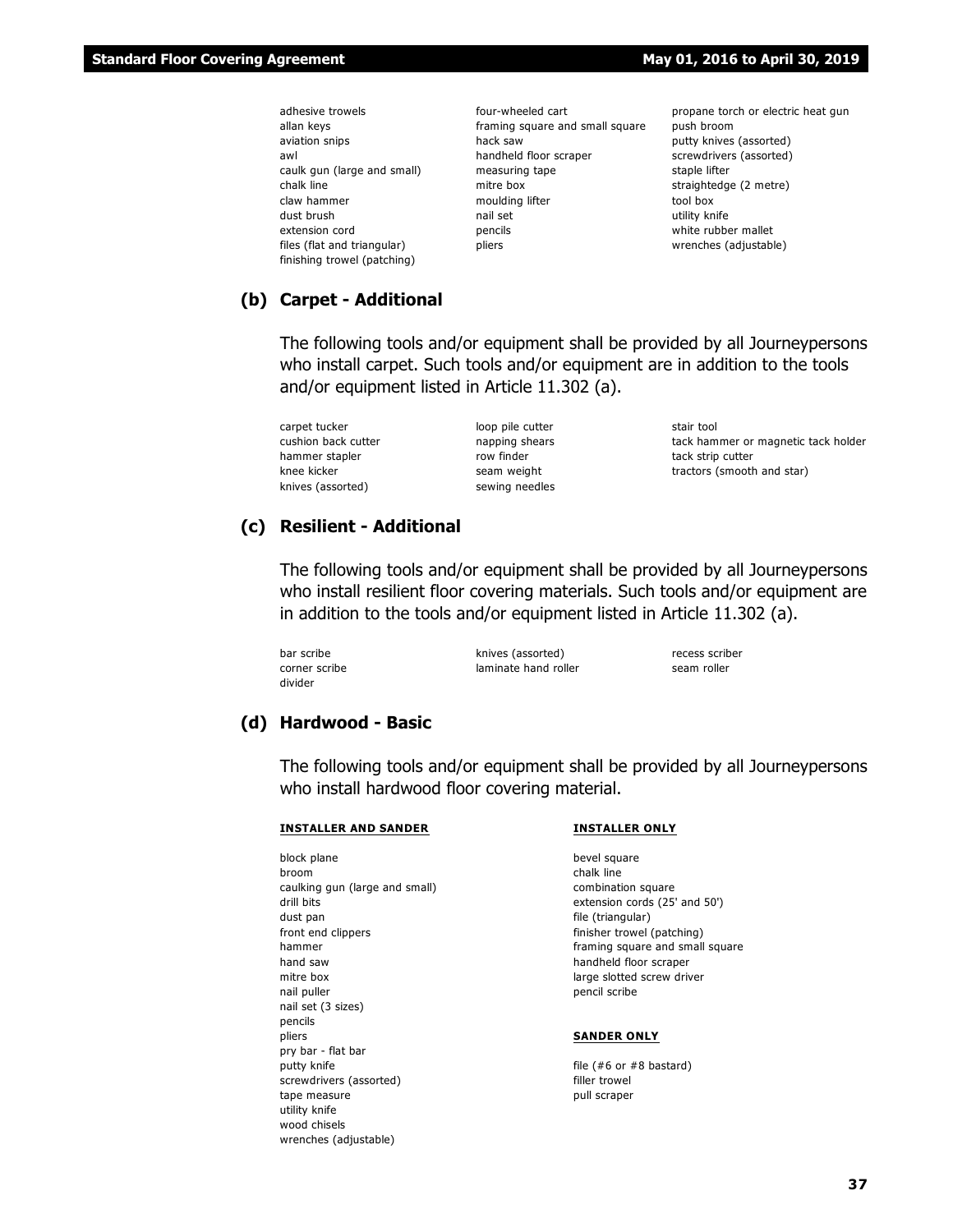#### **11.400 Insurance**

An employee shall submit an inventory of his/her tools and working apparel on the project to the Employer upon request, and the Employer shall replace an employee's tools and working apparel if such tools and/or working apparel are lost due to fire, burglary, or as a result of working over water or such other areas where tools cannot be retrieved.

#### **11.500 Responsibility for Damage**

No employee, except in the case of willful damage, shall be responsible for any damage or replacement of property occurring while performing work on behalf of the Employer.

#### **11.600 Company Service Vans/Trucks**

Employers are encouraged to voluntarily display an eight inch (8") Floorlayers' Union Local 1541 (UBCJA) decal on all company service vans/trucks.

#### **ARTICLE 12.000 - JOINT LABOUR/MANAGEMENT INITIATIVES**

#### **12.100 Joint Labour/Management Committee**

- **12.101** The Union and CLR shall schedule a Joint Labour/Management Committee meeting on a semi-annual basis, or more frequently by mutual agreement.
- **12.102** The location of the meeting shall alternate between the Union's and CLR's head offices.
- **12.103** The Union shall be represented by a cross section of its officers, training representatives and other invited persons. CLR shall be responsible for inviting and encouraging all signatory employers to attend.
- **12.104** The purpose of such meetings shall be to discuss the administration and enforcement of this Agreement, as well as matters related to training, promotion, and mutually beneficial initiatives.
- **12.105** Such meetings shall also be utilized to review existing policies and practices, with a view to ensuring that this Agreement operates in a fair and equitable manner for all Parties signatory thereto.
- **12.106** All decisions of the Joint Labour/ Management Committee which would impact the content, governance and/or application of this Agreement shall require the mutual agreement, in writing, of the Union and CLR.

#### **12.200 UBCJA International INSTALL Program**

The following is provided for information purposes only.

**12.201** The UBCJA's International INSTALL Joint Labor/Management Committee (the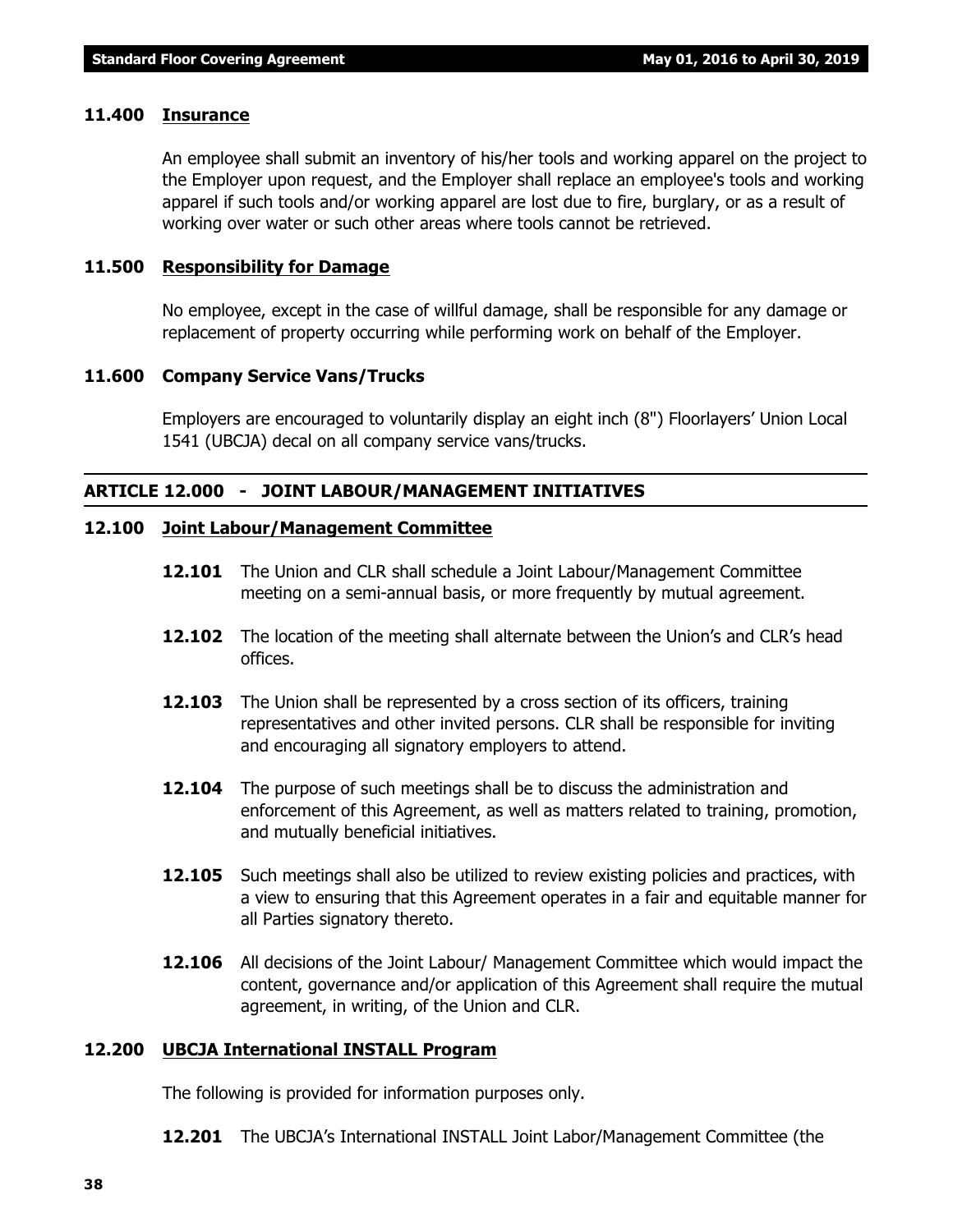"Committee") has established an INSTALL certification program (the "Program").

- **12.202** Participation in the Program is strictly voluntary for Employers.
- **12.203** In order to be INSTALL certified, an employee(s) must complete a skill advancement class, flooring manufacturer's certification, and safety classes once every two (2) years, or maintain further training and certification requirement as determined from time to time by the Committee.
- **12.204** Apprentices shall be INSTALL certified upon completion of their apprenticeship.
- **12.205** In order to become and remain INSTALL certified, an Employer(s) shall be in good standing with the Union. This requires proper payment of wages and monthly remittances (i.e. Employer contributions and employee deductions, etc.), and adhering to all requirements in respect of INSTALL insurance and bonding.
- **12.206** In addition, in order to become and remain INSTALL certified, an Employer(s) shall ensure that one hundred percent (100%) of its eligible employees are, and remain, INSTALL certified.

#### **12.300 Floor Covering Joint Conference Society (FCJCS)**

A Floor Covering Joint Conference Society (FCJCS) may be established and maintained. The operation and administration of the FCJCS shall be governed by its Constitution and Bylaws. Notwithstanding the foregoing, in the event of an inconsistency the terms of this Agreement shall supercede the terms of the FCJCS Constitution and Bylaws with respect to the application of such terms to the Employers signatory hereto.

#### **12.400 Productivity**

- **12.201** In the interest of preserving and expanding employment opportunities, the Parties recognize that both have a mutual obligation to consider steps to maintain a standard of productivity in order that the Floor Covering industry can pay the monetary package established in this Agreement.
- **12.202** To further this objective, the Parties may set up a committee consisting of labour and management representatives to make recommendations for the improvement of productivity, including but not being limited to, seminars, product clinics, and/or classes of new installation procedures.

### **ARTICLE 13.000 - ENABLING PROVISIONS**

### **13.100 Process**

**13.101** The Union and an Employer(s) may determine on a project by project, area, or sector basis, if special dispensation is required to become competitive, and should the necessity arise, may by mutual agreement, in writing, amend or delete terms or conditions of this Agreement for the duration of the project. Notwithstanding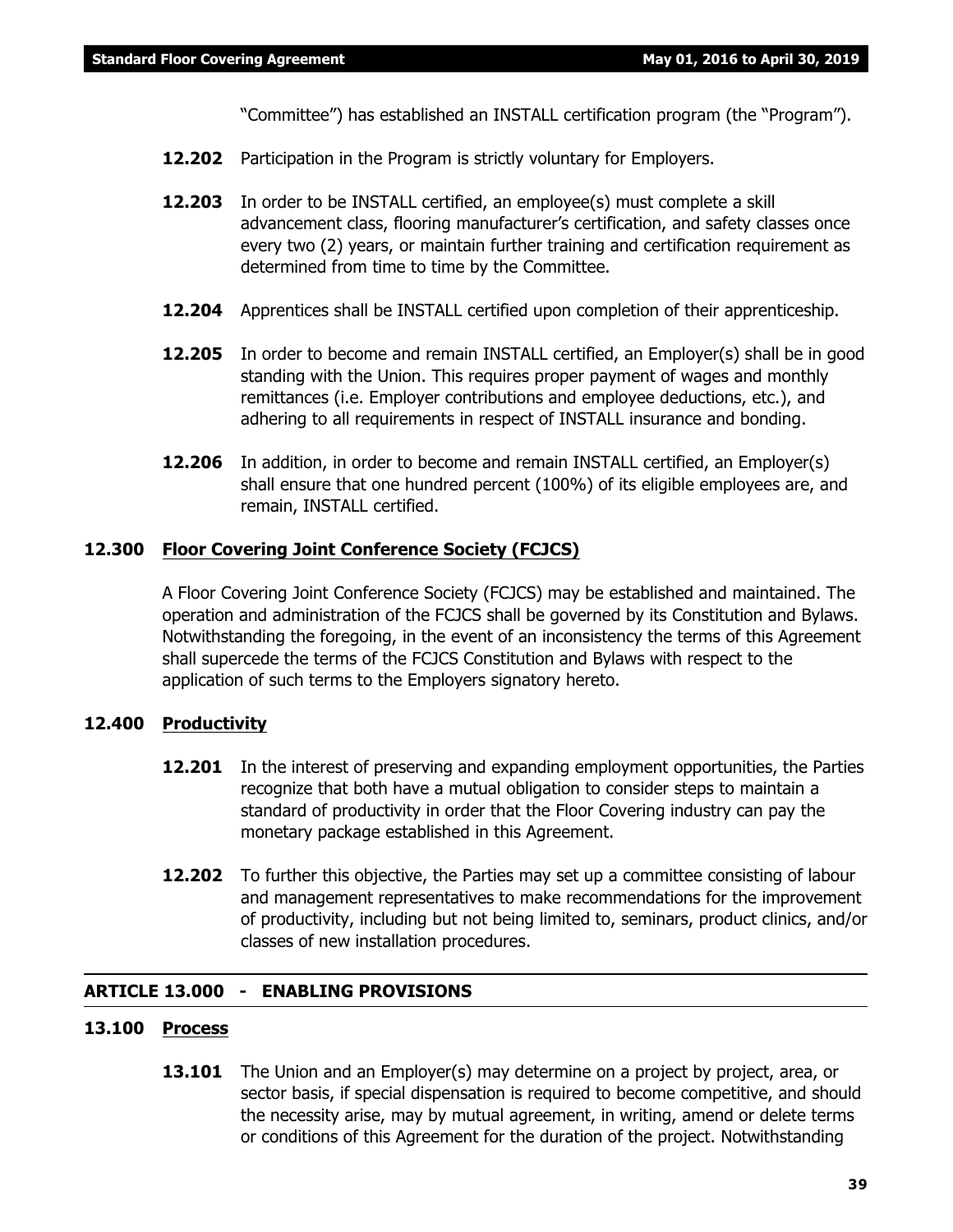the foregoing, it shall be a violation of this Agreement for the Parties to agree to the reduction and/or elimination of any joint industry funds negotiated between the BCBCBTU and CLR (i.e. Rehabilitation Fund) or individual dues to umbrella organizations, without the specific prior written consent of the BCBCBTU and CLR.

- **13.102** Article 13.000 is specifically intended to provide Employers with competitive relief where deemed necessary. As a result, unless otherwise mutually agreed to in writing by the Union and CLR, no enabling package, or individual term or condition therein, shall include a provision, not already provided for in this Agreement, which in any way either increases the Employer's cost and/or decreases the Employer's flexibility with respect to any term of this Agreement. Refer to Article 13.103 for further details and examples.
- **13.103** The following example is offered to clarify the intent of Article 13.102. It is not meant to be inclusive of every possible situation, but merely to illustrate potential circumstances which could ultimately arise.
	- **>** If the Union provides competitive relief (e.g. reduction of rates, relaxation of crewing ratio restrictions, suspension of premiums, broadening of start time flexibility, mobility of members, etc.), but makes such relief contingent upon the Employer purchasing material from a Union signatory supplier, and/or waiving their right to utilize existing name request and/or recall provisions, then such contingency shall not be enforceable.

### **13.200 Participation**

- **13.201** In recognition of the close working relationship on projects between the Union and other BCBCBTU affiliates, the Parties acknowledge the need for enabling relief to be generally consistent. As a result, the Parties agree to work towards achieving this objective wherever possible. Notwithstanding the foregoing, the Parties also acknowledge the individual autonomy of the Union and agree that nothing herein shall be interpreted as an agreement to limit that autonomy in any way.
- **13.202** Unless otherwise mutually agreed to in writing by the Parties, the Union shall not decline to participate in good faith in the process contemplated by Article 13.000 of this Agreement. The Parties expressly agree that the Union would be in violation of the foregoing if the Union were to decline an Employer's enabling request pursuant to either a formal or informal (i.e. blanket) policy of refusal. Individual union members shall retain the right to refuse a dispatch to an enabled project, but the Union shall not encourage or otherwise counsel its members to do so.

### **ARTICLE 14.000 - GRIEVANCE PROCEDURE**

#### **14.100 Definition**

**14.101 (a)** A grievance shall be defined as any "difference" between the Parties to this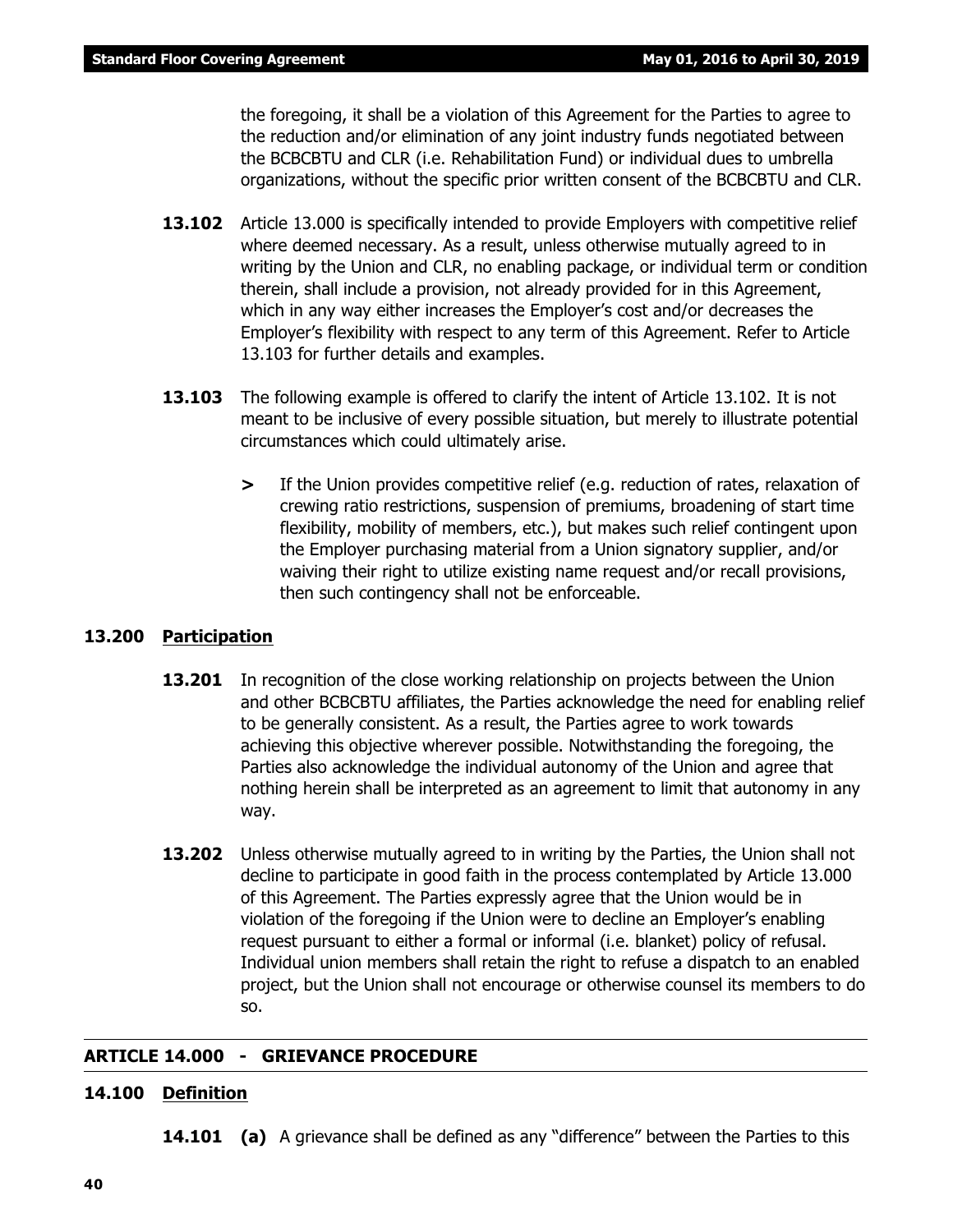Agreement with respect to its interpretation, application, operation or any alleged violation thereof, including discharge for cause alleged to be unjust by the Union. Discharge shall not include layoff of employees for reason of project efficiency or reduction of forces on suspension or completion of work.

- **(b)** The party initiating a grievance shall be referred to herein as the aggrieved party. The other party to a grievance shall be referred to as the responding party.
- **14.102** The two (2) Parties to any formal grievance shall be the two (2) Parties signatory to this Agreement, namely the Union and CLR (acting on its own behalf and/or on behalf of its respective signatory member Employer(s)). The Parties expressly agree that an individual local(s) of the Union does not have the right to initiate a formal grievance unless/until such grievance has been duly authorized in accordance with the Union's prevailing policy(s), where such prevailing policy(s) exist. Likewise, the Parties expressly agree that an individual Employer does not have the right to unilaterally initiate or defend a formal grievance on its own behalf without the prior written authorization of CLR.

#### **14.200 Time Limits**

- **14.201** In order to initiate a formal grievance, the aggrieved party must provide written notification to the responding party within thirty (30) calendar days of the date on which the underlying "difference" is alleged to have occurred. Such notification shall include all relevant particulars of the formal grievance and all relevant and reliance documentation. The parties expressly agree that a formal grievance shall not be deemed to have been initiated unless/until the responding party has actually received a copy of the required written notification from the aggrieved party. All time limits shall be strictly enforced.
- **14.202** Notwithstanding Article 14.201, in the event of an alleged error on a pay cheque, such "difference" shall be deemed to have occurred on the date the pay cheque stub was received by the aggrieved employee(s). Likewise, in the event of an alleged error on the Employer's monthly remittance report, such "difference" shall be deemed to have occurred on the date the remittance report was received by the Union.

### **14.300 Step 1 (Informal Resolution)**

Once a formal grievance has been initiated, the parties shall make a concerted good faith effort to work out a mutually agreeable resolution. Notwithstanding the foregoing, unless otherwise mutually agreed by the parties in writing, the aggrieved party shall be deemed to have abandoned the formal grievance in the event notice of referral to the Arbitrator (in accordance with Article 14.400) has not been received by the responding party within sixty (60) calendar days of the date on which the underlying "difference" is alleged to have occurred. Refer to Article 14.202 for clarification on the interpretation of "occurred".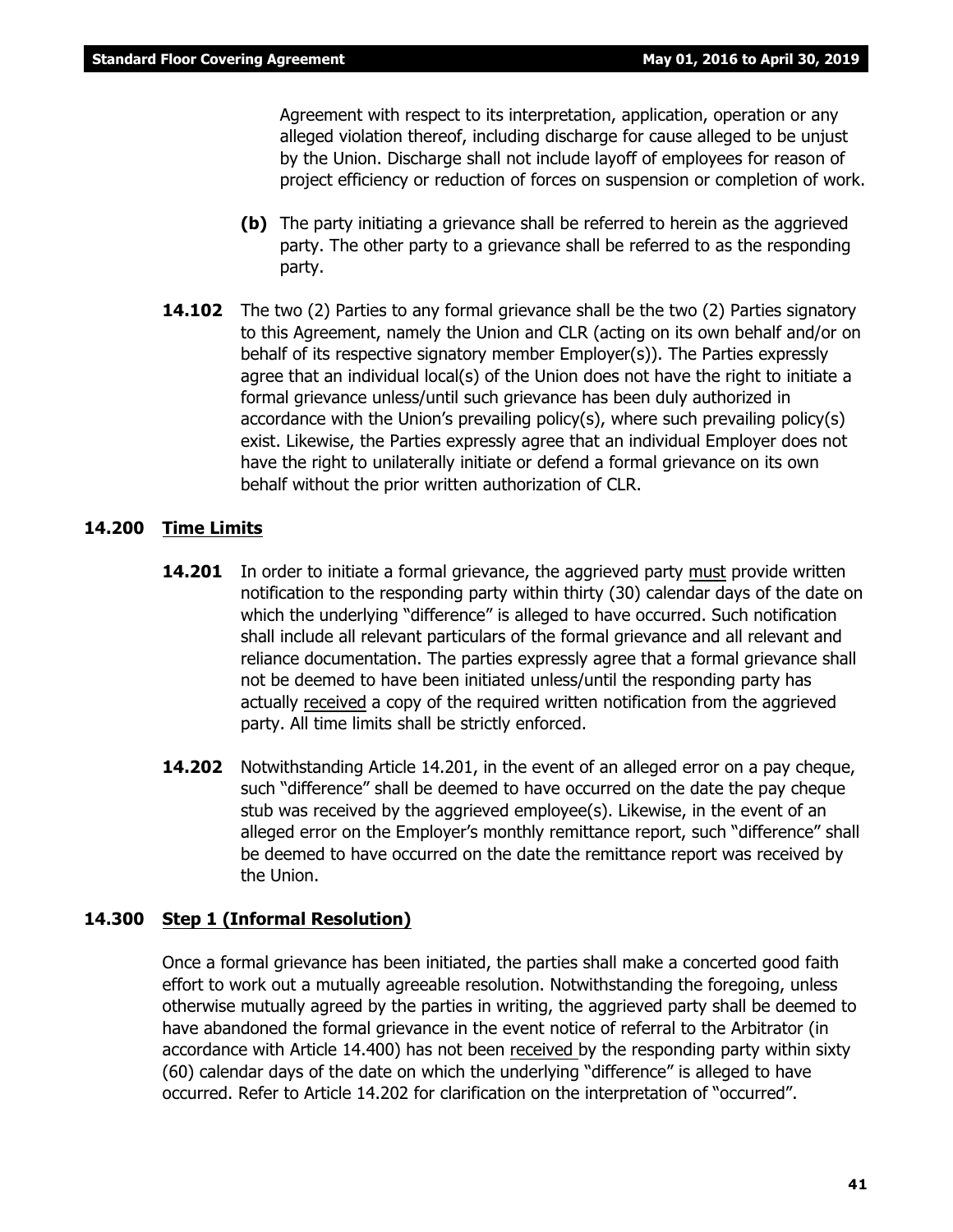### **14.400 Step 2 (Formal Resolution)**

All references within Articles 14.300 and 14.400 to "the Arbitrator", shall be interpreted to mean Mr. Stan Lanyon, Mr. Vince Ready, or a mutually agreeable replacement.

The parties expressly agree that the Step 2 is an integral component of the Grievance Procedure in accordance with this Agreement.

If the parties are unable to work out a mutually agreeable resolution in accordance with Article 14.300, either party may refer the formal grievance to the Arbitrator for final and conclusive determination as follows. Notice of such referral shall be provided, in writing, to both the responding party and the Arbitrator.

- **14.401** The Arbitrator shall meet with the parties and shall attempt to facilitate a mutually agreeable resolution.
- **14.402** (a) In the event the Arbitrator is unable to facilitate a mutually agreeable resolution in accordance with Article 14.401, each party shall be required to submit a proposed determination/award, in writing, to the Arbitrator. The Arbitrator shall determine his own procedure, including timing, for such submissions. Upon receipt of both proposed determinations/awards, the Arbitrator shall provide a copy to each party.
	- **(b)** The Arbitrator shall consider the relative merits of each of the proposed determinations/awards, and shall select one (1) of the proposed determinations/awards in its entirety, and may not impose any alternative and/or modified determination/award without the prior mutual agreement of the parties.
	- **(c)** The Arbitrator shall provide a summary of the reasons for his decision within his award.
- **14.403** Notwithstanding any/all contrary provisions of Article 14.000, the Arbitrator shall have and may exercise all powers of a mediator/arbitrator pursuant to the *Labour Relations Code.*
- **14.404** Notwithstanding any/all contrary provisions of Article 14.000, the parties may mutually agree, in writing, to any other grievance resolution procedure which they agree is appropriate under the circumstances.

### **14.500 Expenses**

Each party shall be responsible for one hundred percent (100%) of any/all "party specific" costs, and fifty percent (50%) of any/all "joint" costs, which may be incurred during the informal and formal grievance resolution process.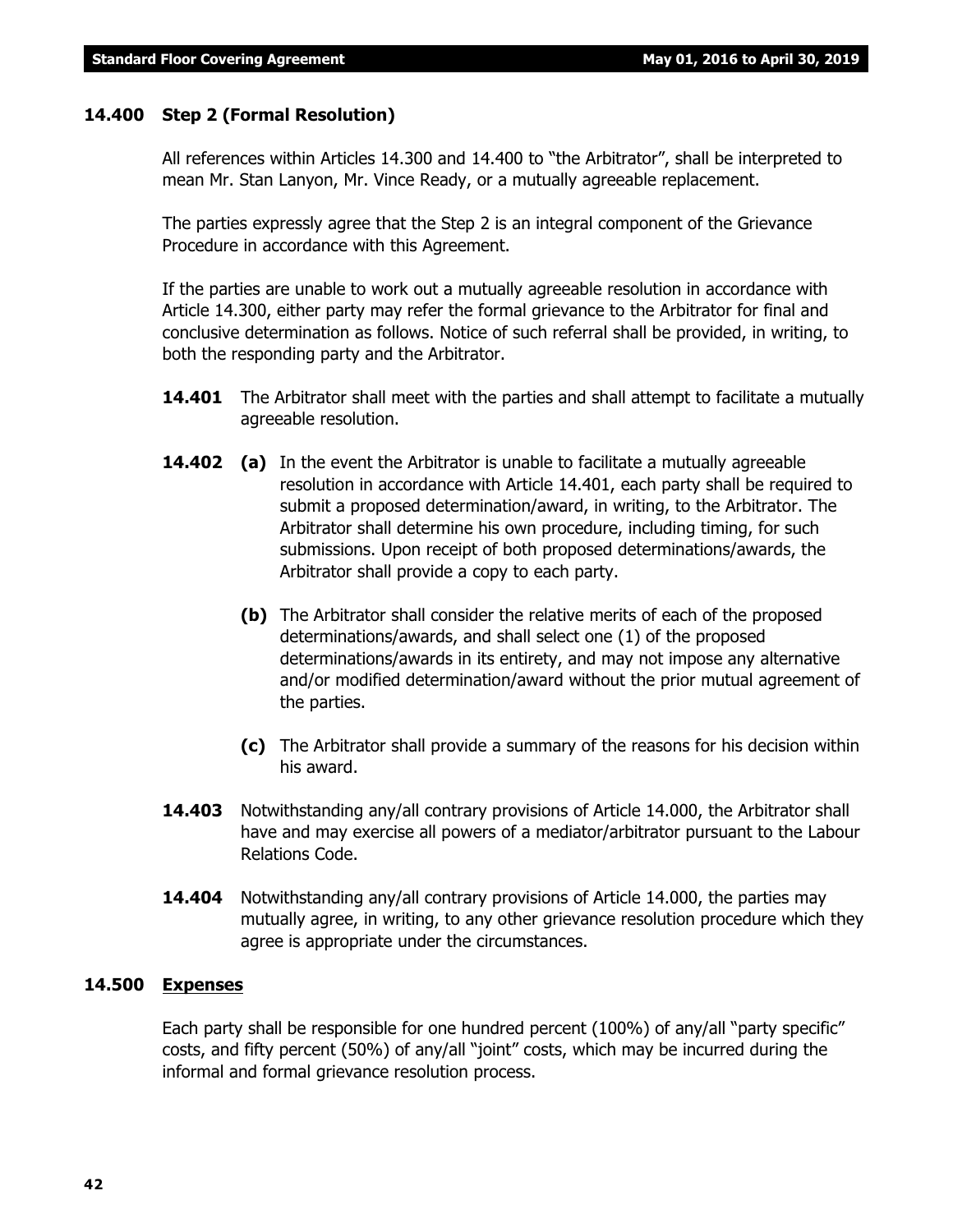#### **ARTICLE 15.000 - SAVINGS CLAUSE**

- **15.100** In the event that any clause, section or article of this Agreement should be held invalid by operation of law, or by a tribunal of competent jurisdiction, or if compliance with or enforcement of any clause, section or article should be restrained by such tribunal, pending a final determination as to its validity, the remainder of this Agreement or the application of such clause, section or article to persons or circumstances, other than those as to which it has been held invalid, or as to which compliance with or enforcement of has been restrained, shall not be affected thereby.
- **15.200** In the event that any clause, section or article of this Agreement should be held invalid, or enforcement of, or compliance with which has been restrained, as above set forth, the Parties affected thereby shall enter into immediate collective bargaining negotiations, upon the request of either Party, for the purpose of arriving at a mutually satisfactory replacement for such clause, section or article during the period of invalidity or restraint.
- **15.300** In the event the Parties do not agree on such a mutually satisfactory replacement, they shall submit the dispute to the grievance procedure in accordance with Article 14.000.

### **SIGNATURE OF PARTIES**

Dated this  $14<sup>th</sup>$  day of February, 2018. Dated this  $14<sup>th</sup>$  day of February, 2018.

Signed on behalf of: Signed on behalf of:

Association of BC

Construction Labour Relations Floorlayers' Union Local 1541 (UBCJA)

Clyde Scollan Derrek Autzen

Eric Akelaitis Hamish Stewart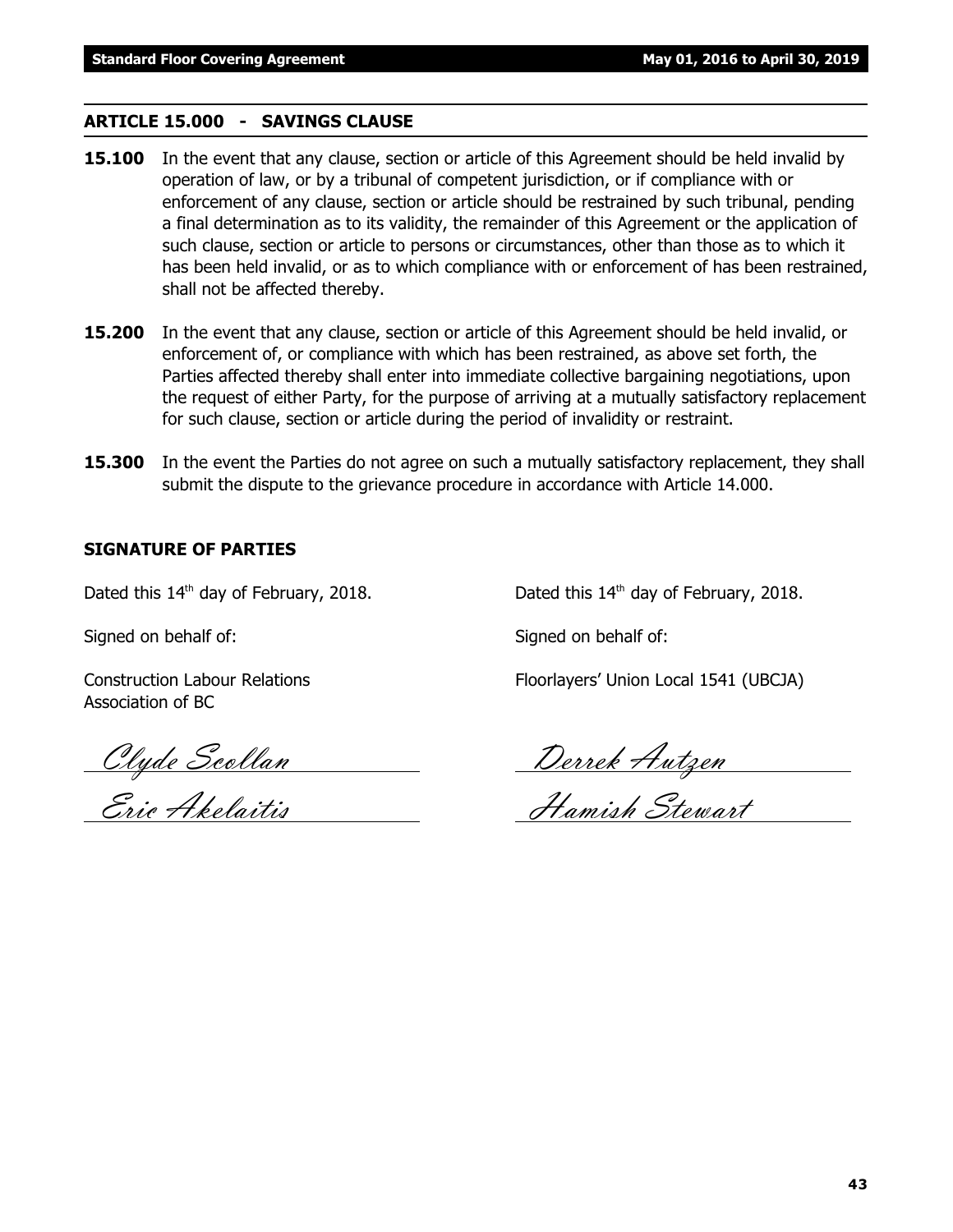### **SCHEDULE "A1.1" - RESIDENTIAL, COMMERCIAL, AND INSTITUTIONAL PROJECTS MINIMUM STRAIGHT TIME HOURLY WAGE RATES AND BREAKDOWN OF MONETARY PACKAGE**

**Effective May 22, 2016**

|                                                    |               |                     | <b>Employer Contributions</b> |                                |                               |            |              |             |               |                |                         |  |
|----------------------------------------------------|---------------|---------------------|-------------------------------|--------------------------------|-------------------------------|------------|--------------|-------------|---------------|----------------|-------------------------|--|
| <b>Employee Classifications:</b>                   | $\frac{0}{0}$ | <b>Base</b><br>Rate | <b>VP/SHP</b><br>8%           | <b>Welfare</b><br><b>Trust</b> | <b>Pension</b><br><b>Plan</b> | <b>CAF</b> | <b>SBCFE</b> | <b>CIRP</b> | <b>JAPlan</b> | <b>BCBCBTU</b> | Total<br><b>Package</b> |  |
| Journeyperson                                      |               |                     |                               |                                |                               |            |              |             |               |                |                         |  |
| > Foreman (FM)                                     | 115%          | 35.22               | 2.818                         | 2.24                           | 4.35                          | 0.11       | 0.05         | 0.02        | 0.01          | 0.01           | 44.828                  |  |
| > Certified (CJP)                                  | 100%          | 30.63               | 2.450                         | 2.24                           | 4.35                          | 0.11       | 0.05         | 0.02        | 0.01          | 0.01           | 39.870                  |  |
| > Uncertified Floorlayer (UCF)                     | 90%           | 27.57               | 2.206                         | 2.24                           | 4.35                          | 0.11       | 0.05         | 0.02        | 0.01          | 0.01           | 36.566                  |  |
| <b>Apprentice or Semi Skilled Floorlayer (SSF)</b> |               |                     |                               |                                |                               |            |              |             |               |                |                         |  |
| $> 7th$ Term or Level 7                            | 90%           | 27.57               | 2.206                         | 2.24                           | 2.25                          | 0.11       | 0.05         | 0.02        | 0.01          | 0.01           | 34.466                  |  |
| > 6 <sup>tn</sup><br>Term or Level 6               | 85%           | 26.04               | 2.083                         | 2.24                           | 2.25                          | 0.11       | 0.05         | 0.02        | 0.01          | 0.01           | 32.813                  |  |
| > 5 <sup>th</sup><br>Term or Level 5               | 80%           | 24.50               | 1.960                         | 2.24                           | 2.25                          | 0.11       | 0.05         | 0.02        | 0.01          | 0.01           | 31.150                  |  |
| Term or Level 4<br>> 4 <sup>tn</sup>               | 70%           | 21.44               | 1.715                         | 2.24                           | 2.25                          | 0.11       | 0.05         | 0.02        | 0.01          | 0.01           | 27.845                  |  |
| > 3 <sup>rd</sup><br>Term or Level 3               | 65%           | 19.91               | 1.593                         | 2.24                           | 2.25                          | 0.11       | 0.05         | 0.02        | 0.01          | 0.01           | 26.193                  |  |
| > 2 <sup>nd</sup><br>Term or Level 2               | 55%           | 16.85               | 1.348                         | 2.24                           | 2.25                          | 0.11       | 0.05         | 0.02        | 0.01          | 0.01           | 22.888                  |  |
| $> 1st$ Term or Level 1                            | 50%           | 15.32               | 1.226                         | 2.24                           | 2.25                          | 0.11       | 0.05         | 0.02        | 0.01          | 0.01           | 21.236                  |  |
| <b>Material Handler (MH)</b>                       | 45%           | 13.78               | 1.102                         | 2.24                           | n/a                           | 0.11       | 0.05         | 0.02        | 0.01          | 0.01           | 17.322                  |  |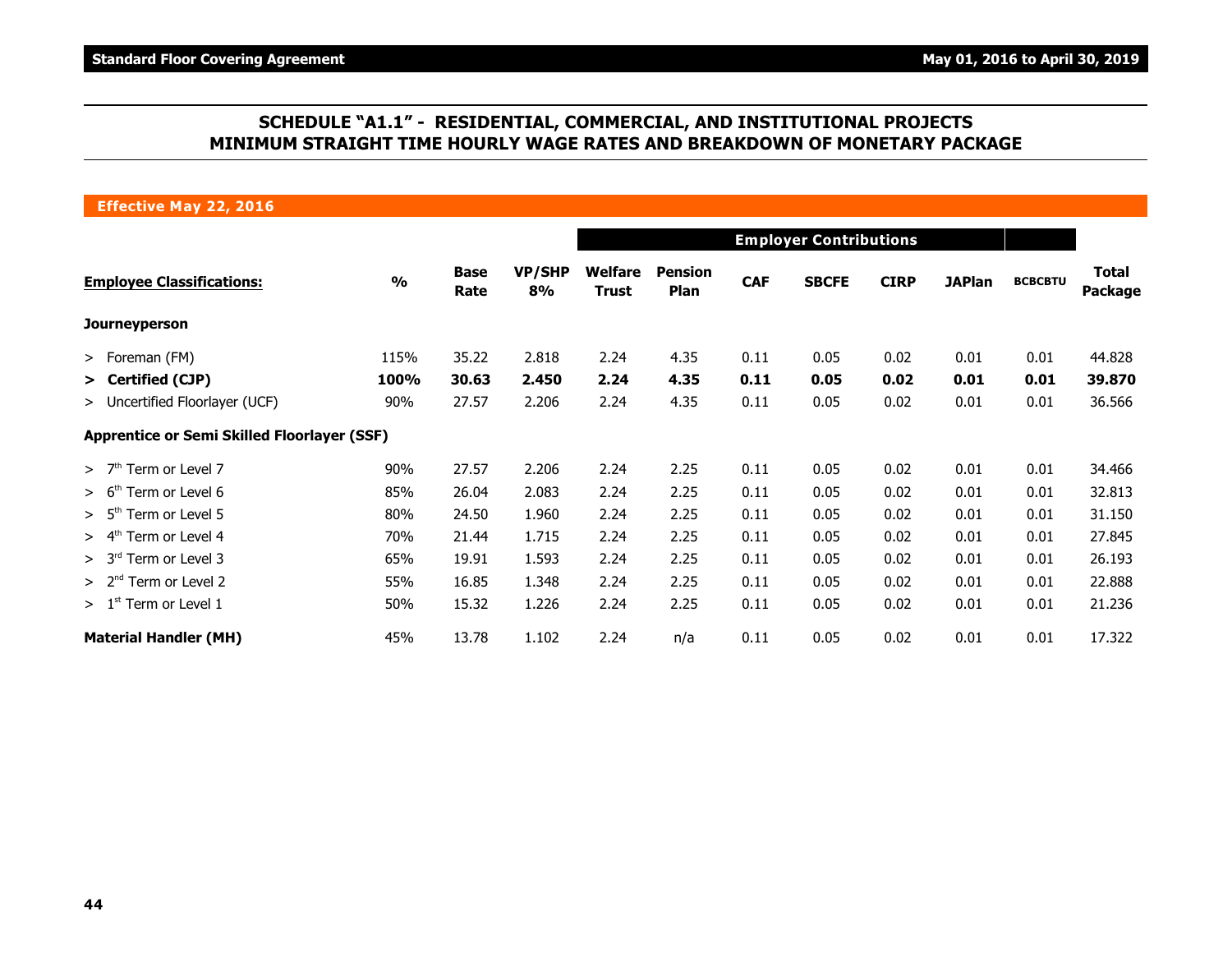### **SCHEDULE "A1.2" - RESIDENTIAL, COMMERCIAL, AND INSTITUTIONAL PROJECTS MINIMUM STRAIGHT TIME HOURLY WAGE RATES AND BREAKDOWN OF MONETARY PACKAGE**

**Effective January 01, 2017**

|                                                    |               |                     | <b>Employer Contributions</b> |                         |                               |            |              |             |               |                |                                |  |
|----------------------------------------------------|---------------|---------------------|-------------------------------|-------------------------|-------------------------------|------------|--------------|-------------|---------------|----------------|--------------------------------|--|
| <b>Employee Classifications:</b>                   | $\frac{0}{0}$ | <b>Base</b><br>Rate | <b>VP/SHP</b><br>8%           | Welfare<br><b>Trust</b> | <b>Pension</b><br><b>Plan</b> | <b>CAF</b> | <b>SBCFE</b> | <b>CIRP</b> | <b>JAPlan</b> | <b>BCBCBTU</b> | <b>Total</b><br><b>Package</b> |  |
| Journeyperson                                      |               |                     |                               |                         |                               |            |              |             |               |                |                                |  |
| $>$ Foreman (FM)                                   | 115%          | 35.22               | 2.818                         | 2.24                    | 4.35                          | 0.11       | 0.05         | 0.02        | 0.01          | 0.01           | 44.828                         |  |
| > Certified (CJP)                                  | 100%          | 30.63               | 2.450                         | 2.24                    | 4.35                          | 0.11       | 0.05         | 0.02        | 0.01          | 0.01           | 39.870                         |  |
| > Uncertified Floorlayer (UCF)                     | 90%           | 27.57               | 2.206                         | 2.24                    | 4.35                          | 0.11       | 0.05         | 0.02        | 0.01          | 0.01           | 36.566                         |  |
| <b>Apprentice or Semi Skilled Floorlayer (SSF)</b> |               |                     |                               |                         |                               |            |              |             |               |                |                                |  |
| $>$ 7 <sup>th</sup> Term or Level 7                | 90%           | 27.57               | 2.206                         | 2.24                    | 2.25                          | 0.11       | 0.05         | 0.02        | 0.01          | 0.01           | 34.466                         |  |
| > 6 <sup>th</sup><br>Term or Level 6               | 85%           | 26.04               | 2.083                         | 2.24                    | 2.25                          | 0.11       | 0.05         | 0.02        | 0.01          | 0.01           | 32.813                         |  |
| > 5 <sup>th</sup><br>Term or Level 5               | 80%           | 24.50               | 1.960                         | 2.24                    | 2.25                          | 0.11       | 0.05         | 0.02        | 0.01          | 0.01           | 31.150                         |  |
| > 4 <sup>th</sup><br>Term or Level 4               | 70%           | 21.44               | 1.715                         | 2.24                    | 2.25                          | 0.11       | 0.05         | 0.02        | 0.01          | 0.01           | 27.845                         |  |
| > 3 <sup>rd</sup><br>Term or Level 3               | 65%           | 19.91               | 1.593                         | 2.24                    | 2.25                          | 0.11       | 0.05         | 0.02        | 0.01          | 0.01           | 26.193                         |  |
| > 2 <sup>nd</sup><br>Term or Level 2               | 55%           | 16.85               | 1.348                         | 2.24                    | 2.25                          | 0.11       | 0.05         | 0.02        | 0.01          | 0.01           | 22.888                         |  |
| $>1st$ Term or Level 1                             | 50%           | 15.32               | 1.226                         | 2.24                    | 2.25                          | 0.11       | 0.05         | 0.02        | 0.01          | 0.01           | 21.236                         |  |
| <b>Material Handler (MH)</b>                       | 45%           | 13.78               | 1.102                         | 2.24                    | n/a                           | 0.11       | 0.05         | 0.02        | 0.01          | 0.01           | 17.322                         |  |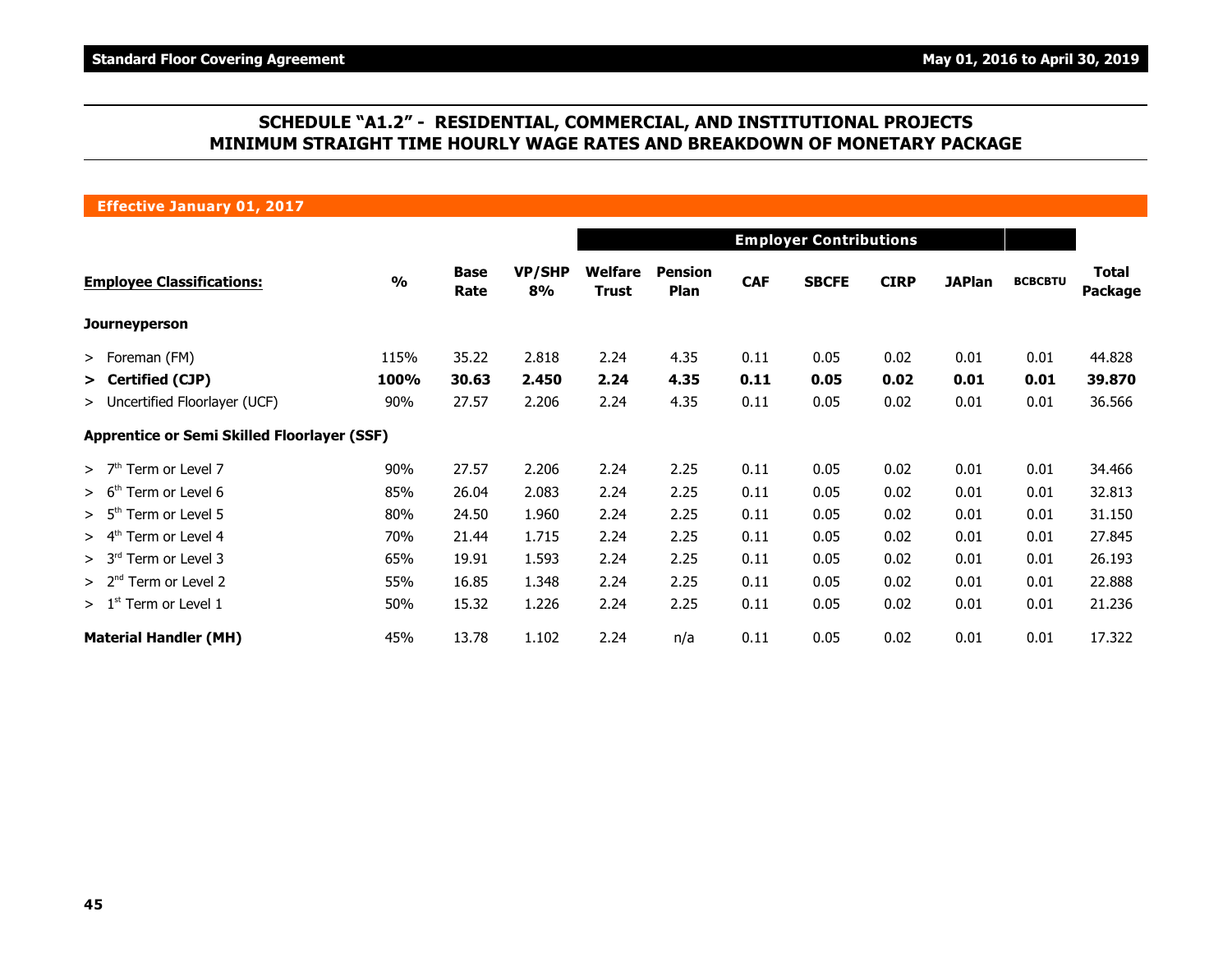### **SCHEDULE "A1.3" - RESIDENTIAL, COMMERCIAL, AND INSTITUTIONAL PROJECTS MINIMUM STRAIGHT TIME HOURLY WAGE RATES AND BREAKDOWN OF MONETARY PACKAGE**

**Effective May 01, 2017**

|                                                    |               |                     | <b>Employer Contributions</b> |              |                                       |            |              |             |               |                |                      |                                |  |
|----------------------------------------------------|---------------|---------------------|-------------------------------|--------------|---------------------------------------|------------|--------------|-------------|---------------|----------------|----------------------|--------------------------------|--|
| <b>Employee Classifications:</b>                   | $\frac{0}{0}$ | <b>Base</b><br>Rate | <b>VP/SHP</b><br>8%           | <b>Trust</b> | <b>Welfare Pension</b><br><b>Plan</b> | <b>CAF</b> | <b>SBCFE</b> | <b>CIRP</b> | <b>JAPlan</b> | <b>BCBCBTU</b> | D&A<br><b>Policy</b> | <b>Total</b><br><b>Package</b> |  |
| <b>Journeyperson</b>                               |               |                     |                               |              |                                       |            |              |             |               |                |                      |                                |  |
| > Foreman (FM)                                     | 115%          | 35.59               | 2.847                         | 2.24         | 4.35                                  | 0.13       | 0.05         | 0.02        | 0.01          | 0.01           | n/a                  | 45.247                         |  |
| > Certified (CJP)                                  | 100%          | 30.95               | 2.476                         | 2.24         | 4.35                                  | 0.13       | 0.05         | 0.02        | 0.01          | 0.01           | n/a                  | 40.236                         |  |
| > Uncertified Floorlayer (UCF)                     | 90%           | 27.86               | 2.229                         | 2.24         | 4.35                                  | 0.13       | 0.05         | 0.02        | 0.01          | 0.01           | n/a                  | 36.899                         |  |
| <b>Apprentice or Semi Skilled Floorlayer (SSF)</b> |               |                     |                               |              |                                       |            |              |             |               |                |                      |                                |  |
| Term or Level 7<br>>7 <sup>th</sup>                | 90%           | 27.86               | 2.229                         | 2.24         | 2.25                                  | 0.13       | 0.05         | 0.02        | 0.01          | 0.01           | n/a                  | 34.799                         |  |
| Term or Level 6<br>> 6 <sup>tn</sup>               | 85%           | 26.31               | 2.105                         | 2.24         | 2.25                                  | 0.13       | 0.05         | 0.02        | 0.01          | 0.01           | n/a                  | 33.125                         |  |
| > 5 <sup>th</sup><br>Term or Level 5               | 80%           | 24.76               | 1.981                         | 2.24         | 2.25                                  | 0.13       | 0.05         | 0.02        | 0.01          | 0.01           | n/a                  | 31.451                         |  |
| Term or Level 4<br>> 4 <sup>tn</sup>               | 70%           | 21.67               | 1.734                         | 2.24         | 2.25                                  | 0.13       | 0.05         | 0.02        | 0.01          | 0.01           | n/a                  | 28.114                         |  |
| > 3 <sup>rd</sup><br>Term or Level 3               | 65%           | 20.12               | 1.610                         | 2.24         | 2.25                                  | 0.13       | 0.05         | 0.02        | 0.01          | 0.01           | n/a                  | 26.440                         |  |
| > 2 <sup>nd</sup><br>Term or Level 2               | 55%           | 17.02               | 1.362                         | 2.24         | 2.25                                  | 0.13       | 0.05         | 0.02        | 0.01          | 0.01           | n/a                  | 23.092                         |  |
| $> 1st$ Term or Level 1                            | 50%           | 15.48               | 1.238                         | 2.24         | 2.25                                  | 0.13       | 0.05         | 0.02        | 0.01          | 0.01           | n/a                  | 21.428                         |  |
| <b>Material Handler (MH)</b>                       | 45%           | 13.93               | 1.114                         | 2.24         | n/a                                   | 0.13       | 0.05         | 0.02        | 0.01          | 0.01           | n/a                  | 17.504                         |  |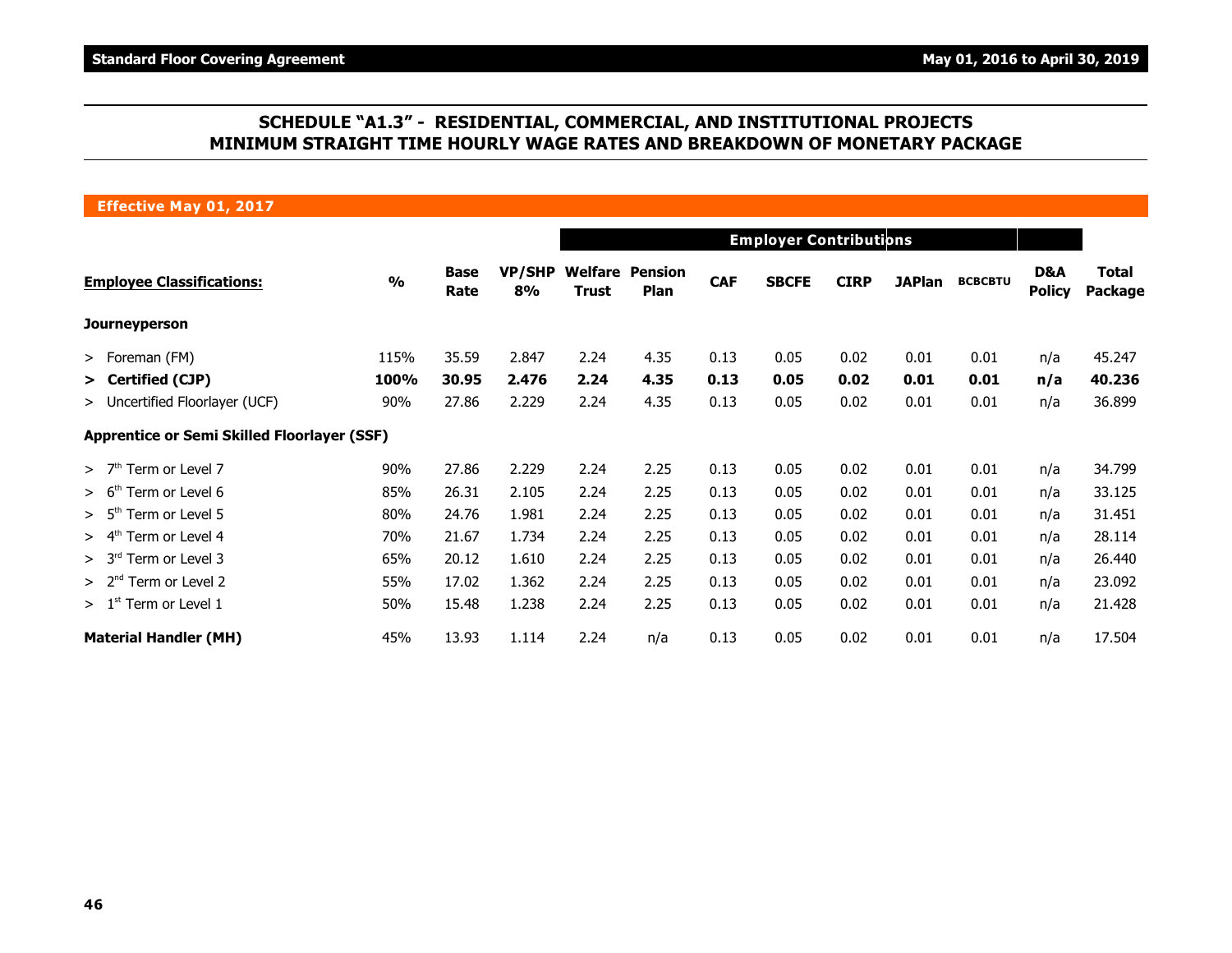### **SCHEDULE "A1.4" - RESIDENTIAL, COMMERCIAL, AND INSTITUTIONAL PROJECTS MINIMUM STRAIGHT TIME HOURLY WAGE RATES AND BREAKDOWN OF MONETARY PACKAGE**

**Effective November 26, 2017 - REVISED**

|                                                    |               |                     | <b>Employer Contributions</b> |              |                                       |            |              |             |               |                |                      |                         |
|----------------------------------------------------|---------------|---------------------|-------------------------------|--------------|---------------------------------------|------------|--------------|-------------|---------------|----------------|----------------------|-------------------------|
| <b>Employee Classifications:</b>                   | $\frac{0}{0}$ | <b>Base</b><br>Rate | <b>VP/SHP</b><br>8%           | <b>Trust</b> | <b>Welfare Pension</b><br><b>Plan</b> | <b>CAF</b> | <b>SBCFE</b> | <b>CIRP</b> | <b>JAPlan</b> | <b>BCBCBTU</b> | D&A<br><b>Policy</b> | <b>Total</b><br>Package |
| Journeyperson                                      |               |                     |                               |              |                                       |            |              |             |               |                |                      |                         |
| > Foreman (FM)                                     | 115%          | 35.59               | 2.847                         | 2.24         | 4.35                                  | 0.13       | 0.01         | 0.02        | 0.01          | 0.05           | 0.01                 | 45.257                  |
| > Certified (CJP)                                  | 100%          | 30.95               | 2.476                         | 2.24         | 4.35                                  | 0.13       | 0.01         | 0.02        | 0.01          | 0.05           | 0.01                 | 40.246                  |
| > Uncertified Floorlayer (UCF)                     | 90%           | 27.86               | 2.229                         | 2.24         | 4.35                                  | 0.13       | 0.01         | 0.02        | 0.01          | 0.05           | 0.01                 | 36.909                  |
| <b>Apprentice or Semi Skilled Floorlayer (SSF)</b> |               |                     |                               |              |                                       |            |              |             |               |                |                      |                         |
| $>$ 7 <sup>th</sup> Term or Level 7                | 90%           | 27.86               | 2.229                         | 2.24         | 2.25                                  | 0.13       | 0.01         | 0.02        | 0.01          | 0.05           | 0.01                 | 34.809                  |
| Term or Level 6<br>> 6 <sup>th</sup>               | 85%           | 26.31               | 2.105                         | 2.24         | 2.25                                  | 0.13       | 0.01         | 0.02        | 0.01          | 0.05           | 0.01                 | 33.135                  |
| $> 5th$ Term or Level 5                            | 80%           | 24.76               | 1.981                         | 2.24         | 2.25                                  | 0.13       | 0.01         | 0.02        | 0.01          | 0.05           | 0.01                 | 31.461                  |
| $> 4th$ Term or Level 4                            | 70%           | 21.67               | 1.734                         | 2.24         | 2.25                                  | 0.13       | 0.01         | 0.02        | 0.01          | 0.05           | 0.01                 | 28.124                  |
| $> 3rd$ Term or Level 3                            | 65%           | 20.12               | 1.610                         | 2.24         | 2.25                                  | 0.13       | 0.01         | 0.02        | 0.01          | 0.05           | 0.01                 | 26.450                  |
| $> 2nd$ Term or Level 2                            | 55%           | 17.02               | 1.362                         | 2.24         | 2.25                                  | 0.13       | 0.01         | 0.02        | 0.01          | 0.05           | 0.01                 | 23.102                  |
| $> 1st$ Term or Level 1                            | 50%           | 15.48               | 1.238                         | 2.24         | 2.25                                  | 0.13       | 0.01         | 0.02        | 0.01          | 0.05           | 0.01                 | 21.438                  |
| <b>Material Handler (MH)</b>                       | 45%           | 13.93               | 1.114                         | 2.24         | n/a                                   | 0.13       | 0.01         | 0.02        | 0.01          | 0.05           | 0.01                 | 17.514                  |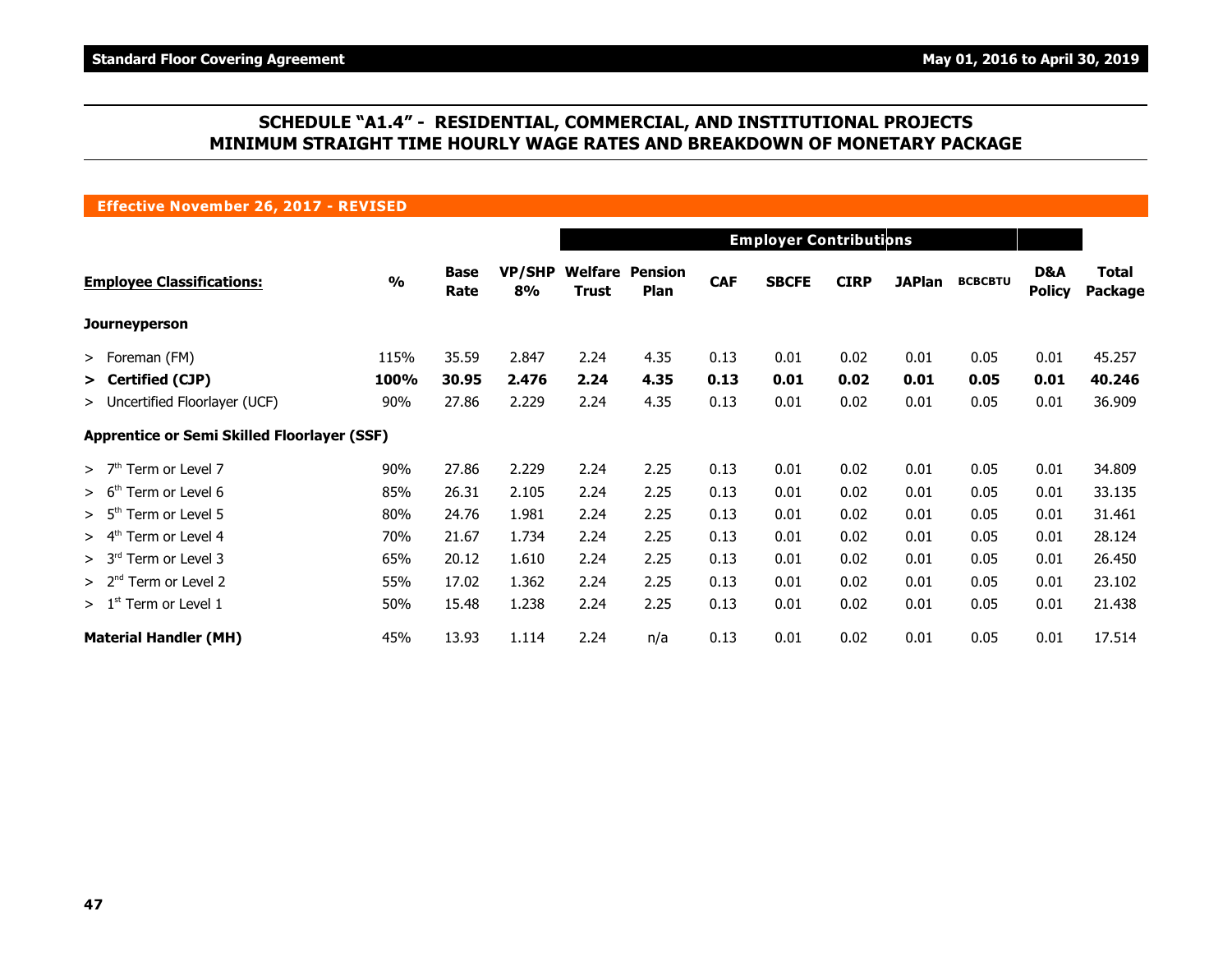### **SCHEDULE "A1.5" - RESIDENTIAL, COMMERCIAL, AND INSTITUTIONAL PROJECTS MINIMUM STRAIGHT TIME HOURLY WAGE RATES AND BREAKDOWN OF MONETARY PACKAGE**

**Effective May 01, 2018**

|                                                    |               |                     | <b>Employer Contributions</b> |              |                                       |            |              |             |               |                |                      |                         |  |
|----------------------------------------------------|---------------|---------------------|-------------------------------|--------------|---------------------------------------|------------|--------------|-------------|---------------|----------------|----------------------|-------------------------|--|
| <b>Employee Classifications:</b>                   | $\frac{0}{0}$ | <b>Base</b><br>Rate | <b>VP/SHP</b><br>8%           | <b>Trust</b> | <b>Welfare Pension</b><br><b>Plan</b> | <b>CAF</b> | <b>SBCFE</b> | <b>CIRP</b> | <b>JAPlan</b> | <b>BCBCBTU</b> | D&A<br><b>Policy</b> | <b>Total</b><br>Package |  |
| <b>Journeyperson</b>                               |               |                     |                               |              |                                       |            |              |             |               |                |                      |                         |  |
| $>$ Foreman (FM)                                   | 115%          | 35.96               | 2.877                         | 2.24         | 4.35                                  | 0.13       | 0.01         | 0.02        | n/a           | 0.05           | 0.01                 | 45.647                  |  |
| > Certified (CJP)                                  | 100%          | 31.27               | 2.502                         | 2.24         | 4.35                                  | 0.13       | 0.01         | 0.02        | n/a           | 0.05           | 0.01                 | 40.582                  |  |
| > Uncertified Floorlayer (UCF)                     | 90%           | 28.14               | 2.251                         | 2.24         | 4.35                                  | 0.13       | 0.01         | 0.02        | n/a           | 0.05           | 0.01                 | 37.201                  |  |
| <b>Apprentice or Semi Skilled Floorlayer (SSF)</b> |               |                     |                               |              |                                       |            |              |             |               |                |                      |                         |  |
| Term or Level 7<br>>7 <sup>th</sup>                | 90%           | 28.14               | 2.251                         | 2.24         | 2.25                                  | 0.13       | 0.01         | 0.02        | n/a           | 0.05           | 0.01                 | 35.101                  |  |
| Term or Level 6<br>> 6 <sup>tn</sup>               | 85%           | 26.58               | 2.126                         | 2.24         | 2.25                                  | 0.13       | 0.01         | 0.02        | n/a           | 0.05           | 0.01                 | 33.416                  |  |
| > 5 <sup>th</sup><br>Term or Level 5               | 80%           | 25.02               | 2.002                         | 2.24         | 2.25                                  | 0.13       | 0.01         | 0.02        | n/a           | 0.05           | 0.01                 | 31.732                  |  |
| Term or Level 4<br>> 4 <sup>tn</sup>               | 70%           | 21.89               | 1.751                         | 2.24         | 2.25                                  | 0.13       | 0.01         | 0.02        | n/a           | 0.05           | 0.01                 | 28.351                  |  |
| > 3 <sup>rd</sup><br>Term or Level 3               | 65%           | 20.33               | 1.626                         | 2.24         | 2.25                                  | 0.13       | 0.01         | 0.02        | n/a           | 0.05           | 0.01                 | 26.666                  |  |
| > 2 <sup>nd</sup><br>Term or Level 2               | 55%           | 17.20               | 1.376                         | 2.24         | 2.25                                  | 0.13       | 0.01         | 0.02        | n/a           | 0.05           | 0.01                 | 23.286                  |  |
| $>1st$ Term or Level 1                             | 50%           | 15.64               | 1.251                         | 2.24         | 2.25                                  | 0.13       | 0.01         | 0.02        | n/a           | 0.05           | 0.01                 | 21.601                  |  |
| <b>Material Handler (MH)</b>                       | 45%           | 14.07               | 1.126                         | 2.24         | n/a                                   | 0.13       | 0.01         | 0.02        | n/a           | 0.05           | 0.01                 | 17.656                  |  |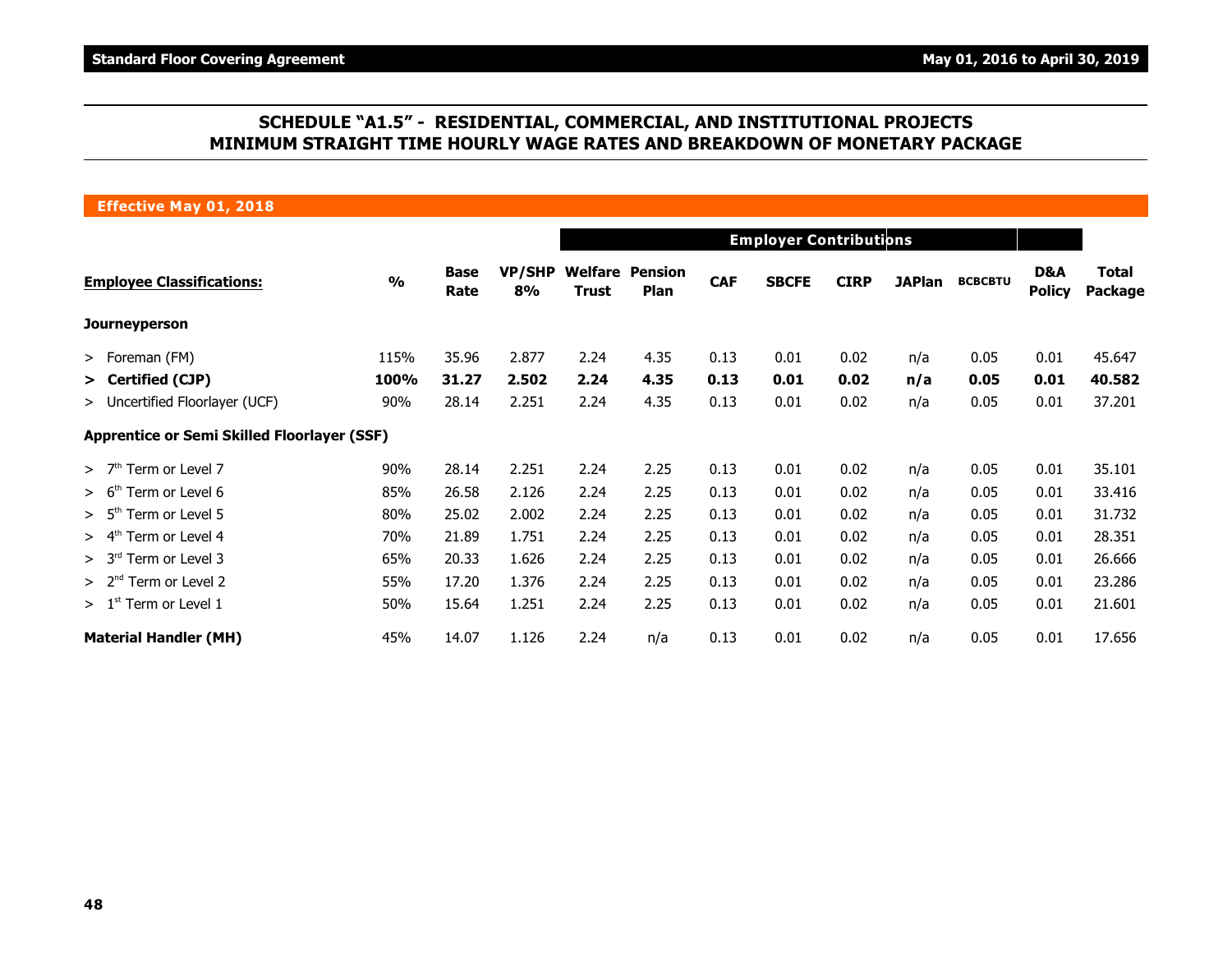### **SCHEDULE "B1.1" - RESIDENTIAL, COMMERCIAL, AND INSTITUTIONAL PROJECTS EMPLOYER CONTRIBUTIONS AND EMPLOYEE DEDUCTIONS**

#### **Effective May 22, 2016**

|                                                      |           |            |            |      |      | <b>Employee Classifications</b> |      |      |                |      |           |
|------------------------------------------------------|-----------|------------|------------|------|------|---------------------------------|------|------|----------------|------|-----------|
| * Employer Contributions (Hourly):                   | <b>FM</b> | <b>CJP</b> | <b>UCF</b> | 7    | 6    | 5                               | 4    | 3    | $\overline{2}$ | 1    | <b>MH</b> |
| Floorlayers Industry Welfare Trust                   | 2.24      | 2.24       | 2.24       | 2.24 | 2.24 | 2.24                            | 2.24 | 2.24 | 2.24           | 2.24 | 2.24      |
| Floorlayers Industry Pension Plan                    | 4.35      | 4.35       | 4.35       | 2.25 | 2.25 | 2.25                            | 2.25 | 2.25 | 2.25           | 2.25 | n/a       |
| CAF (Contract Administration Fund)                   | 0.11      | 0.11       | 0.11       | 0.11 | 0.11 | 0.11                            | 0.11 | 0.11 | 0.11           | 0.11 | 0.11      |
| <b>SBCFE</b> (Society of BC Floorcovering Employers) | 0.05      | 0.05       | 0.05       | 0.05 | 0.05 | 0.05                            | 0.05 | 0.05 | 0.05           | 0.05 | 0.05      |
| CIRP (Rehabilitation Plan)                           | 0.02      | 0.02       | 0.02       | 0.02 | 0.02 | 0.02                            | 0.02 | 0.02 | 0.02           | 0.02 | 0.02      |
| <b>JAPlan</b>                                        | 0.01      | 0.01       | 0.01       | 0.01 | 0.01 | 0.01                            | 0.01 | 0.01 | 0.01           | 0.01 | 0.01      |
| <b>BCBCBTU</b>                                       | 0.01      | 0.01       | 0.01       | 0.01 | 0.01 | 0.01                            | 0.01 | 0.01 | 0.01           | 0.01 | 0.01      |
| * Total Employer Contributions (Hourly)              | 6.79      | 6.79       | 6.79       | 4.69 | 4.69 | 4.69                            | 4.69 | 4.69 | 4.69           | 4.69 | 2.44      |
| * Employee Deductions (Hourly):                      |           |            |            |      |      |                                 |      |      |                |      |           |
| Union Dues and Administration                        | 0.77      | 0.77       | 0.77       | 0.77 | 0.77 | 0.77                            | 0.77 | 0.77 | 0.77           | 0.77 | 0.77      |
| Union Training Fund                                  | 0.40      | 0.40       | 0.40       | 0.40 | 0.40 | 0.40                            | 0.40 | 0.40 | 0.40           | 0.40 | 0.40      |
| * Total Employee Deductions (Hourly)                 | 1.17      | 1.17       | 1.17       | 1.17 | 1.17 | 1.17                            | 1.17 | 1.17 | 1.17           | 1.17 | 1.17      |
| * Total Hourly Remittance                            | 7.96      | 7.96       | 7.96       | 5.86 | 5.86 | 5.86                            | 5.86 | 5.86 | 5.86           | 5.86 | 3.61      |

\* All Employer contributions and employee deductions shall be calculated on the basis of hours worked.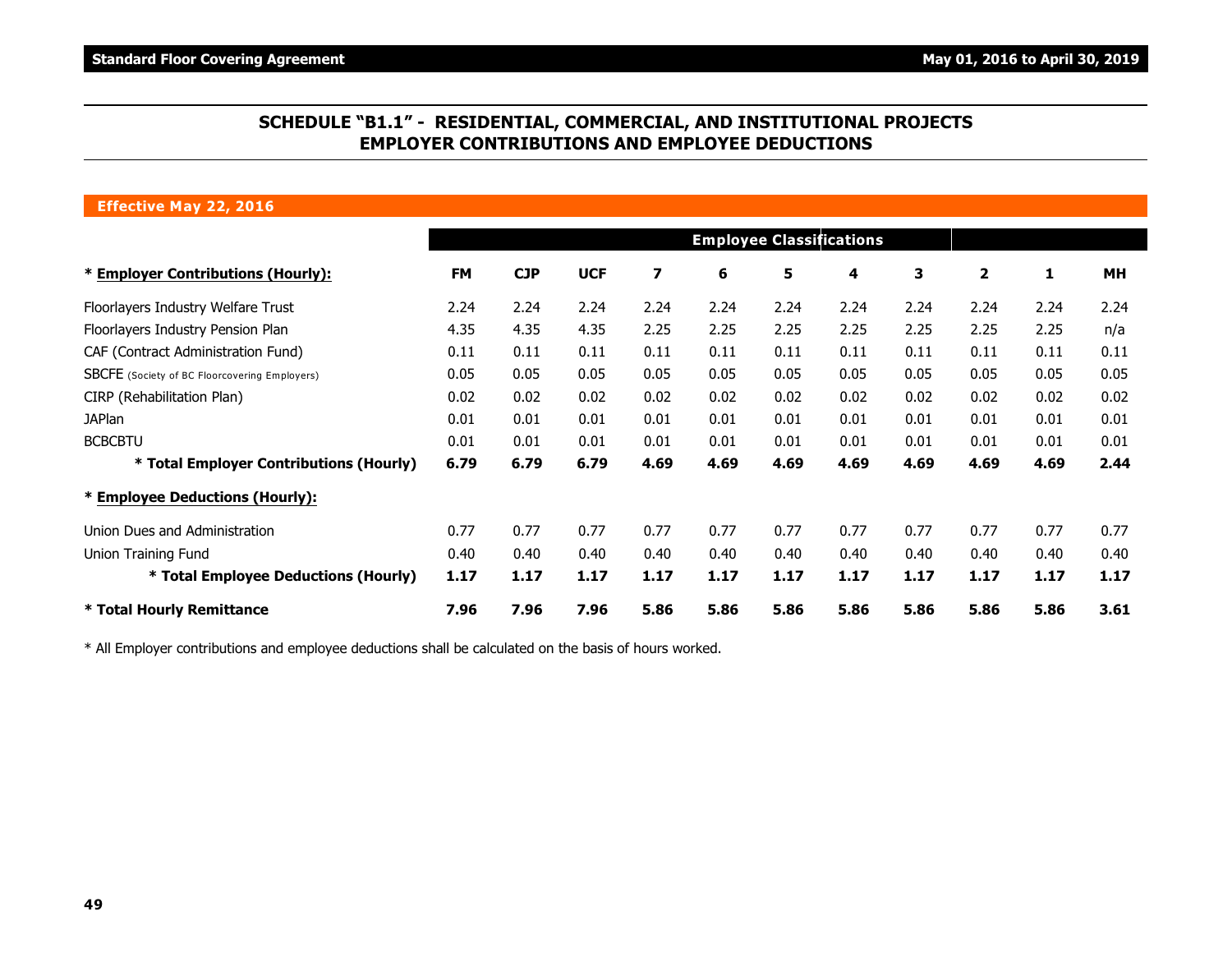### **SCHEDULE "B1.2" - RESIDENTIAL, COMMERCIAL, AND INSTITUTIONAL PROJECTS EMPLOYER CONTRIBUTIONS AND EMPLOYEE DEDUCTIONS**

**Effective January 01, 2017**

|                                               |           |            |            |                         |      | <b>Employee Classifications</b> |      |      |      |      |      |
|-----------------------------------------------|-----------|------------|------------|-------------------------|------|---------------------------------|------|------|------|------|------|
| * Employer Contributions (Hourly):            | <b>FM</b> | <b>CJP</b> | <b>UCF</b> | $\overline{\mathbf{z}}$ | 6    | 5                               | 4    | 3    | 2    | 1    | MН   |
| Floorlayers Industry Welfare Trust            | 2.24      | 2.24       | 2.24       | 2.24                    | 2.24 | 2.24                            | 2.24 | 2.24 | 2.24 | 2.24 | 2.24 |
| Floorlayers Industry Pension Plan             | 4.35      | 4.35       | 4.35       | 2.25                    | 2.25 | 2.25                            | 2.25 | 2.25 | 2.25 | 2.25 | n/a  |
| CAF (Contract Administration Fund)            | 0.11      | 0.11       | 0.11       | 0.11                    | 0.11 | 0.11                            | 0.11 | 0.11 | 0.11 | 0.11 | 0.11 |
| SBCFE (Society of BC Floorcovering Employers) | 0.05      | 0.05       | 0.05       | 0.05                    | 0.05 | 0.05                            | 0.05 | 0.05 | 0.05 | 0.05 | 0.05 |
| CIRP (Rehabilitation Plan)                    | 0.02      | 0.02       | 0.02       | 0.02                    | 0.02 | 0.02                            | 0.02 | 0.02 | 0.02 | 0.02 | 0.02 |
| <b>JAPlan</b>                                 | 0.01      | 0.01       | 0.01       | 0.01                    | 0.01 | 0.01                            | 0.01 | 0.01 | 0.01 | 0.01 | 0.01 |
| <b>BCBCBTU</b>                                | 0.01      | 0.01       | 0.01       | 0.01                    | 0.01 | 0.01                            | 0.01 | 0.01 | 0.01 | 0.01 | 0.01 |
| * Total Employer Contributions (Hourly)       | 6.79      | 6.79       | 6.79       | 4.69                    | 4.69 | 4.69                            | 4.69 | 4.69 | 4.69 | 4.69 | 2.44 |
| * Employee Deductions (Hourly):               |           |            |            |                         |      |                                 |      |      |      |      |      |
| Union Dues and Administration                 | 0.97      | 0.97       | 0.97       | 0.97                    | 0.97 | 0.97                            | 0.97 | 0.97 | 0.97 | 0.97 | 0.97 |
| Union Training Fund                           | 0.40      | 0.40       | 0.40       | 0.40                    | 0.40 | 0.40                            | 0.40 | 0.40 | 0.40 | 0.40 | 0.40 |
| * Total Employee Deductions (Hourly)          | 1.37      | 1.37       | 1.37       | 1.37                    | 1.37 | 1.37                            | 1.37 | 1.37 | 1.37 | 1.37 | 1.37 |
| <b>* Total Hourly Remittance</b>              | 8.16      | 8.16       | 8.16       | 6.06                    | 6.06 | 6.06                            | 6.06 | 6.06 | 6.06 | 6.06 | 3.81 |

\* All Employer contributions and employee deductions shall be calculated on the basis of hours worked.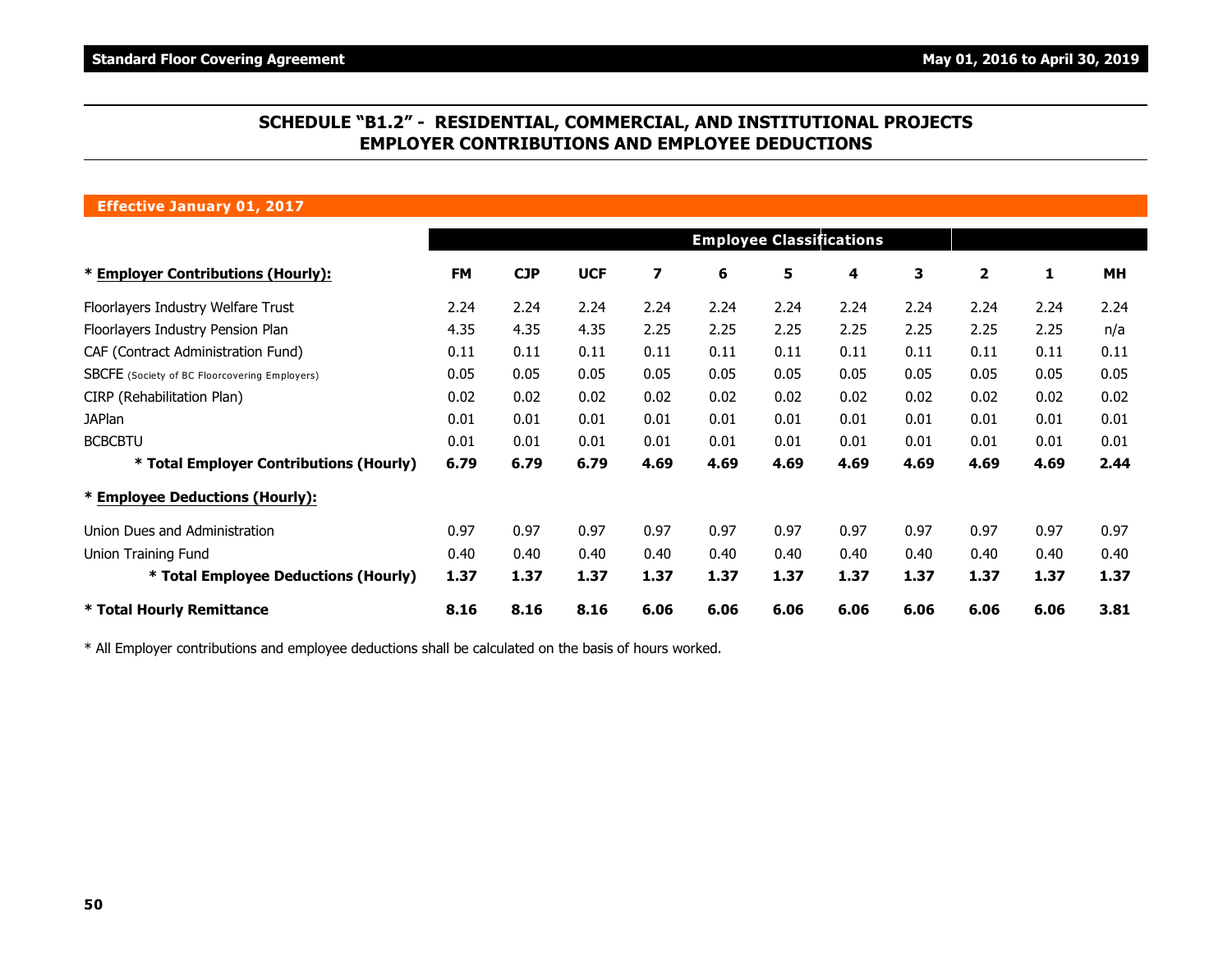### **SCHEDULE "B1.3" - RESIDENTIAL, COMMERCIAL, AND INSTITUTIONAL PROJECTS EMPLOYER CONTRIBUTIONS AND EMPLOYEE DEDUCTIONS**

#### **Effective May 01, 2017**

|                                                      |           |            |            |                         |       | <b>Employee Classifications</b> |       |       |              |       |           |
|------------------------------------------------------|-----------|------------|------------|-------------------------|-------|---------------------------------|-------|-------|--------------|-------|-----------|
| * Employer Contributions (Hourly):                   | <b>FM</b> | <b>CJP</b> | <b>UCF</b> | $\overline{\mathbf{z}}$ | 6     | 5                               | 4     | 3     | $\mathbf{2}$ | 1     | <b>MH</b> |
| Floorlayers Industry Welfare Trust                   | 2.24      | 2.24       | 2.24       | 2.24                    | 2.24  | 2.24                            | 2.24  | 2.24  | 2.24         | 2.24  | 2.24      |
| Floorlayers Industry Pension Plan                    | 4.35      | 4.35       | 4.35       | 2.25                    | 2.25  | 2.25                            | 2.25  | 2.25  | 2.25         | 2.25  | n/a       |
| CAF (Contract Administration Fund)                   | 0.13      | 0.13       | 0.13       | 0.13                    | 0.13  | 0.13                            | 0.13  | 0.13  | 0.13         | 0.13  | 0.13      |
| <b>SBCFE</b> (Society of BC Floorcovering Employers) | 0.05      | 0.05       | 0.05       | 0.05                    | 0.05  | 0.05                            | 0.05  | 0.05  | 0.05         | 0.05  | 0.05      |
| CIRP (Rehabilitation Plan)                           | 0.02      | 0.02       | 0.02       | 0.02                    | 0.02  | 0.02                            | 0.02  | 0.02  | 0.02         | 0.02  | 0.02      |
| <b>JAPlan</b>                                        | 0.01      | 0.01       | 0.01       | 0.01                    | 0.01  | 0.01                            | 0.01  | 0.01  | 0.01         | 0.01  | 0.01      |
| <b>BCBCBTU</b>                                       | 0.01      | 0.01       | 0.01       | 0.01                    | 0.01  | 0.01                            | 0.01  | 0.01  | 0.01         | 0.01  | 0.01      |
| <b>D&amp;A Policy</b>                                | n/a       | n/a        | n/a        | n/a                     | n/a   | n/a                             | n/a   | n/a   | n/a          | n/a   | n/a       |
| * Total Employer Contributions (Hourly)              | 6.81      | 6.81       | 6.81       | 4.71                    | 4.71  | 4.71                            | 4.71  | 4.71  | 4.71         | 4.71  | 2.46      |
| * Employee Deductions (Hourly):                      |           |            |            |                         |       |                                 |       |       |              |       |           |
| Union Dues and Administration                        | 0.97      | 0.97       | 0.97       | 0.97                    | 0.97  | 0.97                            | 0.97  | 0.97  | 0.97         | 0.97  | 0.97      |
| Union Training Fund                                  | 0.40      | 0.40       | 0.40       | 0.40                    | 0.40  | 0.40                            | 0.40  | 0.40  | 0.40         | 0.40  | 0.40      |
| * Total Employee Deductions (Hourly)                 | 1.37      | 1.37       | 1.37       | 1.37                    | 1.37  | 1.37                            | 1.37  | 1.37  | 1.37         | 1.37  | 1.37      |
| * Total Hourly Remittance                            | 8.18      | 8.18       | 8.18       | 6.08                    | 6.08  | 6.08                            | 6.08  | 6.08  | 6.08         | 6.08  | 3.83      |
| <sup>+</sup> Employee Deductions (Monthly):          |           |            |            |                         |       |                                 |       |       |              |       |           |
| <sup>+</sup> Monthly Dues (Lump Sum)                 | 25.00     | 25.00      | 25.00      | 20.00                   | 20.00 | 20.00                           | 20.00 | 20.00 | 20.00        | 20.00 | 20.00     |

\* All Employer contributions and employee deductions shall be calculated on the basis of hours worked.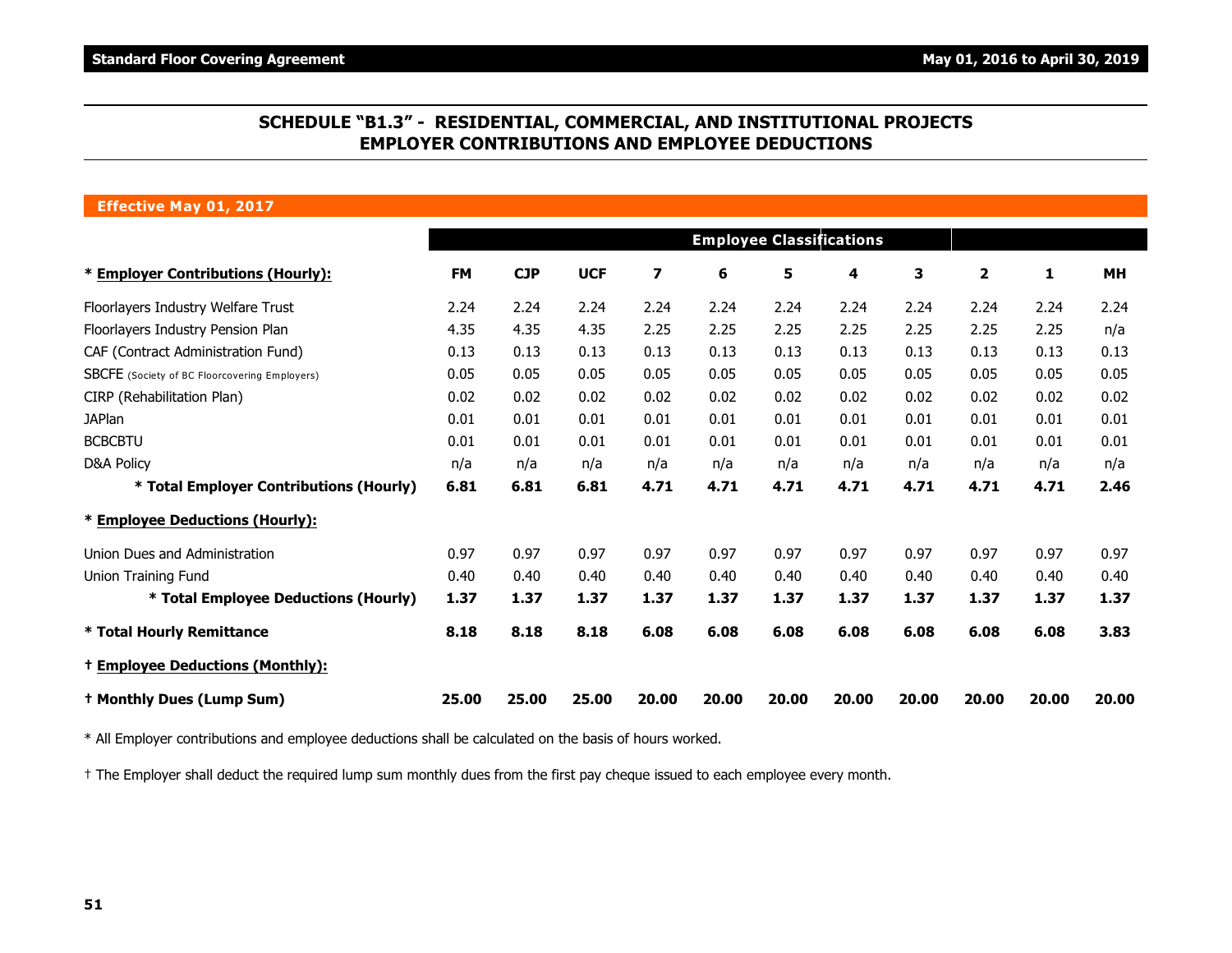### **SCHEDULE "B1.4" - RESIDENTIAL, COMMERCIAL, AND INSTITUTIONAL PROJECTS EMPLOYER CONTRIBUTIONS AND EMPLOYEE DEDUCTIONS**

#### **Effective November 26, 2017 - REVISED**

|                                                      |           |            |            |                         |       |       | <b>Employee Classifications</b> |       |                         |       |           |
|------------------------------------------------------|-----------|------------|------------|-------------------------|-------|-------|---------------------------------|-------|-------------------------|-------|-----------|
| * Employer Contributions (Hourly):                   | <b>FM</b> | <b>CJP</b> | <b>UCF</b> | $\overline{\mathbf{z}}$ | 6     | 5     | 4                               | 3     | $\overline{\mathbf{2}}$ | 1     | <b>MH</b> |
| Floorlayers Industry Welfare Trust                   | 2.24      | 2.24       | 2.24       | 2.24                    | 2.24  | 2.24  | 2.24                            | 2.24  | 2.24                    | 2.24  | 2.24      |
| Floorlayers Industry Pension Plan                    | 4.35      | 4.35       | 4.35       | 2.25                    | 2.25  | 2.25  | 2.25                            | 2.25  | 2.25                    | 2.25  | n/a       |
| CAF (Contract Administration Fund)                   | 0.13      | 0.13       | 0.13       | 0.13                    | 0.13  | 0.13  | 0.13                            | 0.13  | 0.13                    | 0.13  | 0.13      |
| <b>SBCFE</b> (Society of BC Floorcovering Employers) | 0.01      | 0.01       | 0.01       | 0.01                    | 0.01  | 0.01  | 0.01                            | 0.01  | 0.01                    | 0.01  | 0.01      |
| CIRP (Rehabilitation Plan)                           | 0.02      | 0.02       | 0.02       | 0.02                    | 0.02  | 0.02  | 0.02                            | 0.02  | 0.02                    | 0.02  | 0.02      |
| <b>JAPlan</b>                                        | 0.01      | 0.01       | 0.01       | 0.01                    | 0.01  | 0.01  | 0.01                            | 0.01  | 0.01                    | 0.01  | 0.01      |
| <b>BCBCBTU</b>                                       | 0.05      | 0.05       | 0.05       | 0.05                    | 0.05  | 0.05  | 0.05                            | 0.05  | 0.05                    | 0.05  | 0.05      |
| <b>D&amp;A Policy</b>                                | 0.01      | 0.01       | 0.01       | 0.01                    | 0.01  | 0.01  | 0.01                            | 0.01  | 0.01                    | 0.01  | 0.01      |
| * Total Employer Contributions (Hourly)              | 6.82      | 6.82       | 6.82       | 4.72                    | 4.72  | 4.72  | 4.72                            | 4.72  | 4.72                    | 4.72  | 2.47      |
| * Employee Deductions (Hourly):                      |           |            |            |                         |       |       |                                 |       |                         |       |           |
| Union Dues and Administration                        | 0.97      | 0.97       | 0.97       | 0.97                    | 0.97  | 0.97  | 0.97                            | 0.97  | 0.97                    | 0.97  | 0.97      |
| Union Training Fund                                  | 0.40      | 0.40       | 0.40       | 0.40                    | 0.40  | 0.40  | 0.40                            | 0.40  | 0.40                    | 0.40  | 0.40      |
| * Total Employee Deductions (Hourly)                 | 1.37      | 1.37       | 1.37       | 1.37                    | 1.37  | 1.37  | 1.37                            | 1.37  | 1.37                    | 1.37  | 1.37      |
| * Total Hourly Remittance                            | 8.19      | 8.19       | 8.19       | 6.09                    | 6.09  | 6.09  | 6.09                            | 6.09  | 6.09                    | 6.09  | 3.84      |
| <sup>†</sup> Employee Deductions (Monthly):          |           |            |            |                         |       |       |                                 |       |                         |       |           |
| <sup>†</sup> Monthly Dues (Lump Sum)                 | 25.00     | 25.00      | 25.00      | 20.00                   | 20,00 | 20.00 | 20.00                           | 20.00 | 20.00                   | 20.00 | 20.00     |

\* All Employer contributions and employee deductions shall be calculated on the basis of hours worked.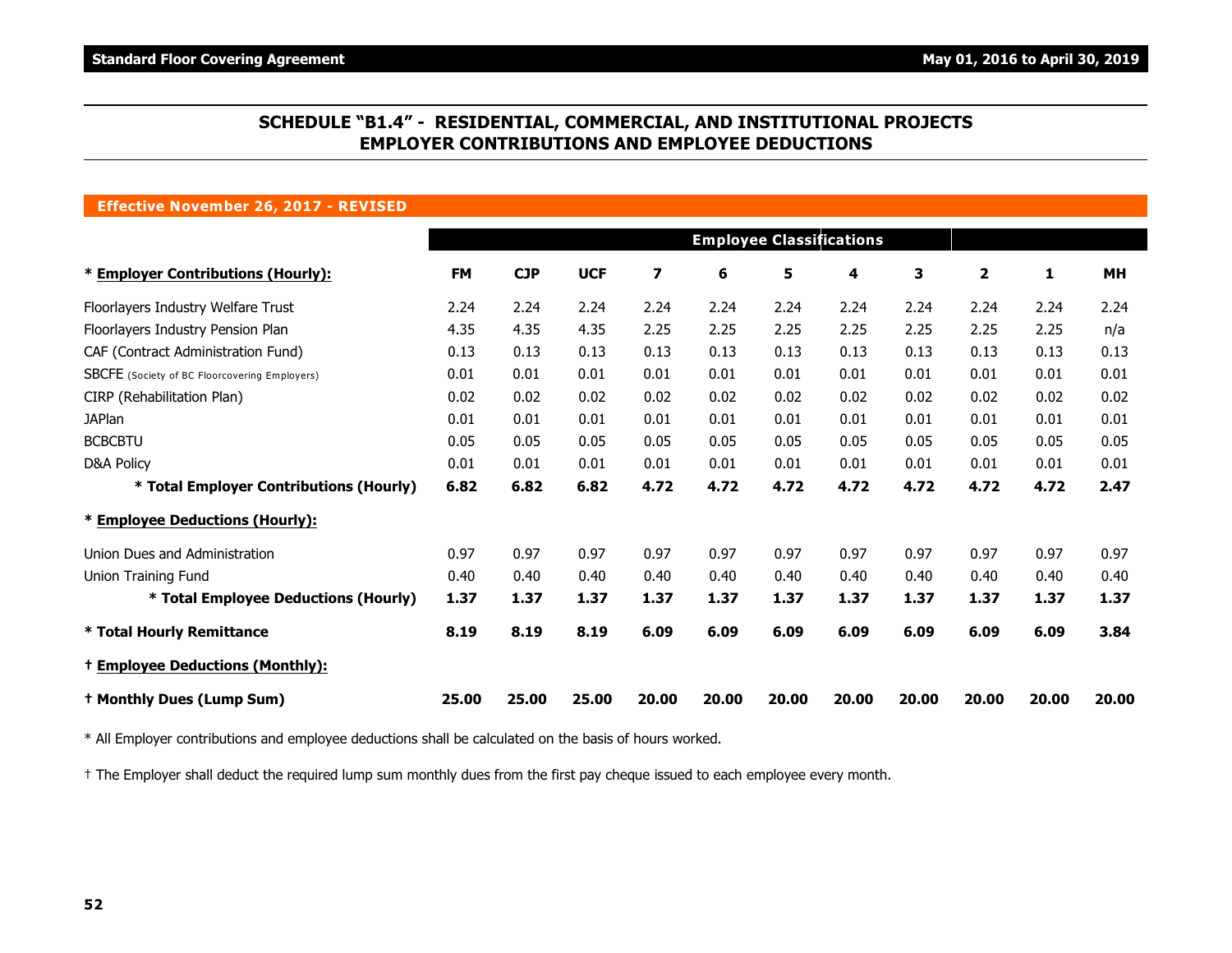### **SCHEDULE "B1.5" - RESIDENTIAL, COMMERCIAL, AND INSTITUTIONAL PROJECTS EMPLOYER CONTRIBUTIONS AND EMPLOYEE DEDUCTIONS**

#### **Effective May 01, 2018**

|                                                      |           |            |            |       |       | <b>Employee Classifications</b> |       |       |              |       |           |
|------------------------------------------------------|-----------|------------|------------|-------|-------|---------------------------------|-------|-------|--------------|-------|-----------|
| * Employer Contributions (Hourly):                   | <b>FM</b> | <b>CJP</b> | <b>UCF</b> | 7     | 6     | 5                               | 4     | 3     | $\mathbf{2}$ | 1     | <b>MH</b> |
| Floorlayers Industry Welfare Trust                   | 2.24      | 2.24       | 2.24       | 2.24  | 2.24  | 2.24                            | 2.24  | 2.24  | 2.24         | 2.24  | 2.24      |
| Floorlayers Industry Pension Plan                    | 4.35      | 4.35       | 4.35       | 2.25  | 2.25  | 2.25                            | 2.25  | 2.25  | 2.25         | 2.25  | n/a       |
| CAF (Contract Administration Fund)                   | 0.13      | 0.13       | 0.13       | 0.13  | 0.13  | 0.13                            | 0.13  | 0.13  | 0.13         | 0.13  | 0.13      |
| <b>SBCFE</b> (Society of BC Floorcovering Employers) | 0.01      | 0.01       | 0.01       | 0.01  | 0.01  | 0.01                            | 0.01  | 0.01  | 0.01         | 0.01  | 0.01      |
| CIRP (Rehabilitation Plan)                           | 0.02      | 0.02       | 0.02       | 0.02  | 0.02  | 0.02                            | 0.02  | 0.02  | 0.02         | 0.02  | 0.02      |
| <b>JAPlan</b>                                        | n/a       | n/a        | n/a        | n/a   | n/a   | n/a                             | n/a   | n/a   | n/a          | n/a   | n/a       |
| <b>BCBCBTU</b>                                       | 0.05      | 0.05       | 0.05       | 0.05  | 0.05  | 0.05                            | 0.05  | 0.05  | 0.05         | 0.05  | 0.05      |
| D&A Policy                                           | 0.01      | 0.01       | 0.01       | 0.01  | 0.01  | 0.01                            | 0.01  | 0.01  | 0.01         | 0.01  | 0.01      |
| * Total Employer Contributions (Hourly)              | 6.81      | 6.81       | 6.81       | 4.71  | 4.71  | 4.71                            | 4.71  | 4.71  | 4.71         | 4.71  | 2.46      |
| * Employee Deductions (Hourly):                      |           |            |            |       |       |                                 |       |       |              |       |           |
| Union Dues and Administration                        | 0.97      | 0.97       | 0.97       | 0.97  | 0.97  | 0.97                            | 0.97  | 0.97  | 0.97         | 0.97  | 0.97      |
| Union Training Fund                                  | 0.40      | 0.40       | 0.40       | 0.40  | 0.40  | 0.40                            | 0.40  | 0.40  | 0.40         | 0.40  | 0.40      |
| * Total Employee Deductions (Hourly)                 | 1.37      | 1.37       | 1.37       | 1.37  | 1.37  | 1.37                            | 1.37  | 1.37  | 1.37         | 1.37  | 1.37      |
| * Total Hourly Remittance                            | 8.18      | 8.18       | 8.18       | 6.08  | 6.08  | 6.08                            | 6.08  | 6.08  | 6.08         | 6.08  | 3.83      |
| <sup>+</sup> Employee Deductions (Monthly):          |           |            |            |       |       |                                 |       |       |              |       |           |
| <sup>†</sup> Monthly Dues (Lump Sum)                 | 25.00     | 25.00      | 25.00      | 20.00 | 20.00 | 20.00                           | 20.00 | 20.00 | 20.00        | 20.00 | 20.00     |

\* All Employer contributions and employee deductions shall be calculated on the basis of hours worked.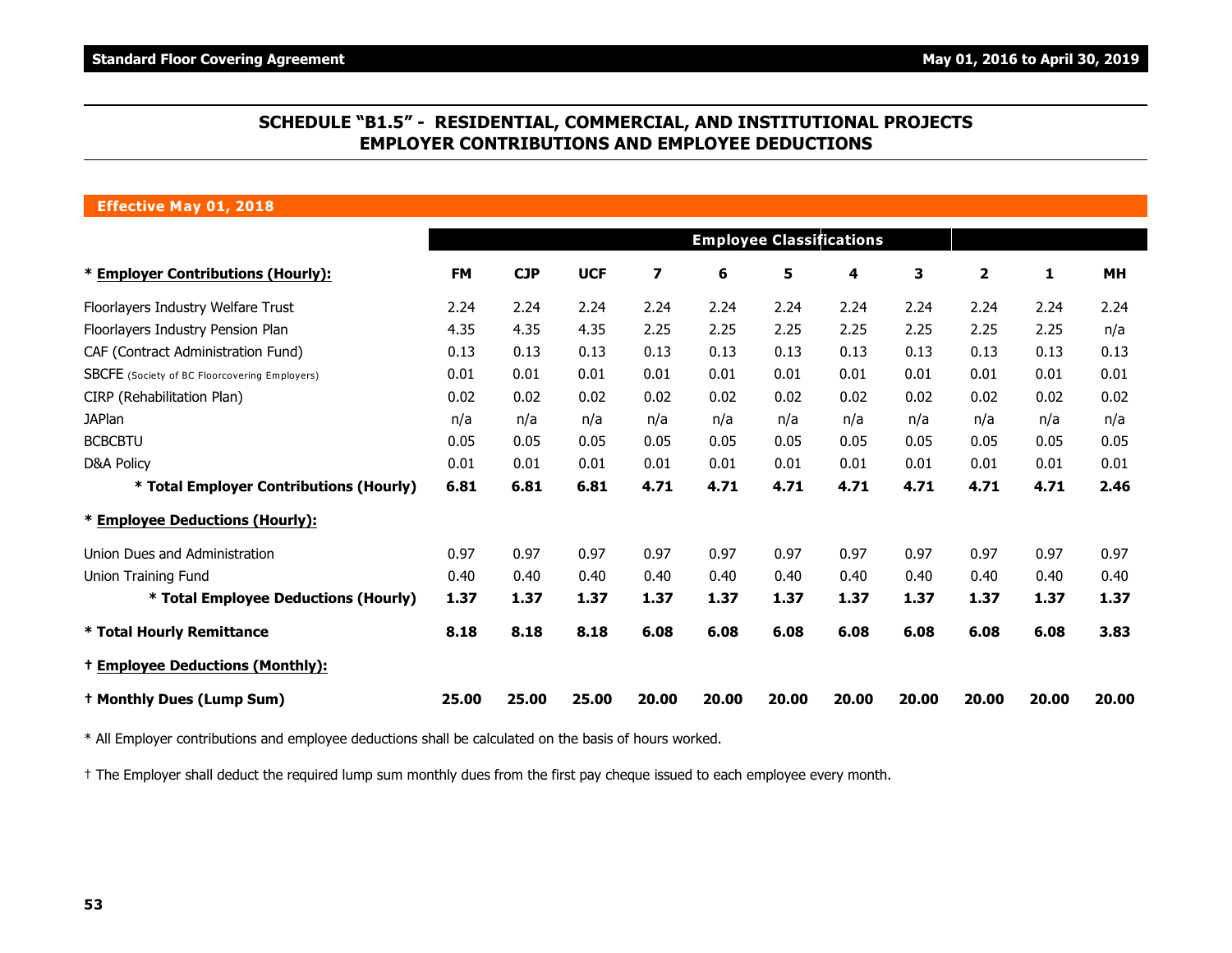### **INDUSTRIAL ADDENDUM PAGE 1 OF 8**

- **A.** The Industrial Addendum (the "Addendum") shall apply only with respect to the work jurisdiction of the floorlayer on an industrial construction project(s).
- **B.** The corresponding Articles of the Agreement shall be superceded by the following terms and conditions. As a result, all Articles of the Agreement which are not specifically superceded within the Addendum shall also be applicable on an industrial construction project(s). Notwithstanding the foregoing, all references within the Agreement to all Schedules "A1" and/or all Schedules "B1" shall be changed to all Schedules "A2" and/or all Schedules "B2" respectively with respect to work performed on an industrial construction project(s).

### **4.200 Hourly Compensation**

### **4.202 Annual Increases (Industrial Projects)**

Notwithstanding Article 4.201, the following annual increases to the Certified Journeyperson monetary package (inclusive of wages, plus annual vacation and statutory holiday pay, plus Employer contributions) shall apply over the duration of this Agreement. The monetary package for all other employee classifications shall be recalculated accordingly.

- $>$  Effective May 01, 2017 **\$0.50 per hour** \$0.50 per hour (as reflected within Schedules "A1.3", "A1.4", "B1.3" and "B1.4")
- $>$  Effective May 01, 2018 **\$0.50 per hour** (distribution of increase within monetary package to be decided)
- > Effective April 01, 2019 wage re-opener (wage re-opener pursuant to item A.20. of the Trade Level Memorandum of Agreement signed by the Parties on May 05, 2016.)

### **4.300 Alternatives to Hourly Compensation**

Not applicable.

### **4.500 Annual Vacation and Statutory Holidays**

### **4.501 Vacation Pay and Statutory Holiday Pay**

Annual vacation pay and statutory holiday pay shall be combined at the total rate of twelve percent (12%) of gross earnings, and shall be paid to each employee on each pay cheque and upon termination of employment.

### **4.600 Employer Contributions**

The schedules of Employer contributions as provided for within all Schedules "B2" shall apply to all work performed in accordance with the Addendum. All Employer contributions shall be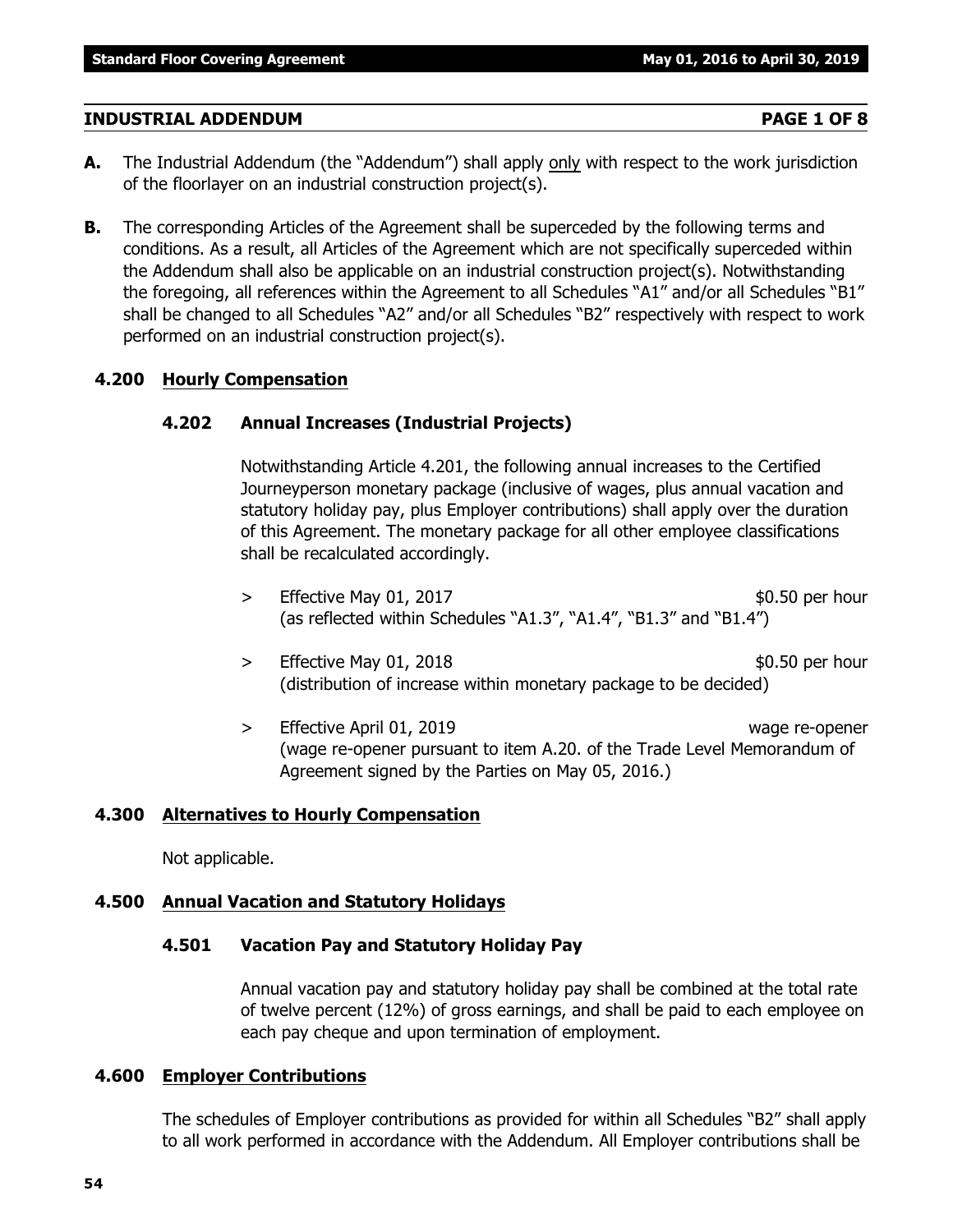#### **INDUSTRIAL ADDENDUM PAGE 2 OF 8**

calculated on the basis of hours earned.

#### **4.700 Employee Deductions**

The Employer shall deduct Union dues in such amount(s) as the Union directs and shall forward such deductions in the manner set forth in Article 5.000. The Union may alter the deduction amount by providing the Employer with sixty (60) calendar days' written notice. All employee deductions shall be calculated on the basis of hours earned.

#### **6.200 Overtime Hours**

- **6.202** Not applicable.
- **6.203** All other overtime hours, including all hours worked on Saturdays, Sundays and statutory holidays, shall be payable at two (2) times the otherwise applicable straight time hourly wage rate.

#### **6.300 Compressed Work Week**

### **6.302 Overtime**

Overtime work shall be voluntary and no employee shall be discriminated against for refusal to work overtime hours.

- **(a)** The first ten (10) hours of overtime worked on the Friday of a Monday through Thursday compressed work week, or on the Monday of a Tuesday through Friday compressed work week, shall be payable at one and one-half (1½) times the otherwise applicable straight time hourly wage rate.
- **(b)** Not applicable.
- **(c)** All other overtime hours, including all hours worked in excess of ten (10) hours per day, and all hours worked on Saturdays, Sundays and statutory holidays, shall be payable at two (2) times the otherwise applicable straight time hourly wage rate.

#### **6.400 Shifts**

#### **6.402 Shift Premiums**

The Employer shall pay a shift premium over and above the otherwise applicable minimum straight time hourly wage rate to any employee who is employed on an afternoon or night shift. Such shift premium shall be paid on straight time hours only in accordance with the following schedule.

**Day Shift** No shift premium.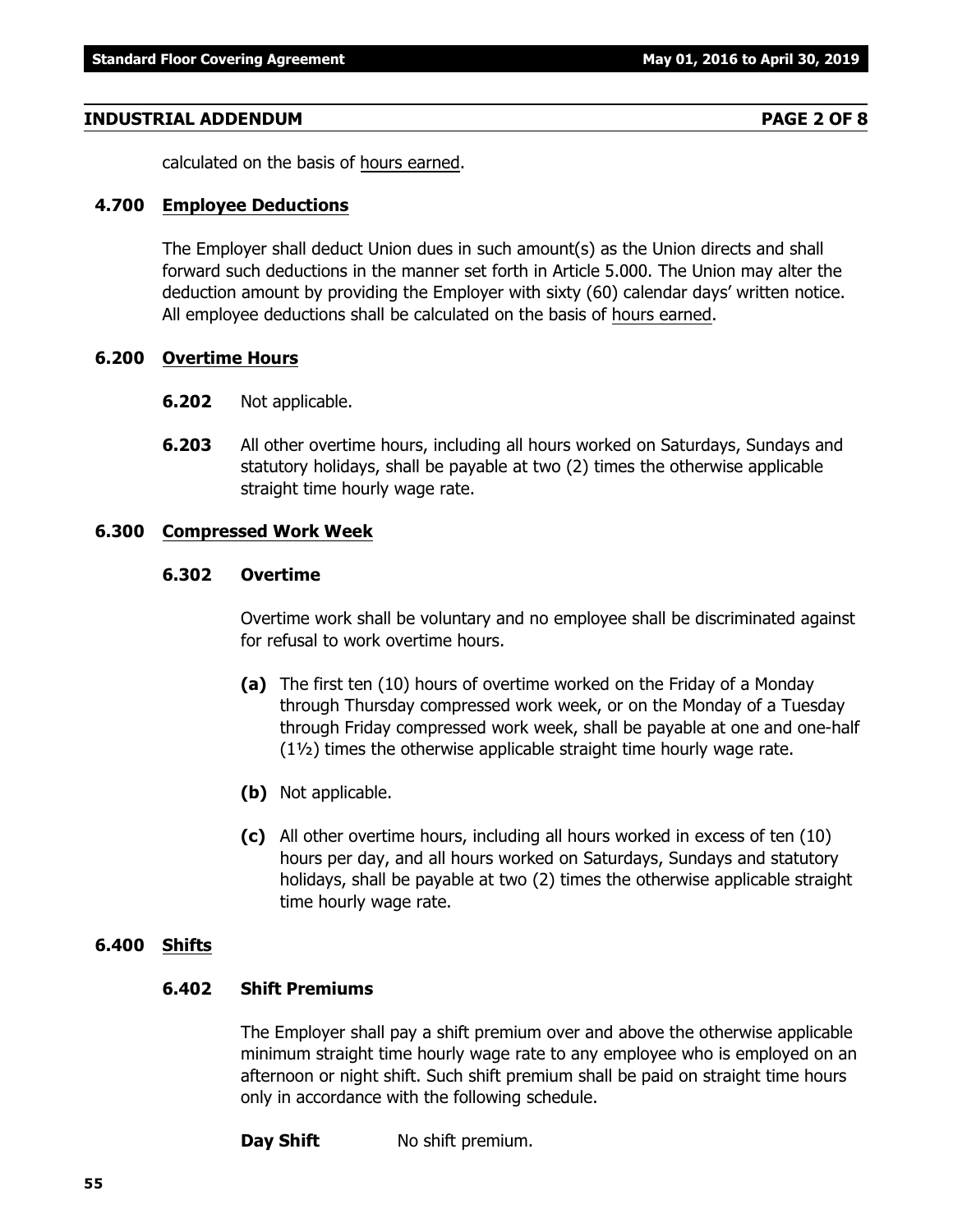#### **INDUSTRIAL ADDENDUM PAGE 3 OF 8**

#### **Afternoon Shift and Night Shift**

A shift premium of six dollars (\$6.00) per hour worked shall be added to the otherwise applicable Certified Journeyperson minimum hourly wage rate on any shift which commences at any time after 10:00 am but on or before 1:00 am. Such shift premium shall be the same amount regardless of whether it is paid on a straight time hour or an overtime hour and shall be recalculated accordingly for all other employee classifications pursuant to each respective corresponding wage rate percentage. Second and subsequent meal breaks shall not be considered as hours worked. Refer also to Article 6.203.

Overtime on afternoon and nights shifts shall be payable for all hours of work performed in excess of eight (8) hours per shift.

### **7.200 Non Local Resident Employee - Initial and Terminal Travel Allowance**

This Article does not apply to Local Resident Employees. Refer to Appendix "A" for definition.

- **7.201 (a)** The Employer shall pay an initial and terminal travel allowance, pursuant to Appendix "C", to any non local resident who is directed or dispatched to an out-of-town project. Refer to Article 7.202 for further clarification and exceptions.
	- **(b)** Such allowance shall be payable each way, and the distance travelled shall be calculated using Google Maps from the city (or municipality, township, village, district, unincorporated settlement, etc.) in which the non local resident employee resides to/from the project, via the most direct route. Notwithstanding the foregoing, a non local resident employee shall not alter his/her residence of record with an intention to increase the travel allowance which would otherwise apply. In the event of a dispute, the Parties agree that a non local resident employee's home address on file with the Union office shall prevail and a PO Box shall not constitute a residence or home address.
- **7.202** Notwithstanding any/all contrary provision(s) of this Agreement:

#### **(a) Ferry Fares**

The Employer shall reimburse a non local resident employee, upon the submission of the appropriate receipts, for any/all ferry fares which are incurred in the course of initial and terminal travel. Such ferry fares shall be limited to one (1) standard length/height vehicle plus driver, each way. Tolls shall not be a reimbursable expense.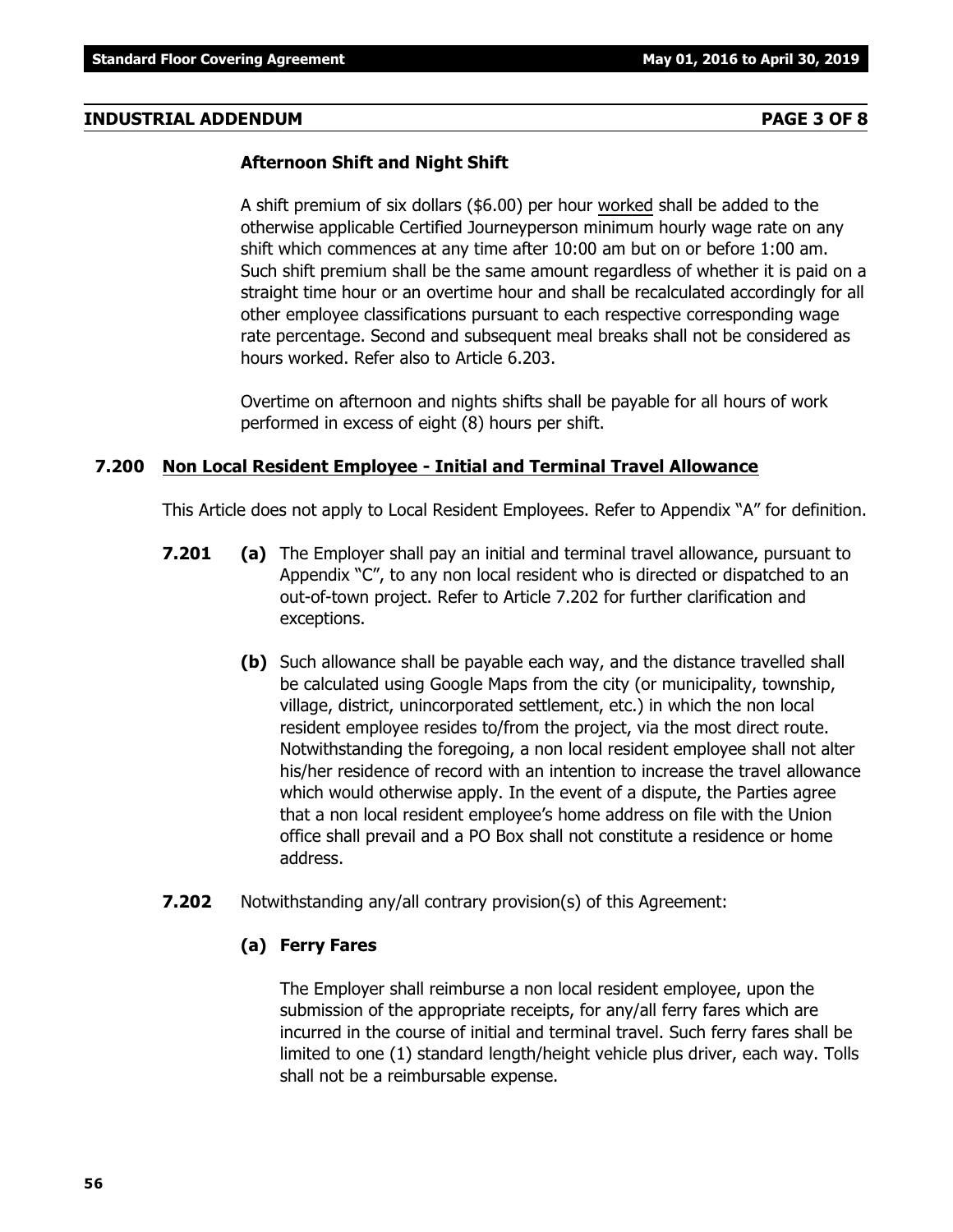#### **INDUSTRIAL ADDENDUM PAGE 4 OF 8**

#### **(b) Air Travel**

Where a non local resident employee requests to use air travel to travel to the project, the following terms and conditions shall prevail.

- **(i)** The Employer shall pay for airfare, inclusive of any/all related fees and taxes, plus taxi fare to/from the project from the airport located nearest thereto. Notwithstanding the foregoing, taxi fare shall not be payable where Employer (or Owner) supplied transportation is provided.
- **(ii)** The Employer shall pre-arrange the air travel to/from the airport nearest the non local resident employee's residence. The air carrier and class of ticket shall be at the discretion of the Employer, but shall be via a regularly scheduled carrier. Notwithstanding the foregoing, the Employer shall not direct a non local resident employee to fly "standby".
- **(iii)** The non local resident employee shall provide the Employer with the Boarding Pass and proper ground transportation receipts if requested to do so by the Employer.

### **(c) Standard "Lump Sum" Amount Option**

Where a variety of travel distances exist for non local resident employees to a particular project, the Employer and the Union may agree upon a standard initial and terminal travel allowance "lump sum" amount which shall be paid to all applicable non local resident employees on the project. Such agreement shall be reached prior to the commencement of work on the project, and prior to date of tender if possible.

#### **(d) Timing of Payment**

The Employer shall ensure that a non local resident employee receives payment for the applicable initial travel allowance and any/all applicable reimbursements for incurred expenses (i.e. ferry fares, etc.) within seven (7) calendar days of his/her first shift on the project. Notwithstanding the foregoing, the Union and the Employer may mutually agree to vary this requirement. Such agreement shall be reached prior to the commencement of work on the project, and prior to date of tender if possible.

### **(e) Termination of Employment**

In the event a non local resident employee voluntarily terminates his/her own employment after having been on the project for less than fifteen (15) calendar days, the Employer shall not be required to pay the non local resident employee's terminal travel allowance, and shall additionally be entitled to deduct the initial travel allowance already paid from the non local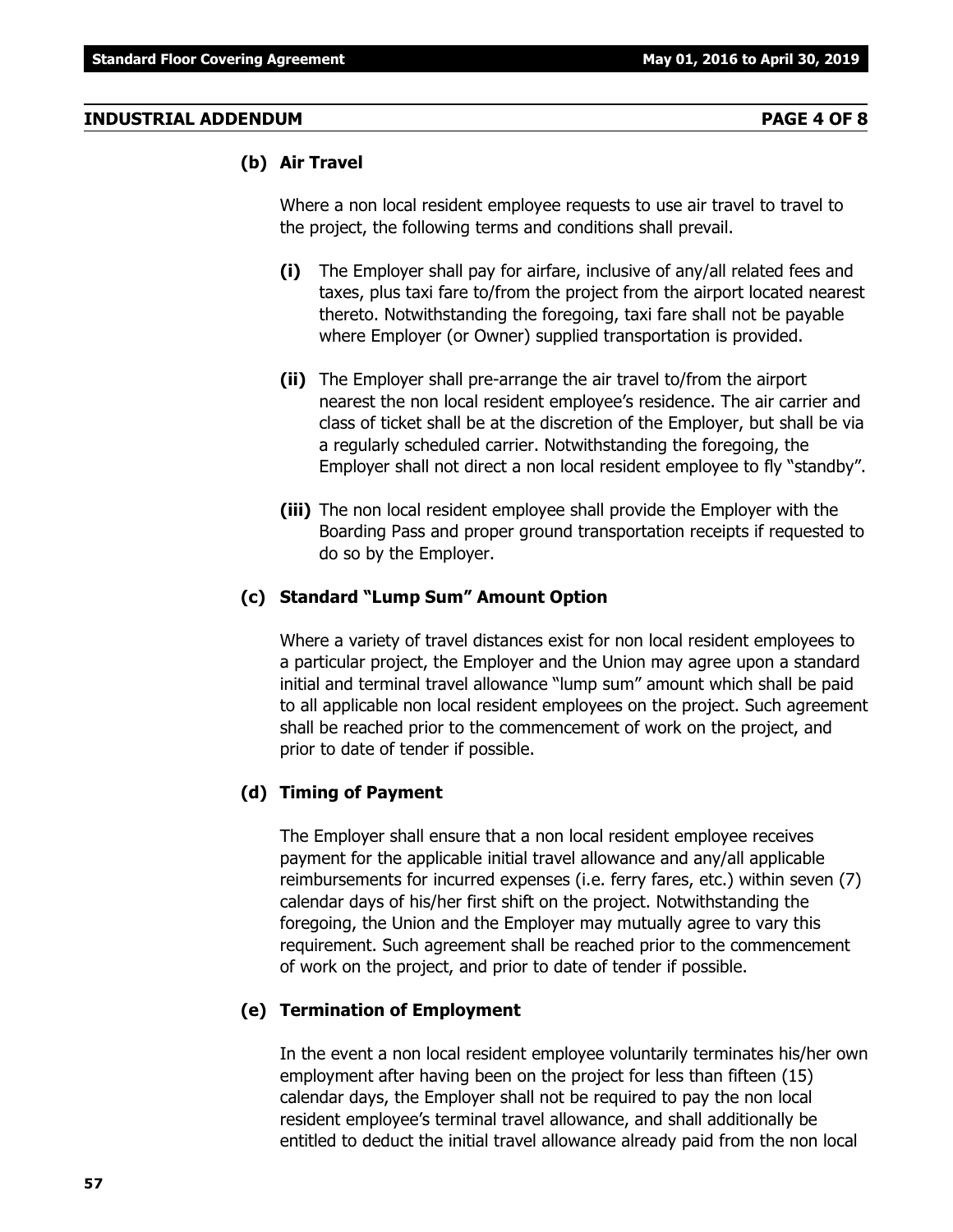#### **INDUSTRIAL ADDENDUM PAGE 5 OF 8**

resident employee's final pay cheque.

#### **7.300 Non Local Resident Employee - Room and Board**

This Article does not apply to Local Resident Employees. Refer to Appendix "A" for definition.

**7.301** Each non local resident employee shall select one (1) of the following options prior to commencing work on an out-of-town project, and such selection shall apply for the duration of the non local resident employee's employment on such project. The choice of options shall be at the sole discretion of the non local resident employee, and the non local resident employee shall provide the Employer with written notice of their selection upon request. The Employer shall likewise provide a copy of the non local resident employee's written notice of selection to the Union upon request. Both options shall be payable on the basis of seven (7) days per week.

### **Option #1:**

The Employer shall provide a non local resident employee with a daily lump sum Living Out Allowance (LOA) of \$135.00. Effective May 01, 2017 this amount shall be increased to \$140.00. Effective May 01, 2018 this amount shall be increased to \$145.00.

#### **Option #2:**

- **(a)** The Employer shall provide a non local resident employee with a single room plus \$62.50 daily meal allowance. Effective May 01, 2018 this amount shall be increased to \$65.00.
- **(b)** No daily travel time shall be paid to a non local resident employee who selects Option #2, however the following terms and conditions shall be applicable.
	- **(i)** If the Employer provided room is forty (40) road kilometres or less from the project, no daily travel allowance shall be paid.
	- **(ii)** If the Employer provided room is more than forty (40) road kilometres from the project, a daily travel allowance shall be paid, each way, to/from the forty (40) road kilometre boundary to the project, pursuant to the following schedule.

To/from the forty (40) road kilometre boundary, each way, each day not applicable

All additional road kilometres, each way, each day each way bursuant to Appendix "C"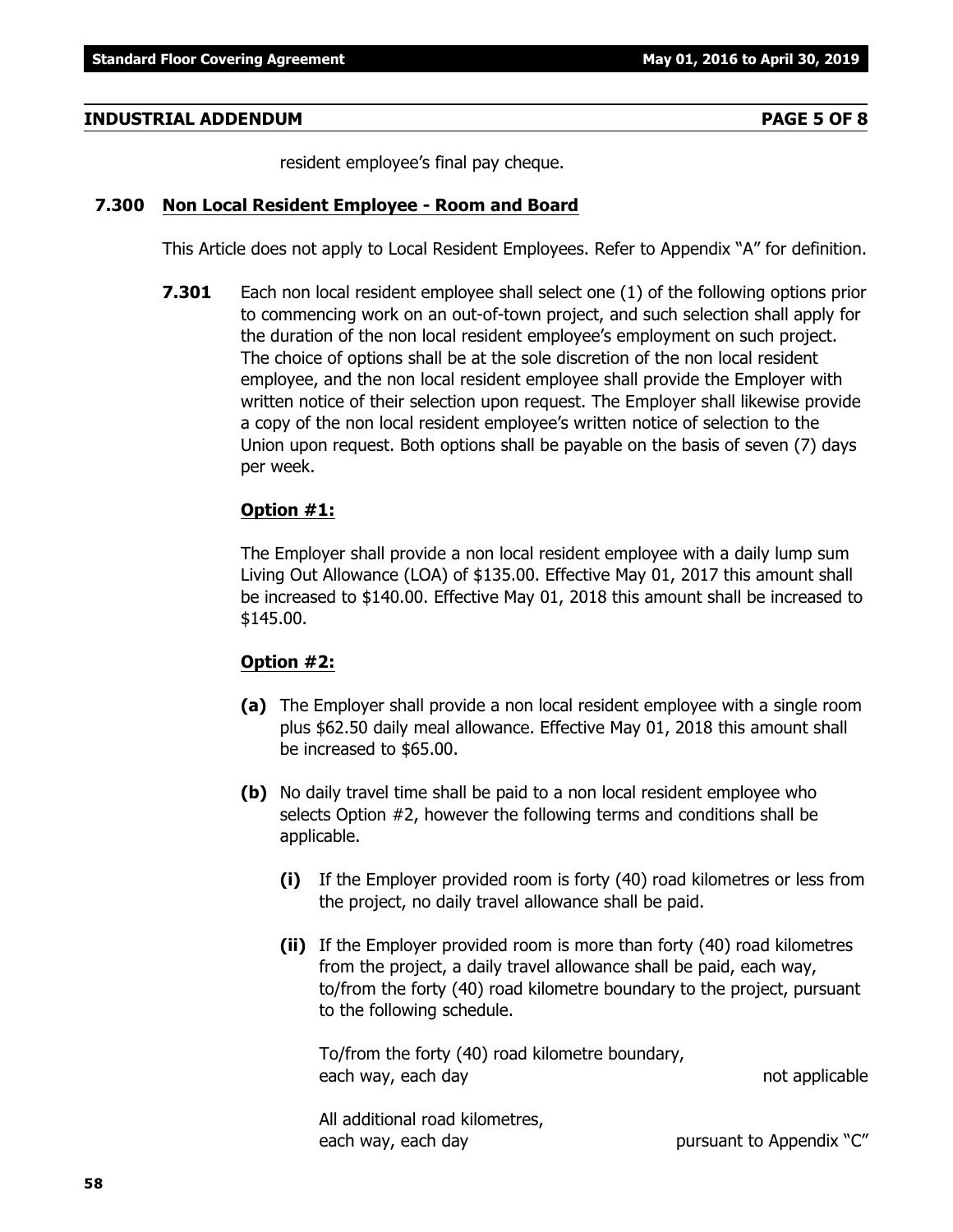#### **INDUSTRIAL ADDENDUM PAGE 6 OF 8**

- **(iii)** If the non local resident employee(s) requested to use air travel to the project in accordance with Article 7.202 (b), Employer supplied transportation shall be provided to the non local resident employee(s) to/from the project on a daily basis.
- **(iv)** If the non local resident employee(s) did not request to use air travel to the project in accordance with Article 7.202 (b), no Employer supplied transportation shall be provided to the non local resident employee(s) to/from the project on a daily basis, and the non local resident employee shall therefore assume all responsibility for travelling to/from the project on a daily basis.
- **(v)** Notwithstanding any/all contrary provisions of this Agreement, any non local resident employee(s) who makes use of Employer supplied transportation to travel to/from a project shall not be paid a daily travel allowance for that day(s).
- **7.302** If a non local resident employee resides more than seventy (70) kilometres from the project and such non local resident employee would otherwise be required to travel daily between the project and his/her residence between November  $1<sup>st</sup>$ through April  $30<sup>th</sup>$  annually, such non local resident employee may request the Employer to mutually agree to designate the project as a temporary out-of-town project. Notwithstanding the foregoing, a temporary out-of-town project designation may apply only during the period November  $1^{st}$  through April 30<sup>th</sup>.
	- **(a)** The Employer shall consider each such request on its individual merits, and shall advise the non local resident employee whether or not their request has been mutually agreed to. Notwithstanding the foregoing, the Employer shall not unreasonably withhold mutual agreement if there is legitimate reason for concern regarding the safety of the non local resident employee due to inclement winter road conditions.
	- **(b)** If the project is designated as a temporary out-of-town project, the non local resident employee shall be deemed to have selected Room and Board Option #1 in accordance with Article 7.301, and shall no longer travel daily between the project and his/her residence.

### **7.400 Pre-Tender and Pre-Job Conferences**

It is strongly recommended that the Employer reviews with the Union the intended application of all travel and accommodation provisions with respect to an out-of-town project in order to confirm that a common understanding exists. Such review and confirmation should take place prior to the commencement of work, or if possible, prior to the date of tender.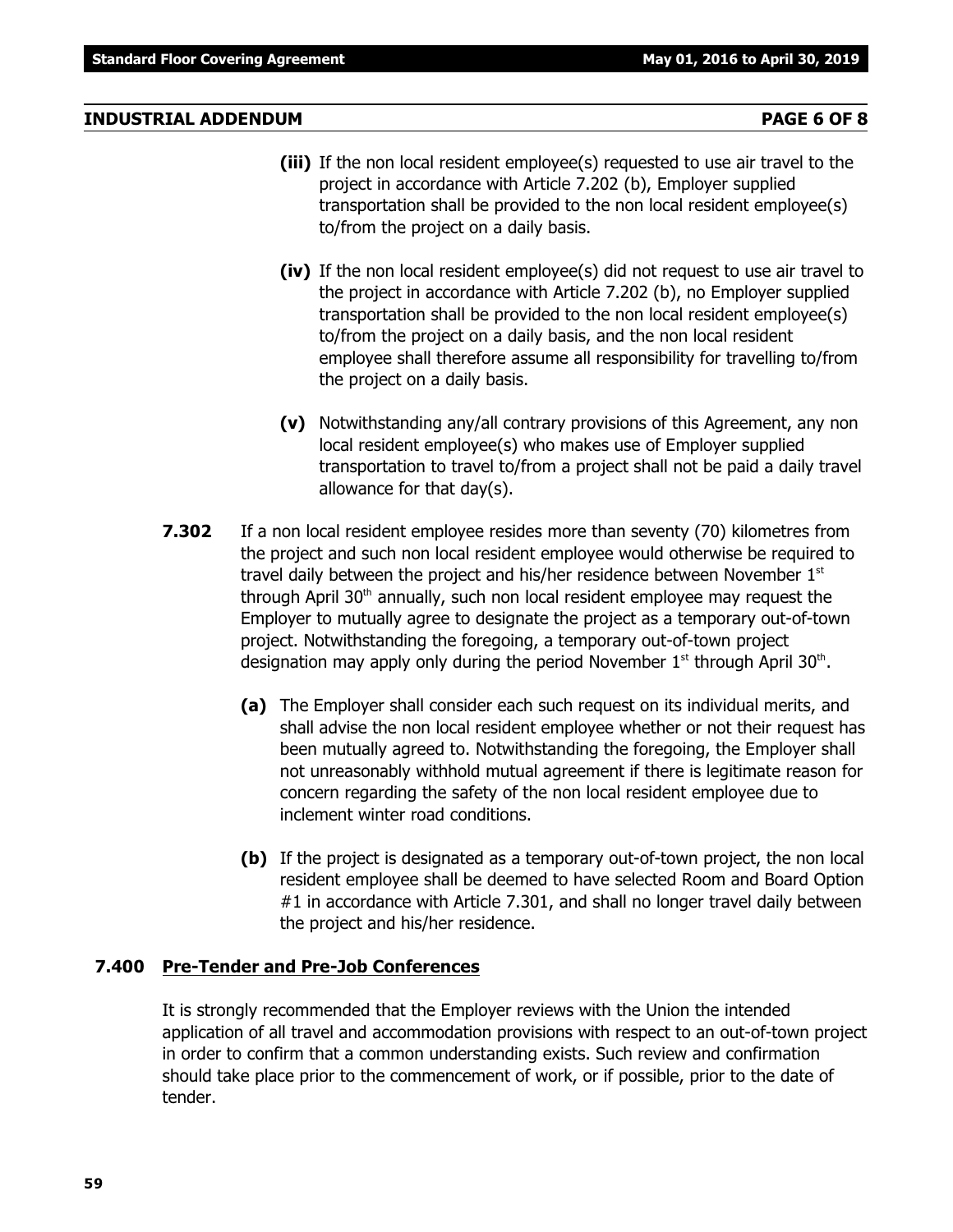### **INDUSTRIAL ADDENDUM PAGE 7 OF 8**

### **7.500 Periodic Leave and Compassionate Leave**

- **7.501 (a)** On out-of-town projects of over fifty (50) calendar days' duration, a periodic leave shall be made available to non local resident employees every forty (40) calendar days.
	- **(b)** When leave is desired in accordance with Article 7.501 (a), an allowance for periodic leave shall be provided by the Employer on a "use it or lose it" basis, in accordance with the following formula. Such allowance shall be paid only once for each periodic leave.

| 0 km to 249 km     | n/a      |
|--------------------|----------|
| 250 km to 500 km   | \$175.00 |
| 501 km to 750 km   | \$275.00 |
| 751 km to 1,000 km | \$375.00 |
| over 1,000 km      | \$475.00 |

The mileage shall be computed from the project to the non local resident employee's place of residence.

- **7.502 (a)** The duration of such periodic leave shall be for a minimum of five (5) days to a maximum of one (1) week, or such other number of days as may be mutually agreed between the Employer and the non local resident employee.
	- **(b)** The timing of such periodic leave shall be decided by mutual agreement. Living Out Allowances shall not be paid during leave periods.
- **7.503 (a)** For the purposes of Article 7.500, the term "out-of-town project" shall be defined as meaning any project that is accessible by air or boat only, excluding ferries, or is greater than three hundred and twenty (320) kilometres and/or four (4) hours' travel, including ferry travel, to the transportation terminal nearest the non local resident employee's residence.
	- **(b)** Employees residing within these limits shall be entitled to a mutually agreed leave of absence, at no cost to the Employer, of five (5) or seven (7) calendar days, to be arranged between the non local resident employee and Employer subject to the same qualifiers provided in the periodic leave.
- **7.504 (a)** A non local resident employee who resides within the province of BC shall only receive leave if they return to the transportation terminal nearest their residence.
	- **(b)** A non local resident employee who does not reside within the province of BC shall only receive leave if they return to their point of dispatch within the province of BC.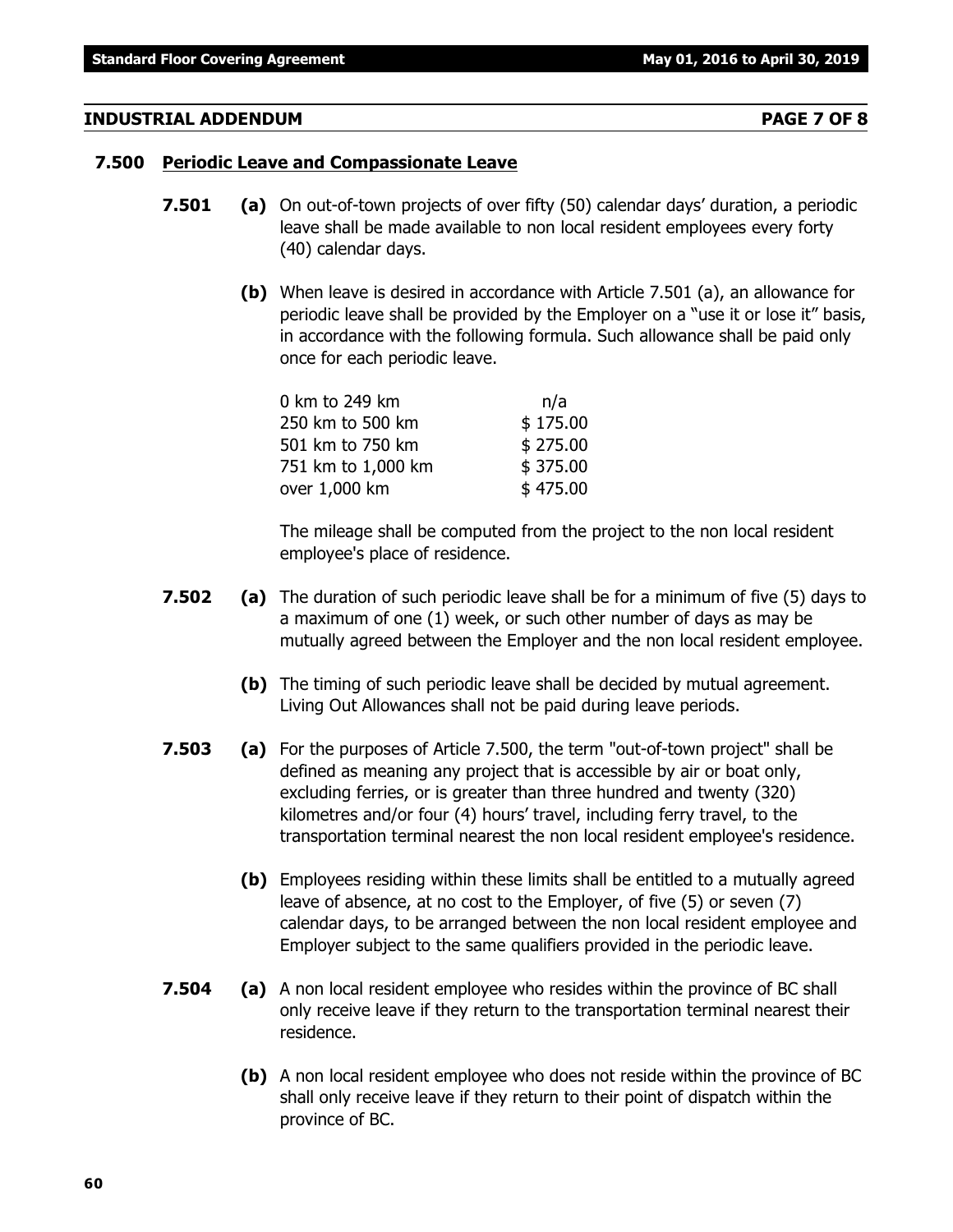#### **INDUSTRIAL ADDENDUM PAGE 8 OF 8**

- **7.505** There shall be no cash payment in lieu of periodic leave, unless otherwise mutually agreed between the Union and the Employer.
- **7.506** Interpretations contained within Article 7.500 shall not be applied to any other provision contained within this Agreement.

#### **7.600 Camp Projects**

#### **7.601 Accommodations**

- **(a)** Camp accommodations, when supplied, shall meet the standards and requirements of the applicable Construction Camp Rules and Regulations Agreement by and between the BCBT and CLR. A non local resident employee may refuse to live in accommodations which do not meet such standards.
- **(b)** Unless otherwise arranged at a pre-tender and/or pre-job conference, on projects where a camp is provided non local resident employees shall occupy the camp, and room and board shall be supplied in such camp seven (7) days a week, at no cost to the non local resident employee.

### **7.602 Weekend Checkout**

Any non local resident employee who is living in camp accommodations paid by the Employer may, on any weekend, vacate or check out of such accommodation and the Employer shall pay such non local resident employee twenty dollars (\$20.00) per day.

- **(a)** The non local resident employee must turn in his/her meal ticket or sign a checkout in advance.
- **(b)** To qualify, a non local resident employee must work his/her scheduled shift prior to the weekend and/or statutory holiday and his/her scheduled shift after the weekend and/or statutory holiday.

#### **7.700 Marshalling Points**

- **7.701** On camp projects, no walking time shall be paid up to 2,500 feet from the work site. Beyond 2,500 feet, up to thirty (30) minutes travel each way, the Employer shall supply transportation. Travel time shall be paid at prevailing rates for time in excess of thirty (30) minutes.
- **7.702** Where camps are maintained, it is understood and agreed that the period from the time of departure from the marshalling point in the camp area until the time of return to that point on conclusion of work, excluding the meal period where applicable, shall be paid at the applicable straight time or overtime hourly wage rate.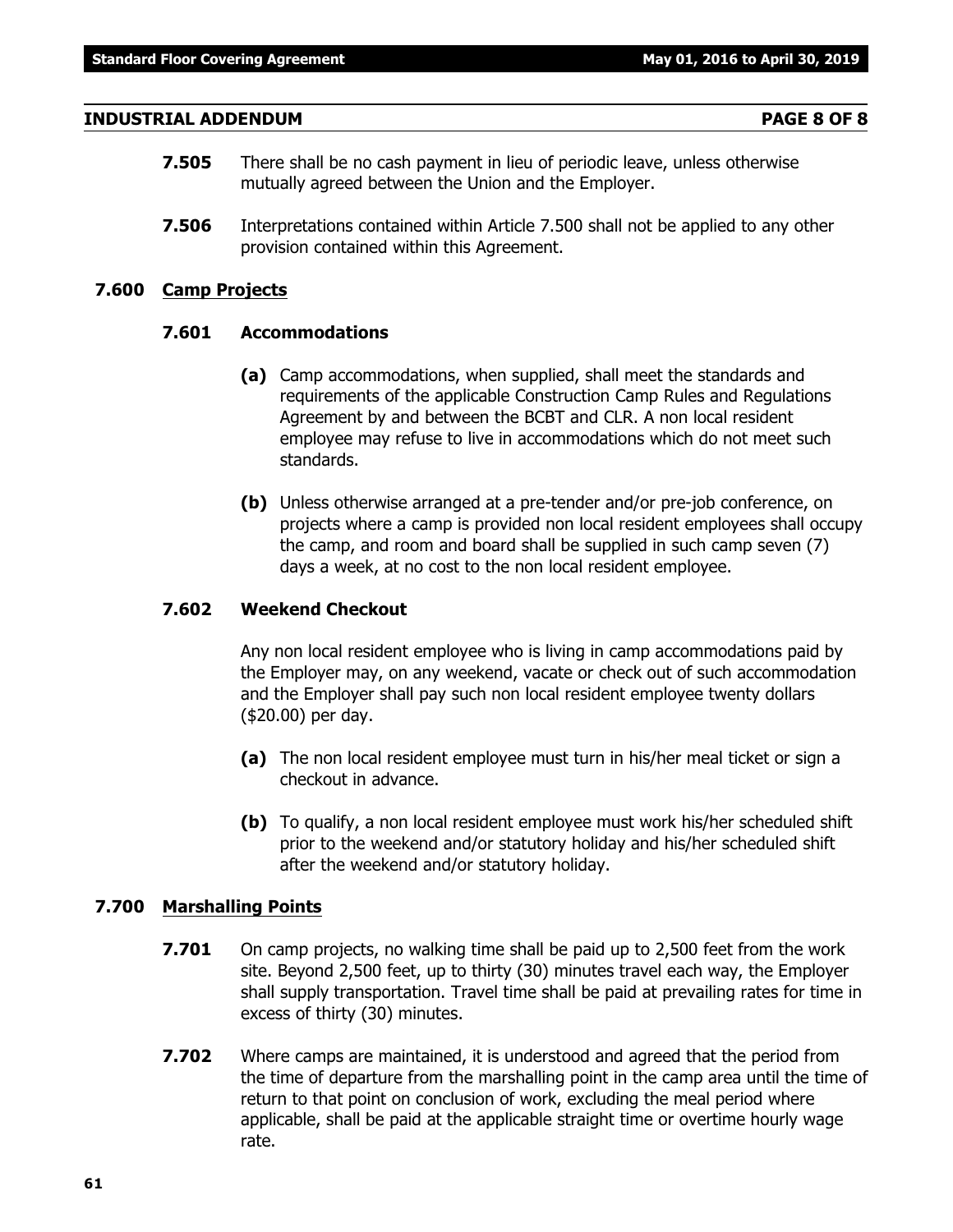### **SCHEDULE "A2.1" - INDUSTRIAL PROJECTS MINIMUM STRAIGHT TIME HOURLY WAGE RATES AND BREAKDOWN OF MONETARY PACKAGE**

| <b>Effective May 22, 2016</b><br><b>Employer Contributions</b><br><b>VP/SHP</b><br>Welfare<br><b>Total</b><br><b>Base</b><br><b>Pension</b><br>$\frac{0}{0}$<br><b>CAF</b><br><b>SBCFE</b><br><b>CIRP</b><br><b>JAPlan</b><br><b>BCBCBTU</b><br>12%<br>Rate<br><b>Plan</b><br><b>Trust</b><br>5.365<br>56.865<br>44.71<br>4.35<br>0.11<br>0.05<br>0.02<br>0.01<br>0.01<br>115%<br>2.24<br>> Foreman (FM) |      |       |       |      |      |      |      |      |      |      |                |  |  |  |
|----------------------------------------------------------------------------------------------------------------------------------------------------------------------------------------------------------------------------------------------------------------------------------------------------------------------------------------------------------------------------------------------------------|------|-------|-------|------|------|------|------|------|------|------|----------------|--|--|--|
|                                                                                                                                                                                                                                                                                                                                                                                                          |      |       |       |      |      |      |      |      |      |      |                |  |  |  |
| <b>Employee Classifications:</b>                                                                                                                                                                                                                                                                                                                                                                         |      |       |       |      |      |      |      |      |      |      | <b>Package</b> |  |  |  |
| <b>Journeyperson</b>                                                                                                                                                                                                                                                                                                                                                                                     |      |       |       |      |      |      |      |      |      |      |                |  |  |  |
|                                                                                                                                                                                                                                                                                                                                                                                                          |      |       |       |      |      |      |      |      |      |      |                |  |  |  |
| > Certified (CJP)                                                                                                                                                                                                                                                                                                                                                                                        | 100% | 38.88 | 4.666 | 2.24 | 4.35 | 0.11 | 0.05 | 0.02 | 0.01 | 0.01 | 50.336         |  |  |  |
| > Uncertified Floorlayer (UCF)                                                                                                                                                                                                                                                                                                                                                                           | 90%  | 34.99 | 4.199 | 2.24 | 4.35 | 0.11 | 0.05 | 0.02 | 0.01 | 0.01 | 45.979         |  |  |  |
| <b>Apprentice or Semi Skilled Floorlayer (SSF)</b>                                                                                                                                                                                                                                                                                                                                                       |      |       |       |      |      |      |      |      |      |      |                |  |  |  |
| $>$ 7 <sup>th</sup> Term or Level 7                                                                                                                                                                                                                                                                                                                                                                      | 90%  | 34.99 | 4.199 | 2.24 | 2.25 | 0.11 | 0.05 | 0.02 | 0.01 | 0.01 | 43.879         |  |  |  |
| > 6 <sup>th</sup><br>Term or Level 6                                                                                                                                                                                                                                                                                                                                                                     | 85%  | 33.05 | 3.966 | 2.24 | 2.25 | 0.11 | 0.05 | 0.02 | 0.01 | 0.01 | 41.706         |  |  |  |
| $> 5th$ Term or Level 5                                                                                                                                                                                                                                                                                                                                                                                  | 80%  | 31.10 | 3.732 | 2.24 | 2.25 | 0.11 | 0.05 | 0.02 | 0.01 | 0.01 | 39.522         |  |  |  |
| $> 4th$ Term or Level 4                                                                                                                                                                                                                                                                                                                                                                                  | 70%  | 27.22 | 3.266 | 2.24 | 2.25 | 0.11 | 0.05 | 0.02 | 0.01 | 0.01 | 35.176         |  |  |  |
| > 3 <sup>rd</sup><br>Term or Level 3                                                                                                                                                                                                                                                                                                                                                                     | 65%  | 25.27 | 3.032 | 2.24 | 2.25 | 0.11 | 0.05 | 0.02 | 0.01 | 0.01 | 32.992         |  |  |  |
| Term or Level 2<br>> 2 <sup>nd</sup>                                                                                                                                                                                                                                                                                                                                                                     | 55%  | 21.38 | 2.566 | 2.24 | 2.25 | 0.11 | 0.05 | 0.02 | 0.01 | 0.01 | 28.636         |  |  |  |
| $> 1st$ Term or Level 1                                                                                                                                                                                                                                                                                                                                                                                  | 50%  | 19.44 | 2.333 | 2.24 | 2.25 | 0.11 | 0.05 | 0.02 | 0.01 | 0.01 | 26.463         |  |  |  |
| <b>Material Handler (MH)</b>                                                                                                                                                                                                                                                                                                                                                                             | 45%  | 17.50 | 2.100 | 2.24 | n/a  | 0.11 | 0.05 | 0.02 | 0.01 | 0.01 | 22.040         |  |  |  |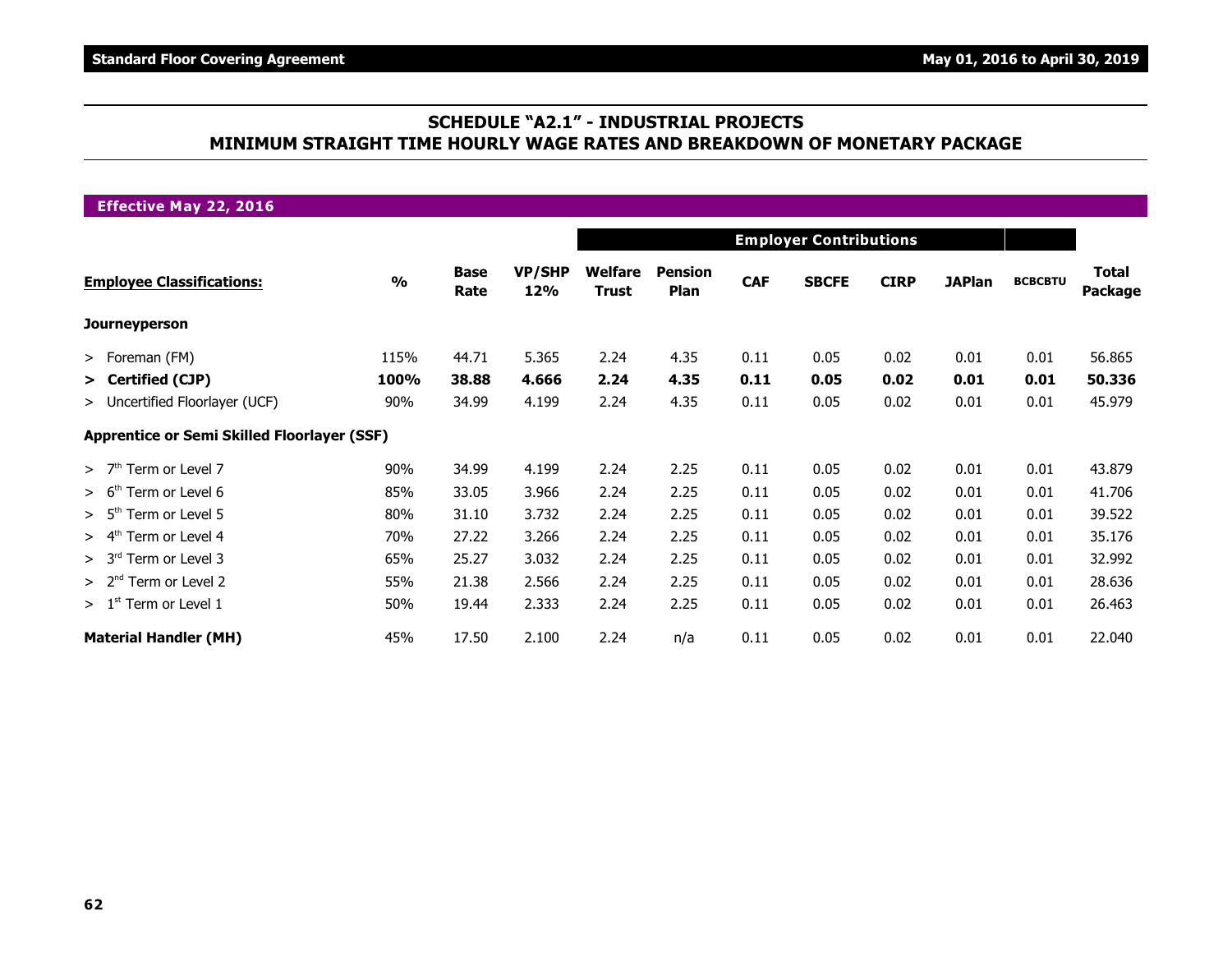### **SCHEDULE "A2.2" - INDUSTRIAL PROJECTS MINIMUM STRAIGHT TIME HOURLY WAGE RATES AND BREAKDOWN OF MONETARY PACKAGE**

| <b>Effective January 01, 2017</b>                  |               |                     |                      |                         |                        |            |                               |             |               |                                                                                                                                                                                                             |        |  |  |  |  |  |  |  |  |  |
|----------------------------------------------------|---------------|---------------------|----------------------|-------------------------|------------------------|------------|-------------------------------|-------------|---------------|-------------------------------------------------------------------------------------------------------------------------------------------------------------------------------------------------------------|--------|--|--|--|--|--|--|--|--|--|
|                                                    |               |                     |                      |                         |                        |            | <b>Employer Contributions</b> |             |               | <b>Total</b><br><b>BCBCBTU</b><br>Package<br>0.01<br>56.865<br>50.336<br>0.01<br>0.01<br>45.979<br>0.01<br>43.879<br>41.706<br>0.01<br>39.522<br>0.01<br>35.176<br>0.01<br>32.992<br>0.01<br>28.636<br>0.01 |        |  |  |  |  |  |  |  |  |  |
| <b>Employee Classifications:</b>                   | $\frac{0}{0}$ | <b>Base</b><br>Rate | VP/SHP<br><b>12%</b> | Welfare<br><b>Trust</b> | <b>Pension</b><br>Plan | <b>CAF</b> | <b>SBCFE</b>                  | <b>CIRP</b> | <b>JAPlan</b> |                                                                                                                                                                                                             |        |  |  |  |  |  |  |  |  |  |
| <b>Journeyperson</b>                               |               |                     |                      |                         |                        |            |                               |             |               |                                                                                                                                                                                                             |        |  |  |  |  |  |  |  |  |  |
| > Foreman (FM)                                     | 115%          | 44.71               | 5.365                | 2.24                    | 4.35                   | 0.11       | 0.05                          | 0.02        | 0.01          |                                                                                                                                                                                                             |        |  |  |  |  |  |  |  |  |  |
| > Certified (CJP)                                  | 100%          | 38.88               | 4.666                | 2.24                    | 4.35                   | 0.11       | 0.05                          | 0.02        | 0.01          |                                                                                                                                                                                                             |        |  |  |  |  |  |  |  |  |  |
| > Uncertified Floorlayer (UCF)                     | 90%           | 34.99               | 4.199                | 2.24                    | 4.35                   | 0.11       | 0.05                          | 0.02        | 0.01          |                                                                                                                                                                                                             |        |  |  |  |  |  |  |  |  |  |
| <b>Apprentice or Semi Skilled Floorlayer (SSF)</b> |               |                     |                      |                         |                        |            |                               |             |               |                                                                                                                                                                                                             |        |  |  |  |  |  |  |  |  |  |
| >7 <sup>th</sup><br>Term or Level 7                | 90%           | 34.99               | 4.199                | 2.24                    | 2.25                   | 0.11       | 0.05                          | 0.02        | 0.01          |                                                                                                                                                                                                             |        |  |  |  |  |  |  |  |  |  |
| > 6 <sup>th</sup><br>Term or Level 6               | 85%           | 33.05               | 3.966                | 2.24                    | 2.25                   | 0.11       | 0.05                          | 0.02        | 0.01          |                                                                                                                                                                                                             |        |  |  |  |  |  |  |  |  |  |
| > 5 <sup>th</sup><br>Term or Level 5               | 80%           | 31.10               | 3.732                | 2.24                    | 2.25                   | 0.11       | 0.05                          | 0.02        | 0.01          |                                                                                                                                                                                                             |        |  |  |  |  |  |  |  |  |  |
| > 4 <sup>th</sup><br>Term or Level 4               | 70%           | 27.22               | 3.266                | 2.24                    | 2.25                   | 0.11       | 0.05                          | 0.02        | 0.01          |                                                                                                                                                                                                             |        |  |  |  |  |  |  |  |  |  |
| > 3 <sup>rd</sup><br>Term or Level 3               | 65%           | 25.27               | 3.032                | 2.24                    | 2.25                   | 0.11       | 0.05                          | 0.02        | 0.01          |                                                                                                                                                                                                             |        |  |  |  |  |  |  |  |  |  |
| > 2 <sup>nd</sup><br>Term or Level 2               | 55%           | 21.38               | 2.566                | 2.24                    | 2.25                   | 0.11       | 0.05                          | 0.02        | 0.01          |                                                                                                                                                                                                             |        |  |  |  |  |  |  |  |  |  |
| $>1st$ Term or Level 1                             | 50%           | 19.44               | 2.333                | 2.24                    | 2.25                   | 0.11       | 0.05                          | 0.02        | 0.01          | 0.01                                                                                                                                                                                                        | 26.463 |  |  |  |  |  |  |  |  |  |
| <b>Material Handler (MH)</b>                       | 45%           | 17.50               | 2.100                | 2.24                    | n/a                    | 0.11       | 0.05                          | 0.02        | 0.01          | 0.01                                                                                                                                                                                                        | 22.040 |  |  |  |  |  |  |  |  |  |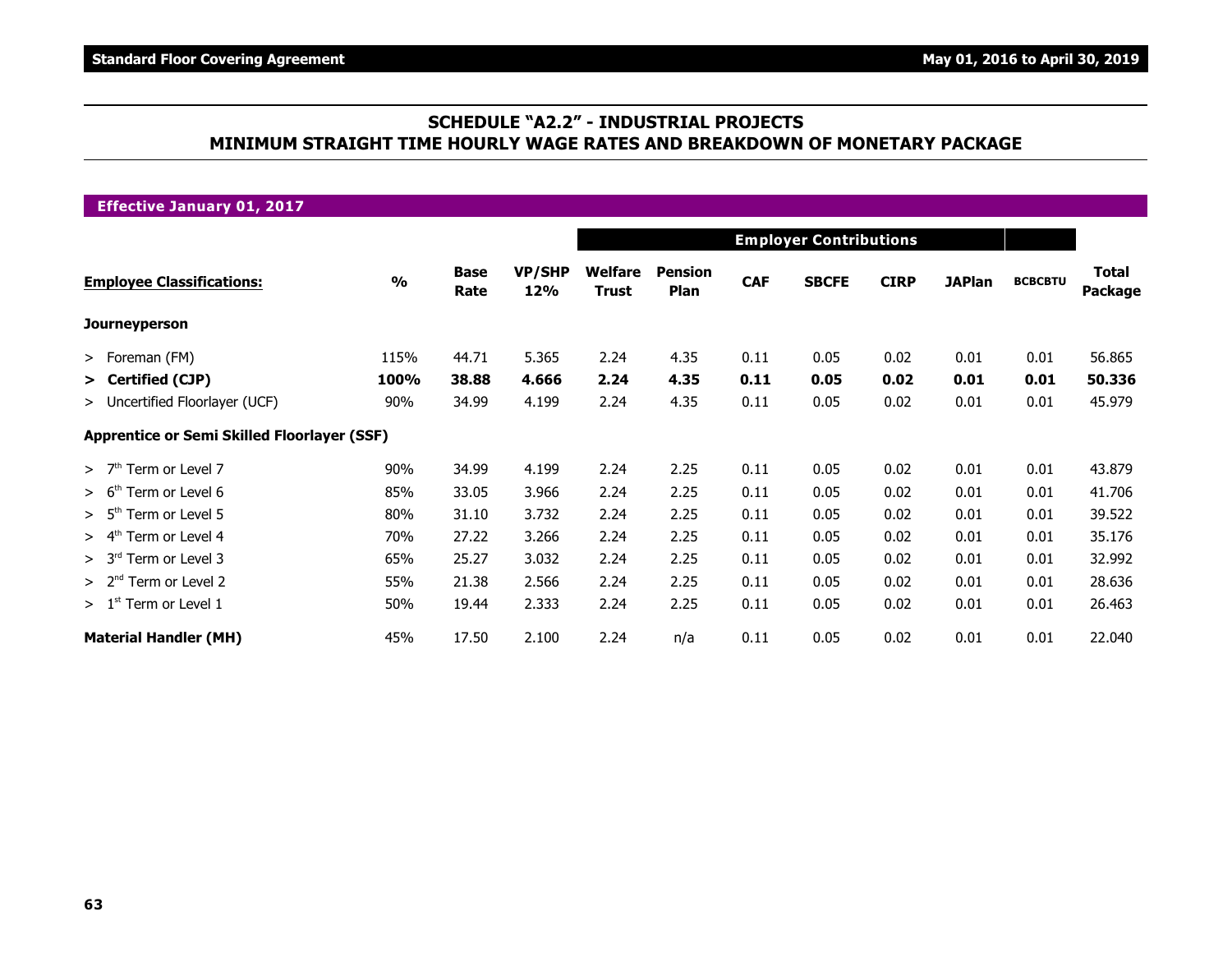### **SCHEDULE "A2.3" - INDUSTRIAL PROJECTS MINIMUM STRAIGHT TIME HOURLY WAGE RATES AND BREAKDOWN OF MONETARY PACKAGE**

| <b>Effective May 01, 2017</b>                      |               |                     |                      |              |                                |            |                               |             |               |                |                      |                         |
|----------------------------------------------------|---------------|---------------------|----------------------|--------------|--------------------------------|------------|-------------------------------|-------------|---------------|----------------|----------------------|-------------------------|
|                                                    |               |                     |                      |              |                                |            | <b>Employer Contributions</b> |             |               |                |                      |                         |
| <b>Employee Classifications:</b>                   | $\frac{9}{0}$ | <b>Base</b><br>Rate | <b>VP/SHP</b><br>12% | <b>Trust</b> | <b>Welfare Pension</b><br>Plan | <b>CAF</b> | <b>SBCFE</b>                  | <b>CIRP</b> | <b>JAPlan</b> | <b>BCBCBTU</b> | D&A<br><b>Policy</b> | <b>Total</b><br>Package |
| <b>Journeyperson</b>                               |               |                     |                      |              |                                |            |                               |             |               |                |                      |                         |
| > Foreman (FM)                                     | 115%          | 45.23               | 5.428                | 2.24         | 4.35                           | 0.13       | 0.05                          | 0.02        | 0.01          | 0.01           | n/a                  | 57.468                  |
| > Certified (CJP)                                  | 100%          | 39.33               | 4.720                | 2.24         | 4.35                           | 0.13       | 0.05                          | 0.02        | 0.01          | 0.01           | n/a                  | 50.860                  |
| > Uncertified Floorlayer (UCF)                     | 90%           | 35.40               | 4.248                | 2.24         | 4.35                           | 0.13       | 0.05                          | 0.02        | 0.01          | 0.01           | n/a                  | 46.458                  |
| <b>Apprentice or Semi Skilled Floorlayer (SSF)</b> |               |                     |                      |              |                                |            |                               |             |               |                |                      |                         |
| $>$ 7 <sup>th</sup> Term or Level 7                | 90%           | 35.40               | 4.248                | 2.24         | 2.25                           | 0.13       | 0.05                          | 0.02        | 0.01          | 0.01           | n/a                  | 44.358                  |
| > 6 <sup>th</sup><br>Term or Level 6               | 85%           | 33.43               | 4.012                | 2.24         | 2.25                           | 0.13       | 0.05                          | 0.02        | 0.01          | 0.01           | n/a                  | 42.152                  |
| > 5 <sup>th</sup><br>Term or Level 5               | 80%           | 31.46               | 3.775                | 2.24         | 2.25                           | 0.13       | 0.05                          | 0.02        | 0.01          | 0.01           | n/a                  | 39.945                  |
| $> 4th$ Term or Level 4                            | 70%           | 27.53               | 3.304                | 2.24         | 2.25                           | 0.13       | 0.05                          | 0.02        | 0.01          | 0.01           | n/a                  | 35.544                  |
| > 3 <sup>rd</sup><br>Term or Level 3               | 65%           | 25.56               | 3.067                | 2.24         | 2.25                           | 0.13       | 0.05                          | 0.02        | 0.01          | 0.01           | n/a                  | 33.337                  |
| > 2 <sup>nd</sup><br>Term or Level 2               | 55%           | 21.63               | 2.596                | 2.24         | 2.25                           | 0.13       | 0.05                          | 0.02        | 0.01          | 0.01           | n/a                  | 28.936                  |
| $> 1st$ Term or Level 1                            | 50%           | 19.67               | 2.360                | 2.24         | 2.25                           | 0.13       | 0.05                          | 0.02        | 0.01          | 0.01           | n/a                  | 26.740                  |
| <b>Material Handler (MH)</b>                       | 45%           | 17.70               | 2.124                | 2.24         | n/a                            | 0.13       | 0.05                          | 0.02        | 0.01          | 0.01           | n/a                  | 22.284                  |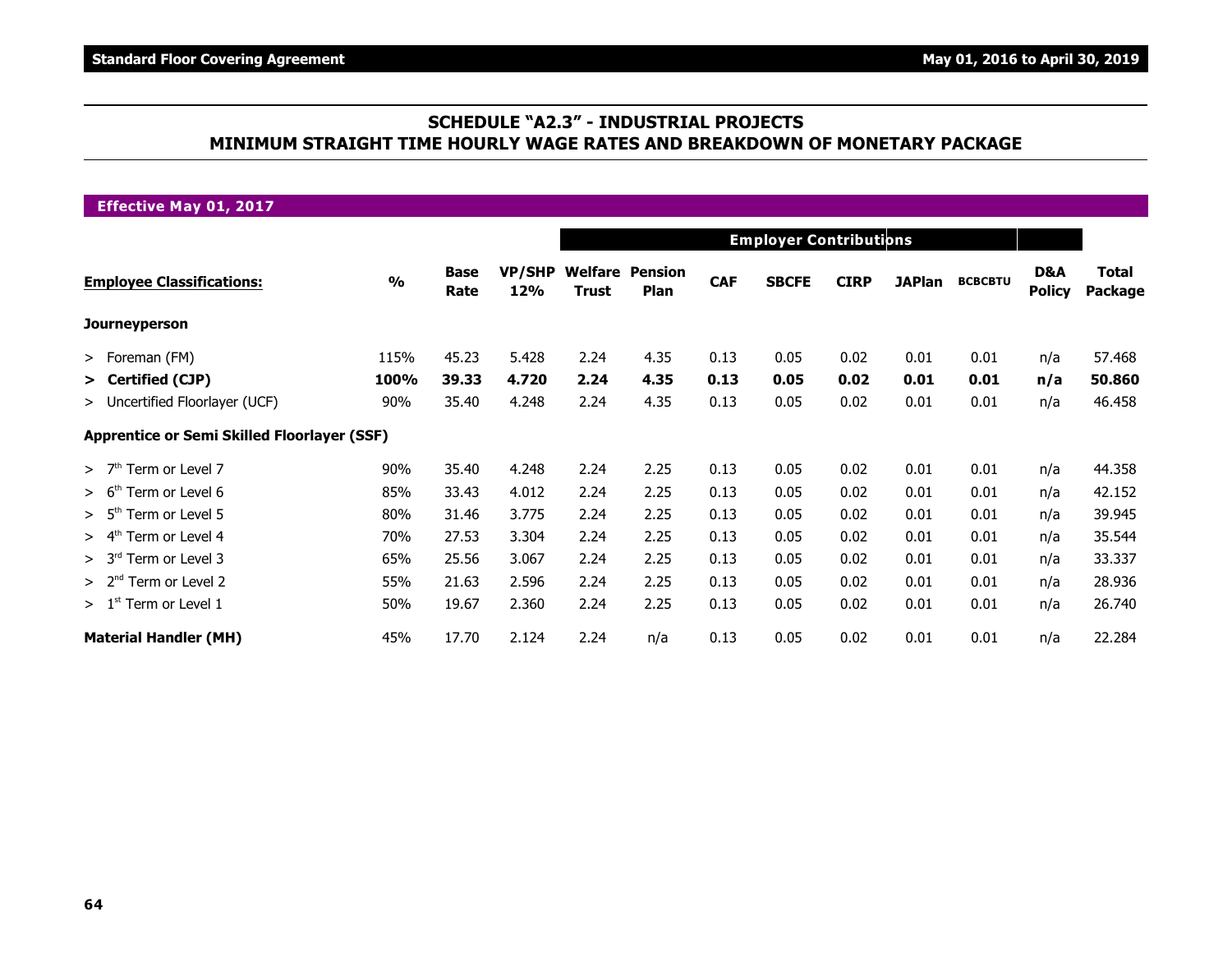### **SCHEDULE "A2.4" - INDUSTRIAL PROJECTS MINIMUM STRAIGHT TIME HOURLY WAGE RATES AND BREAKDOWN OF MONETARY PACKAGE**

| <b>Effective November 26, 2017 - REVISED</b>       |               |                     |                               |              |                                |            |              |             |               |                |                      |                  |  |
|----------------------------------------------------|---------------|---------------------|-------------------------------|--------------|--------------------------------|------------|--------------|-------------|---------------|----------------|----------------------|------------------|--|
|                                                    |               |                     | <b>Employer Contributions</b> |              |                                |            |              |             |               |                |                      |                  |  |
| <b>Employee Classifications:</b>                   | $\frac{1}{2}$ | <b>Base</b><br>Rate | <b>VP/SHP</b><br>12%          | <b>Trust</b> | <b>Welfare Pension</b><br>Plan | <b>CAF</b> | <b>SBCFE</b> | <b>CIRP</b> | <b>JAPlan</b> | <b>BCBCBTU</b> | D&A<br><b>Policy</b> | Total<br>Package |  |
| <b>Journeyperson</b>                               |               |                     |                               |              |                                |            |              |             |               |                |                      |                  |  |
| > Foreman (FM)                                     | 115%          | 45.23               | 5.428                         | 2.24         | 4.35                           | 0.13       | 0.01         | 0.02        | 0.01          | 0.05           | 0.01                 | 57.478           |  |
| > Certified (CJP)                                  | 100%          | 39.33               | 4.720                         | 2.24         | 4.35                           | 0.13       | 0.01         | 0.02        | 0.01          | 0.05           | 0.01                 | 50.870           |  |
| > Uncertified Floorlayer (UCF)                     | 90%           | 35.40               | 4.248                         | 2.24         | 4.35                           | 0.13       | 0.01         | 0.02        | 0.01          | 0.05           | 0.01                 | 46.468           |  |
| <b>Apprentice or Semi Skilled Floorlayer (SSF)</b> |               |                     |                               |              |                                |            |              |             |               |                |                      |                  |  |
| Term or Level 7<br>>7 <sup>th</sup>                | 90%           | 35.40               | 4.248                         | 2.24         | 2.25                           | 0.13       | 0.01         | 0.02        | 0.01          | 0.05           | 0.01                 | 44.368           |  |
| Term or Level 6<br>> 6 <sup>tn</sup>               | 85%           | 33.43               | 4.012                         | 2.24         | 2.25                           | 0.13       | 0.01         | 0.02        | 0.01          | 0.05           | 0.01                 | 42.162           |  |
| Term or Level 5<br>> 5 <sup>th</sup>               | 80%           | 31.46               | 3.775                         | 2.24         | 2.25                           | 0.13       | 0.01         | 0.02        | 0.01          | 0.05           | 0.01                 | 39.955           |  |
| Term or Level 4<br>> 4 <sup>th</sup>               | 70%           | 27.53               | 3.304                         | 2.24         | 2.25                           | 0.13       | 0.01         | 0.02        | 0.01          | 0.05           | 0.01                 | 35.554           |  |
| > 3 <sup>rd</sup><br>Term or Level 3               | 65%           | 25.56               | 3.067                         | 2.24         | 2.25                           | 0.13       | 0.01         | 0.02        | 0.01          | 0.05           | 0.01                 | 33.347           |  |
| $> 2nd$ Term or Level 2                            | 55%           | 21.63               | 2.596                         | 2.24         | 2.25                           | 0.13       | 0.01         | 0.02        | 0.01          | 0.05           | 0.01                 | 28.946           |  |
| > 1 <sup>st</sup><br>Term or Level 1               | 50%           | 19.67               | 2.360                         | 2.24         | 2.25                           | 0.13       | 0.01         | 0.02        | 0.01          | 0.05           | 0.01                 | 26.750           |  |
| <b>Material Handler (MH)</b>                       | 45%           | 17.70               | 2.124                         | 2.24         | n/a                            | 0.13       | 0.01         | 0.02        | 0.01          | 0.05           | 0.01                 | 22.294           |  |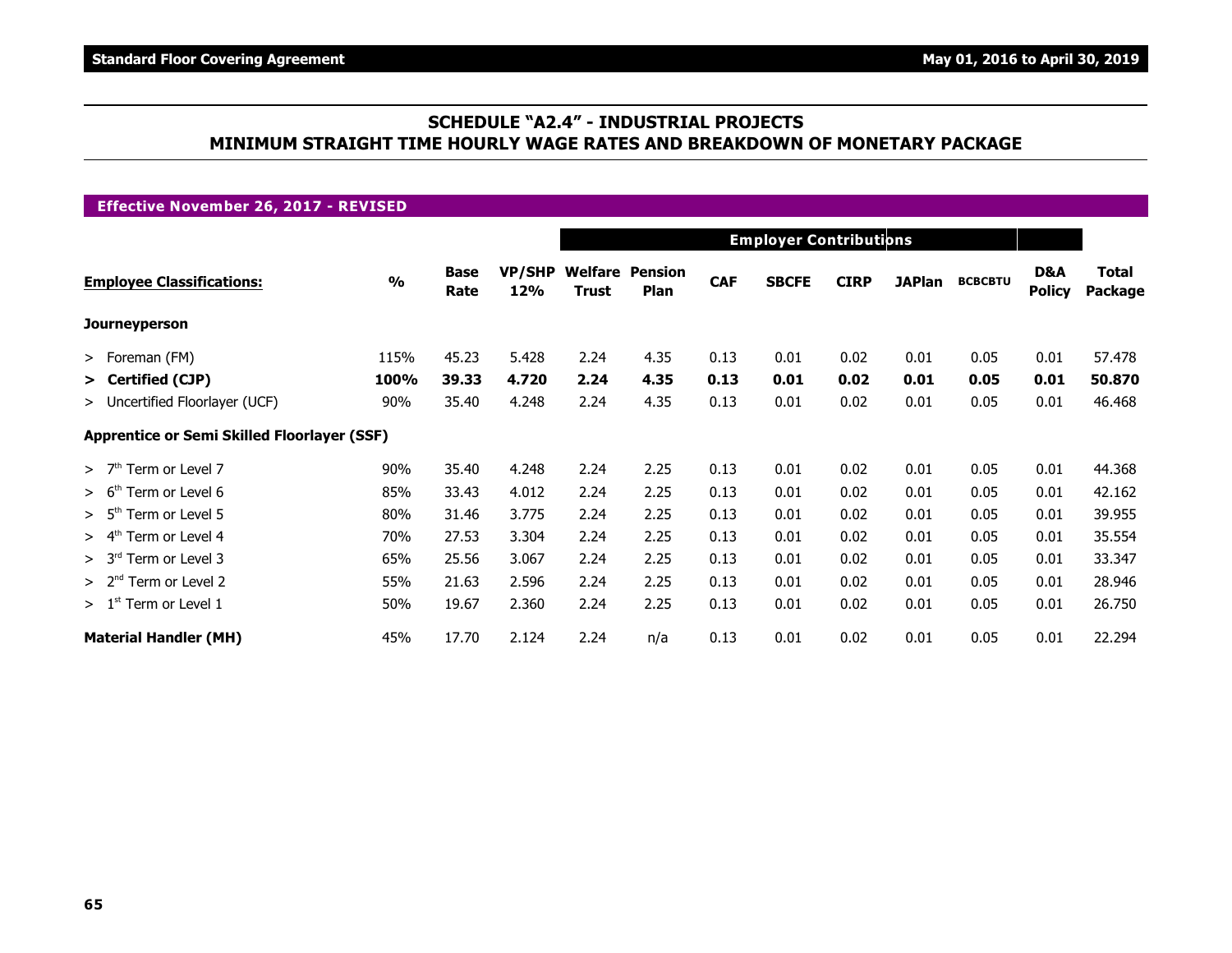### **SCHEDULE "A2.5" - INDUSTRIAL PROJECTS MINIMUM STRAIGHT TIME HOURLY WAGE RATES AND BREAKDOWN OF MONETARY PACKAGE**

| <b>Effective May 01, 2018</b>                      |               |                     |                      |              |                                |            |                               |             |               |                |                      |                         |
|----------------------------------------------------|---------------|---------------------|----------------------|--------------|--------------------------------|------------|-------------------------------|-------------|---------------|----------------|----------------------|-------------------------|
|                                                    |               |                     |                      |              |                                |            | <b>Employer Contributions</b> |             |               |                |                      |                         |
| <b>Employee Classifications:</b>                   | $\frac{9}{0}$ | <b>Base</b><br>Rate | <b>VP/SHP</b><br>12% | <b>Trust</b> | <b>Welfare Pension</b><br>Plan | <b>CAF</b> | <b>SBCFE</b>                  | <b>CIRP</b> | <b>JAPlan</b> | <b>BCBCBTU</b> | D&A<br><b>Policy</b> | <b>Total</b><br>Package |
| <b>Journeyperson</b>                               |               |                     |                      |              |                                |            |                               |             |               |                |                      |                         |
| > Foreman (FM)                                     | 115%          | 45.75               | 5.490                | 2.24         | 4.35                           | 0.13       | 0.01                          | 0.02        | n/a           | 0.05           | 0.01                 | 58.050                  |
| > Certified (CJP)                                  | 100%          | 39.78               | 4.774                | 2.24         | 4.35                           | 0.13       | 0.01                          | 0.02        | n/a           | 0.05           | 0.01                 | 51.364                  |
| > Uncertified Floorlayer (UCF)                     | 90%           | 35.80               | 4.296                | 2.24         | 4.35                           | 0.13       | 0.01                          | 0.02        | n/a           | 0.05           | 0.01                 | 46.906                  |
| <b>Apprentice or Semi Skilled Floorlayer (SSF)</b> |               |                     |                      |              |                                |            |                               |             |               |                |                      |                         |
| $>$ 7 <sup>th</sup> Term or Level 7                | 90%           | 35.80               | 4.296                | 2.24         | 2.25                           | 0.13       | 0.01                          | 0.02        | n/a           | 0.05           | 0.01                 | 44.806                  |
| > 6 <sup>th</sup><br>Term or Level 6               | 85%           | 33.81               | 4.057                | 2.24         | 2.25                           | 0.13       | 0.01                          | 0.02        | n/a           | 0.05           | 0.01                 | 42.577                  |
| > 5 <sup>th</sup><br>Term or Level 5               | 80%           | 31.82               | 3.818                | 2.24         | 2.25                           | 0.13       | 0.01                          | 0.02        | n/a           | 0.05           | 0.01                 | 40.348                  |
| $> 4th$ Term or Level 4                            | 70%           | 27.85               | 3.342                | 2.24         | 2.25                           | 0.13       | 0.01                          | 0.02        | n/a           | 0.05           | 0.01                 | 35.902                  |
| > 3 <sup>rd</sup><br>Term or Level 3               | 65%           | 25.86               | 3.103                | 2.24         | 2.25                           | 0.13       | 0.01                          | 0.02        | n/a           | 0.05           | 0.01                 | 33.673                  |
| > 2 <sup>nd</sup><br>Term or Level 2               | 55%           | 21.88               | 2.626                | 2.24         | 2.25                           | 0.13       | 0.01                          | 0.02        | n/a           | 0.05           | 0.01                 | 29.216                  |
| $> 1st$ Term or Level 1                            | 50%           | 19.89               | 2.387                | 2.24         | 2.25                           | 0.13       | 0.01                          | 0.02        | n/a           | 0.05           | 0.01                 | 26.987                  |
| <b>Material Handler (MH)</b>                       | 45%           | 17.90               | 2.148                | 2.24         | n/a                            | 0.13       | 0.01                          | 0.02        | n/a           | 0.05           | 0.01                 | 22.508                  |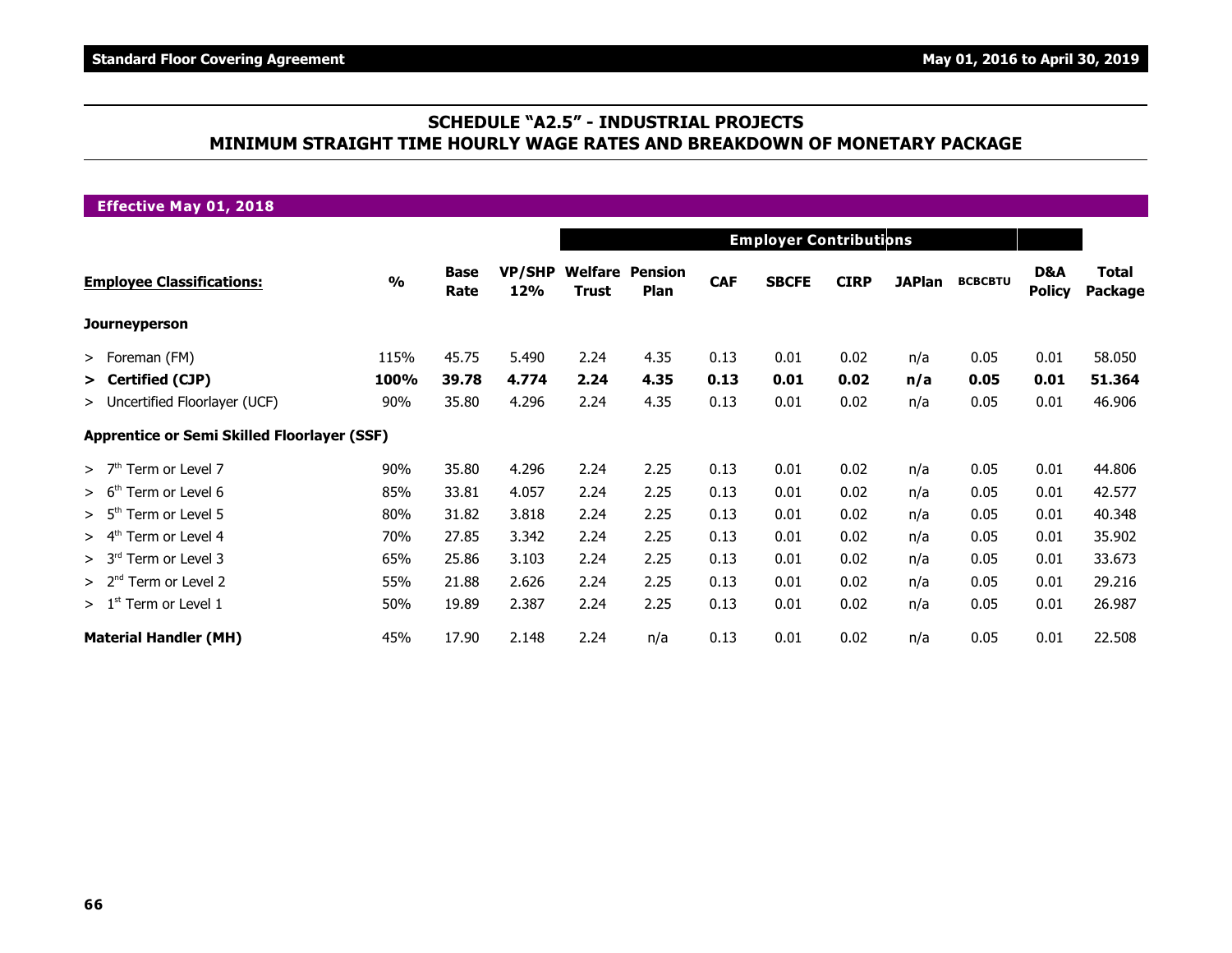### **SCHEDULE "B2.1" - INDUSTRIAL PROJECTS EMPLOYER CONTRIBUTIONS AND EMPLOYEE DEDUCTIONS**

**Effective May 22, 2016**

|                                               | <b>Employee Classifications</b> |            |            |                         |        |        |        |        |              |        |       |
|-----------------------------------------------|---------------------------------|------------|------------|-------------------------|--------|--------|--------|--------|--------------|--------|-------|
| * Employer Contributions (Hourly):            | <b>FM</b>                       | <b>CJP</b> | <b>UCF</b> | $\overline{\mathbf{z}}$ | 6      | 5      | 4      | 3      | $\mathbf{2}$ | 1      | MH    |
| Floorlayers Industry Welfare Trust            | 2.24                            | 2.24       | 2.24       | 2.24                    | 2.24   | 2.24   | 2.24   | 2.24   | 2.24         | 2.24   | 2.24  |
| Floorlayers Industry Pension Plan             | 4.35                            | 4.35       | 4.35       | 2.25                    | 2.25   | 2.25   | 2.25   | 2.25   | 2.25         | 2.25   | n/a   |
| CAF (Contract Administration Fund)            | 0.11                            | 0.11       | 0.11       | 0.11                    | 0.11   | 0.11   | 0.11   | 0.11   | 0.11         | 0.11   | 0.11  |
| SBCFE (Society of BC Floorcovering Employers) | 0.05                            | 0.05       | 0.05       | 0.05                    | 0.05   | 0.05   | 0.05   | 0.05   | 0.05         | 0.05   | 0.05  |
| CIRP (Rehabilitation Plan)                    | 0.02                            | 0.02       | 0.02       | 0.02                    | 0.02   | 0.02   | 0.02   | 0.02   | 0.02         | 0.02   | 0.02  |
| <b>JAPlan</b>                                 | 0.01                            | 0.01       | 0.01       | 0.01                    | 0.01   | 0.01   | 0.01   | 0.01   | 0.01         | 0.01   | 0.01  |
| <b>BCBCBTU</b>                                | 0.01                            | 0.01       | 0.01       | 0.01                    | 0.01   | 0.01   | 0.01   | 0.01   | 0.01         | 0.01   | 0.01  |
| * Total Employer Contributions (Hourly)       | 6.79                            | 6.79       | 6.79       | 4.69                    | 4.69   | 4.69   | 4.69   | 4.69   | 4.69         | 4.69   | 2.44  |
| * Employee Deductions (Hourly):               |                                 |            |            |                         |        |        |        |        |              |        |       |
| Union Dues and Administration                 | 0.77                            | 0.77       | 0.77       | 0.77                    | 0.77   | 0.77   | 0.77   | 0.77   | 0.77         | 0.77   | 0.77  |
| Union Training Fund                           | 0.40                            | 0.40       | 0.40       | 0.40                    | 0.40   | 0.40   | 0.40   | 0.40   | 0.40         | 0.40   | 0.40  |
| * Total Employee Deductions (Hourly)          | 1.17                            | 1.17       | 1.17       | 1.17                    | 1.17   | 1.17   | 1.17   | 1.17   | 1.17         | 1.17   | 1.17  |
| * Total Hourly Remittance                     |                                 |            |            |                         |        |        |        |        |              |        |       |
| <b>Straight Time Hours</b>                    | 7.960                           | 7.960      | 7.960      | 5.860                   | 5.860  | 5.860  | 5.860  | 5.860  | 5.860        | 5.860  | 3.610 |
| 1.5x OT Hours                                 | 11.940                          | 11,940     | 11,940     | 8.790                   | 8.790  | 8.790  | 8.790  | 8.790  | 8.790        | 8.790  | 5.415 |
| 2x OT Hours                                   | 15.920                          | 15.920     | 15.920     | 11.720                  | 11.720 | 11.720 | 11.720 | 11.720 | 11.720       | 11.720 | 7.220 |

\* All Employer contributions and employee deductions shall be calculated on the basis of hours earned.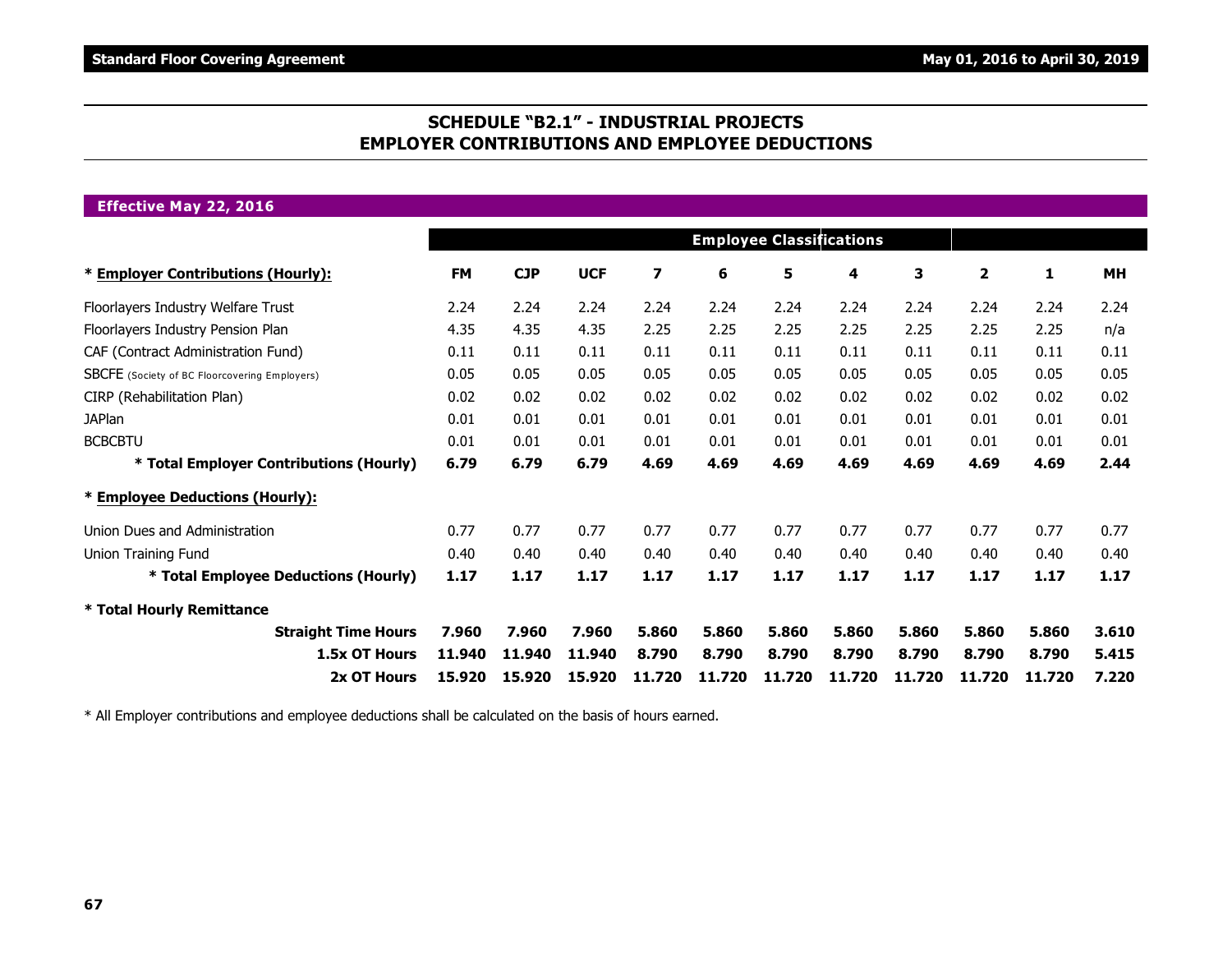### **SCHEDULE "B2.2" - INDUSTRIAL PROJECTS EMPLOYER CONTRIBUTIONS AND EMPLOYEE DEDUCTIONS**

**Effective January 01, 2017**

|                                               |           |            |            |                         |        | <b>Employee Classifications</b> |        |        |        |        |       |
|-----------------------------------------------|-----------|------------|------------|-------------------------|--------|---------------------------------|--------|--------|--------|--------|-------|
| * Employer Contributions (Hourly):            | <b>FM</b> | <b>CJP</b> | <b>UCF</b> | $\overline{\mathbf{z}}$ | 6      | 5                               | 4      | 3      | 2      | 1      | MH    |
| Floorlayers Industry Welfare Trust            | 2.24      | 2.24       | 2.24       | 2.24                    | 2.24   | 2.24                            | 2.24   | 2.24   | 2.24   | 2.24   | 2.24  |
| Floorlayers Industry Pension Plan             | 4.35      | 4.35       | 4.35       | 2.25                    | 2.25   | 2.25                            | 2.25   | 2.25   | 2.25   | 2.25   | n/a   |
| CAF (Contract Administration Fund)            | 0.11      | 0.11       | 0.11       | 0.11                    | 0.11   | 0.11                            | 0.11   | 0.11   | 0.11   | 0.11   | 0.11  |
| SBCFE (Society of BC Floorcovering Employers) | 0.05      | 0.05       | 0.05       | 0.05                    | 0.05   | 0.05                            | 0.05   | 0.05   | 0.05   | 0.05   | 0.05  |
| CIRP (Rehabilitation Plan)                    | 0.02      | 0.02       | 0.02       | 0.02                    | 0.02   | 0.02                            | 0.02   | 0.02   | 0.02   | 0.02   | 0.02  |
| <b>JAPlan</b>                                 | 0.01      | 0.01       | 0.01       | 0.01                    | 0.01   | 0.01                            | 0.01   | 0.01   | 0.01   | 0.01   | 0.01  |
| <b>BCBCBTU</b>                                | 0.01      | 0.01       | 0.01       | 0.01                    | 0.01   | 0.01                            | 0.01   | 0.01   | 0.01   | 0.01   | 0.01  |
| * Total Employer Contributions (Hourly)       | 6.79      | 6.79       | 6.79       | 4.69                    | 4.69   | 4.69                            | 4.69   | 4.69   | 4.69   | 4.69   | 2.44  |
| * Employee Deductions (Hourly):               |           |            |            |                         |        |                                 |        |        |        |        |       |
| Union Dues and Administration                 | 0.97      | 0.97       | 0.97       | 0.97                    | 0.97   | 0.97                            | 0.97   | 0.97   | 0.97   | 0.97   | 0.97  |
| Union Training Fund                           | 0.40      | 0.40       | 0.40       | 0.40                    | 0.40   | 0.40                            | 0.40   | 0.40   | 0.40   | 0.40   | 0.40  |
| * Total Employee Deductions (Hourly)          | 1.37      | 1.37       | 1.37       | 1.37                    | 1.37   | 1.37                            | 1.37   | 1.37   | 1.37   | 1.37   | 1.37  |
| * Total Hourly Remittance                     |           |            |            |                         |        |                                 |        |        |        |        |       |
| <b>Straight Time Hours</b>                    | 8.160     | 8.160      | 8.160      | 6.060                   | 6.060  | 6.060                           | 6.060  | 6.060  | 6.060  | 6.060  | 3.810 |
| 1.5x OT Hours                                 | 12.240    | 12.240     | 12.240     | 9.090                   | 9.090  | 9.090                           | 9.090  | 9.090  | 9.090  | 9.090  | 5.715 |
| 2x OT Hours                                   | 16.320    | 16.320     | 16.320     | 12.120                  | 12.120 | 12.120                          | 12.120 | 12.120 | 12.120 | 12.120 | 7.620 |

\* All Employer contributions and employee deductions shall be calculated on the basis of hours earned.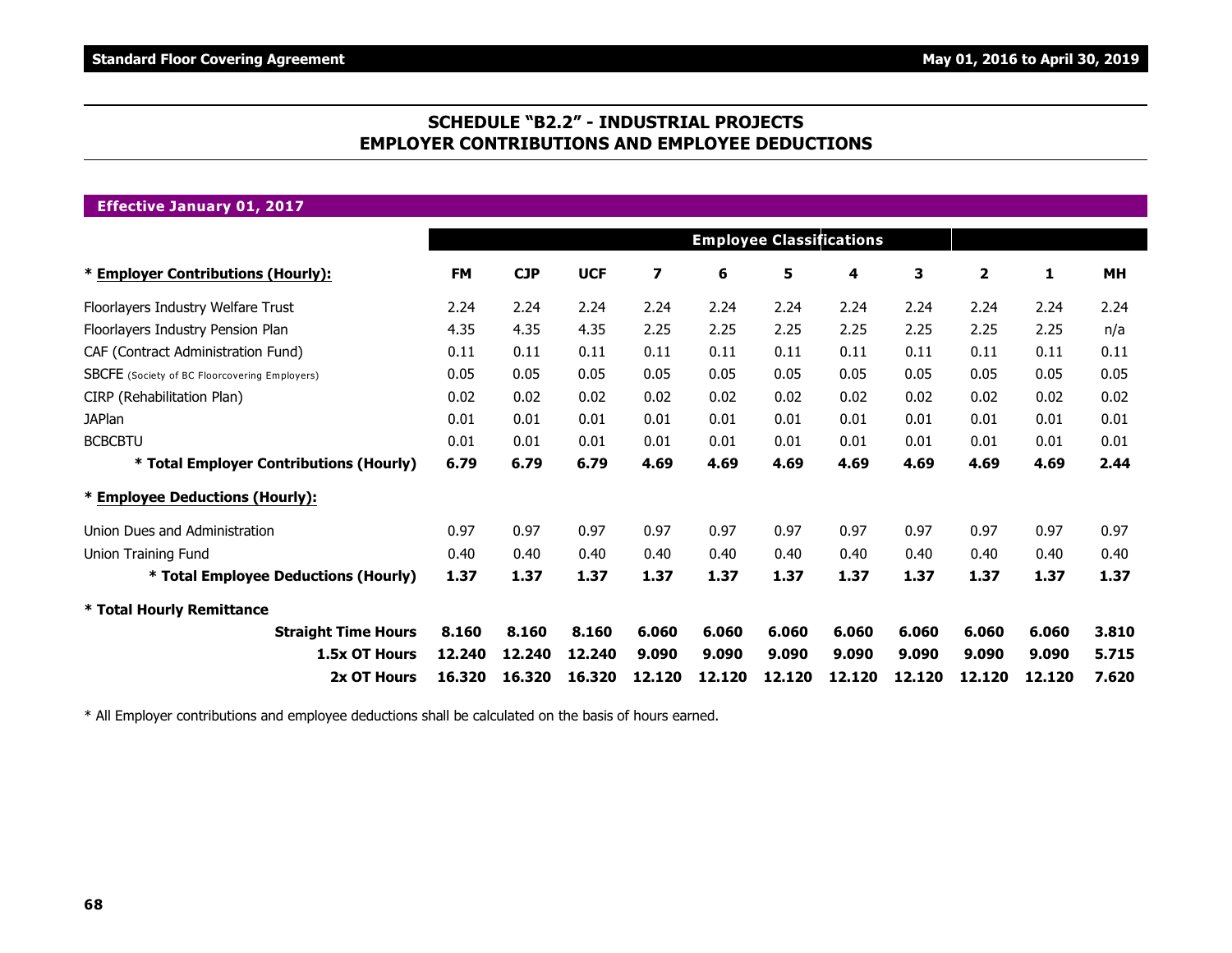### **SCHEDULE "B2.3" - INDUSTRIAL PROJECTS EMPLOYER CONTRIBUTIONS AND EMPLOYEE DEDUCTIONS**

**Effective May 01, 2017**

|                                                      |           |            |            |                         |        | <b>Employee Classifications</b> |        |        |              |        |           |
|------------------------------------------------------|-----------|------------|------------|-------------------------|--------|---------------------------------|--------|--------|--------------|--------|-----------|
| * Employer Contributions (Hourly):                   | <b>FM</b> | <b>CJP</b> | <b>UCF</b> | $\overline{\mathbf{z}}$ | 6      | 5                               | 4      | 3      | $\mathbf{2}$ | 1      | <b>MH</b> |
| Floorlayers Industry Welfare Trust                   | 2.24      | 2.24       | 2.24       | 2.24                    | 2.24   | 2.24                            | 2.24   | 2.24   | 2.24         | 2.24   | 2.24      |
| Floorlayers Industry Pension Plan                    | 4.35      | 4.35       | 4.35       | 2.25                    | 2.25   | 2.25                            | 2.25   | 2.25   | 2.25         | 2.25   | n/a       |
| CAF (Contract Administration Fund)                   | 0.13      | 0.13       | 0.13       | 0.13                    | 0.13   | 0.13                            | 0.13   | 0.13   | 0.13         | 0.13   | 0.13      |
| <b>SBCFE</b> (Society of BC Floorcovering Employers) | 0.05      | 0.05       | 0.05       | 0.05                    | 0.05   | 0.05                            | 0.05   | 0.05   | 0.05         | 0.05   | 0.05      |
| CIRP (Rehabilitation Plan)                           | 0.02      | 0.02       | 0.02       | 0.02                    | 0.02   | 0.02                            | 0.02   | 0.02   | 0.02         | 0.02   | 0.02      |
| <b>JAPlan</b>                                        | 0.01      | 0.01       | 0.01       | 0.01                    | 0.01   | 0.01                            | 0.01   | 0.01   | 0.01         | 0.01   | 0.01      |
| <b>BCBCBTU</b>                                       | 0.01      | 0.01       | 0.01       | 0.01                    | 0.01   | 0.01                            | 0.01   | 0.01   | 0.01         | 0.01   | 0.01      |
| <b>D&amp;A Policy</b>                                | n/a       | n/a        | n/a        | n/a                     | n/a    | n/a                             | n/a    | n/a    | n/a          | n/a    | n/a       |
| * Total Employer Contributions (Hourly)              | 6.81      | 6.81       | 6.81       | 4.71                    | 4.71   | 4.71                            | 4.71   | 4.71   | 4.71         | 4.71   | 2.46      |
| * Employee Deductions (Hourly):                      |           |            |            |                         |        |                                 |        |        |              |        |           |
| Union Dues and Administration                        | 0.97      | 0.97       | 0.97       | 0.97                    | 0.97   | 0.97                            | 0.97   | 0.97   | 0.97         | 0.97   | 0.97      |
| <b>Union Training Fund</b>                           | 0.40      | 0.40       | 0.40       | 0.40                    | 0.40   | 0.40                            | 0.40   | 0.40   | 0.40         | 0.40   | 0.40      |
| * Total Employee Deductions (Hourly)                 | 1.37      | 1.37       | 1.37       | 1.37                    | 1.37   | 1.37                            | 1.37   | 1.37   | 1.37         | 1.37   | 1.37      |
| * Total Hourly Remittance                            |           |            |            |                         |        |                                 |        |        |              |        |           |
| <b>Straight Time Hours</b>                           | 8.180     | 8.180      | 8.180      | 6.080                   | 6.080  | 6.080                           | 6.080  | 6.080  | 6.080        | 6.080  | 3.830     |
| 1.5x OT Hours                                        | 12.270    | 12.270     | 12.270     | 9.120                   | 9.120  | 9.120                           | 9.120  | 9.120  | 9.120        | 9.120  | 5.745     |
| 2x OT Hours                                          | 16.360    | 16.360     | 16,360     | 12.160                  | 12.160 | 12.160                          | 12.160 | 12.160 | 12.160       | 12.160 | 7.660     |
| <sup>+</sup> Employee Deductions (Monthly):          |           |            |            |                         |        |                                 |        |        |              |        |           |
| <sup>†</sup> Monthly Dues (Lump Sum)                 | 25.00     | 25.00      | 25.00      | 20.00                   | 20.00  | 20.00                           | 20.00  | 20.00  | 20.00        | 20.00  | 20.00     |

\* All Employer contributions and employee deductions shall be calculated on the basis of hours earned.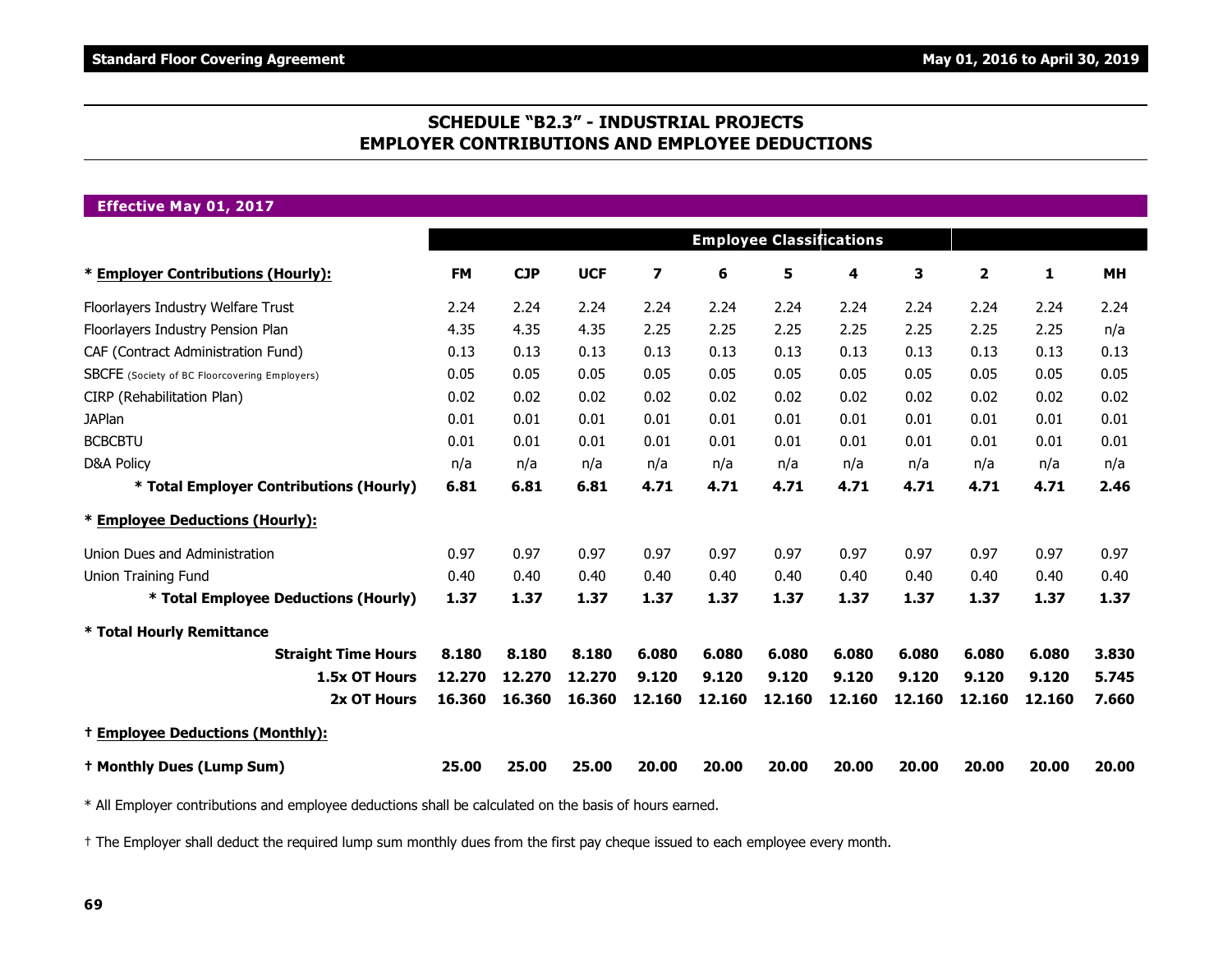### **SCHEDULE "B2.4" - INDUSTRIAL PROJECTS EMPLOYER CONTRIBUTIONS AND EMPLOYEE DEDUCTIONS**

#### **Effective November 26, 2017 - REVISED**

|                                                      |           |            |            |        |        | <b>Employee Classifications</b> |        |        |        |        |           |
|------------------------------------------------------|-----------|------------|------------|--------|--------|---------------------------------|--------|--------|--------|--------|-----------|
| * Employer Contributions (Hourly):                   | <b>FM</b> | <b>CJP</b> | <b>UCF</b> | 7      | 6      | 5                               | 4      | 3      | 2      | 1      | <b>MH</b> |
| Floorlayers Industry Welfare Trust                   | 2.24      | 2.24       | 2.24       | 2.24   | 2.24   | 2.24                            | 2.24   | 2.24   | 2.24   | 2.24   | 2.24      |
| Floorlayers Industry Pension Plan                    | 4.35      | 4.35       | 4.35       | 2.25   | 2.25   | 2.25                            | 2.25   | 2.25   | 2.25   | 2.25   | n/a       |
| CAF (Contract Administration Fund)                   | 0.13      | 0.13       | 0.13       | 0.13   | 0.13   | 0.13                            | 0.13   | 0.13   | 0.13   | 0.13   | 0.13      |
| <b>SBCFE</b> (Society of BC Floorcovering Employers) | 0.01      | 0.01       | 0.01       | 0.01   | 0.01   | 0.01                            | 0.01   | 0.01   | 0.01   | 0.01   | 0.01      |
| CIRP (Rehabilitation Plan)                           | 0.02      | 0.02       | 0.02       | 0.02   | 0.02   | 0.02                            | 0.02   | 0.02   | 0.02   | 0.02   | 0.02      |
| <b>JAPlan</b>                                        | 0.01      | 0.01       | 0.01       | 0.01   | 0.01   | 0.01                            | 0.01   | 0.01   | 0.01   | 0.01   | 0.01      |
| <b>BCBCBTU</b>                                       | 0.05      | 0.05       | 0.05       | 0.05   | 0.05   | 0.05                            | 0.05   | 0.05   | 0.05   | 0.05   | 0.05      |
| <b>D&amp;A Policy</b>                                | 0.01      | 0.01       | 0.01       | 0.01   | 0.01   | 0.01                            | 0.01   | 0.01   | 0.01   | 0.01   | 0.01      |
| * Total Employer Contributions (Hourly)              | 6.82      | 6.82       | 6.82       | 4.72   | 4.72   | 4.72                            | 4.72   | 4.72   | 4.72   | 4.72   | 2.47      |
| * Employee Deductions (Hourly):                      |           |            |            |        |        |                                 |        |        |        |        |           |
| Union Dues and Administration                        | 0.97      | 0.97       | 0.97       | 0.97   | 0.97   | 0.97                            | 0.97   | 0.97   | 0.97   | 0.97   | 0.97      |
| <b>Union Training Fund</b>                           | 0.40      | 0.40       | 0.40       | 0.40   | 0.40   | 0.40                            | 0.40   | 0.40   | 0.40   | 0.40   | 0.40      |
| * Total Employee Deductions (Hourly)                 | 1.37      | 1.37       | 1.37       | 1.37   | 1.37   | 1.37                            | 1.37   | 1.37   | 1.37   | 1.37   | 1.37      |
| * Total Hourly Remittance                            |           |            |            |        |        |                                 |        |        |        |        |           |
| <b>Straight Time Hours</b>                           | 8.190     | 8.190      | 8.190      | 6.090  | 6.090  | 6.090                           | 6.090  | 6.090  | 6.090  | 6.090  | 3.840     |
| 1.5x OT Hours                                        | 12.285    | 12.285     | 12.285     | 9.135  | 9.135  | 9.135                           | 9.135  | 9.135  | 9.135  | 9.135  | 5.760     |
| 2x OT Hours                                          | 16,380    | 16,380     | 16,380     | 12.180 | 12.180 | 12.180                          | 12.180 | 12.180 | 12.180 | 12.180 | 7.680     |
| <sup>+</sup> Employee Deductions (Monthly):          |           |            |            |        |        |                                 |        |        |        |        |           |
| <sup>†</sup> Monthly Dues (Lump Sum)                 | 25.00     | 25.00      | 25.00      | 20.00  | 20.00  | 20.00                           | 20.00  | 20.00  | 20.00  | 20.00  | 20.00     |

\* All Employer contributions and employee deductions shall be calculated on the basis of hours earned.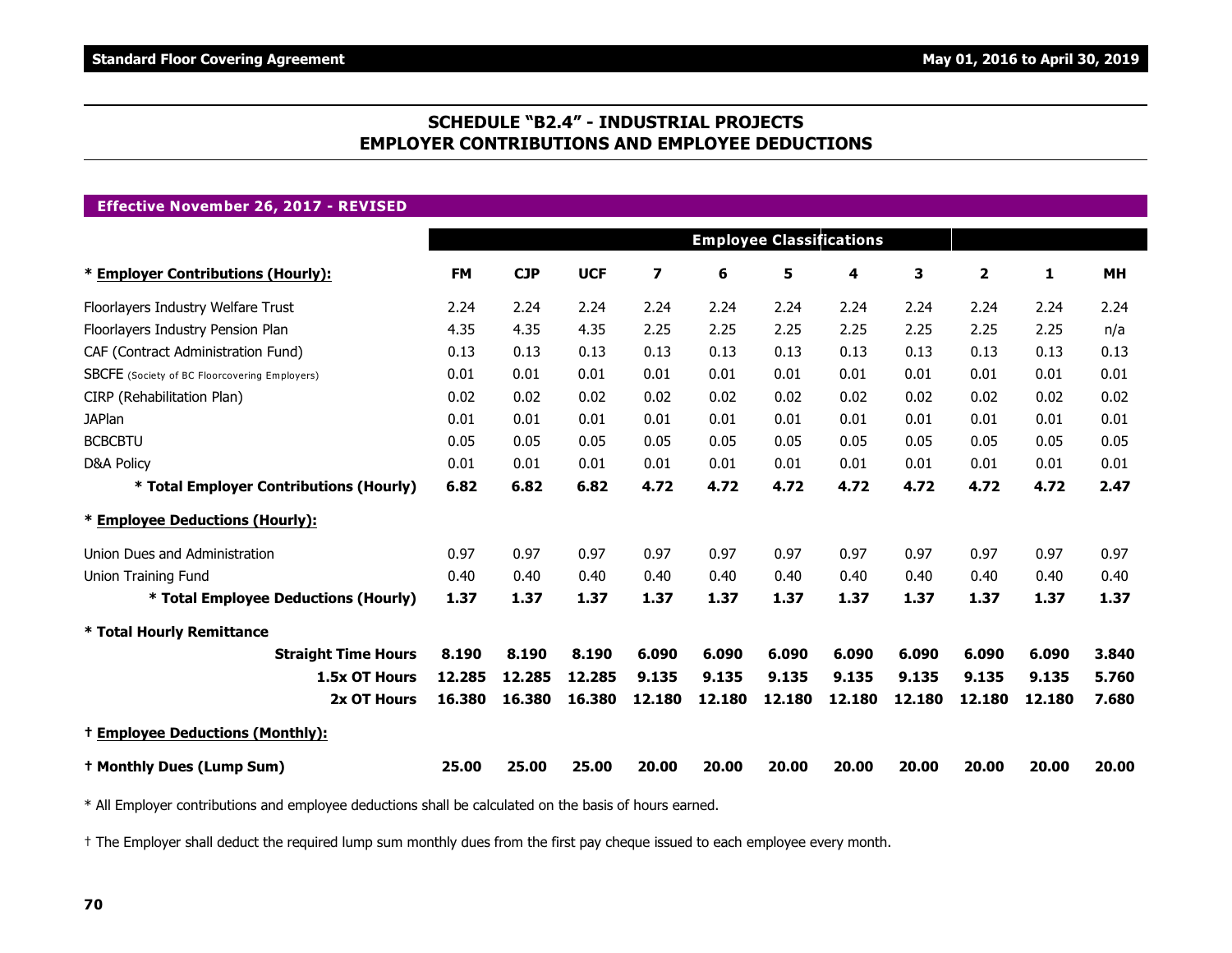### **SCHEDULE "B2.5" - INDUSTRIAL PROJECTS EMPLOYER CONTRIBUTIONS AND EMPLOYEE DEDUCTIONS**

**Effective May 01, 2018**

|                                               |           |            |            |                         |        | <b>Employee Classifications</b> |        |        |        |        |           |
|-----------------------------------------------|-----------|------------|------------|-------------------------|--------|---------------------------------|--------|--------|--------|--------|-----------|
| * Employer Contributions (Hourly):            | <b>FM</b> | <b>CJP</b> | <b>UCF</b> | $\overline{\mathbf{z}}$ | 6      | 5                               | 4      | 3      | 2      | 1      | <b>MH</b> |
| Floorlayers Industry Welfare Trust            | 2.24      | 2.24       | 2.24       | 2.24                    | 2.24   | 2.24                            | 2.24   | 2.24   | 2.24   | 2.24   | 2.24      |
| Floorlayers Industry Pension Plan             | 4.35      | 4.35       | 4.35       | 2.25                    | 2.25   | 2.25                            | 2.25   | 2.25   | 2.25   | 2.25   | n/a       |
| CAF (Contract Administration Fund)            | 0.13      | 0.13       | 0.13       | 0.13                    | 0.13   | 0.13                            | 0.13   | 0.13   | 0.13   | 0.13   | 0.13      |
| SBCFE (Society of BC Floorcovering Employers) | 0.01      | 0.01       | 0.01       | 0.01                    | 0.01   | 0.01                            | 0.01   | 0.01   | 0.01   | 0.01   | 0.01      |
| CIRP (Rehabilitation Plan)                    | 0.02      | 0.02       | 0.02       | 0.02                    | 0.02   | 0.02                            | 0.02   | 0.02   | 0.02   | 0.02   | 0.02      |
| <b>JAPlan</b>                                 | n/a       | n/a        | n/a        | n/a                     | n/a    | n/a                             | n/a    | n/a    | n/a    | n/a    | n/a       |
| <b>BCBCBTU</b>                                | 0.05      | 0.05       | 0.05       | 0.05                    | 0.05   | 0.05                            | 0.05   | 0.05   | 0.05   | 0.05   | 0.05      |
| <b>D&amp;A Policy</b>                         | 0.01      | 0.01       | 0.01       | 0.01                    | 0.01   | 0.01                            | 0.01   | 0.01   | 0.01   | 0.01   | 0.01      |
| * Total Employer Contributions (Hourly)       | 6.81      | 6.81       | 6.81       | 4.71                    | 4.71   | 4.71                            | 4.71   | 4.71   | 4.71   | 4.71   | 2.46      |
| * Employee Deductions (Hourly):               |           |            |            |                         |        |                                 |        |        |        |        |           |
| Union Dues and Administration                 | 0.97      | 0.97       | 0.97       | 0.97                    | 0.97   | 0.97                            | 0.97   | 0.97   | 0.97   | 0.97   | 0.97      |
| Union Training Fund                           | 0.40      | 0.40       | 0.40       | 0.40                    | 0.40   | 0.40                            | 0.40   | 0.40   | 0.40   | 0.40   | 0.40      |
| * Total Employee Deductions (Hourly)          | 1.37      | 1.37       | 1.37       | 1.37                    | 1.37   | 1.37                            | 1.37   | 1.37   | 1.37   | 1.37   | 1.37      |
| * Total Hourly Remittance                     |           |            |            |                         |        |                                 |        |        |        |        |           |
| <b>Straight Time Hours</b>                    | 8.180     | 8.180      | 8.180      | 6.080                   | 6.080  | 6.080                           | 6.080  | 6.080  | 6.080  | 6.080  | 3.830     |
| 1.5x OT Hours                                 | 12.270    | 12.270     | 12.270     | 9.120                   | 9.120  | 9.120                           | 9.120  | 9.120  | 9.120  | 9.120  | 5.745     |
| 2x OT Hours                                   | 16,360    | 16.360     | 16.360     | 12.160                  | 12.160 | 12.160                          | 12.160 | 12.160 | 12.160 | 12.160 | 7.660     |
| <sup>+</sup> Employee Deductions (Monthly):   |           |            |            |                         |        |                                 |        |        |        |        |           |
| <sup>†</sup> Monthly Dues (Lump Sum)          | 25.00     | 25.00      | 25.00      | 20,00                   | 20.00  | 20.00                           | 20.00  | 20,00  | 20.00  | 20.00  | 20.00     |

\* All Employer contributions and employee deductions shall be calculated on the basis of hours earned.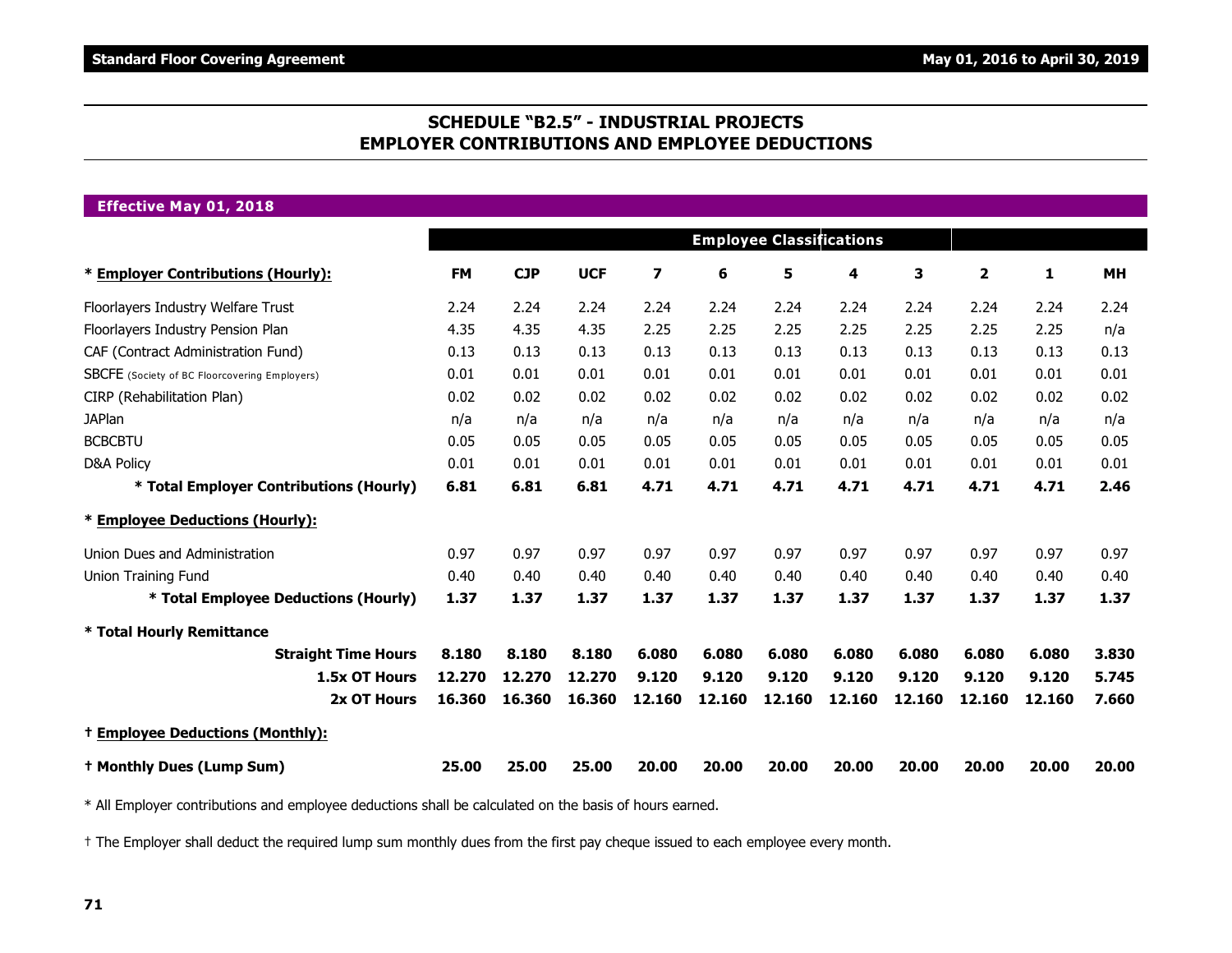**DEFINITIONS AND ABBREVIATIONS**

# **APPENDIX "A" PAGE 1 OF 3**

## The following definitions and abbreviations shall be applicable to the interpretation of this Agreement.

### **1. BCBCBTU**

Bargaining Council of British Columbia Building Trade Unions

## **2. BCRCC**

British Columbia Regional Council of Carpenters

## **3. BCBT**

BC Building Trades (the British Columbia and Yukon Territory Building and Construction Trades Council)

### **4. CLR**

Construction Labour Relations Association of B.C.

### **5. CSA**

Canadian Standards Association

### **6. Employee**

Any individual who is a member of the Union, and/or such other person, employed by the Employer under the terms of this Agreement.

### **7. Employer**

- **(a)** Any individual, business, partnership, company, corporation, or other similar entity, signatory to this Agreement.
- **(b)** Where the term Employer is used within this Agreement, and the context of such usage makes it appropriate and logical to regard this term as a reference to a person, as opposed to a legal entity, then such usage shall be considered to refer to an authorized representative of the Employer.

### **8. Gender**

Wherever the words "man", "men", "he" or "his" are utilized in this Agreement they shall be considered to apply equally to both genders (i.e. male and female).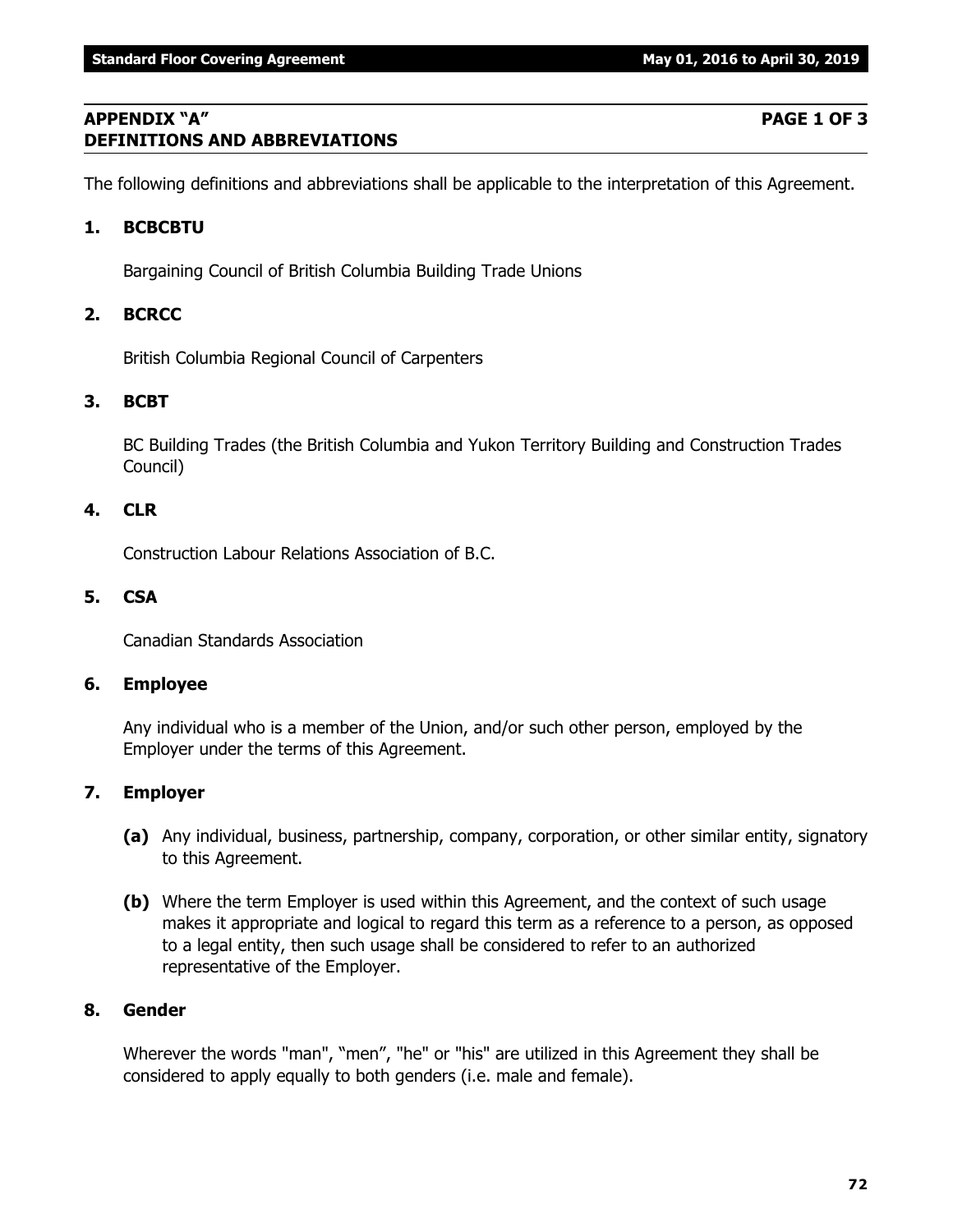**Standard Floor Covering Agreement May 01, 2016 to April 30, 2019** 

### **APPENDIX "A" PAGE 2 OF 3 DEFINITIONS AND ABBREVIATIONS**

The following definitions and abbreviations shall be applicable to the interpretation of this Agreement.

## **9. Hours Earned and Hours Worked**

| (a) 1 straight time hour              | $= 1$ hour earned             | $= 1$ hour worked |
|---------------------------------------|-------------------------------|-------------------|
| (b) 1 time and one-half overtime hour | $= 1\frac{1}{2}$ hours earned | $= 1$ hour worked |
| (c) 1 double time overtime hour       | $= 2$ hours earned            | $= 1$ hour worked |

## **10. Industrial Construction**

Shall include production plants such as pulp mills; chemical plants; refineries, including the transmission facilities; metre pumping; compressor stations; munitions plants; mines; power generating plants; bulk loading terminals; dams; breweries; and any/all other projects which are mutually agreed to by the Parties.

## **11. LRB**

British Columbia Labour Relations Board

## **12. Local**

An affiliated Local of the Union.

## **13. Local Resident Employee**

An employee who resides within one hundred (100) road kilometres of the project or, where ferry travel is involved, within seventy-five (75) minutes travel time, including ferry travel and road kilometres.

## **14. Lower Mainland/Fraser Valley**

Inclusive of West Vancouver to the west, Chilliwack to the east, and all cities, towns, municipalities, villages, communities, etc. in between.

## **15. SBCFE**

Society of BC Floorcovering Employers

## **16. UBCJA**

United Brotherhood of Carpenters and Joiners of America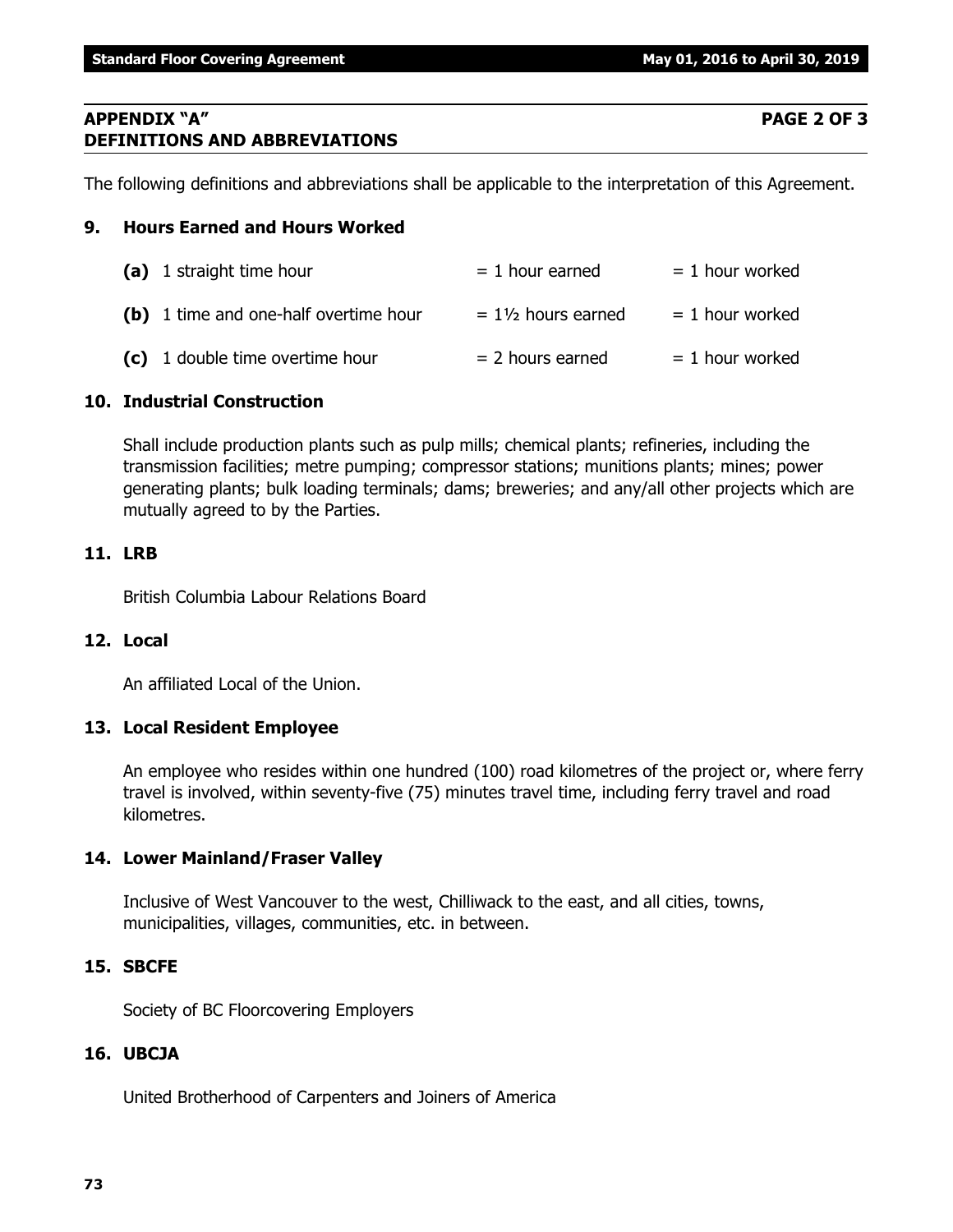# **APPENDIX "A" PAGE 3 OF 3 DEFINITIONS AND ABBREVIATIONS**

The following definitions and abbreviations shall be applicable to the interpretation of this Agreement.

## **17. Union**

- **(a)** Floorlayers' Union Local 1541 (UBCJA)
- **(b)** Where the term Union is used within this Agreement, and the context of such usage makes it appropriate and logical to regard this term as a reference to a person, as opposed to a legal entity, then such usage shall be considered to refer to an authorized representative of the Union.

## **18. WSBC**

WorkSafe BC (the Workers' Compensation Board of BC)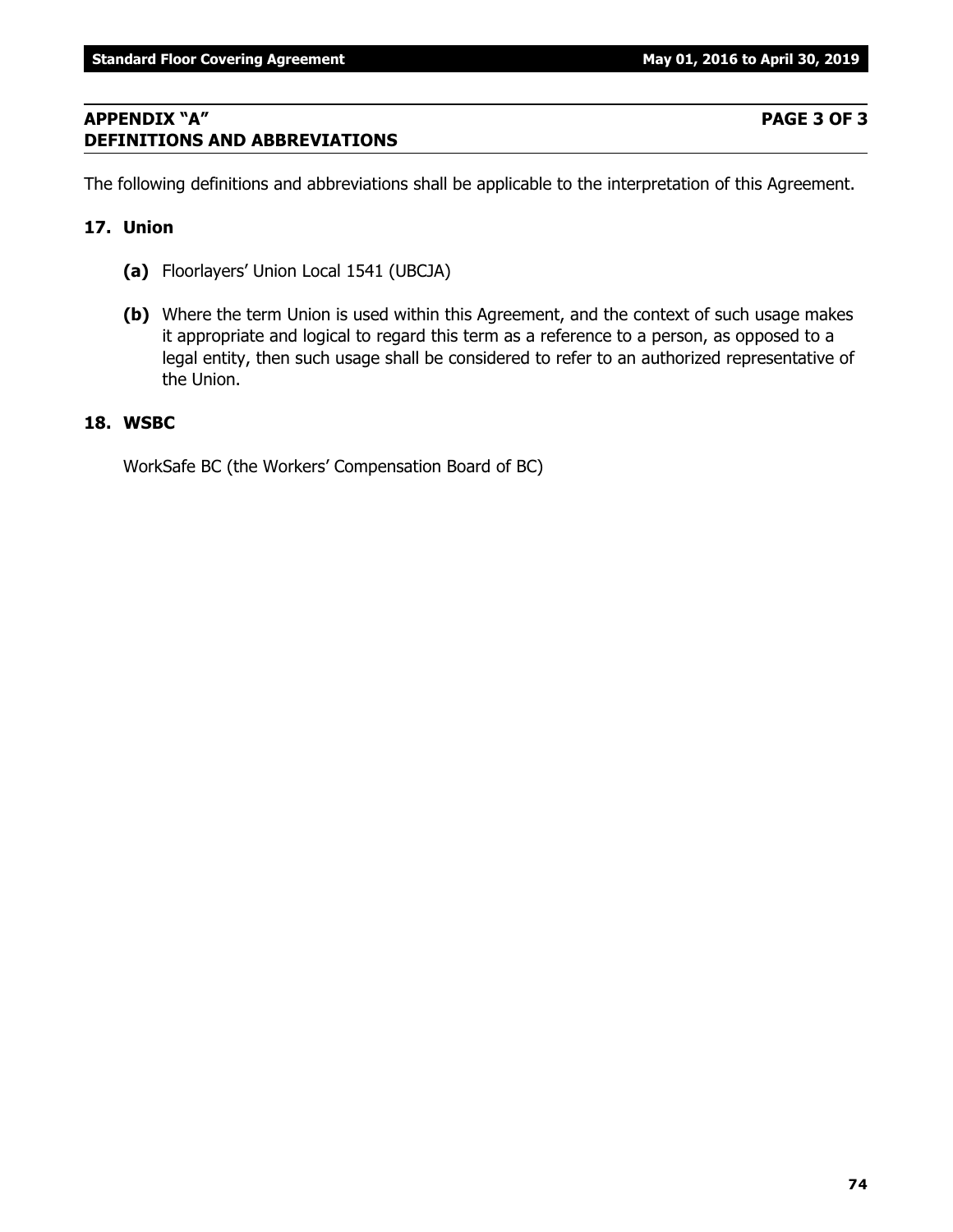# **APPENDIX "B" PAGE 1 OF 2 SCHEDULE OF STATUTORY HOLIDAYS**

The following schedule of statutory holidays shall be applicable to the interpretation of this Agreement.

## **1. 2016**

| New Years' Day       |
|----------------------|
| <b>Family Day</b>    |
| Good Friday          |
| Easter Monday        |
| Victoria Day         |
| Canada Day           |
| Friday before BC Day |
|                      |

 $BC$  Day Monday, Aug.  $1<sup>st</sup>$  $*$  Friday before Labour Day Friday, Sept.  $2^{nd}$ Labour Day Monday, Sept. 5<sup>th</sup> Monday, Sept. 5<sup>th</sup> Monday, Sept. 5<sup>th</sup> Thanksgiving Day Monday, Oct.  $10<sup>th</sup>$  Monday, Oct.  $10<sup>th</sup>$ Remembrance Day **Friday, Nov.** 11<sup>th</sup> Friday, Nov. 11<sup>th</sup> Friday, Nov. 11<sup>th</sup> Christmas Day **Sunday, Dec. 25<sup>th</sup> Monday, Dec. 26<sup>th</sup>** Monday, Dec. 26<sup>th</sup> Boxing Day **Monday, Dec. 26<sup>th</sup> Tuesday, Dec. 27<sup>th</sup>** 

# **2. 2017**

Statutory Holiday **Actual Date** Actual Date **Conserved Date** Observed Date

New Years' Day  $Sunday, Jan. 1<sup>st</sup>$  Monday, Jan.  $2<sup>nd</sup>$ 

Family Day **Monday, Feb. 13<sup>th</sup> Monday, Feb 13<sup>th</sup>** Monday, Feb 13<sup>th</sup> Good Friday **Friday**, Apr. 14<sup>th</sup> Friday, Apr. 14<sup>th</sup> Friday, Apr. 14<sup>th</sup> Easter Monday **Monday, Apr. 17th** Monday, Apr. 17th Monday, Apr. 17th Victoria Day  $N$ onday, May 22<sup>nd</sup> Monday, May 22<sup>nd</sup> Monday, May 22<sup>nd</sup> Canada Day  $\qquad \qquad \qquad \qquad$  Saturday, July 1<sup>st</sup>  $\qquad \qquad \qquad$  Monday, July 3<sup>rd</sup> Friday before BC Day **Friday, Aug. 4<sup>th</sup> Friday, Aug. 4<sup>th</sup> Friday, Aug. 4<sup>th</sup>**  $BC$  Day Monday, Aug. 7<sup>th</sup>  $*$  Friday before Labour Day Friday, Sept.  $1<sup>st</sup>$ Labour Day Monday, Sept. 4<sup>th</sup> Monday, Sept. 4<sup>th</sup> Monday, Sept. 4<sup>th</sup> Thanksgiving Day Monday, Oct. 9th Remembrance Day  $S$  Saturday, Nov.  $11<sup>th</sup>$  Monday, Nov.  $13<sup>th</sup>$ Christmas Day  $\sim$  Monday, Dec. 25<sup>th</sup> Monday, Dec. 25<sup>th</sup> Monday, Dec. 25<sup>th</sup> Boxing Day Tuesday, Dec. 26<sup>th</sup> Tuesday, Dec. 26<sup>th</sup> Tuesday, Dec. 26<sup>th</sup>

Friday, Jan.  $1<sup>st</sup>$ Monday, Feb.  $8<sup>th</sup>$ Friday, Mar.  $25<sup>th</sup>$  Friday, Mar.  $25<sup>th</sup>$ Monday, Mar.  $28<sup>th</sup>$  Monday, Mar.  $28<sup>th</sup>$ Monday, May  $23<sup>rd</sup>$  Monday, May  $23<sup>rd</sup>$ Friday, July  $1^{st}$  Friday, July  $1^{st}$ Friday, July  $29<sup>th</sup>$  Friday, July  $29<sup>th</sup>$ 

### Statutory Holiday **Actual Date** Actual Date **Conserved Date** Observed Date

Friday, Jan.  $1<sup>st</sup>$ 

Monday, Feb 8th Monday, Aug. 1st Friday, Sept. 2<sup>nd</sup>

- Monday, Aug. 7th Friday, Sept. 1st Monday, Oct. 9th
- \* Notwithstanding Article 4.503 (a), the Friday before Labour Day may be floated on any commercial, institutional and/or residential project(s) and the day therefore worked at straight time rates, with an alternate day scheduled to be taken off as mutually agreed between the Employer and the employee. The Friday before Labour Day may not be floated on an industrial project.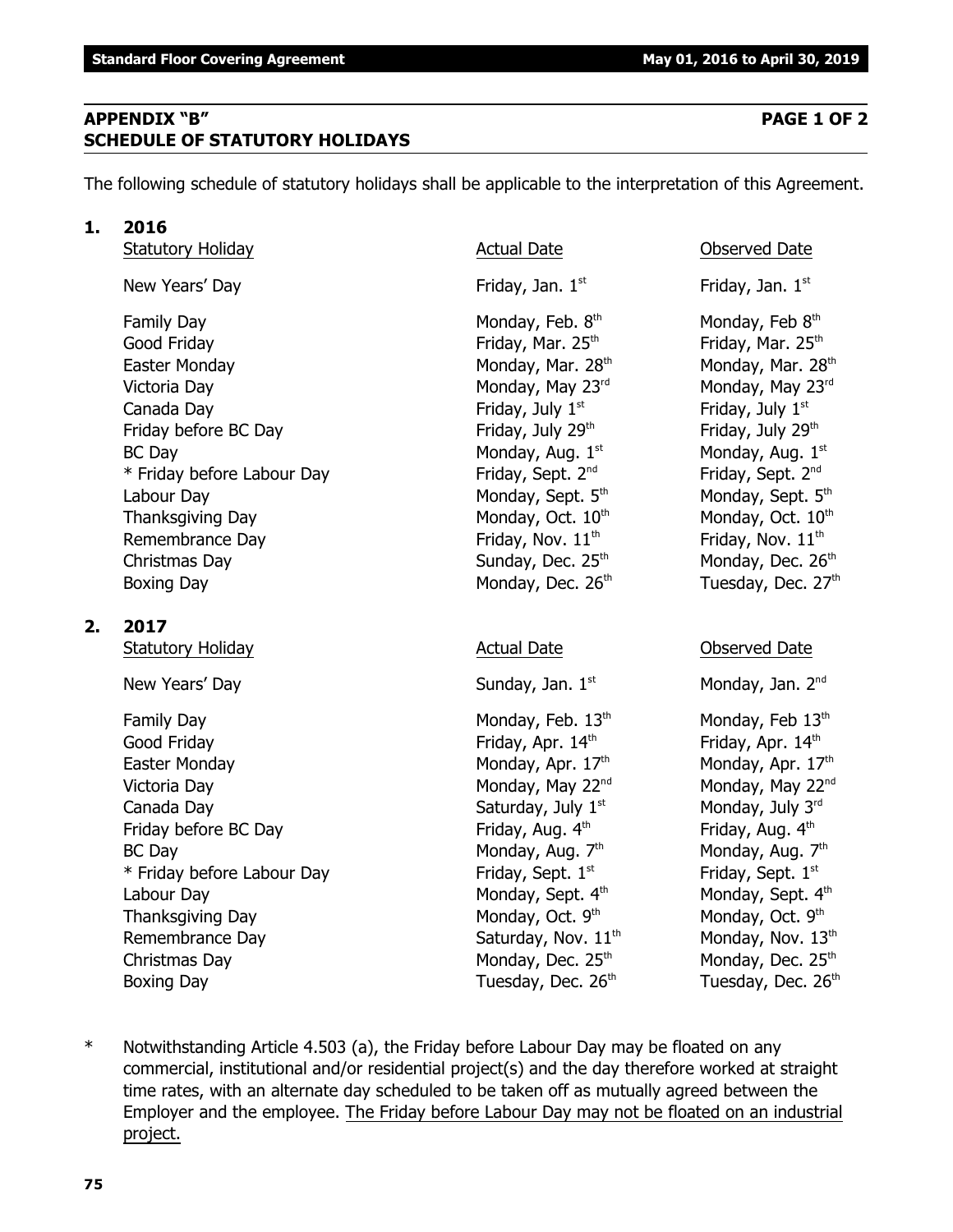# **APPENDIX "B" PAGE 2 OF 2 SCHEDULE OF STATUTORY HOLIDAYS**

The following schedule of statutory holidays shall be applicable to the interpretation of this Agreement.

# **3. 2018**

Statutory Holiday **Actual Date Actual Date Consumersi** Observed Date

Family Day **Monday, Feb. 12<sup>th</sup>** Monday, Feb. 12<sup>th</sup> Monday, Feb. 12<sup>th</sup> Good Friday **Friday** Friday, Mar. 30<sup>th</sup> Friday, Mar. 30<sup>th</sup> Friday, Mar. 30<sup>th</sup> Easter Monday **Monday, Apr. 2<sup>nd</sup> Monday, Apr. 2<sup>nd</sup> Monday, Apr. 2<sup>nd</sup> Monday, Apr. 2<sup>nd</sup>** Victoria Day  $\blacksquare$  Monday, May 21st  $\blacksquare$  Monday, May 21st  $\blacksquare$  Monday, May 21st Canada Day  $\qquad \qquad \qquad \qquad$  Sunday, July 1st  $\qquad \qquad \qquad$  Monday, July 2<sup>nd</sup> Friday before BC Day **Friday, Aug. 3<sup>rd</sup> Friday, Aug. 3<sup>rd</sup> Friday, Aug. 3<sup>rd</sup> Friday, Aug. 3<sup>rd</sup>** BC Day Monday, Aug. 6th \* Friday before Labour Day Friday, Aug. 31 $^{\rm st}$  Friday, Aug. 31 $^{\rm st}$  Friday, Aug. 31 $^{\rm st}$ Labour Day Monday, Sept. 3rd Monday, Sept. 3rd Monday, Sept. 3rd Thanksgiving Day  $M$ onday, Oct.  $8<sup>th</sup>$ Remembrance Day  $Sunday$ , Nov.  $11<sup>th</sup>$  Monday, Nov.  $12<sup>th</sup>$ Christmas Day **Tuesday, Dec. 25<sup>th</sup> Tuesday, Dec. 25<sup>th</sup> Tuesday, Dec. 25<sup>th</sup>** Boxing Day **Bridge Community Community** Wednesday, Dec. 26<sup>th</sup> Wednesday, Dec. 26<sup>th</sup>

# **4. 2019**

Statutory Holiday **Actual Date** Actual Date **Conserved Date** Observed Date

New Years' Day  $\qquad \qquad$  Tuesday, Jan.  $1^{st}$  Tuesday, Jan.  $1^{st}$ 

Family Day **Monday, Feb 11<sup>th</sup>** Monday, Feb 11<sup>th</sup> Monday, Feb 11<sup>th</sup> Good Friday **Friday**, Apr. 19<sup>th</sup> Friday, Apr. 19<sup>th</sup> Friday, Apr. 19<sup>th</sup> Easter Monday **Monday, Apr. 22<sup>nd</sup> Monday, Apr. 22**<sup>nd</sup> Monday, Apr. 22<sup>nd</sup> Victoria Day  $V$ ictoria Day  $M$ onday, May 20<sup>th</sup>  $M$ onday, May 20<sup>th</sup> Canada Day **Monday, July 1<sup>st</sup> Monday, July 1** Monday, July 1<sup>st</sup> Friday before BC Day **Friday, Aug. 2<sup>nd</sup> Friday, Aug. 2<sup>nd</sup> Friday, Aug. 2<sup>nd</sup> Riday, Aug. 2<sup>nd</sup>** BC Day Monday, Aug. 5th  $*$  Friday before Labour Day Friday, Aug. 30<sup>th</sup> Friday, Aug. 30<sup>th</sup> Labour Day Monday, Sept. 2<sup>nd</sup> Monday, Sept. 2<sup>nd</sup> Monday, Sept. 2<sup>nd</sup> Monday, Sept. 2<sup>nd</sup> Thanksgiving Day Monday, Oct.  $14<sup>th</sup>$  Monday, Oct.  $14<sup>th</sup>$  Monday, Oct.  $14<sup>th</sup>$ Remembrance Day Monday, Nov.  $11<sup>th</sup>$  Monday, Nov.  $11<sup>th</sup>$ Christmas Day **Mathem Christmas Day Christmas Day Christmas Day Area** Wednesday, Dec. 25<sup>th</sup> Wednesday, Dec. 25<sup>th</sup> Boxing Day Thursday, Dec. 26<sup>th</sup> Thursday, Dec. 26<sup>th</sup> Thursday, Dec. 26<sup>th</sup>

New Years' Day  $\blacksquare$  Monday, Jan. 1st  $\blacksquare$  Monday, Jan. 1st structure  $\blacksquare$  Monday, Jan. 1st

Monday, Aug. 6<sup>th</sup> Monday, Oct. 8<sup>th</sup>

- Monday, Aug. 5th
- \* Notwithstanding Article 4.503 (a), the Friday before Labour Day may be floated on any commercial, institutional and/or residential project(s) and the day therefore worked at straight time rates, with an alternate day scheduled to be taken off as mutually agreed between the Employer and the employee. The Friday before Labour Day may not be floated on an industrial project.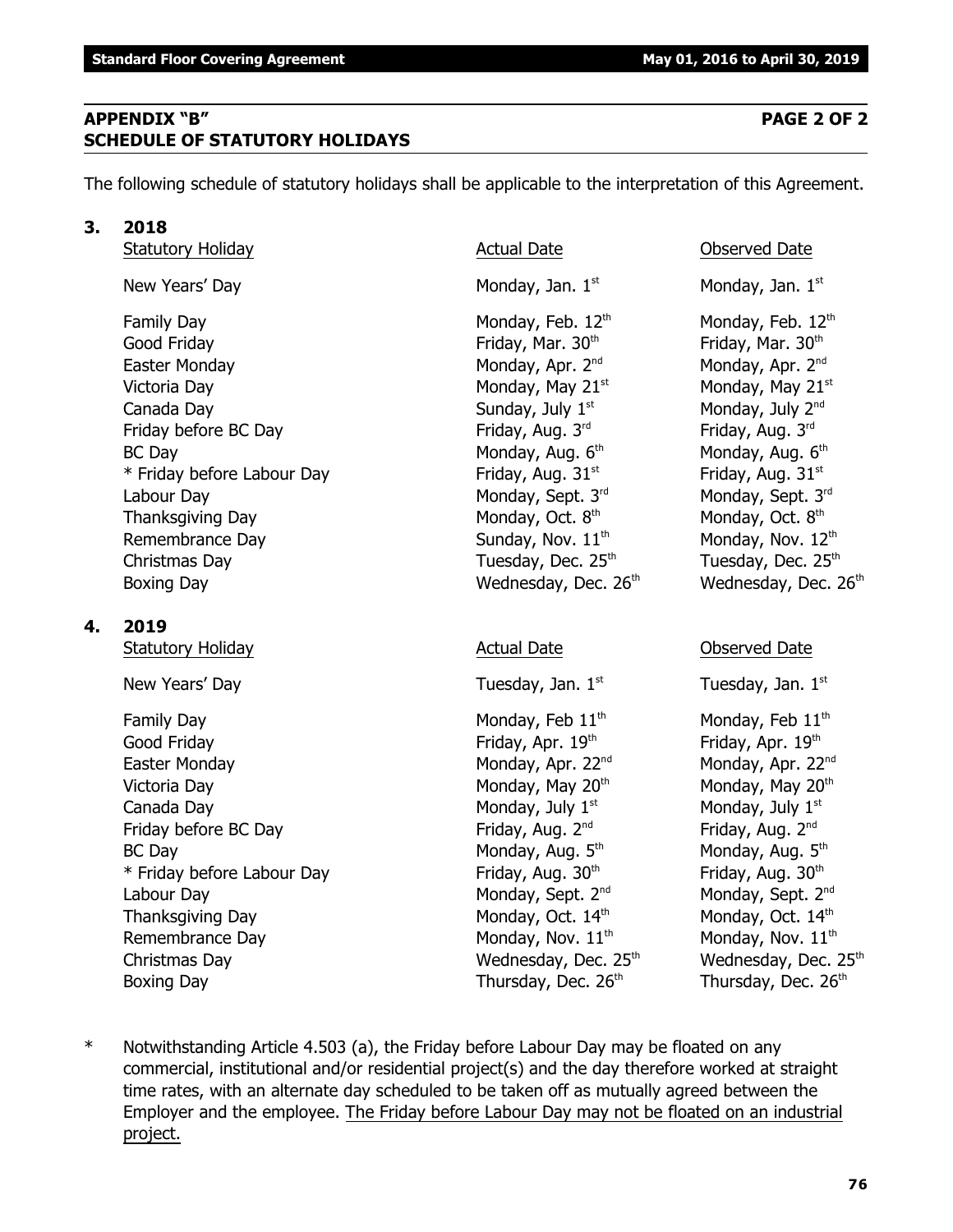# **APPENDIX "C" PAGE 1 OF 1 SCHEDULE OF TRAVEL ALLOWANCE AMOUNTS**

# **A. Application**

The following schedule of travel allowance amounts shall govern the daily travel allowance amounts payable in accordance with Article 7.102 (b) of this Agreement, the initial and terminal travel allowance amounts payable in accordance with Article 7.201 (a) of the Industrial Addendum, the daily travel allowance amounts payable in accordance with Article 7.301 Option #2 (b) (ii) of the Industrial Addendum, and the project transfer travel allowance amounts payable in accordance with Article 8.200 of this Agreement. Refer also to item B. below.

# Effective

| January 01, 2016 | First 5,000 road kilometres actually driven $=$<br>All additional road kilometres actually driven = | \$0.54 per road kilometre<br>\$0.48 per road kilometre |
|------------------|-----------------------------------------------------------------------------------------------------|--------------------------------------------------------|
| January 01, 2017 | First 5,000 road kilometres actually driven $=$<br>All additional road kilometres actually driven = | \$0.54 per road kilometre<br>\$0.48 per road kilometre |
| January 01, 2018 | First 5,000 road kilometres actually driven $=$<br>All additional road kilometres actually driven = | \$0.55 per road kilometre<br>\$0.49 per road kilometre |

### **B. Annual Adjustments**

The foregoing schedule of travel allowance amounts shall be subject to annual adjustments throughout the duration of this Agreement. Notwithstanding any/all contrary provisions of this Agreement, the effective "per road kilometre" amounts which shall be payable pursuant to Article 7.102 (b) of this Agreement, Article 7.201 (a) of the Industrial Addendum, Article 7.301 Option #2 (b) (ii) of the Industrial Addendum, and Article 8.200 of this Agreement shall be the maximum allowable tax-free rate for mileage expense reimbursement as published annually by the Canada Revenue Agency.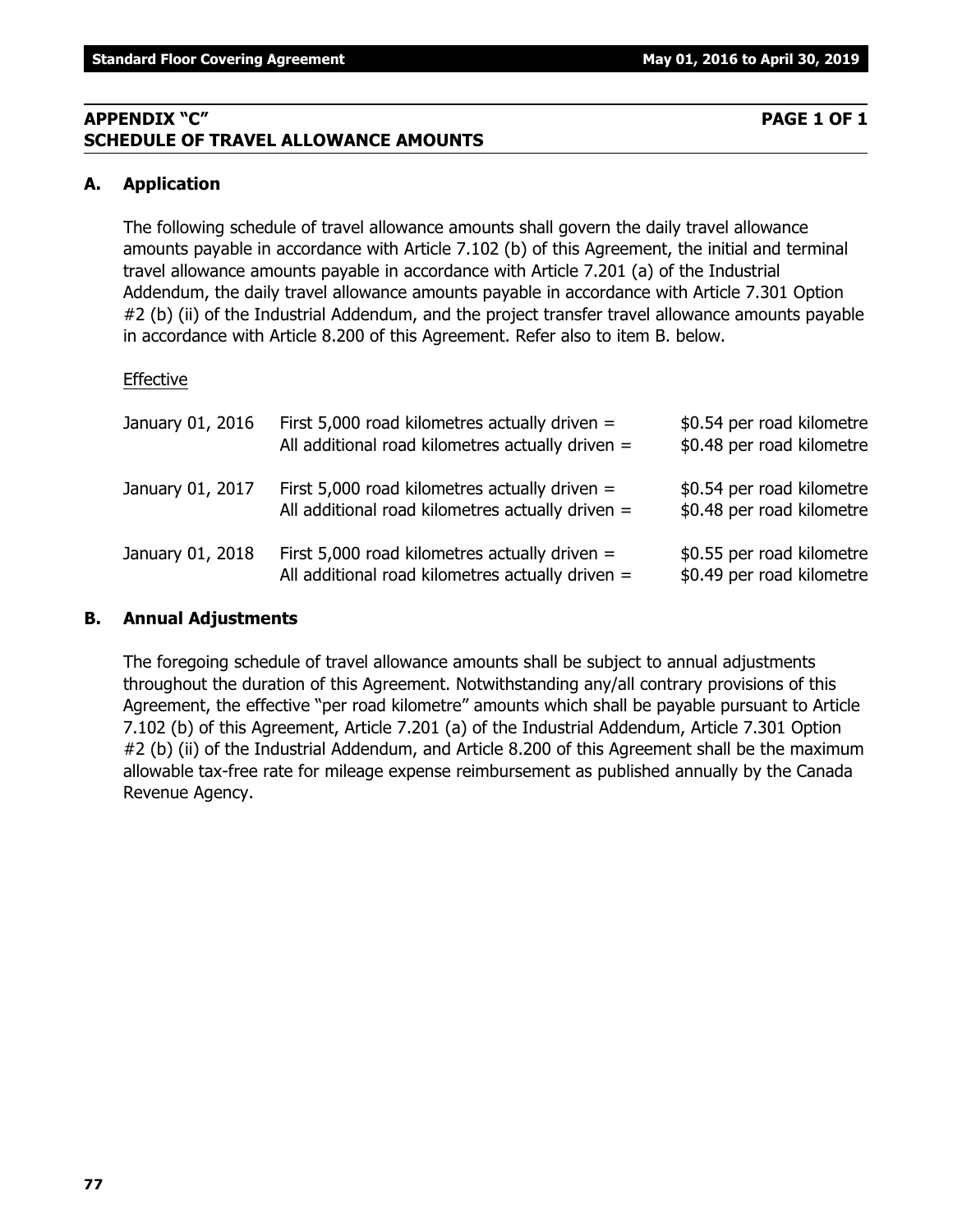## **APPENDIX "D" PAGE 1 OF 1 SEASONAL HARDWOOD SUBCONTRACTING**

The Parties hereby agree that the following terms and conditions shall supercede any/all contrary application and/or interpretation of this Agreement.

**A. Whereas** the Parties agree within Article 3.302 (b) of this Agreement that the Employer shall not award work to an eligible non-signatory subcontractor except on an authorized project(s) as follows.

| Residential - Province Wide       | Authorized     |
|-----------------------------------|----------------|
| Commercial - Province Wide        | Authorized     |
| Institutional - "Out of Town"     | Authorized     |
| Institutional - Not "Out of Town" | Not Authorized |
| Industrial - Province Wide        | Not Authorized |

- **B. And Whereas** the Parties further agree that work performed on school gymnasium hardwood floors (the "Work") is included within the definition of an Institutional project and would therefore be designated as "Not Authorized" unless the project was located "Out of Town".
- **C. And Whereas** the Parties further agree that the Work is a demanding and niche sector of the industry which requires specialized skills, ability and expertise.
- **D. And Whereas** the Parties further agree that the Work is almost exclusively undertaken during Spring Break (dates may vary from year to year), Winter/Christmas Break (dates may vary from year to year), and/or the period June 15 through Labour Day annually ("Seasonal").
- **E. And Whereas** the Parties further agree that there are insufficient Union members available for dispatch who possess the necessary specialized skills, ability and expertise to fulfill the peak labour requirements created by the Seasonal nature of the Work.
- **F. Now Therefore** the Parties agree that Article 3.302 (b) shall be amended when the Work is performed on a Seasonal basis as follows.

| Residential - Province Wide                          | Authorized                             |
|------------------------------------------------------|----------------------------------------|
| Commercial - Province Wide                           | Authorized                             |
| Institutional - "Out of Town"                        | Authorized                             |
| School Gymnasium Hardwood Floors - Not "Out of Town" | Authorized<br>on a Seasonal Basis Only |
| All Other Institutional - Not "Out of Town"          | Not Authorized                         |
| Industrial - Province Wide                           | Not Authorized                         |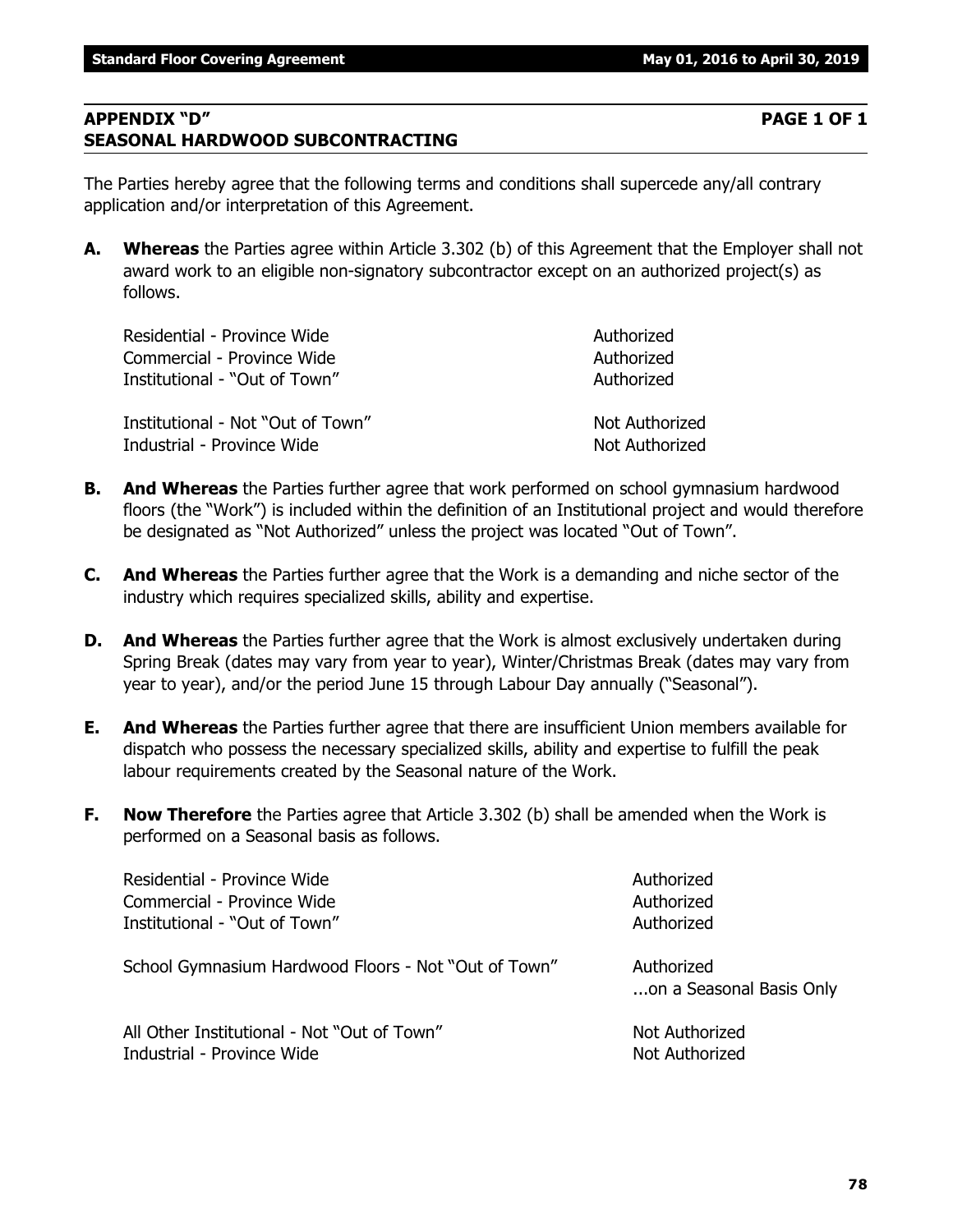# **APPENDIX "E" PAGE 1 OF 2 SCOPE OF WORK AND TRADE JURISDICTION**

The following scope of work represents the Union's work jurisdiction claim. Notwithstanding the foregoing, the JAPlan, as agreed to between the BCBT and CLR, shall be binding upon the Parties, and the Parties agree to abide by the work jurisdiction as may be determined from time to time by the Umpire of the JAPlan.

# **A. Substrate**

Prepare floors by scarifying, filling, leveling, sanding, stripping, encapsulating. Floor leveling including self leveling products, patching or any trowelled, poured or pumped underlayment. Installation of underlayment panels, rigid underlayments, restoration or replacement. Installing specialty sheeting such as suspended sub-floors, fibreglass and cement board. Securing loose and squeaking boards or panels. Using fasteners and adhesive such as staples, nails, screws, wood glue, and construction adhesive. Installation and application of moisture reduction barriers, bonding agents and sealers. Application of epoxy coating. Concrete staining and finishing. The preparation of cracks and expansion joints and other necessary modifications of subfloors to make them receptive for the installation of products.

# **B. Transitions, Trims and Base**

Installation of transitions such as reducers, butt edge strips or any transition required to protect raw edges or to provide transition between surfaces. Installation of trims such as quarter round, shoe moulds, nosings, bullnose pieces, capping. Installation of wall bases composed of vinyl, carpet, rubber and wood. Installation of pre-formed corners. Adhering and fastening wall base. Applying wood filler to nail holes and applying bead of caulking for top of moulding such as base and quarter round.

# **C. Carpet**

Installation of stretch-in, direct glue, upholstery, wall carpet and double bond carpet (rolls and tiles), woven, tufted, fusion-bonded, flocked, needle-punched, wool ,wool polyester blend or any natural or synthetic composition and blend thereof. Installation of walk off mats, tack strips, carpet cushion, adhesives (spray, roll and troweling), seaming tape, hand sewing, proprietary seaming techniques, induction or conventional seaming, binding tape, sealers, stair rods and eyes, area rugs, and runners. Repair carpet by patching, re-stretching, re-tufting, re-adhering (adhesive application by trowel, spray, roller and injecting). Turf, inserts, turf filler (infill) and the work necessary in the total installation and operation of mechanical tools required in the application of artificial turf, energy absorbing pad , and related work operations.

# **D. Resilient**

Installation of resilient flooring either in roll or tile form such as vinyl, rubber, felt back, slip-proof, cork, rotogravure, linoleum, conductive flooring and the installation of grounding strips, pure vinyl, vinyl plank, luxury vinyl tile (LVT), vinyl composite tile (VCT), insets and static dissipative tile (SDT) The application of chemical seam sealers and or heat welding. The application of adhesives such as asphalt emulsion, clear set, conductive, polyurethane, contact tape, contact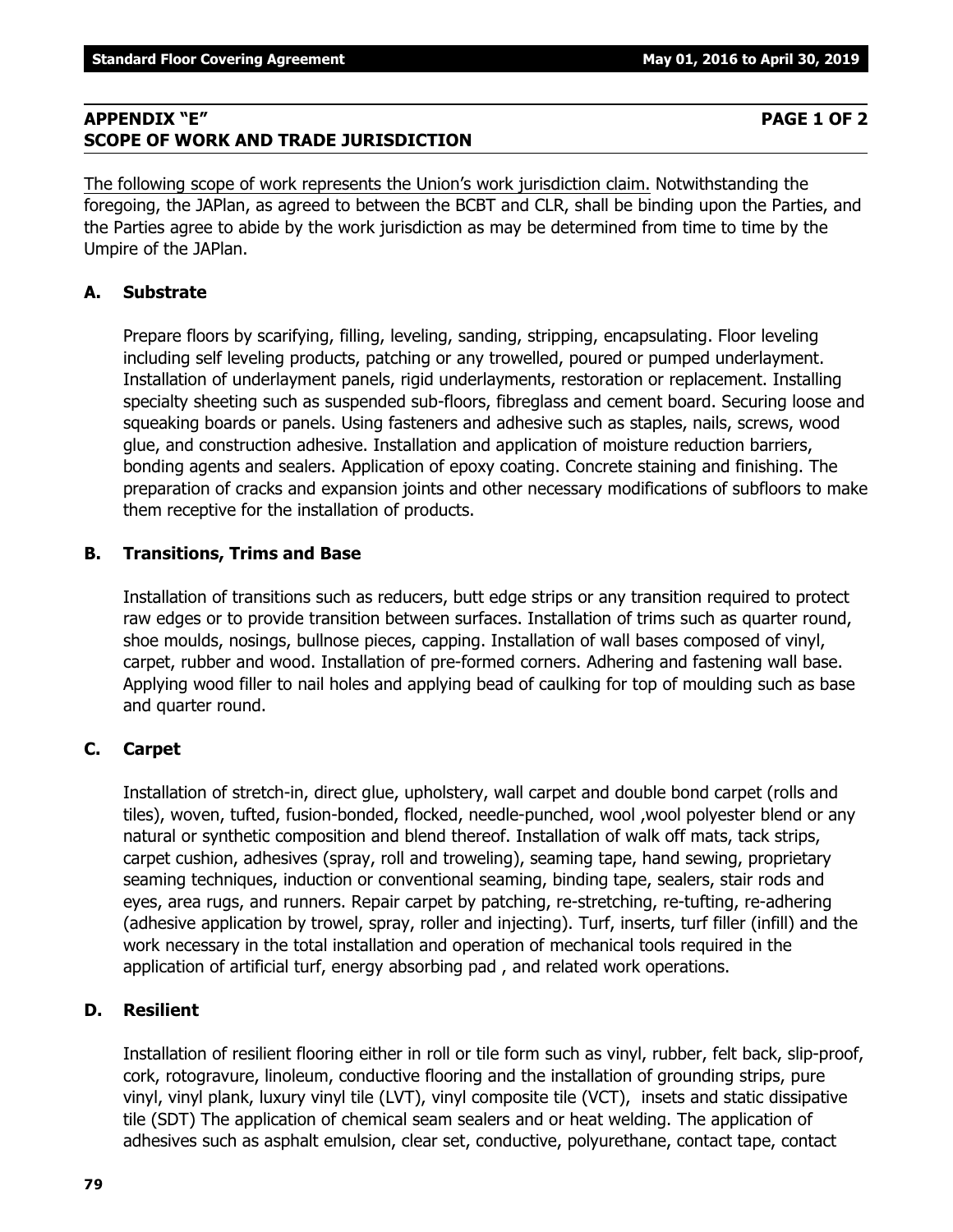### **APPENDIX "E" PAGE 2 OF 2 SCOPE OF WORK AND TRADE JURISDICTION**

### **D. Resilient (continued)**

cement and two-part epoxy using either the spray, roll, trowel or injection methods. Installation of specialty wall covering products such as sheet vinyl and panels. Installing tread, riser and stringer and tactile warning materials. Installing specialty wall coverings using a heat bender. Installation of athletic track materials. Repairing resilient flooring by patching, re-gluing, seam sealing, injecting adhesive and heat welding. Apply caulking.

### **E. Hardwood**

Installation of all wood, pre-finished, unfinished, engineered, solid wood and composites. Flooring including cork, domestic and exotic woods, bamboo, reclaimed woods and laminate. Installation of sound barriers, vapour barriers, felt, asphalt and wax paper using installation methods of either glue down, nail, cleat, stapling or floating. The application of lining and striping such as game lines. Sanding and finishing of wood flooring including filling staining and waxing. Repair and refinish hardwood and laminate flooring.

### **F. General**

The use of tools such as hand cutting, rollers, abrading, sanding, fastening, prying stretching, layout marking, measuring, troweling and floor preparation tools, mechanical, electric, battery, pneumatic and gas powered tools. Removal of all materials and sundries above including but not limited to asbestos related materials, fasteners, adhesives, staples, nails, floorcovering, bases, trims using techniques such as scraping, chipping, sanding, mechanical and chemical means. The installation of the above mentioned materials and sundries are installed on the floor, walls, ceilings, stairs, counter tops and indoor/outdoor applications. Vacuuming, sweeping and damp moping. The cleaning and waxing and protective cover of all flooring required at the time of installation, the handling, lifting or moving of any flooring or floor covering, wall covering and ceiling covering materials on the job site. The installation of computer floors (access flooring). All other work pertaining to floor coverings, shall be classified as carpet, resilient and hardwood, and shall be assigned by the Employer exclusively to employees represented by the Union except as may be otherwise permitted in accordance with the Agreement.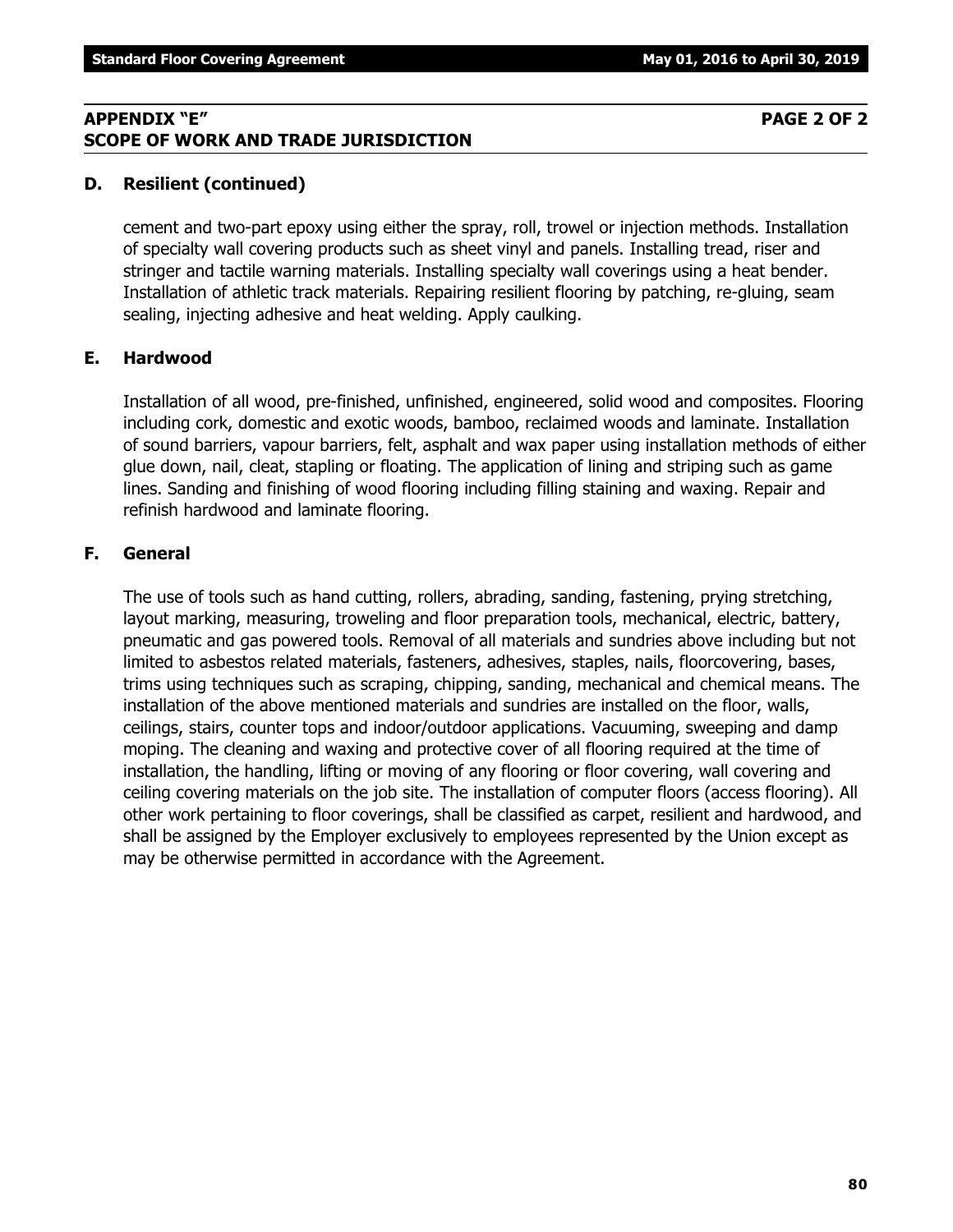# **APPENDIX "F" PAGE 1 OF 4 LETTER OF INTERPRETATION RE: MEAL BREAKS**

The following terms and conditions shall supercede any/all contrary application and/or interpretation of the Standard Floor Covering Agreement. In particular, the Parties agree that the provisions of this Letter of Interpretation are applicable only on shifts in excess of ten (10) hours. Where mutual agreement is referenced within this Letter of Interpretation, the voluntary consent of the majority of Employees on a crew shall be required in order for such agreement to have been achieved.

# **A. Shifts in Excess of Ten (10) Hours**

The Parties agree that shifts in excess of ten (10) hours occur as a result of either a "Scheduled Shift" or an "Unscheduled Overtime Shift". Each of these Shifts is defined below by way of an example. Such definitions shall apply only for the purposes of this Letter of Interpretation.

## **1. Scheduled Shifts**

When an Employee commences work on a shift in excess of ten (10) hours and such Employee only works the originally scheduled hours, such a shift would be defined as a Scheduled Shift. For example, the shift is scheduled to be eleven (11) hours and the Employee only works eleven (11) hours.

## **2. Unscheduled Overtime Shifts**

- **a.** When an Employee commences work on a shift in excess of ten (10) hours but such Employee ultimately works more than the originally scheduled hours, such a shift would be defined as a Unscheduled Overtime Shift. For example, the shift is scheduled to be eleven (11) hours but the Employee ultimately works twelve (12) hours.
- **b.** When an Employee commences work on a shift of ten (10) hours or less but such Employee ultimately works in excess of ten (10) hours, such a shift would also be defined as an Unscheduled Overtime Shift. For example, the shift is scheduled to be eight (8) hours but the Employee ultimately works eleven (11) hours.

## **B. Objective**

The objective of this Letter of Interpretation is to address the practical differences between providing for second (and subsequent) meal breaks on Scheduled Shifts in excess of ten (10) hours, and providing for second (and subsequent) meal breaks on Unscheduled Overtime Shifts in excess of ten (10) hours.

## **C. Paid Meal Breaks and Hot Meals**

Notwithstanding any/all contrary interpretation of this Letter of Interpretation, the second, third and any/all subsequent meal breaks shall be paid for by the Employer at the otherwise applicable straight time hourly wage rate. Second, third and subsequent meals shall be a hot meal wherever possible and shall be supplied by the Employer. Notwithstanding the foregoing, in the event that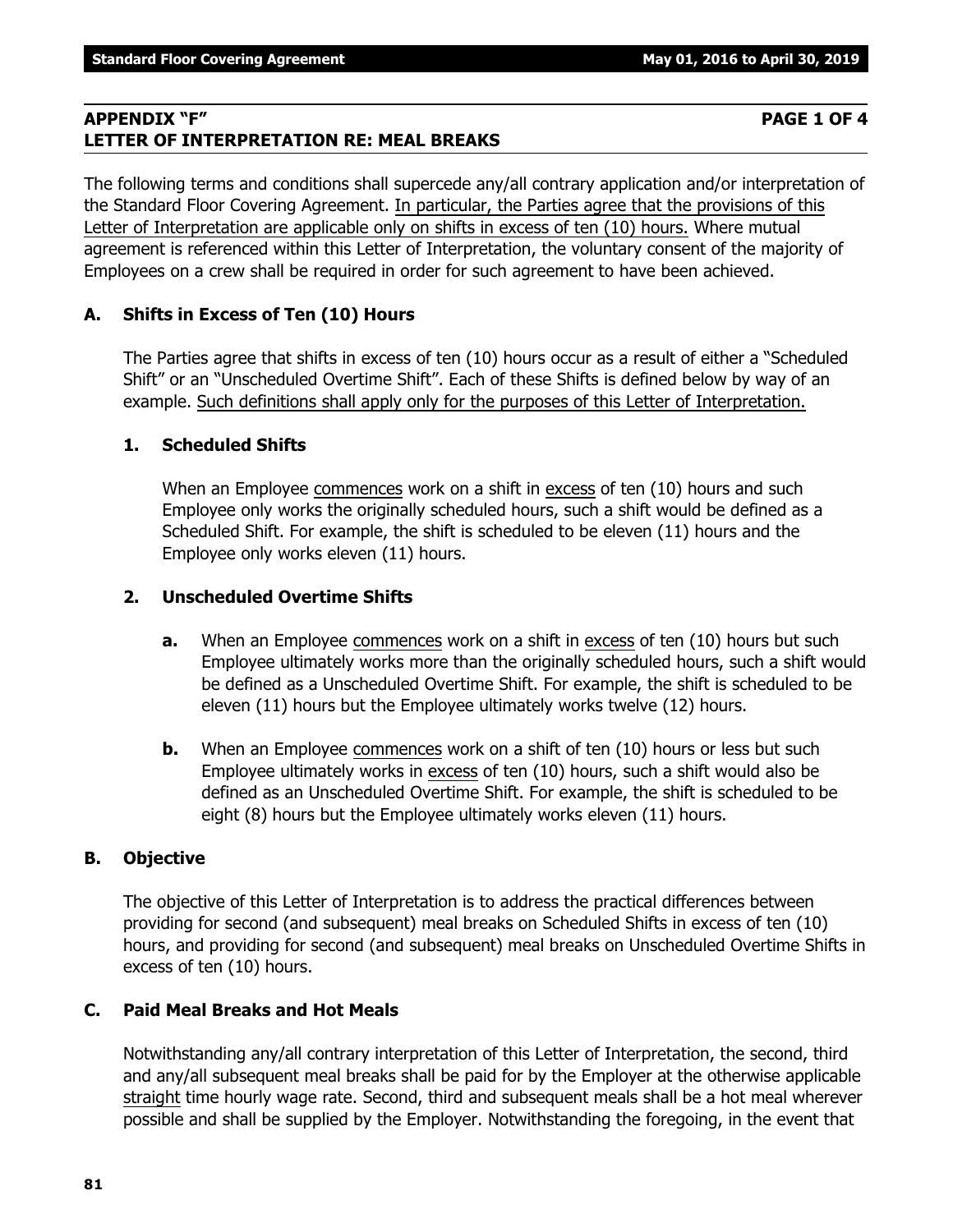### **APPENDIX "F" PAGE 2 OF 4 LETTER OF INTERPRETATION RE: MEAL BREAKS**

a hot meal is not supplied, the Employer shall pay a twenty five dollar (\$25.00) meal allowance to each affected Employee in lieu thereof.

### **D. Meal Breaks on Scheduled Shifts**

### **1. Scheduled Shifts In Excess of Ten (10) Hours**

Two (2) meal breaks of one-half (½) hour each shall be provided on all Scheduled Shifts in excess of ten (10) hours, up to and including twelve (12) hours.

- **a.** The first one-half (½) hour meal break shall be scheduled as near as is practical to the one-third  $(1/3)$  point of the shift and shall not be considered as time worked/earned.
- **b.** The second one-half ( $\frac{1}{2}$ ) hour meal break shall be scheduled as near as is practical to the two-thirds  $(2)$  point of the shift and shall not be considered as time worked/earned.

### **c. Example - Scheduled Shift of Twelve (12) Hours**

| 4.0 hours   | 8:00 am to 12:00 noon  | work (straight time or overtime as the day/shift warrants) |
|-------------|------------------------|------------------------------------------------------------|
| 0.5 hours   | 12:00 noon to 12:30 pm | first meal break (not paid)                                |
| 4.0 hours   | 12:30 pm to $4:30$ pm  | work (straight time or overtime as the day/shift warrants) |
| $0.5$ hours | $4:30$ pm to 5:00 pm   | second meal break (payable at straight time)               |
| 4.0 hours   | 5:00 pm to 9:00 pm     | work (straight time or overtime as the day/shift warrants) |

#### **2. Scheduled Shifts in Excess of Twelve (12) Hours**

Three (3) meal breaks of one-half ( $\frac{1}{2}$ ) hour each shall be provided on all Scheduled Shifts in excess of twelve (12) hours, up to and including sixteen (16) hours.

- **a.** The first one-half (½) hour meal break shall be scheduled as near as is practical to the one-quarter (¼) point of the shift and shall not be considered as time worked/earned.
- **b.** The second one-half ( $\frac{1}{2}$ ) hour meal break shall be scheduled as near as is practical to the one-half  $(V_2)$  point of the shift and shall not be considered as time worked/earned.
- **c.** The third one-half (½) hour meal break shall be scheduled as near as is practical to the three-quarters (¾) point of the shift and shall not be considered as time worked/earned.

#### **d. Example - Scheduled Shift of Fourteen (14) Hours**

| 3.5 hours | $8:00$ am to $11:30$ am | work (straight time or overtime as the day/shift warrants) |
|-----------|-------------------------|------------------------------------------------------------|
| 0.5 hours | 11:30 am to 12:00 noon  | first meal break (not paid)                                |
| 3.5 hours | 12:00 noon to 3:30 pm   | work (straight time or overtime as the day/shift warrants) |
| 0.5 hours | $3:30$ pm to $4:00$ pm  | second meal break (payable at straight time)               |
| 3.5 hours | 4:00 pm to 7:30 pm      | work (straight time or overtime as the day/shift warrants) |
| 0.5 hours | 7:30 pm to 8:00 pm      | third meal break (payable at straight time)                |
| 3.5 hours | 8:00 pm to 11:00 pm     | work (overtime as the day/shift warrants)                  |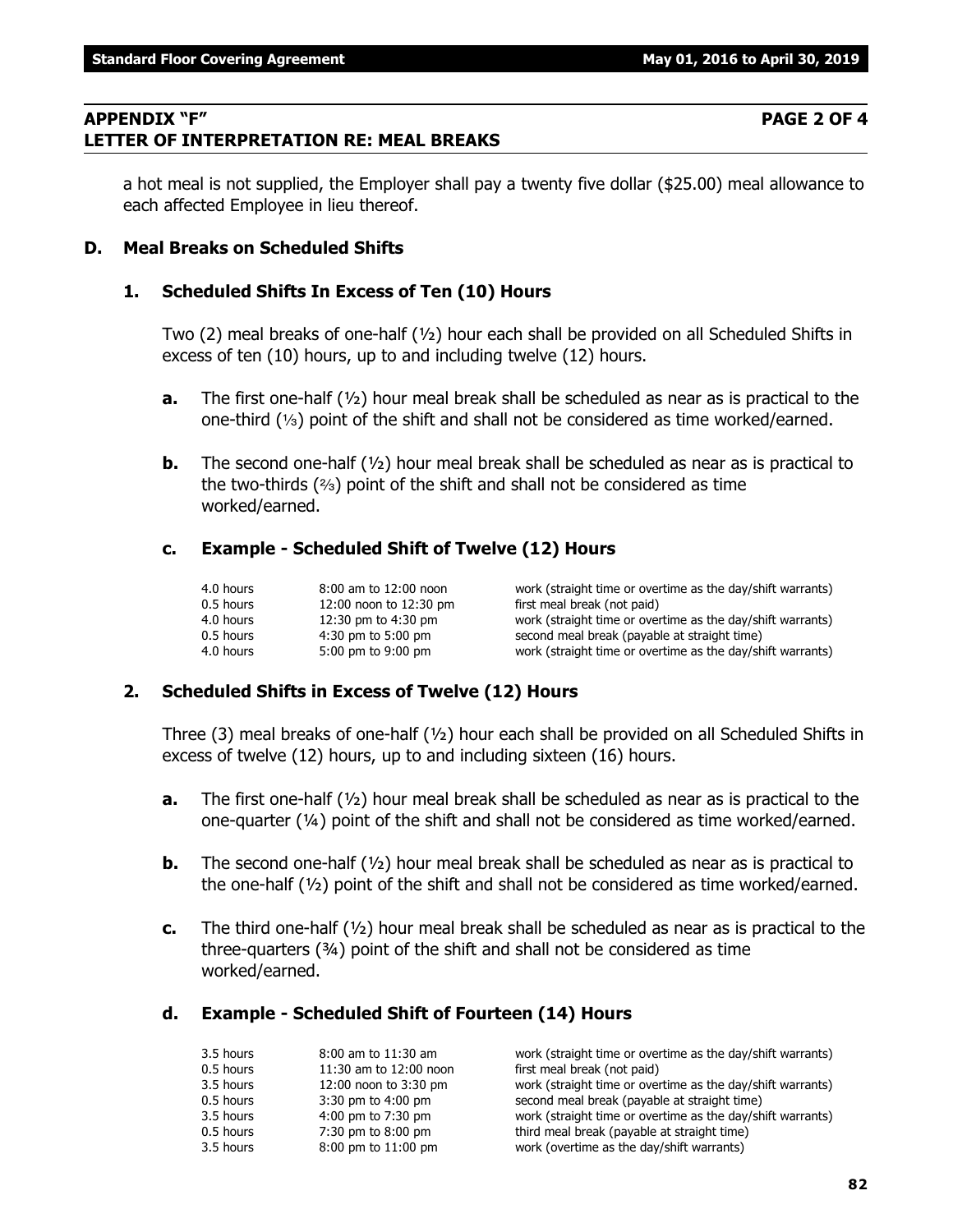## **APPENDIX "F" PAGE 3 OF 4 LETTER OF INTERPRETATION RE: MEAL BREAKS**

### **E. Meal Breaks on Unscheduled Overtime Shifts**

The Parties acknowledge that it is the "unscheduled" nature of an Unscheduled Overtime Shift that complicates the process of definitively scheduling meal breaks on such shifts.

### **Option #1 - Early Decision to Work Unscheduled Overtime**

If a decision to work extended hours on a shift occurs early enough after the commencement of such shift to allow for the application of either item D1 or D2, such application shall prevail. For example, Employees report to the project and commence work on an eight (8) hour shift, however, prior to eight (8) hours of work being completed it is determined that unscheduled overtime will be required. This unscheduled overtime will extend the shift to a total of twelve (12) hours. In such a situation, the example schedule provided for in item D1 would apply. The same would be true even if the original shift was a nine (9) hour or ten (10) hour shift.

### **Option #2 - Late Decision to Work Unscheduled Overtime**

If a decision to work extended hours on a shift does not occur early enough after the commencement of such shift to allow for the application of either item D1 or D2, either the default provision or flexible provision (see below for details) shall apply. For example, Employees report to the project and commence work on a ten (10) hour shift. However, it is not determined that unscheduled overtime will be required until nine and one-half (9½) hours of the shift has already been worked. As a result, it is impossible to take the second meal break after eight (8) hours.

#### **a. Default Provision**

The Option #2 default provision is for the second meal break to take place as quickly as practical after the determination that unscheduled overtime will be required For example, Employees report to the project and commence work on a ten (10) hour shift. However, after nine and one-half (9½) hours of work has been completed it is determined that two (2) hours of unscheduled overtime will be required. In such a situation, the second meal break would take place immediately, providing this can be accomplished without any significant negative impact on the efficiency of the work being performed.

## **b. Flexible Provision**

The Option #2 flexible provision requires the Employer (or the on-site representative of the Employer) to first achieve the mutual agreement of the majority of the affected Employees. If this is not possible, then the default provision shall prevail. The intent of the flexible provision is to provide both the Employer and Employees with the ability to adjust the scheduling of second and subsequent meal breaks to the realities of the project and work being performed. The typical application of the flexible provision would be to delay the second meal break until the conclusion of work on the shift.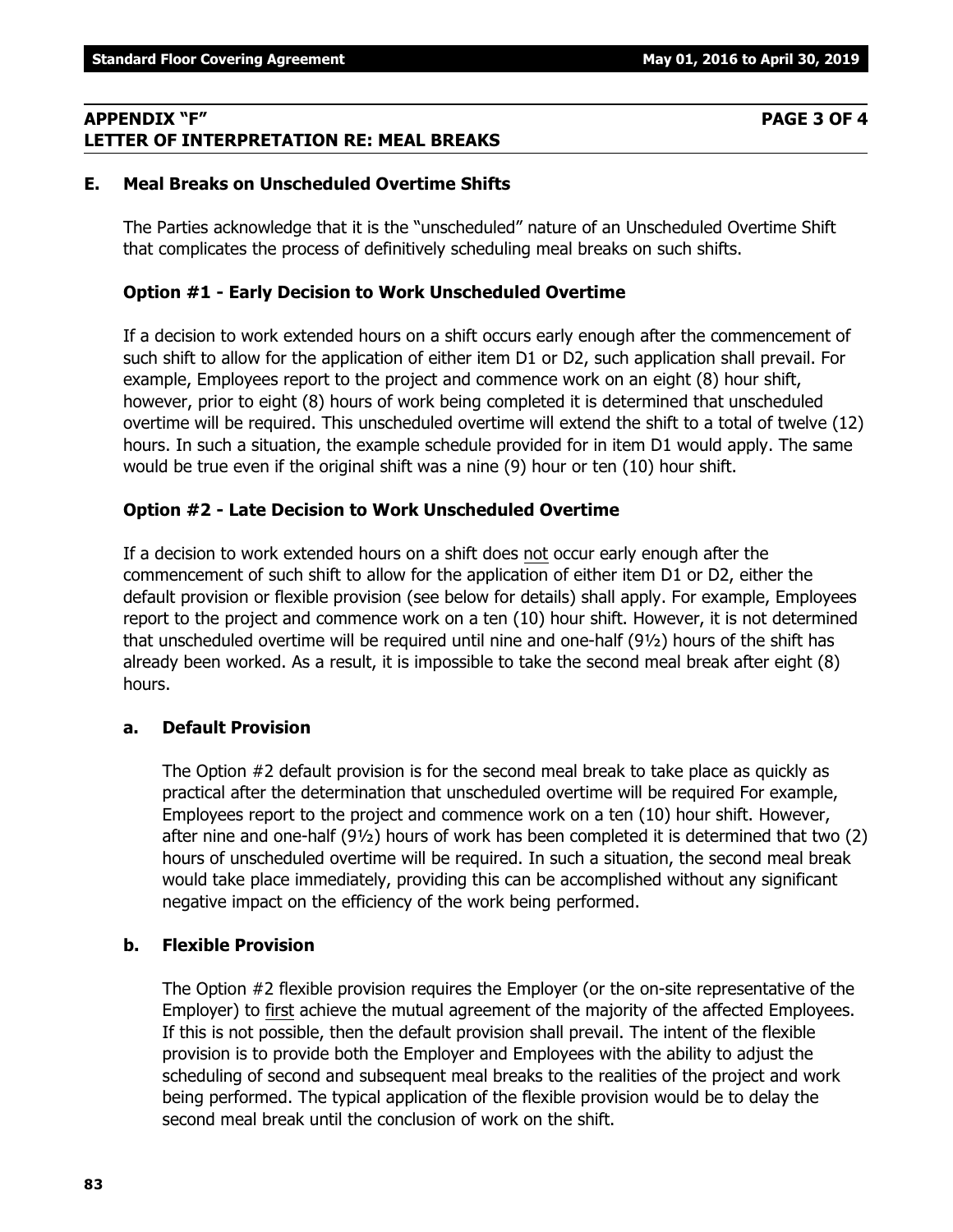# **APPENDIX "F" PAGE 4 OF 4 LETTER OF INTERPRETATION RE: MEAL BREAKS**

For example, Employees report to the project and commence work on a ten (10) hour shift. However, after ten (10) hours of work has been completed it is determined that one-half (½) hour of unscheduled overtime will be required. In such a situation, the Employer would consult with all of the affected Employees in order to determine if a majority of the crew wishes to delay the second meal break until after the one-half (1/2) hour of unscheduled overtime has been completed. If mutual agreement is achieved, the following schedule would prevail. If mutual agreement is not achieved, the default provision would prevail.

| 5.0 hours<br>0.5 hours<br>5.0 hours | 7:00 am to 12:00 noon<br>12:00 noon to 12:30 pm<br>12:30 pm to 5:30 pm | work (straight time or overtime as the day/shift warrants)<br>first meal break (not paid)<br>work (straight time or overtime as the day/shift warrants) |
|-------------------------------------|------------------------------------------------------------------------|---------------------------------------------------------------------------------------------------------------------------------------------------------|
| 0.5 hours                           | 5:30 pm to 6:30 pm                                                     | work (overtime)                                                                                                                                         |
| 0.5 hours                           | $6:30$ pm to $7:00$ pm                                                 | second meal break (payable at straight time)                                                                                                            |

The typical application of this schedule would allow for Employees to depart for home at 6:30 pm, and be paid the twenty-five dollar (\$25.00) allowance in lieu of the hot meal.